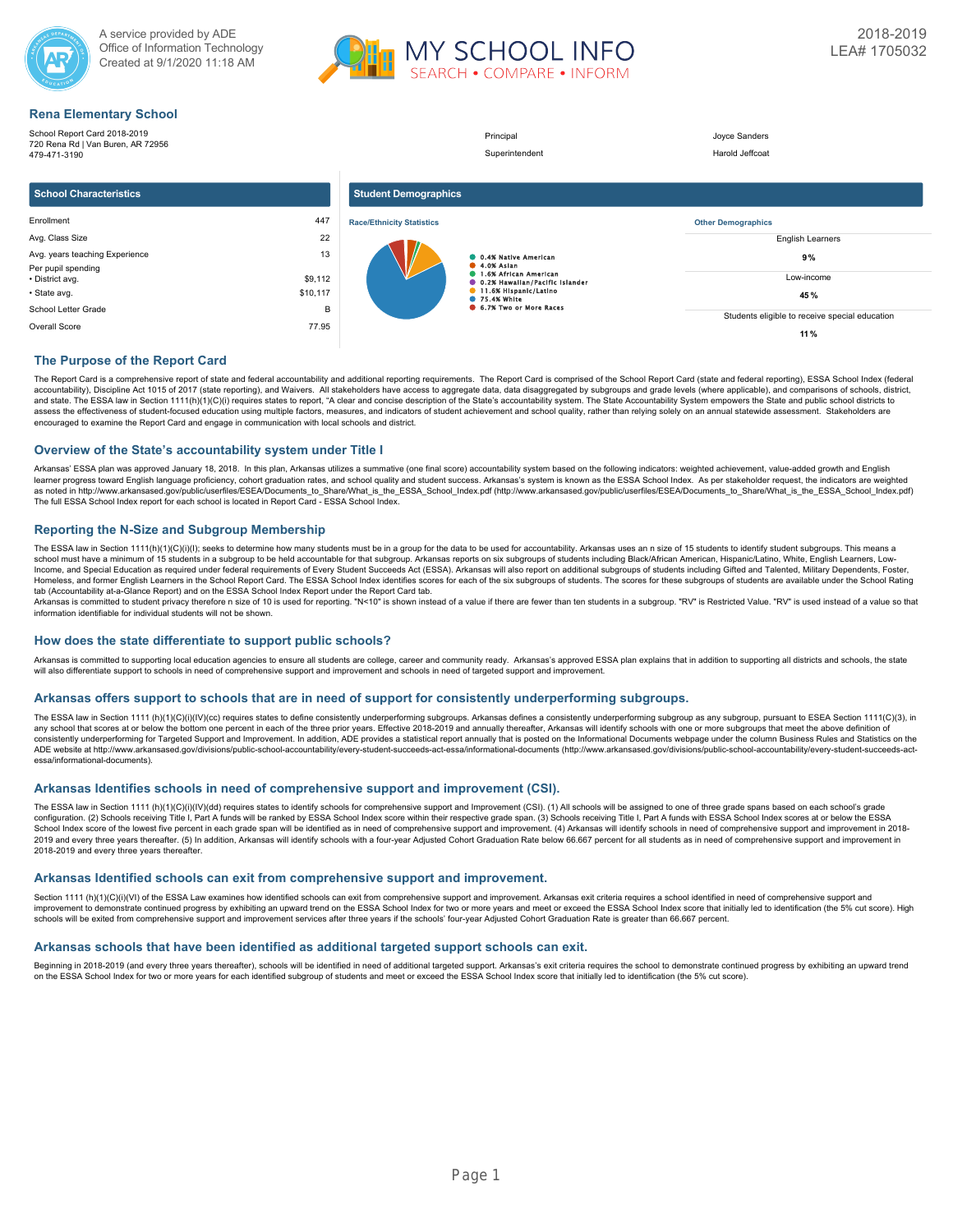



| Van Buren School District - 1705000 | Rena Elementary School - 1705032 |
|-------------------------------------|----------------------------------|
|-------------------------------------|----------------------------------|

| <b>MODULE: Achievement</b>                                                                                                                                                                                             |                          |                          |                               |                          |                          |                          |                                                        |                                                  |
|------------------------------------------------------------------------------------------------------------------------------------------------------------------------------------------------------------------------|--------------------------|--------------------------|-------------------------------|--------------------------|--------------------------|--------------------------|--------------------------------------------------------|--------------------------------------------------|
|                                                                                                                                                                                                                        | % Tested<br>2018-2019    | In Need<br>of Support    | Close                         | Ready                    | <b>Exceeding</b>         | Ready or<br>Exceeding    | <b>District</b><br>Avg<br>Ready or<br><b>Exceeding</b> | <b>State Avg</b><br>Ready or<br><b>Exceeding</b> |
| <b>All Grades All Students Reading</b>                                                                                                                                                                                 |                          |                          |                               |                          |                          |                          |                                                        |                                                  |
| All Students Percentage of Students                                                                                                                                                                                    | $\overline{a}$           | 25.82                    | 26.64                         | 22.13                    | 25.41                    | 47.54                    | $\overline{\phantom{a}}$                               | 41.27                                            |
| 3rd Grade English Language Arts (ELA)                                                                                                                                                                                  |                          |                          |                               |                          |                          |                          |                                                        |                                                  |
| All Students Percentage of Students                                                                                                                                                                                    | >95%                     | 17.11                    | 19.74                         | 30.26                    | 32.89                    | 63.16                    | 37.29                                                  | 41.00                                            |
| All Students Number of Students                                                                                                                                                                                        |                          | 13                       | 15                            | 23                       | 25                       | 48                       |                                                        |                                                  |
| African American                                                                                                                                                                                                       | N <sub>10</sub>          | N<10                     | N<10                          | N<10                     | N<10                     | N<10                     | 41.67                                                  | 23.40                                            |
| Hispanic                                                                                                                                                                                                               | >95%                     | <b>RV</b>                | <b>RV</b>                     | 25.00                    | 16.67                    | 41.67                    | 27.63                                                  | 34.25                                            |
| Caucasian                                                                                                                                                                                                              | >95%                     | RV                       | <b>RV</b>                     | 33.96                    | 32.08                    | 66.04                    | 38.65                                                  | 48.23                                            |
| Economically Disadvantaged                                                                                                                                                                                             | >95%                     | <b>RV</b>                | <b>RV</b>                     | 28.57                    | 22.86                    | 51.43                    | 30.07                                                  | 32.57                                            |
| Non-Economically Disadvantaged                                                                                                                                                                                         | >95%                     | <b>RV</b>                | <b>RV</b>                     | 31.71                    | 41.46                    | 73.17                    | 50.60                                                  | 59.50                                            |
| <b>Students with Disabilities</b>                                                                                                                                                                                      | >95%                     | RV                       | <b>RV</b>                     | 40.00                    | $< 5\%$                  | 40.00                    | 14.61                                                  | 14.51                                            |
| Students without Disabilities                                                                                                                                                                                          | >95%                     | 15.15                    | 18.18                         | 28.79                    | 37.88                    | 66.67                    | 42.56                                                  | 45.59                                            |
| Students with the most significant cognitive disabilities who take an alternate assessment: Number (Percent)                                                                                                           |                          |                          |                               |                          |                          | <b>RV (RV %)</b>         |                                                        |                                                  |
| Current English Learners (EL)                                                                                                                                                                                          | N < 10                   | N < 10                   | N<10                          | N<10                     | N<10                     | N<10                     | 22.64                                                  | 33.45                                            |
| Non-English Learners (includes Former EL Monitored 1-4 years)                                                                                                                                                          | >95%                     | 14.93                    | 19.40                         | 31.34                    | 34.33                    | 65.67                    | 39.14                                                  | 42.09                                            |
| Former English Learner (Monitored 1-4 years)                                                                                                                                                                           | $\hspace{0.05cm} \ldots$ | $\overline{\phantom{a}}$ | $\overline{\phantom{a}}$      | $\cdots$                 | $\hspace{0.05cm} \ldots$ | $\overline{\phantom{a}}$ | 28.57                                                  | $\overline{\phantom{a}}$                         |
| Recently Arrived English Learners (RAEL) Excluded from Accountability Indicators: Number (Percent)                                                                                                                     |                          |                          |                               |                          |                          | <b>RV (RV %)</b>         |                                                        |                                                  |
| Homeless                                                                                                                                                                                                               | $\cdots$                 | $\overline{\phantom{a}}$ | $\overline{\phantom{a}}$      | $\overline{\phantom{a}}$ | ---                      | $\overline{\phantom{a}}$ | 0.00                                                   | ---                                              |
| Children in Foster Care                                                                                                                                                                                                | N < 10                   | N<10                     | N<10                          | N<10                     | N<10                     | N<10                     | 0.00                                                   | 28.19                                            |
| Children with Parent that is Military Connected                                                                                                                                                                        | N < 10                   | N < 10                   | N<10                          | N<10                     | N<10                     | N<10                     | 50.00                                                  | 51.21                                            |
| Gifted and Talented                                                                                                                                                                                                    | >95%                     | <b>RV</b>                | <b>RV</b>                     | 30.77                    | 61.54                    | 92.31                    | 91.43                                                  | 88.38                                            |
| <b>Female Students</b>                                                                                                                                                                                                 | >95%                     | RV                       | <b>RV</b>                     | 28.57                    | 38.10                    | 66.67                    | 40.93                                                  | 46.06                                            |
| Male Students                                                                                                                                                                                                          | >95%                     | RV                       | <b>RV</b>                     | 32.35                    | 26.47                    | 58.82                    | 32.86                                                  | 36.21                                            |
| Migrant                                                                                                                                                                                                                | $\overline{a}$           | $\overline{a}$           | $\overline{a}$                | $\overline{a}$           | $\overline{a}$           | $\overline{a}$           | 100.00                                                 | $\overline{a}$                                   |
| N<10 is shown instead of a value if there are fewer than ten students is a subgroup. RV is Restricted Value. RV is used instead of a value so that information identifiable for individual students will not be shown. |                          |                          |                               |                          |                          |                          |                                                        |                                                  |
| <b>3rd Grade Mathematics</b>                                                                                                                                                                                           |                          |                          |                               |                          |                          |                          |                                                        |                                                  |
| All Students Percentage of Students                                                                                                                                                                                    | >95%                     | <b>RV</b>                | <b>RV</b>                     | 35.53                    | 42.11                    | 77.63                    | 59.11                                                  | 61.47                                            |
| All Students Number of Students                                                                                                                                                                                        |                          | RV                       | <b>RV</b>                     | 27                       | 32                       | 59                       |                                                        |                                                  |
| African American                                                                                                                                                                                                       | N < 10                   | N<10                     | N<10                          | N<10                     | N<10                     | N<10                     | 66.67                                                  | 42.53                                            |
| Hispanic                                                                                                                                                                                                               | >95%                     | RV                       | <b>RV</b>                     | 58.33                    | 8.33                     | 66.67                    | 46.05                                                  | 54.19                                            |
| Caucasian                                                                                                                                                                                                              | >95%                     | <b>RV</b>                | <b>RV</b>                     | 32.08                    | 45.28                    | 77.36                    | 60.43                                                  | 69.28                                            |
| Economically Disadvantaged                                                                                                                                                                                             | >95%                     | <b>RV</b>                | <b>RV</b>                     | 40.00                    | 28.57                    | 68.57                    | 50.33                                                  | 53.69                                            |
| Non-Economically Disadvantaged                                                                                                                                                                                         | >95%                     | RV                       | <b>RV</b>                     | 31.71                    | 53.66                    | 85.37                    | 75.30                                                  | 78.53                                            |
| Students with Disabilities                                                                                                                                                                                             | >95%                     | <b>RV</b>                | <b>RV</b>                     | 30.00                    | 20.00                    | 50.00                    | 25.84                                                  | 24.28                                            |
| Students without Disabilities                                                                                                                                                                                          | >95%                     | RV                       | <b>RV</b>                     | 36.36                    | 45.45                    | 81.82                    | 66.84                                                  | 67.92                                            |
| Students with the most significant cognitive disabilities who take an alternate assessment: Number (Percent)                                                                                                           |                          |                          |                               |                          |                          | <b>RV (RV %)</b>         |                                                        |                                                  |
| Current English Learners (EL)                                                                                                                                                                                          | N<10                     | N<10                     | N<10                          | N<10                     | N<10                     | N <sub>10</sub>          | 49.06                                                  | 53.06                                            |
| Non-English Learners (includes Former EL Monitored 1-4 years)                                                                                                                                                          | <b>RV</b>                | RV                       | <b>RV</b>                     | 34.33                    | 44.78                    | 79.10                    | 60.38                                                  | 62.68                                            |
| Former English Learner (Monitored 1-4 years)                                                                                                                                                                           | $\overline{a}$           | $---$                    | $\hspace{1.5cm} \textbf{---}$ | ---                      | $\hspace{0.05cm} \ldots$ | $\cdots$                 | 42.86                                                  | ---                                              |
| Recently Arrived English Learners (RAEL) Excluded from Accountability Indicators: Number (Percent)                                                                                                                     |                          |                          |                               |                          |                          | <b>RV (RV %)</b>         |                                                        |                                                  |
| Homeless                                                                                                                                                                                                               | $\overline{\phantom{a}}$ | $\cdots$                 | $\overline{\phantom{a}}$      | $\overline{\phantom{a}}$ | $\hspace{0.05cm} \ldots$ | $\cdots$                 | 33.33                                                  | $\overline{\phantom{a}}$                         |
| Children in Foster Care                                                                                                                                                                                                | N<10                     | N<10                     | N<10                          | N<10                     | N<10                     | N<10                     | 0.00                                                   | 46.28                                            |
| Children with Parent that is Military Connected                                                                                                                                                                        | N<10                     | N<10                     | N<10                          | N<10                     | N<10                     | N<10                     | 66.67                                                  | 74.17                                            |
| Gifted and Talented                                                                                                                                                                                                    | >95%                     | RV                       | <b>RV</b>                     | 7.69                     | 92.31                    | >95%                     | 97.14                                                  | 96.56                                            |
| <b>Female Students</b>                                                                                                                                                                                                 | >95%                     | <b>RV</b>                | <b>RV</b>                     | 33.33                    | 47.62                    | 80.95                    | 60.23                                                  | 62.75                                            |
| Male Students                                                                                                                                                                                                          | >95%                     | RV                       | <b>RV</b>                     | 38.24                    | 35.29                    | 73.53                    | 57.75                                                  | 60.26                                            |
| Migrant                                                                                                                                                                                                                | $\cdots$                 | $\overline{\phantom{a}}$ | $\hspace{1.5cm} \cdots$       | $\sim$                   | $\hspace{0.05cm} \cdots$ | $\hspace{0.05cm} \cdots$ | 100.00                                                 | $\hspace{0.05cm} \ldots$                         |

N<10 is shown instead of a value if there are fewer than ten students is a subgroup. RV is Restricted Value. RV is used instead of a value so that information identifiable for individual students will not be shown.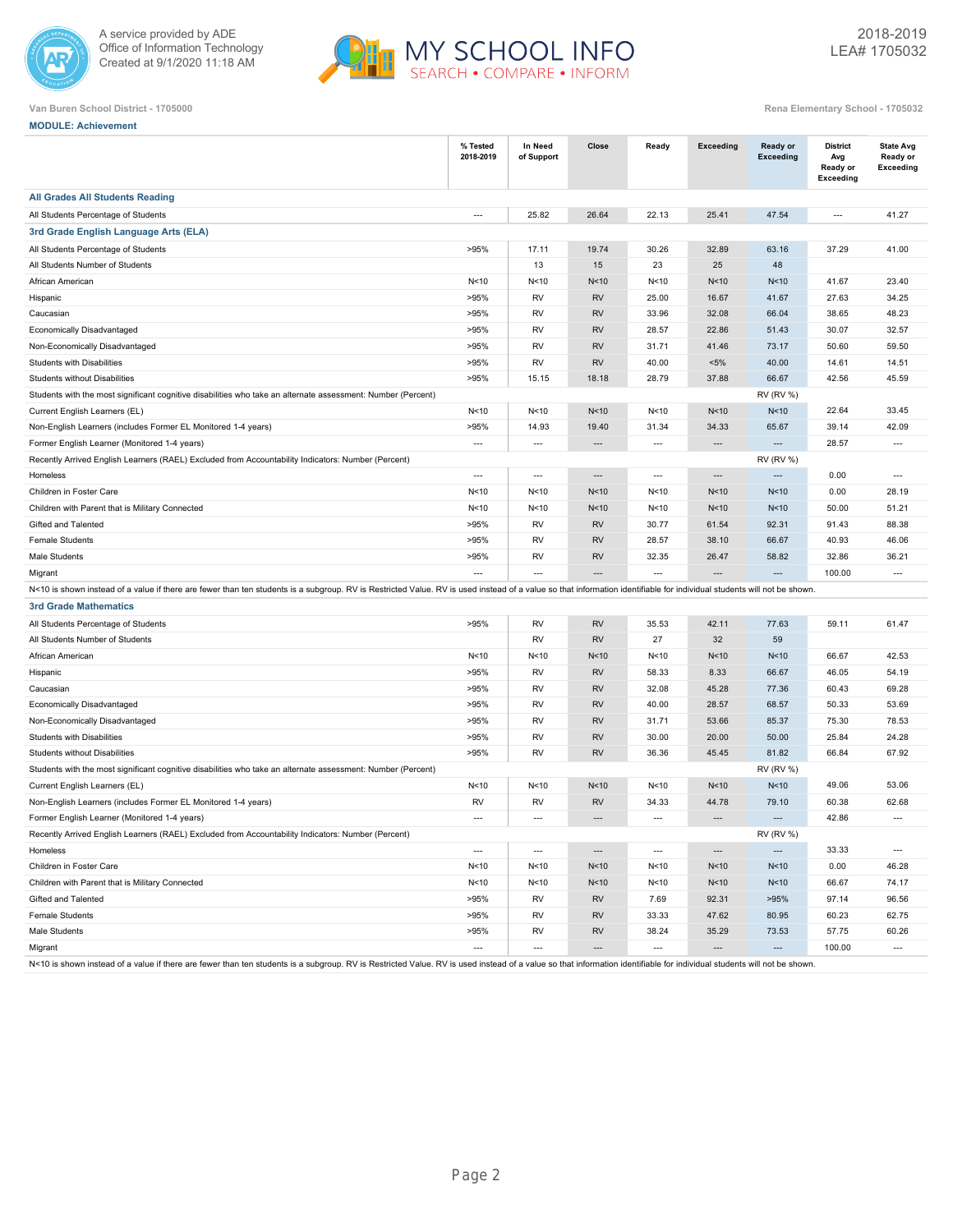



|  | Rena Elementary School - 1705032 |  |
|--|----------------------------------|--|

| <b>MODULE: Achievement</b>                                                                                                                                                                                             |                       |                          |                 |                                  |                          |                              |                                                        |                                                  |
|------------------------------------------------------------------------------------------------------------------------------------------------------------------------------------------------------------------------|-----------------------|--------------------------|-----------------|----------------------------------|--------------------------|------------------------------|--------------------------------------------------------|--------------------------------------------------|
|                                                                                                                                                                                                                        | % Tested<br>2018-2019 | In Need<br>of Support    | Close           | Ready                            | <b>Exceeding</b>         | <b>Ready or</b><br>Exceeding | <b>District</b><br>Avg<br>Ready or<br><b>Exceeding</b> | <b>State Avg</b><br>Ready or<br><b>Exceeding</b> |
| <b>3rd Grade Science</b>                                                                                                                                                                                               |                       |                          |                 |                                  |                          |                              |                                                        |                                                  |
| All Students Percentage of Students                                                                                                                                                                                    | >95%                  | 30.26                    | 22.37           | 18.42                            | 28.95                    | 47.37                        | 34.04                                                  | 39.11                                            |
| All Students Number of Students                                                                                                                                                                                        |                       | 23                       | 17              | 14                               | 22                       | 36                           |                                                        |                                                  |
| African American                                                                                                                                                                                                       | N < 10                | N <sub>10</sub>          | N <sub>10</sub> | N < 10                           | N<10                     | N <sub>10</sub>              | 33.33                                                  | 18.73                                            |
| Hispanic                                                                                                                                                                                                               | >95%                  | <b>RV</b>                | <b>RV</b>       | 16.67                            | 8.33                     | 25.00                        | 19.48                                                  | 29.68                                            |
| Caucasian                                                                                                                                                                                                              | >95%                  | 30.19                    | 18.87           | 18.87                            | 32.08                    | 50.94                        | 36.20                                                  | 48.17                                            |
| Economically Disadvantaged                                                                                                                                                                                             | >95%                  | 40.00                    | <b>RV</b>       | <b>RV</b>                        | 17.14                    | 37.14                        | 25.16                                                  | 30.43                                            |
| Non-Economically Disadvantaged                                                                                                                                                                                         | >95%                  | <b>RV</b>                | <b>RV</b>       | 17.07                            | 39.02                    | 56.10                        | 50.30                                                  | 58.17                                            |
| Students with Disabilities                                                                                                                                                                                             | >95%                  | <b>RV</b>                | <b>RV</b>       | $< 5\%$                          | 10.00                    | 10.00                        | 11.24                                                  | 14.16                                            |
| Students without Disabilities                                                                                                                                                                                          | >95%                  | 22.73                    | 24.24           | 21.21                            | 31.82                    | 53.03                        | 39.32                                                  | 43.44                                            |
| Students with the most significant cognitive disabilities who take an alternate assessment: Number (Percent)                                                                                                           |                       |                          |                 |                                  |                          | <b>RV (RV %)</b>             |                                                        |                                                  |
| Current English Learners (EL)                                                                                                                                                                                          | N<10                  | N<10                     | N <sub>10</sub> | N<10                             | N <sub>10</sub>          | N <sub>10</sub>              | 18.87                                                  | 28.20                                            |
| Non-English Learners (includes Former EL Monitored 1-4 years)                                                                                                                                                          | >95%                  | 28.36                    | 23.88           | 17.91                            | 29.85                    | 47.76                        | 35.95                                                  | 40.69                                            |
| Former English Learner (Monitored 1-4 years)                                                                                                                                                                           | $\overline{a}$        | $\overline{a}$           | $\overline{a}$  | $---$                            | $\overline{a}$           | $\overline{a}$               | 28.57                                                  | $\overline{a}$                                   |
| Recently Arrived English Learners (RAEL) Excluded from Accountability Indicators: Number (Percent)                                                                                                                     |                       |                          |                 |                                  |                          | <b>RV (RV %)</b>             |                                                        |                                                  |
| Homeless                                                                                                                                                                                                               | $\overline{a}$        | $\overline{\phantom{a}}$ | $\overline{a}$  | $\overline{\phantom{a}}$         | $\overline{\phantom{a}}$ | $\overline{a}$               | 0.00                                                   | $\overline{\phantom{a}}$                         |
| Children in Foster Care                                                                                                                                                                                                | N<10                  | N<10                     | N <sub>10</sub> | N<10                             | N<10                     | N<10                         | 0.00                                                   | 28.34                                            |
| Children with Parent that is Military Connected                                                                                                                                                                        | N<10                  | N<10                     | N<10            | N<10                             | N<10                     | N<10                         | 50.00                                                  | 52.32                                            |
| Gifted and Talented                                                                                                                                                                                                    | >95%                  | <b>RV</b>                | <b>RV</b>       | 23.08                            | 69.23                    | 92.31                        | 94.29                                                  | 87.58                                            |
| <b>Female Students</b>                                                                                                                                                                                                 | >95%                  | 28.57                    | <b>RV</b>       | <b>RV</b>                        | 35.71                    | 47.62                        | 33.08                                                  | 38.62                                            |
| Male Students                                                                                                                                                                                                          | >95%                  | 32.35                    | <b>RV</b>       | <b>RV</b>                        | 20.59                    | 47.06                        | 35.21                                                  | 39.57                                            |
| Migrant                                                                                                                                                                                                                | $\overline{a}$        | $\overline{a}$           |                 | $\overline{a}$                   |                          | $\overline{a}$               | 0.00                                                   | $\overline{\phantom{a}}$                         |
| N<10 is shown instead of a value if there are fewer than ten students is a subgroup. RV is Restricted Value. RV is used instead of a value so that information identifiable for individual students will not be shown. |                       |                          |                 |                                  |                          |                              |                                                        |                                                  |
| <b>4th Grade Reading</b>                                                                                                                                                                                               |                       |                          |                 |                                  |                          |                              |                                                        |                                                  |
| All Students Percentage of Students                                                                                                                                                                                    | >95%                  | 38.82                    | 17.65           | 20.00                            | 23.53                    | 43.53                        | 42.77                                                  | 44.98                                            |
| All Students Number of Students                                                                                                                                                                                        |                       | 33                       | 15              | 17                               | 20                       | 37                           |                                                        |                                                  |
| African American                                                                                                                                                                                                       | N<10                  | N<10                     | N <sub>10</sub> | N<10                             | N<10                     | N <sub>10</sub>              | 50.00                                                  | 27.02                                            |
| Hispanic                                                                                                                                                                                                               | N<10                  | N<10                     | N<10            | N<10                             | N<10                     | N<10                         | 33.70                                                  | 36.26                                            |
| Caucasian                                                                                                                                                                                                              | >95%                  | 39.71                    | 20.59           | 20.59                            | 19.12                    | 39.71                        | 44.25                                                  | 52.79                                            |
| Economically Disadvantaged                                                                                                                                                                                             | >95%                  | 47.92                    | <b>RV</b>       | RV                               | 16.67                    | 35.42                        | 34.74                                                  | 35.92                                            |
| Non-Economically Disadvantaged                                                                                                                                                                                         | >95%                  | 27.03                    | <b>RV</b>       | <b>RV</b>                        | 32.43                    | 54.05                        | 56.82                                                  | 64.30                                            |
| Students with Disabilities                                                                                                                                                                                             | >95%                  | RV                       | <b>RV</b>       | $< 5\%$                          | 9.09                     | 9.09                         | 10.14                                                  | 13.41                                            |
| Students without Disabilities                                                                                                                                                                                          | >95%                  | 31.08                    | 20.27           | 22.97                            | 25.68                    | 48.65                        | 48.19                                                  | 50.44                                            |
| Students with the most significant cognitive disabilities who take an alternate assessment: Number (Percent)                                                                                                           |                       |                          |                 |                                  |                          | <b>RV (RV %)</b>             |                                                        |                                                  |
| Current English Learners (EL)                                                                                                                                                                                          | >95%                  | <b>RV</b>                | <b>RV</b>       | 25.00                            | 25.00                    | 50.00                        | 32.89                                                  | 33.78                                            |
| Non-English Learners (includes Former EL Monitored 1-4 years)                                                                                                                                                          | >95%                  | 38.36                    | 19.18           | 19.18                            | 23.29                    | 42.47                        | 44.61                                                  | 46.57                                            |
| Former English Learner (Monitored 1-4 years)                                                                                                                                                                           | N<10                  | N<10                     | N<10            | N<10                             | N<10                     | N<10                         | 76.92                                                  | 71.49                                            |
| Recently Arrived English Learners (RAEL) Excluded from Accountability Indicators: Number (Percent)                                                                                                                     |                       |                          |                 |                                  |                          | <b>RV (RV %)</b>             |                                                        |                                                  |
| Homeless                                                                                                                                                                                                               | N <sub>10</sub>       | N<10                     | N <sub>10</sub> | N<10                             | N<10                     | N <sub>10</sub>              | 8.33                                                   | 30.47                                            |
| Children in Foster Care                                                                                                                                                                                                | $\overline{a}$        | $\overline{a}$           | $\overline{a}$  | $\overline{a}$                   | $\overline{a}$           | $\overline{a}$               | 0.00                                                   | $\overline{a}$                                   |
| Children with Parent that is Military Connected                                                                                                                                                                        | N < 10                | N < 10                   | N <sub>10</sub> | N < 10                           | N<10                     | N <sub>10</sub>              | 80.00                                                  | 59.37                                            |
| Gifted and Talented                                                                                                                                                                                                    | N <sub>10</sub>       | N < 10                   | N <sub>10</sub> | N < 10                           | N<10                     | N<10                         | 87.50                                                  | 91.19                                            |
| <b>Female Students</b>                                                                                                                                                                                                 | >95%                  | 35.14                    | <b>RV</b>       | <b>RV</b>                        | 29.73                    | 45.95                        | 45.26                                                  | 50.06                                            |
| Male Students                                                                                                                                                                                                          | >95%                  | 41.67                    | <b>RV</b>       | 22.92                            | <b>RV</b>                | 41.67                        | 40.48                                                  | 40.24                                            |
| Migrant                                                                                                                                                                                                                | N<10                  | N <sub>10</sub>          | N<10            | N<10                             | N<10                     | N <sub>10</sub>              | 18.18                                                  | 25.08                                            |
| N<10 is choun instead of a value if there are foure than top students is a subgroup. PV is Postrighted Value, PV is used instead of a value                                                                            |                       |                          | $that$ info     | a idontifiable for individual et |                          | nte will not h               |                                                        |                                                  |

N<10 is shown instead of a value if there are fewer than ten students is a subgroup. RV is Restricted Value. RV is used instead of a value so that information identifiable for individual students will not be shown.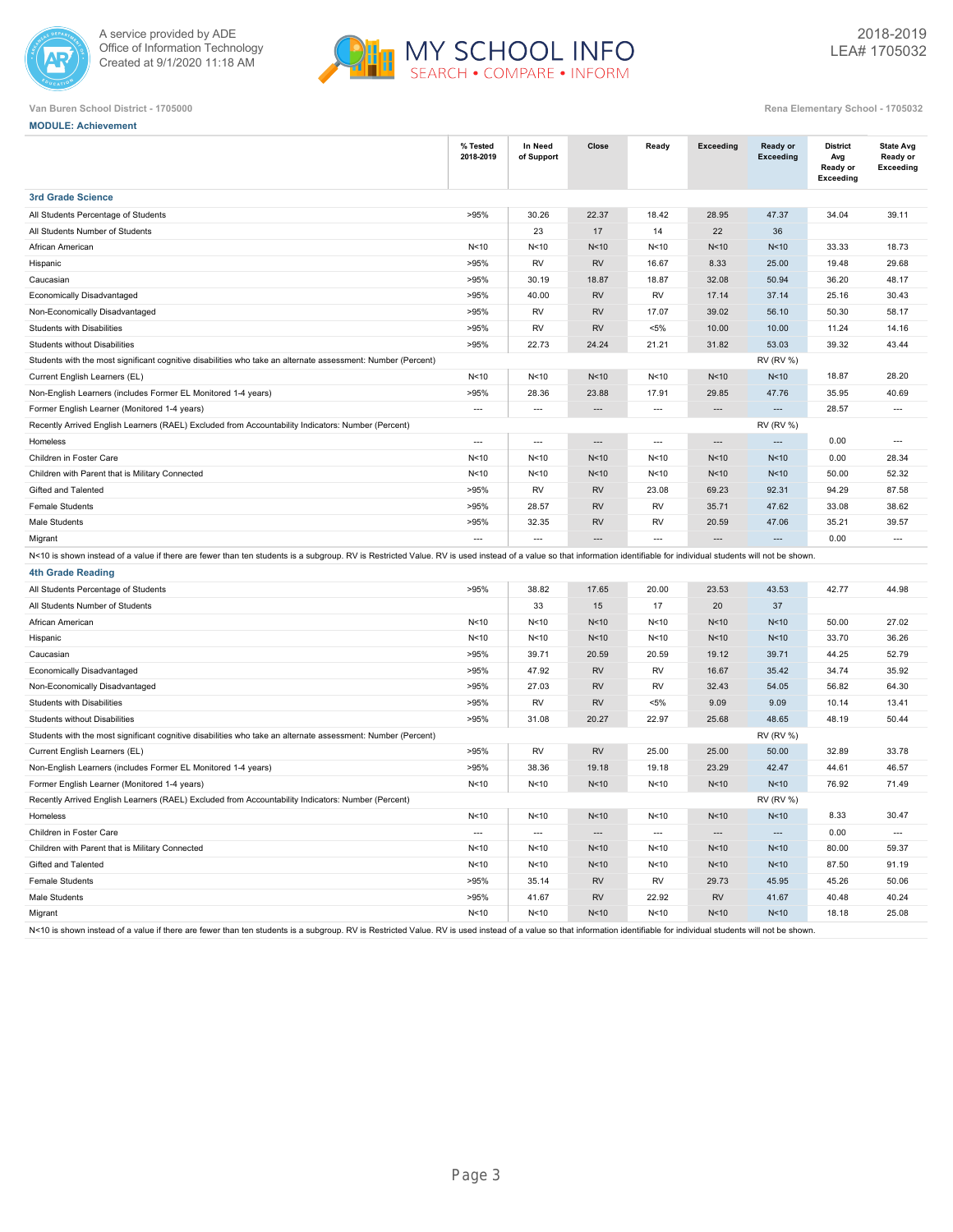



**MODULE: Achievement**

|  | Rena Elementary School - 1705032 |  |
|--|----------------------------------|--|

|                                                                                                                                                                                                                        | % Tested<br>2018-2019 | In Need<br>of Support | Close                    | Ready                    | <b>Exceeding</b>         | <b>Ready or</b><br>Exceeding | <b>District</b><br>Avg<br>Ready or | <b>State Avg</b><br>Ready or<br>Exceeding |
|------------------------------------------------------------------------------------------------------------------------------------------------------------------------------------------------------------------------|-----------------------|-----------------------|--------------------------|--------------------------|--------------------------|------------------------------|------------------------------------|-------------------------------------------|
|                                                                                                                                                                                                                        |                       |                       |                          |                          |                          |                              | Exceeding                          |                                           |
| <b>4th Grade Mathematics</b>                                                                                                                                                                                           |                       |                       |                          |                          |                          |                              |                                    |                                           |
| All Students Percentage of Students                                                                                                                                                                                    | >95%                  | <b>RV</b>             | 27.06                    | 45.88                    | <b>RV</b>                | 65.88                        | 53.51                              | 53.37                                     |
| All Students Number of Students                                                                                                                                                                                        |                       | <b>RV</b>             | 23                       | 39                       | <b>RV</b>                | 56                           |                                    |                                           |
| African American                                                                                                                                                                                                       | N<10                  | N<10                  | N<10                     | N<10                     | N<10                     | N<10                         | 40.00                              | 30.31                                     |
| Hispanic                                                                                                                                                                                                               | N<10                  | N < 10                | N <sub>10</sub>          | N < 10                   | N<10                     | N<10                         | 51.09                              | 50.45                                     |
| Caucasian                                                                                                                                                                                                              | >95%                  | <b>RV</b>             | 29.41                    | 44.12                    | <b>RV</b>                | 61.76                        | 54.87                              | 61.45                                     |
| Economically Disadvantaged                                                                                                                                                                                             | >95%                  | RV                    | 35.42                    | 37.50                    | <b>RV</b>                | 56.25                        | 45.13                              | 45.01                                     |
| Non-Economically Disadvantaged                                                                                                                                                                                         | >95%                  | <b>RV</b>             | <b>RV</b>                | 56.76                    | 21.62                    | 78.38                        | 68.18                              | 71.21                                     |
| <b>Students with Disabilities</b>                                                                                                                                                                                      | >95%                  | RV                    | <b>RV</b>                | 45.45                    | $< 5\%$                  | 45.45                        | 18.84                              | 20.00                                     |
| <b>Students without Disabilities</b>                                                                                                                                                                                   | >95%                  | <b>RV</b>             | <b>RV</b>                | 45.95                    | 22.97                    | 68.92                        | 59.28                              | 59.15                                     |
| Students with the most significant cognitive disabilities who take an alternate assessment: Number (Percent)                                                                                                           |                       |                       |                          |                          |                          | <b>RV (RV %)</b>             |                                    |                                           |
| Current English Learners (EL)                                                                                                                                                                                          | >95%                  | <b>RV</b>             | <b>RV</b>                | 50.00                    | 25.00                    | 75.00                        | 51.32                              | 49.98                                     |
| Non-English Learners (includes Former EL Monitored 1-4 years)                                                                                                                                                          | >95%                  | <b>RV</b>             | 27.40                    | 45.21                    | <b>RV</b>                | 64.38                        | 53.92                              | 53.85                                     |
| Former English Learner (Monitored 1-4 years)                                                                                                                                                                           | N<10                  | N<10                  | N<10                     | N<10                     | N<10                     | N <sub>10</sub>              | 84.62                              | 79.88                                     |
| Recently Arrived English Learners (RAEL) Excluded from Accountability Indicators: Number (Percent)                                                                                                                     |                       |                       |                          |                          |                          | <b>RV (RV %)</b>             |                                    |                                           |
| Homeless                                                                                                                                                                                                               | N<10                  | N<10                  | N<10                     | N<10                     | N<10                     | N<10                         | 25.00                              | 37.75                                     |
| Children in Foster Care                                                                                                                                                                                                | $\sim$                | $\sim$                | $\overline{\phantom{a}}$ | $\sim$                   | $\overline{\phantom{a}}$ | $\overline{\phantom{a}}$     | 0.00                               | $\overline{\phantom{a}}$                  |
| Children with Parent that is Military Connected                                                                                                                                                                        | N<10                  | N<10                  | N<10                     | N<10                     | N<10                     | N<10                         | 100.00                             | 65.24                                     |
| Gifted and Talented                                                                                                                                                                                                    | N<10                  | N<10                  | N<10                     | N<10                     | N<10                     | N<10                         | 96.88                              | 92.26                                     |
| Female Students                                                                                                                                                                                                        | >95%                  | <b>RV</b>             | 29.73                    | 48.65                    | <b>RV</b>                | 67.57                        | 55.60                              | 53.08                                     |
| Male Students                                                                                                                                                                                                          | >95%                  | <b>RV</b>             | 25.00                    | 43.75                    | <b>RV</b>                | 64.58                        | 51.59                              | 53.64                                     |
| Migrant                                                                                                                                                                                                                | N<10                  | N<10                  | N<10                     | N<10                     | N<10                     | N<10                         | 54.55                              | 38.80                                     |
| N<10 is shown instead of a value if there are fewer than ten students is a subgroup. RV is Restricted Value. RV is used instead of a value so that information identifiable for individual students will not be shown. |                       |                       |                          |                          |                          |                              |                                    |                                           |
| 4th Grade Science                                                                                                                                                                                                      |                       |                       |                          |                          |                          |                              |                                    |                                           |
| All Students Percentage of Students                                                                                                                                                                                    | >95%                  | 30.59                 | 21.18                    | 29.41                    | 18.82                    | 48.24                        | 39.67                              | 41.97                                     |
| All Students Number of Students                                                                                                                                                                                        |                       | 26                    | 18                       | 25                       | 16                       | 41                           |                                    |                                           |
| African American                                                                                                                                                                                                       | N<10                  | N<10                  | N<10                     | N<10                     | N<10                     | N<10                         | 30.00                              | 21.29                                     |
| Hispanic                                                                                                                                                                                                               | N<10                  | N < 10                | N<10                     | N < 10                   | N<10                     | N<10                         | 33.70                              | 33.93                                     |
| Caucasian                                                                                                                                                                                                              | >95%                  | 32.35                 | <b>RV</b>                | 32.35                    | <b>RV</b>                | 45.59                        | 42.18                              | 50.74                                     |
| Economically Disadvantaged                                                                                                                                                                                             | >95%                  | 37.50                 | 25.00                    | <b>RV</b>                | <b>RV</b>                | 37.50                        | 31.82                              | 33.20                                     |
| Non-Economically Disadvantaged                                                                                                                                                                                         | >95%                  | <b>RV</b>             | <b>RV</b>                | 45.95                    | 16.22                    | 62.16                        | 53.41                              | 60.68                                     |
| <b>Students with Disabilities</b>                                                                                                                                                                                      | >95%                  | <b>RV</b>             | <b>RV</b>                | 9.09                     | 9.09                     | 18.18                        | 11.59                              | 13.55                                     |
| <b>Students without Disabilities</b>                                                                                                                                                                                   | >95%                  | 27.03                 | 20.27                    | 32.43                    | 20.27                    | 52.70                        | 44.34                              | 46.89                                     |
| Students with the most significant cognitive disabilities who take an alternate assessment: Number (Percent)                                                                                                           |                       |                       |                          |                          |                          | <b>RV (RV %)</b>             |                                    |                                           |
| Current English Learners (EL)                                                                                                                                                                                          | >95%                  | <b>RV</b>             | <b>RV</b>                | 25.00                    | 25.00                    | 50.00                        | 31.58                              | 31.32                                     |
| Non-English Learners (includes Former EL Monitored 1-4 years)                                                                                                                                                          | >95%                  | 30.14                 | 21.92                    | 30.14                    | 17.81                    | 47.95                        | 41.18                              | 43.48                                     |
| Former English Learner (Monitored 1-4 years)                                                                                                                                                                           | N<10                  | N<10                  | N<10                     | N<10                     | N<10                     | N<10                         | 84.62                              | 61.69                                     |
| Recently Arrived English Learners (RAEL) Excluded from Accountability Indicators: Number (Percent)                                                                                                                     |                       |                       |                          |                          |                          | <b>RV (RV %)</b>             |                                    |                                           |
| Homeless                                                                                                                                                                                                               | N<10                  | N<10                  | N<10                     | N<10                     | N<10                     | N<10                         | 8.33                               | 29.28                                     |
| Children in Foster Care                                                                                                                                                                                                | $\sim$                | $\sim$                | $\overline{\phantom{a}}$ | $\overline{\phantom{a}}$ | $\hspace{0.05cm} \ldots$ | $\overline{\phantom{a}}$     | 0.00                               | $\overline{a}$                            |
| Children with Parent that is Military Connected                                                                                                                                                                        | N<10                  | N<10                  | N<10                     | N<10                     | N<10                     | N<10                         | 60.00                              | 55.53                                     |
| Gifted and Talented                                                                                                                                                                                                    | N<10                  | N < 10                | N<10                     | N < 10                   | N<10                     | N<10                         | 100.00                             | 88.18                                     |
| Female Students                                                                                                                                                                                                        | >95%                  | 29.73                 | <b>RV</b>                | 32.43                    | <b>RV</b>                | 45.95                        | 39.66                              | 41.26                                     |
| Male Students                                                                                                                                                                                                          | >95%                  | 31.25                 | <b>RV</b>                | 27.08                    | <b>RV</b>                | 50.00                        | 39.68                              | 42.63                                     |
| Migrant                                                                                                                                                                                                                | N<10                  | N<10                  | N<10                     | N<10                     | N<10                     | N<10                         | 27.27                              | 23.75                                     |
| N<10 is shown instead of a value if there are fewer than ten students is a subgroup. RV is Restricted Value. RV is used instead of a value so that information identifiable for individual students will not be shown. |                       |                       |                          |                          |                          |                              |                                    |                                           |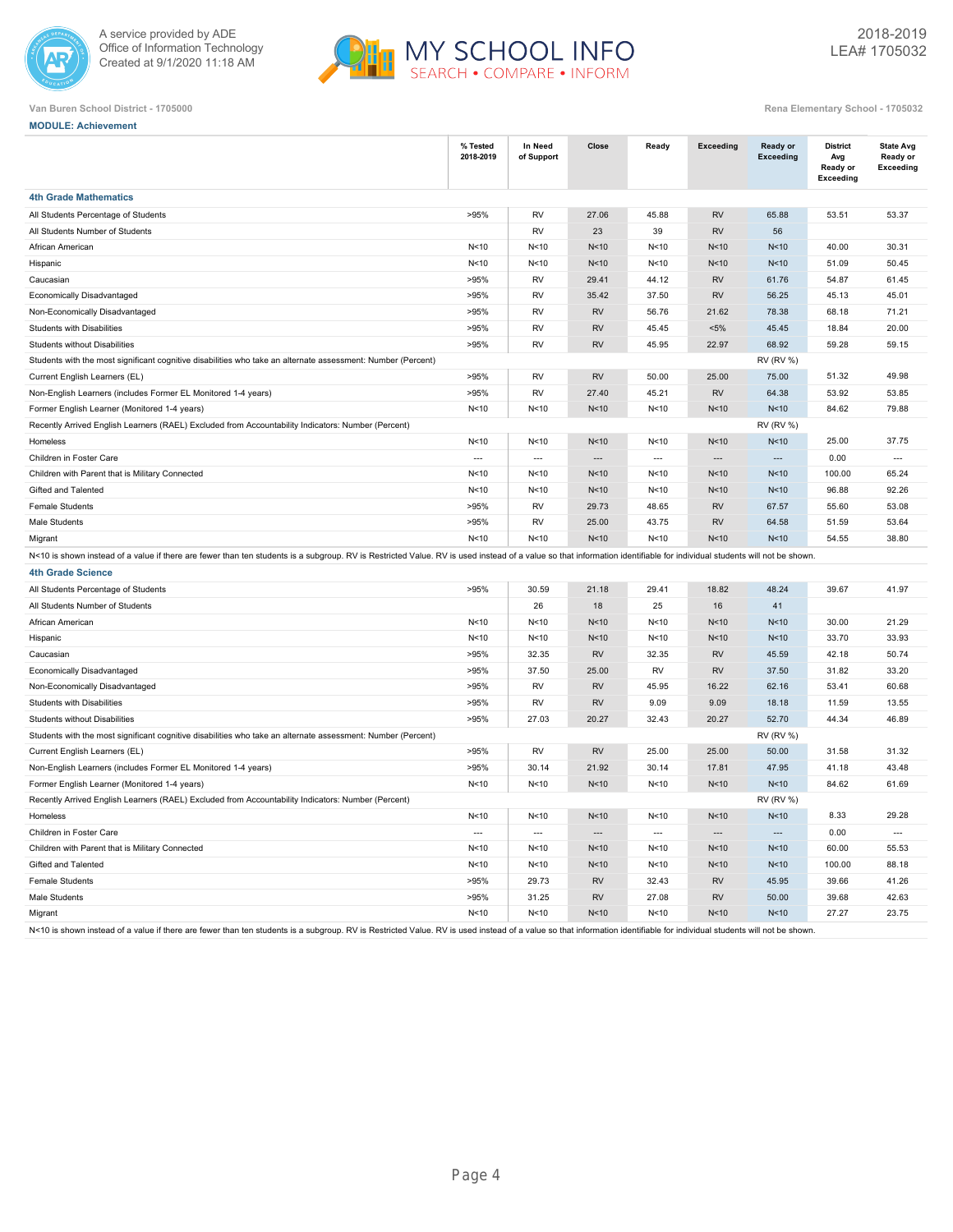



|  | <b>MODULE: Achievement</b> |
|--|----------------------------|

|                                                                                                                                                                                                                        | % Tested<br>2018-2019    | In Need<br>of Support    | Close                    | Ready                    | Exceeding                | Ready or<br><b>Exceeding</b> | <b>District</b><br>Avg<br>Ready or<br>Exceeding | <b>State Avg</b><br>Ready or<br>Exceeding |
|------------------------------------------------------------------------------------------------------------------------------------------------------------------------------------------------------------------------|--------------------------|--------------------------|--------------------------|--------------------------|--------------------------|------------------------------|-------------------------------------------------|-------------------------------------------|
| 5th Grade English Language Arts (ELA)                                                                                                                                                                                  |                          |                          |                          |                          |                          |                              |                                                 |                                           |
| All Students Percentage of Students                                                                                                                                                                                    | >95%                     | 25.30                    | 24.10                    | 22.89                    | 27.71                    | 50.60                        | 43.91                                           | 44.42                                     |
| All Students Number of Students                                                                                                                                                                                        |                          | 21                       | 20                       | 19                       | 23                       | 42                           |                                                 |                                           |
| African American                                                                                                                                                                                                       | N < 10                   | N<10                     | N<10                     | N<10                     | N<10                     | N<10                         | 28.57                                           | 24.65                                     |
| Hispanic                                                                                                                                                                                                               | >95%                     | RV                       | <b>RV</b>                | 20.00                    | $< 5\%$                  | 20.00                        | 38.46                                           | 38.79                                     |
| Caucasian                                                                                                                                                                                                              | >95%                     | 23.88                    | 22.39                    | 22.39                    | 31.34                    | 53.73                        | 44.69                                           | 52.14                                     |
| Economically Disadvantaged                                                                                                                                                                                             | >95%                     | 35.14                    | <b>RV</b>                | <b>RV</b>                | 24.32                    | 43.24                        | 34.90                                           | 34.87                                     |
| Non-Economically Disadvantaged                                                                                                                                                                                         | >95%                     | RV                       | <b>RV</b>                | 26.09                    | 30.43                    | 56.52                        | 60.49                                           | 64.36                                     |
| Students with Disabilities                                                                                                                                                                                             | N<10                     | N<10                     | N <sub>10</sub>          | N<10                     | N<10                     | N<10                         | 3.33                                            | 11.12                                     |
| <b>Students without Disabilities</b>                                                                                                                                                                                   | >95%                     | 19.74                    | 25.00                    | 25.00                    | 30.26                    | 55.26                        | 50.00                                           | 49.74                                     |
| Students with the most significant cognitive disabilities who take an alternate assessment: Number (Percent)                                                                                                           |                          |                          |                          |                          |                          | <b>RV (RV %)</b>             |                                                 |                                           |
| Current English Learners (EL)                                                                                                                                                                                          | N <sub>10</sub>          | N <sub>10</sub>          | N <sub>10</sub>          | N<10                     | N<10                     | N <sub>10</sub>              | 44.44                                           | 35.87                                     |
| Non-English Learners (includes Former EL Monitored 1-4 years)                                                                                                                                                          | >95%                     | 27.03                    | 21.62                    | 22.97                    | 28.38                    | 51.35                        | 43.83                                           | 45.53                                     |
| Former English Learner (Monitored 1-4 years)                                                                                                                                                                           | N<10                     | N<10                     | N <sub>10</sub>          | N<10                     | N<10                     | N<10                         | 92.31                                           | 67.64                                     |
| Recently Arrived English Learners (RAEL) Excluded from Accountability Indicators: Number (Percent)                                                                                                                     |                          |                          |                          |                          |                          | <b>RV (RV %)</b>             |                                                 |                                           |
| Homeless                                                                                                                                                                                                               | N<10                     | N<10                     | N<10                     | N<10                     | N<10                     | N<10                         | 40.00                                           | 29.55                                     |
| Children in Foster Care                                                                                                                                                                                                | $\overline{\phantom{a}}$ | $\overline{\phantom{a}}$ | $\overline{a}$           | $\overline{\phantom{a}}$ | $\overline{a}$           | $\overline{a}$               | 0.00                                            | $\overline{\phantom{a}}$                  |
| Children with Parent that is Military Connected                                                                                                                                                                        | $\overline{a}$           | $\overline{a}$           | $\overline{a}$           | $\overline{\phantom{a}}$ | $\overline{\phantom{a}}$ | $\overline{a}$               | $\overline{\phantom{a}}$                        | $\overline{a}$                            |
| Gifted and Talented                                                                                                                                                                                                    | >95%                     | RV                       | <b>RV</b>                | 30.00                    | 60.00                    | 90.00                        | 91.43                                           | 89.86                                     |
| <b>Female Students</b>                                                                                                                                                                                                 | >95%                     | <b>RV</b>                | <b>RV</b>                | 26.09                    | 34.78                    | 60.87                        | 52.17                                           | 50.99                                     |
| Male Students                                                                                                                                                                                                          | >95%                     | 29.73                    | 32.43                    | <b>RV</b>                | <b>RV</b>                | 37.84                        | 35.65                                           | 38.12                                     |
| Migrant                                                                                                                                                                                                                | N<10                     | N<10                     | N<10                     | N<10                     | N<10                     | N <sub>10</sub>              | 37.50                                           | 23.40                                     |
| N<10 is shown instead of a value if there are fewer than ten students is a subgroup. RV is Restricted Value. RV is used instead of a value so that information identifiable for individual students will not be shown. |                          |                          |                          |                          |                          |                              |                                                 |                                           |
| <b>5th Grade Mathematics</b>                                                                                                                                                                                           |                          |                          |                          |                          |                          |                              |                                                 |                                           |
| All Students Percentage of Students                                                                                                                                                                                    | <b>RV</b>                | RV                       | 36.14                    | 45.78                    | <b>RV</b>                | 61.45                        | 55.00                                           | 48.82                                     |
| All Students Number of Students                                                                                                                                                                                        |                          | <b>RV</b>                | 30                       | 38                       | <b>RV</b>                | 51                           |                                                 |                                           |
| African American                                                                                                                                                                                                       | N<10                     | N<10                     | N <sub>10</sub>          | N<10                     | N<10                     | N<10                         | 35.71                                           | 25.89                                     |
| Hispanic                                                                                                                                                                                                               | >95%                     | RV                       | RV                       | 60.00                    | $< 5\%$                  | 60.00                        | 49.45                                           | 44.97                                     |
| Caucasian                                                                                                                                                                                                              | <b>RV</b>                | <b>RV</b>                | 35.82                    | 43.28                    | <b>RV</b>                | 61.19                        | 56.59                                           | 57.29                                     |
| Economically Disadvantaged                                                                                                                                                                                             | >95%                     | RV                       | 45.95                    | 40.54                    | <b>RV</b>                | 54.05                        | 48.32                                           | 39.40                                     |
| Non-Economically Disadvantaged                                                                                                                                                                                         | >95%                     | RV                       | 28.26                    | 50.00                    | <b>RV</b>                | 67.39                        | 67.28                                           | 68.49                                     |
| Students with Disabilities                                                                                                                                                                                             | N<10                     | N<10                     | N <sub>10</sub>          | N<10                     | N<10                     | N<10                         | 5.00                                            | 12.66                                     |
| <b>Students without Disabilities</b>                                                                                                                                                                                   | <b>RV</b>                | RV                       | 30.26                    | 50.00                    | <b>RV</b>                | 67.11                        | 62.50                                           | 54.60                                     |
| Students with the most significant cognitive disabilities who take an alternate assessment: Number (Percent)                                                                                                           |                          |                          |                          |                          |                          | <b>RV (RV %)</b>             |                                                 |                                           |
| Current English Learners (EL)                                                                                                                                                                                          | N<10                     | N<10                     | N <sub>10</sub>          | N<10                     | N<10                     | N<10                         | 53.97                                           | 42.92                                     |
| Non-English Learners (includes Former EL Monitored 1-4 years)                                                                                                                                                          | <b>RV</b>                | <b>RV</b>                | 37.84                    | 43.24                    | <b>RV</b>                | 59.46                        | 55.16                                           | 49.58                                     |
| Former English Learner (Monitored 1-4 years)                                                                                                                                                                           | N<10                     | N<10                     | N <sub>10</sub>          | N<10                     | N<10                     | N <sub>10</sub>              | 84.62                                           | 74.01                                     |
| Recently Arrived English Learners (RAEL) Excluded from Accountability Indicators: Number (Percent)                                                                                                                     |                          |                          |                          |                          |                          | <b>RV (RV %)</b>             |                                                 |                                           |
| Homeless                                                                                                                                                                                                               | N<10                     | N < 10                   | N<10                     | N < 10                   | N<10                     | N <sub>10</sub>              | 60.00                                           | 33.02                                     |
| Children in Foster Care                                                                                                                                                                                                | $\overline{a}$           | $\overline{a}$           | $\overline{\phantom{a}}$ | $\overline{a}$           | $\overline{\phantom{a}}$ | $\overline{a}$               | 0.00                                            | $\overline{\phantom{a}}$                  |
| Children with Parent that is Military Connected                                                                                                                                                                        | $\overline{a}$           | $\overline{a}$           | $\overline{a}$           | $\overline{\phantom{a}}$ | ---                      | $\overline{a}$               | $\overline{\phantom{a}}$                        | $\overline{\phantom{a}}$                  |
| Gifted and Talented                                                                                                                                                                                                    | >95%                     | RV                       | <b>RV</b>                | 50.00                    | 50.00                    | >95%                         | 100.00                                          | 89.56                                     |
| <b>Female Students</b>                                                                                                                                                                                                 | >95%                     | RV                       | 39.13                    | 43.48                    | <b>RV</b>                | 60.87                        | 53.04                                           | 49.75                                     |
| Male Students                                                                                                                                                                                                          | >95%                     | RV                       | 32.43                    | 48.65                    | <b>RV</b>                | 62.16                        | 56.96                                           | 47.92                                     |
| Migrant                                                                                                                                                                                                                | N<10                     | N<10                     | N<10                     | N<10                     | N<10                     | N<10                         | 37.50                                           | 35.82                                     |
| N<10 is shown instead of a value if there are fewer than ten students is a subgroup. RV is Restricted Value. RV is used instead of a value so that information identifiable for individual students will not be shown. |                          |                          |                          |                          |                          |                              |                                                 |                                           |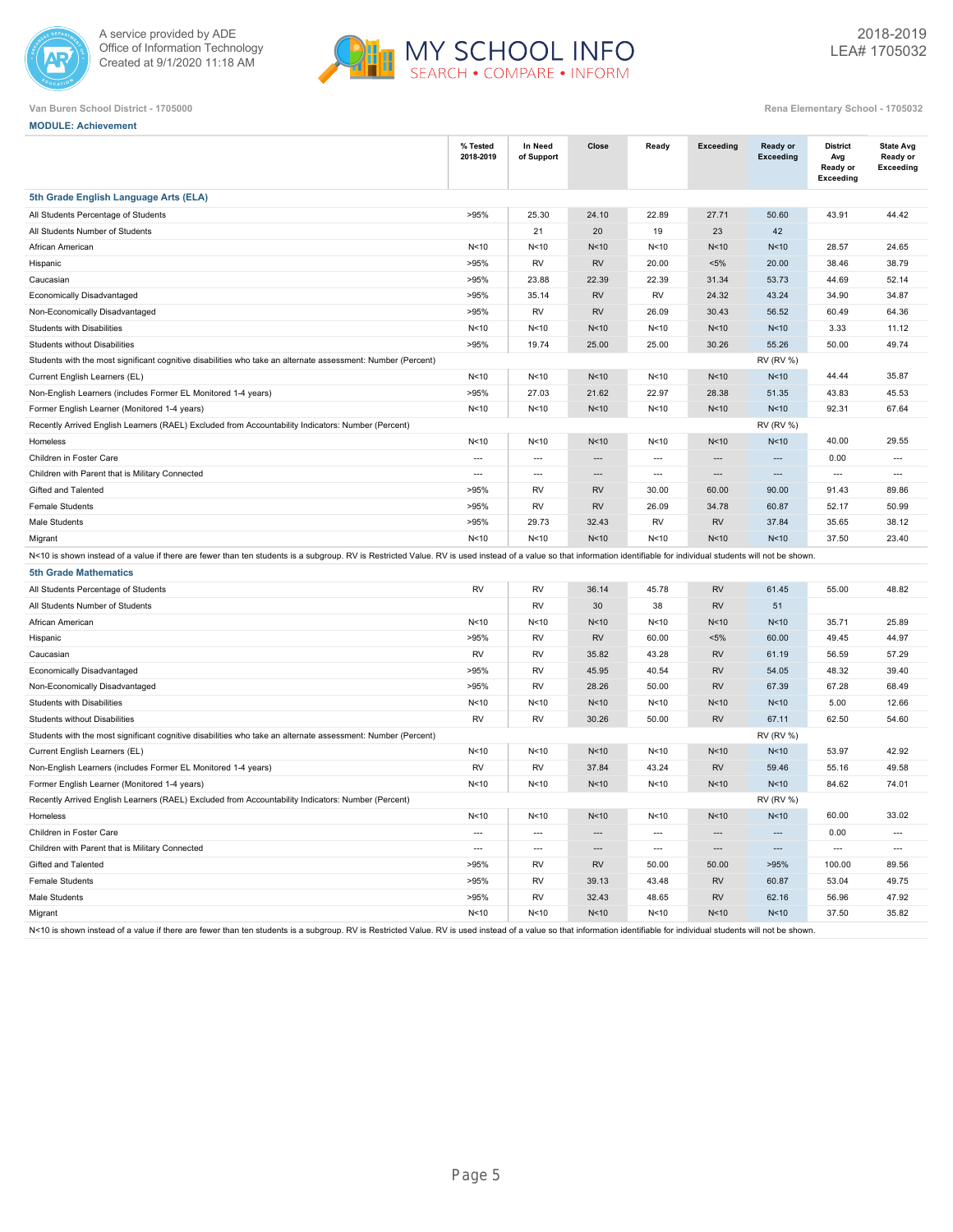



**MODULE: Achievement**

|                                                                                                              | % Tested<br>2018-2019 | In Need<br>of Support    | Close             | Ready | <b>Exceeding</b> | Ready or<br><b>Exceeding</b> | <b>District</b><br>Avg<br>Ready or<br>Exceeding | <b>State Avg</b><br>Ready or<br>Exceeding |
|--------------------------------------------------------------------------------------------------------------|-----------------------|--------------------------|-------------------|-------|------------------|------------------------------|-------------------------------------------------|-------------------------------------------|
| <b>5th Grade Science</b>                                                                                     |                       |                          |                   |       |                  |                              |                                                 |                                           |
| All Students Percentage of Students                                                                          | >95%                  | 24.10                    | 24.10             | 36.14 | 15.66            | 51.81                        | 40.43                                           | 40.46                                     |
| All Students Number of Students                                                                              |                       | 20                       | 20                | 30    | 13               | 43                           |                                                 |                                           |
| African American                                                                                             | N<10                  | N <sub>10</sub>          | N <sub>10</sub>   | N<10  | N<10             | N <sub>10</sub>              | 28.57                                           | 17.58                                     |
| Hispanic                                                                                                     | >95%                  | <b>RV</b>                | <b>RV</b>         | 20.00 | 10.00            | 30.00                        | 32.97                                           | 33.35                                     |
| Caucasian                                                                                                    | >95%                  | 20.90                    | 26.87             | 34.33 | 17.91            | 52.24                        | 42.44                                           | 49.72                                     |
| Economically Disadvantaged                                                                                   | >95%                  | 35.14                    | <b>RV</b>         | 35.14 | <b>RV</b>        | 43.24                        | 30.87                                           | 30.93                                     |
| Non-Economically Disadvantaged                                                                               | >95%                  | <b>RV</b>                | 26.09             | 36.96 | <b>RV</b>        | 58.70                        | 58.02                                           | 60.36                                     |
| <b>Students with Disabilities</b>                                                                            | N<10                  | N <sub>10</sub>          | N<10              | N<10  | N<10             | N <sub>10</sub>              | 5.00                                            | 12.09                                     |
| <b>Students without Disabilities</b>                                                                         | >95%                  | 18.42                    | 25.00             | 39.47 | 17.11            | 56.58                        | 45.75                                           | 44.99                                     |
| Students with the most significant cognitive disabilities who take an alternate assessment: Number (Percent) |                       |                          |                   |       |                  | <b>RV (RV %)</b>             |                                                 |                                           |
| Current English Learners (EL)                                                                                | N<10                  | N<10                     | N<10              | N<10  | N<10             | N <sub>10</sub>              | 33.33                                           | 30.39                                     |
| Non-English Learners (includes Former EL Monitored 1-4 years)                                                | >95%                  | 24.32                    | 24.32             | 35.14 | 16.22            | 51.35                        | 41.56                                           | 41.77                                     |
| Former English Learner (Monitored 1-4 years)                                                                 | N <sub>10</sub>       | N <sub>10</sub>          | N<10              | N<10  | N<10             | N <sub>10</sub>              | 84.62                                           | 54.08                                     |
| Recently Arrived English Learners (RAEL) Excluded from Accountability Indicators: Number (Percent)           |                       |                          |                   |       |                  | <b>RV (RV %)</b>             |                                                 |                                           |
| Homeless                                                                                                     | N<10                  | N <sub>10</sub>          | N <sub>10</sub>   | N<10  | N<10             | N <sub>10</sub>              | 40.00                                           | 27.13                                     |
| Children in Foster Care                                                                                      | $\overline{a}$        | $\hspace{0.05cm} \ldots$ | ---               | $---$ | $\cdots$         | $---$                        | 0.00                                            | $\overline{\phantom{a}}$                  |
| Children with Parent that is Military Connected                                                              | $\overline{a}$        | $\hspace{0.05cm} \ldots$ | $\qquad \qquad -$ | $---$ | $\cdots$         | $\cdots$                     | $\overline{a}$                                  | $\cdots$                                  |
| Gifted and Talented                                                                                          | >95%                  | <b>RV</b>                | <b>RV</b>         | 40.00 | 40.00            | 80.00                        | 91.43                                           | 86.11                                     |
| <b>Female Students</b>                                                                                       | >95%                  | 23.91                    | <b>RV</b>         | 39.13 | <b>RV</b>        | 56.52                        | 38.26                                           | 39.93                                     |
| Male Students                                                                                                | >95%                  | <b>RV</b>                | 29.73             | 32.43 | <b>RV</b>        | 45.95                        | 42.61                                           | 40.96                                     |
| Migrant                                                                                                      | N<10                  | N <sub>10</sub>          | N <sub>10</sub>   | N<10  | N<10             | N <sub>10</sub>              | 25.00                                           | 22.26                                     |
|                                                                                                              |                       |                          |                   |       |                  |                              |                                                 |                                           |

N<10 is shown instead of a value if there are fewer than ten students is a subgroup. RV is Restricted Value. RV is used instead of a value so that information identifiable for individual students will not be shown.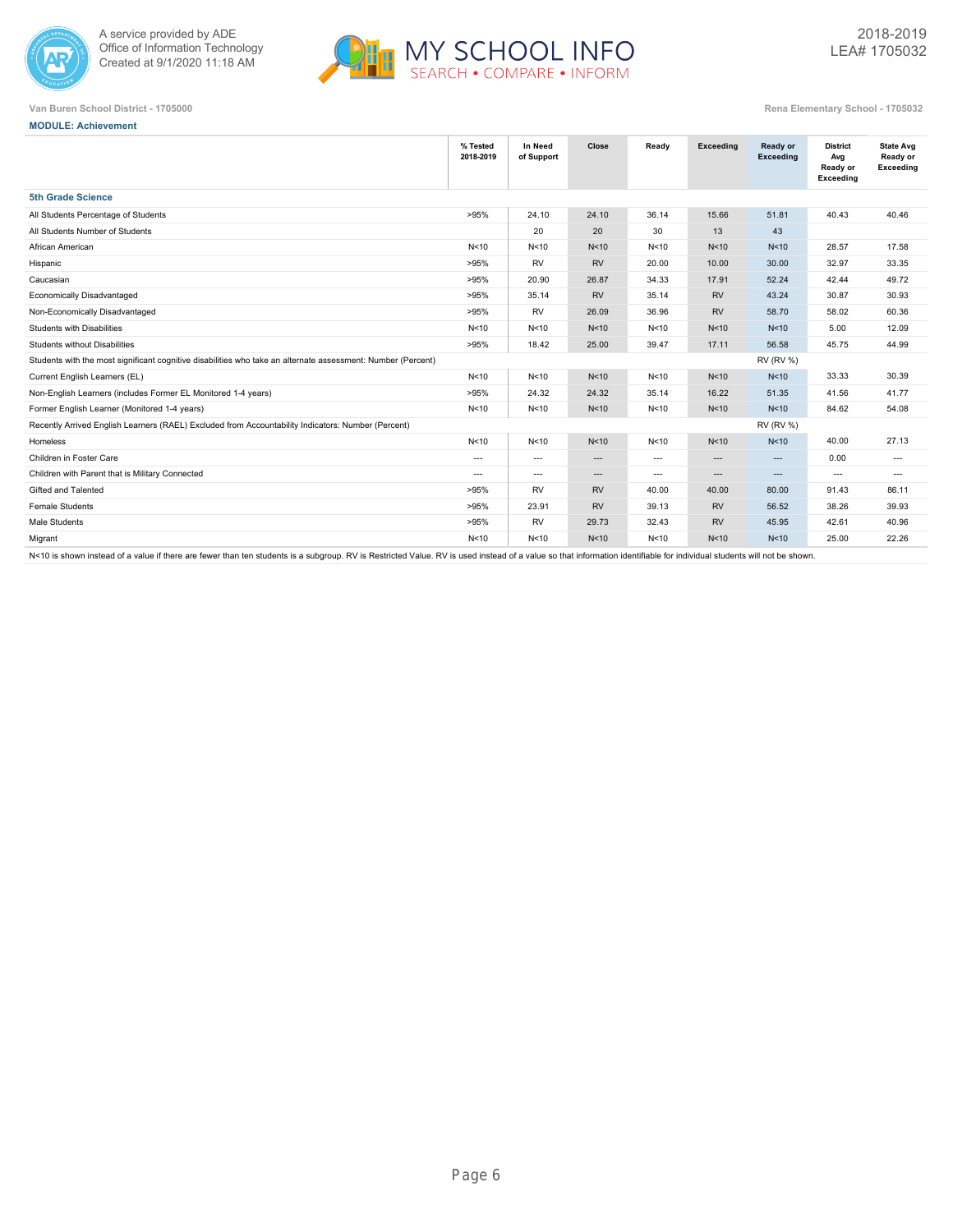



**MODULE: Growth**

|                                                                                                                                                                                                                                | English<br><b>Language Arts</b><br>(ELA) | Math | Average ELA +<br>Math (Content) | Science | ELP*     | Content** with<br><b>ELP</b> |
|--------------------------------------------------------------------------------------------------------------------------------------------------------------------------------------------------------------------------------|------------------------------------------|------|---------------------------------|---------|----------|------------------------------|
| Grade 1                                                                                                                                                                                                                        |                                          |      |                                 |         |          |                              |
| All Students                                                                                                                                                                                                                   | N/A                                      | N/A  | N/A                             | N/A     | N<10     | N/A                          |
| African-American                                                                                                                                                                                                               | N/A                                      | N/A  | N/A                             | N/A     | $\cdots$ | N/A                          |
| Hispanic                                                                                                                                                                                                                       | N/A                                      | N/A  | N/A                             | N/A     | N<10     | N/A                          |
| Caucasian                                                                                                                                                                                                                      | N/A                                      | N/A  | N/A                             | N/A     | $\cdots$ | N/A                          |
| Economically Disadvantaged                                                                                                                                                                                                     | N/A                                      | N/A  | N/A                             | N/A     | N<10     | N/A                          |
| Non-Economically Disadvantaged                                                                                                                                                                                                 | N/A                                      | N/A  | N/A                             | N/A     | N<10     | N/A                          |
| Students with Disabilities                                                                                                                                                                                                     | N/A                                      | N/A  | N/A                             | N/A     | N<10     | N/A                          |
| Students without Disabilities                                                                                                                                                                                                  | N/A                                      | N/A  | N/A                             | N/A     | N<10     | N/A                          |
| Current English Learners (EL)                                                                                                                                                                                                  | N/A                                      | N/A  | N/A                             | N/A     | N<10     | N/A                          |
| Non-English Learners (includes Former EL Monitored 1-4 years)                                                                                                                                                                  | N/A                                      | N/A  | N/A                             | N/A     | $---$    | N/A                          |
| Former English Learner (Monitored 1-4 years)                                                                                                                                                                                   | N/A                                      | N/A  | N/A                             | N/A     | $\cdots$ | N/A                          |
| Homeless                                                                                                                                                                                                                       | N/A                                      | N/A  | N/A                             | N/A     | $---$    | N/A                          |
| Children in Foster Care                                                                                                                                                                                                        | N/A                                      | N/A  | N/A                             | N/A     | $\cdots$ | N/A                          |
| Children with Parent that is Military Connected                                                                                                                                                                                | N/A                                      | N/A  | N/A                             | N/A     | $\cdots$ | N/A                          |
| Gifted and Talented                                                                                                                                                                                                            | N/A                                      | N/A  | N/A                             | N/A     | $\cdots$ | N/A                          |
| Female Students                                                                                                                                                                                                                | N/A                                      | N/A  | N/A                             | N/A     | N<10     | N/A                          |
| Male Students                                                                                                                                                                                                                  | N/A                                      | N/A  | N/A                             | N/A     | N<10     | N/A                          |
| Migrant                                                                                                                                                                                                                        | N/A                                      | N/A  | N/A                             | N/A     | N<10     | N/A                          |
| *FI P is English Learner Progress toward English language proficiency from ELP421. Content with ELP is the school growth score. ELP is thoused a proportionately weighted in school growth depending on the perceptage of stud |                                          |      |                                 |         |          |                              |

"ELP is English Learner Progress toward English language proficiency from ELPA21. Content with ELP is the school growth score. ELP is proportionately weighted in school growth depending on the percentage of students with E

|                                                                                                                                                                                                                                | English<br><b>Language Arts</b><br>(ELA) | Math | Average ELA +<br>Math (Content) | Science | ELP*     | Content** with<br><b>ELP</b> |
|--------------------------------------------------------------------------------------------------------------------------------------------------------------------------------------------------------------------------------|------------------------------------------|------|---------------------------------|---------|----------|------------------------------|
| Grade 2                                                                                                                                                                                                                        |                                          |      |                                 |         |          |                              |
| All Students                                                                                                                                                                                                                   | N/A                                      | N/A  | N/A                             | N/A     | N<10     | N/A                          |
| African-American                                                                                                                                                                                                               | N/A                                      | N/A  | N/A                             | N/A     | $\cdots$ | N/A                          |
| Hispanic                                                                                                                                                                                                                       | N/A                                      | N/A  | N/A                             | N/A     | N<10     | N/A                          |
| Caucasian                                                                                                                                                                                                                      | N/A                                      | N/A  | N/A                             | N/A     | $\cdots$ | N/A                          |
| Economically Disadvantaged                                                                                                                                                                                                     | N/A                                      | N/A  | N/A                             | N/A     | N < 10   | N/A                          |
| Non-Economically Disadvantaged                                                                                                                                                                                                 | N/A                                      | N/A  | N/A                             | N/A     | N<10     | N/A                          |
| Students with Disabilities                                                                                                                                                                                                     | N/A                                      | N/A  | N/A                             | N/A     | $\cdots$ | N/A                          |
| Students without Disabilities                                                                                                                                                                                                  | N/A                                      | N/A  | N/A                             | N/A     | N < 10   | N/A                          |
| Current English Learners (EL)                                                                                                                                                                                                  | N/A                                      | N/A  | N/A                             | N/A     | N < 10   | N/A                          |
| Non-English Learners (includes Former EL Monitored 1-4 years)                                                                                                                                                                  | N/A                                      | N/A  | N/A                             | N/A     | $---$    | N/A                          |
| Former English Learner (Monitored 1-4 years)                                                                                                                                                                                   | N/A                                      | N/A  | N/A                             | N/A     | $\cdots$ | N/A                          |
| Homeless                                                                                                                                                                                                                       | N/A                                      | N/A  | N/A                             | N/A     | $\cdots$ | N/A                          |
| Children in Foster Care                                                                                                                                                                                                        | N/A                                      | N/A  | N/A                             | N/A     | $---$    | N/A                          |
| Children with Parent that is Military Connected                                                                                                                                                                                | N/A                                      | N/A  | N/A                             | N/A     | $\cdots$ | N/A                          |
| Gifted and Talented                                                                                                                                                                                                            | N/A                                      | N/A  | N/A                             | N/A     | $\cdots$ | N/A                          |
| Female Students                                                                                                                                                                                                                | N/A                                      | N/A  | N/A                             | N/A     | N<10     | N/A                          |
| Male Students                                                                                                                                                                                                                  | N/A                                      | N/A  | N/A                             | N/A     | N < 10   | N/A                          |
| Migrant                                                                                                                                                                                                                        | N/A                                      | N/A  | N/A                             | N/A     | $\cdots$ | N/A                          |
| *ELP is English Learner Progress toward English language proficiency from ELPA21. Content with ELP is the school growth score. ELP is proportionately weighted in school growth depending on the percentage of students with E |                                          |      |                                 |         |          |                              |

\*ELP is English Learner Progress toward English language proficiency from ELPA21. Content with ELP is the school growth score. ELP is proportionately weighted in school growth depending on the percentage of students with E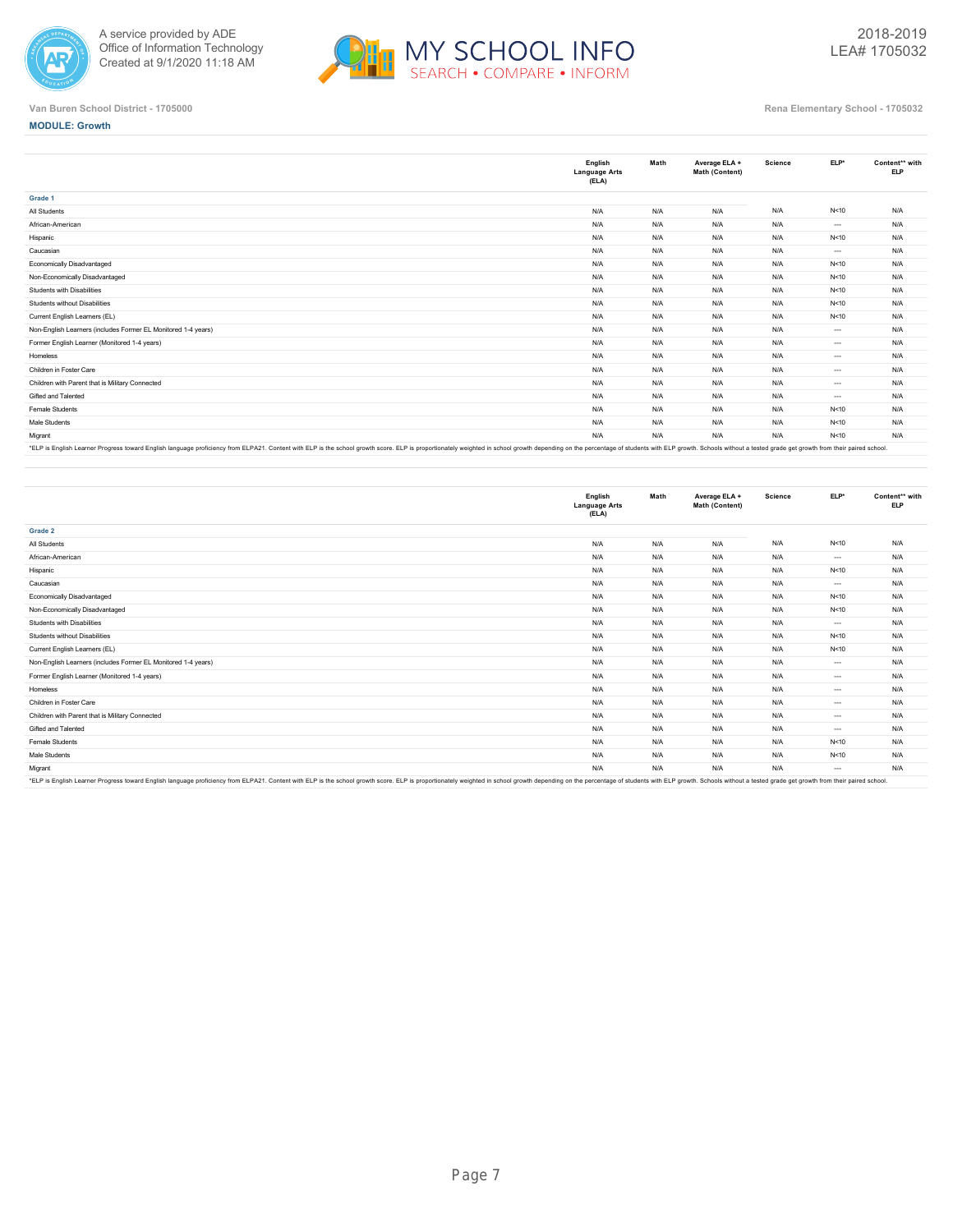



#### **MODULE: Growth**

|                                                               | English<br><b>Language Arts</b><br>(ELA) | Math     | Average ELA +<br>Math (Content) | Science | ELP*     | Content** with<br><b>ELP</b> |
|---------------------------------------------------------------|------------------------------------------|----------|---------------------------------|---------|----------|------------------------------|
| Grade 3                                                       |                                          |          |                                 |         |          |                              |
| All Students                                                  | 83.9519                                  | 84.1004  | 84.0262                         | N/A     | N<10     | 84.6473                      |
| African-American                                              | N < 10                                   | N<10     | N<10                            | N/A     | N<10     | $\cdots$                     |
| Hispanic                                                      | 85.0176                                  | 83.2132  | 84.1154                         | N/A     | N < 10   | 86.8566                      |
| Caucasian                                                     | 83.0673                                  | 83.8586  | 83.4629                         | N/A     | N<10     | $\cdots$                     |
| Economically Disadvantaged                                    | 84.6660                                  | 84.3972  | 84.5316                         | N/A     | N<10     | 85.7148                      |
| Non-Economically Disadvantaged                                | 83.3628                                  | 83.8556  | 83.6092                         | N/A     | N<10     | 83.5799                      |
| Students with Disabilities                                    | 85.8776                                  | 82.4747  | 84.1761                         | N/A     | N < 10   | 85.1168                      |
| Students without Disabilities                                 | 83.6462                                  | 84.3585  | 84.0023                         | N/A     | N<10     | 84.5669                      |
| Current English Learners (EL)                                 | N<10                                     | N < 10   | N<10                            | N/A     | N<10     | 86.4028                      |
| Non-English Learners (includes Former EL Monitored 1-4 years) | 83.8495                                  | 84.4578  | 84.1536                         | N/A     | N<10     | $\cdots$                     |
| Former English Learner (Monitored 1-4 years)                  | $\cdots$                                 | $\cdots$ | $\sim$                          | N/A     | $\cdots$ | $\cdots$                     |
| Homeless                                                      | $\cdots$                                 | $\cdots$ | $\sim$                          | N/A     | $\cdots$ | $\cdots$                     |
| Children in Foster Care                                       | N < 10                                   | N < 10   | N<10                            | N/A     | N<10     | $\cdots$                     |
| Children with Parent that is Military Connected               | N < 10                                   | N < 10   | N<10                            | N/A     | N<10     | $\cdots$                     |
| Gifted and Talented                                           | 85.6839                                  | 83.7107  | 84.6973                         | N/A     | N<10     | 84.5588                      |
| Female Students                                               | 84.1273                                  | 85.4543  | 84.7908                         | N/A     | N<10     | 85.6628                      |
| Male Students                                                 | 83.7272                                  | 82.3657  | 83.0465                         | N/A     | N<10     | 83.3498                      |
| Migrant                                                       | $\cdots$                                 | $\cdots$ | $\cdots$                        | N/A     | $\cdots$ | $\cdots$                     |

"ELP is English Learner Progress toward English language proficiency from ELPA21. Content with ELP is the school growth score. ELP is proportionately weighted in school growth depending on the percentage of students with E

|                                                                                                                                                                                                                                | English<br><b>Language Arts</b><br>(ELA) | Math     | Average ELA +<br>Math (Content) | <b>Science</b> | $ELP*$   | Content** with<br><b>ELP</b> |
|--------------------------------------------------------------------------------------------------------------------------------------------------------------------------------------------------------------------------------|------------------------------------------|----------|---------------------------------|----------------|----------|------------------------------|
| Grade 4                                                                                                                                                                                                                        |                                          |          |                                 |                |          |                              |
| All Students                                                                                                                                                                                                                   | 80.1003                                  | 82.3842  | 81.2422                         | 81.5704        | N<10     | 80.9839                      |
| African-American                                                                                                                                                                                                               | N < 10                                   | N<10     | N<10                            | N<10           | N<10     | $\cdots$                     |
| Hispanic                                                                                                                                                                                                                       | N < 10                                   | N<10     | N<10                            | N < 10         | N<10     | 83.5715                      |
| Caucasian                                                                                                                                                                                                                      | 78.2666                                  | 80.8195  | 79.5431                         | 79.6560        | N<10     | $\cdots$                     |
| Economically Disadvantaged                                                                                                                                                                                                     | 80.4823                                  | 78.9174  | 79.6999                         | 81.8802        | N<10     | 79.4692                      |
| Non-Economically Disadvantaged                                                                                                                                                                                                 | 79.6015                                  | 86.9102  | 83.2558                         | 81.1632        | N<10     | $\cdots$                     |
| Students with Disabilities                                                                                                                                                                                                     | 73.0757                                  | 90.5866  | 81.8312                         | 83.3844        | N < 10   | 80.9334                      |
| Students without Disabilities                                                                                                                                                                                                  | 81.1735                                  | 81.1310  | 81.1522                         | 81.2854        | N<10     | 80.9924                      |
| Current English Learners (EL)                                                                                                                                                                                                  | N < 10                                   | N < 10   | N<10                            | N < 10         | N<10     | 80.7889                      |
| Non-English Learners (includes Former EL Monitored 1-4 years)                                                                                                                                                                  | 80.1154                                  | 81.9242  | 81.0198                         | 80.7630        | N<10     | $\cdots$                     |
| Former English Learner (Monitored 1-4 years)                                                                                                                                                                                   | N < 10                                   | N < 10   | N<10                            | N < 10         | N<10     | $\cdots$                     |
| Homeless                                                                                                                                                                                                                       | N < 10                                   | N < 10   | N<10                            | N < 10         | N < 10   | $\cdots$                     |
| Children in Foster Care                                                                                                                                                                                                        | $---$                                    | $\cdots$ | $\sim$                          | $\cdots$       | $\cdots$ | $\cdots$                     |
| Children with Parent that is Military Connected                                                                                                                                                                                | N < 10                                   | N < 10   | N<10                            | N < 10         | N < 10   | $\cdots$                     |
| Gifted and Talented                                                                                                                                                                                                            | N < 10                                   | N<10     | N<10                            | N<10           | N<10     | N<10                         |
| Female Students                                                                                                                                                                                                                | 80.8817                                  | 82.5164  | 81.6990                         | 79.9852        | N<10     | 81.1686                      |
| Male Students                                                                                                                                                                                                                  | 79.5017                                  | 82.2829  | 80.8923                         | 82.8386        | N<10     | 80.8488                      |
| Migrant                                                                                                                                                                                                                        | N<10                                     | N < 10   | N<10                            | N<10           | N<10     | $\cdots$                     |
| *FI P is English Learner Progress toward English language proficiency from ELP421. Content with ELP is the school growth score. ELP is thoused a proportionately weighted in school growth depending on the perceptage of stud |                                          |          |                                 |                |          |                              |

\*ELP is English Learner Progress toward English language proficiency from ELPA21. Content with ELP is the school growth score. ELP is proportionately weighted in school growth depending on the percentage of students with E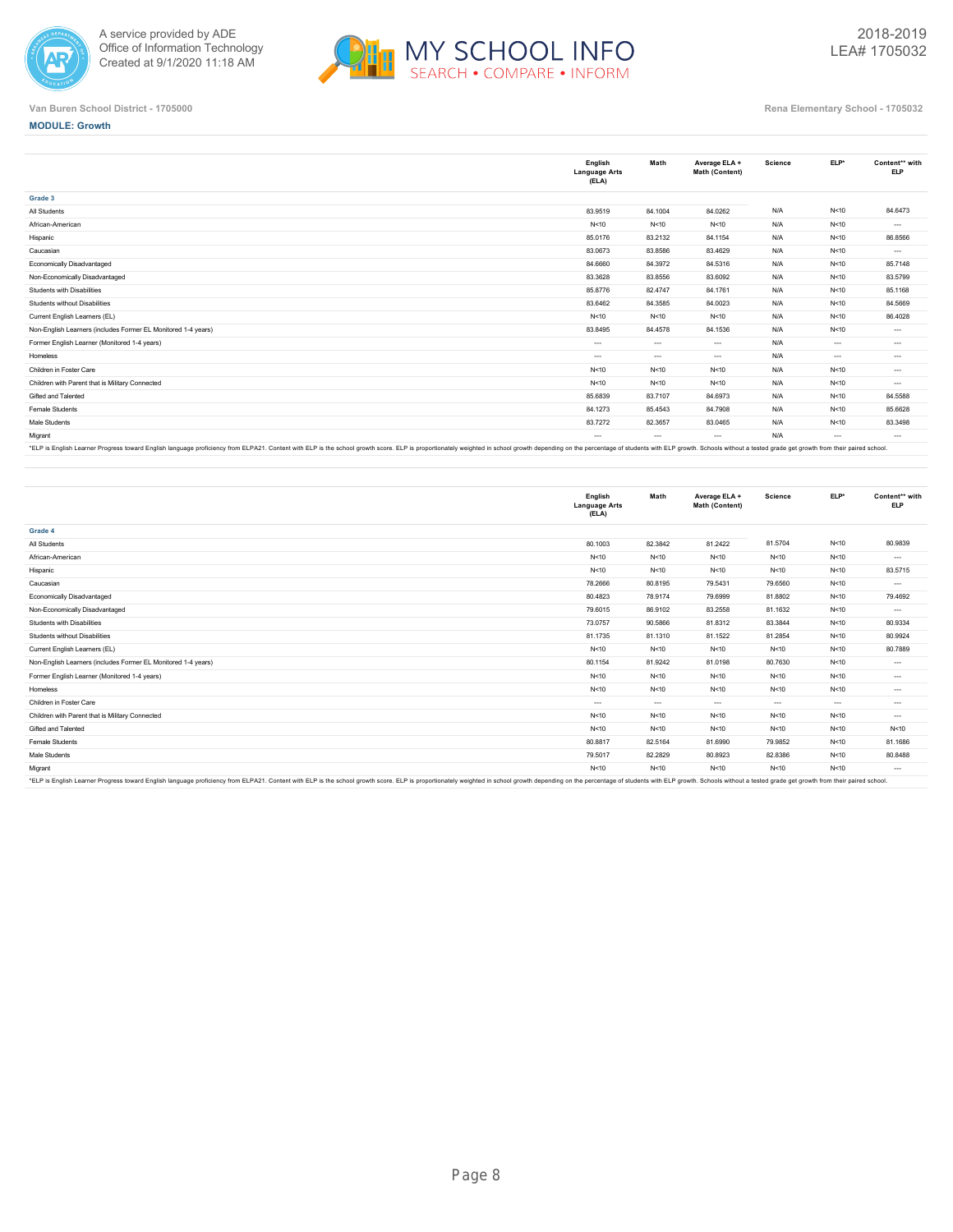



# **MODULE: Growth**

|                                                                                                                                                                                                                                | English<br><b>Language Arts</b><br>(ELA) | Math     | Average ELA +<br>Math (Content) | Science  | ELP*     | Content** with<br><b>ELP</b> |
|--------------------------------------------------------------------------------------------------------------------------------------------------------------------------------------------------------------------------------|------------------------------------------|----------|---------------------------------|----------|----------|------------------------------|
| Grade 5                                                                                                                                                                                                                        |                                          |          |                                 |          |          |                              |
| All Students                                                                                                                                                                                                                   | 81.8505                                  | 83.0079  | 82.4292                         | 83.7590  | N<10     | 82.7651                      |
| African-American                                                                                                                                                                                                               | N < 10                                   | N < 10   | N<10                            | N < 10   | N < 10   | $\cdots$                     |
| Hispanic                                                                                                                                                                                                                       | N < 10                                   | N<10     | N<10                            | N<10     | N<10     | 86.1578                      |
| Caucasian                                                                                                                                                                                                                      | 80.9659                                  | 82.1636  | 81.5647                         | 83.6497  | N<10     | $\cdots$                     |
| Economically Disadvantaged                                                                                                                                                                                                     | 83.4843                                  | 81.9951  | 82.7397                         | 81.9426  | N<10     | 83.6287                      |
| Non-Economically Disadvantaged                                                                                                                                                                                                 | 80.5138                                  | 83.8366  | 82.1752                         | 85.2797  | N < 10   | 81.9782                      |
| Students with Disabilities                                                                                                                                                                                                     | N < 10                                   | N<10     | N<10                            | N<10     | N<10     | N<10                         |
| Students without Disabilities                                                                                                                                                                                                  | 81,4096                                  | 83.1069  | 82.2582                         | 84.2040  | N<10     | 82.6577                      |
| Current English Learners (EL)                                                                                                                                                                                                  | N < 10                                   | N<10     | N<10                            | N < 10   | N<10     | 86.9944                      |
| Non-English Learners (includes Former EL Monitored 1-4 years)                                                                                                                                                                  | 81.3384                                  | 82.8201  | 82.0792                         | 83.6183  | N<10     | $\cdots$                     |
| Former English Learner (Monitored 1-4 years)                                                                                                                                                                                   | N < 10                                   | N<10     | N<10                            | N<10     | N<10     | $\cdots$                     |
| Homeless                                                                                                                                                                                                                       | N<10                                     | N < 10   | N<10                            | N<10     | N<10     | $\cdots$                     |
| Children in Foster Care                                                                                                                                                                                                        | $---$                                    | $-1$     | $\sim$                          | $-1$     | $\cdots$ | $\cdots$                     |
| Children with Parent that is Military Connected                                                                                                                                                                                | $\cdots$                                 | $\cdots$ | $\cdots$                        | $\cdots$ | $\cdots$ | $\cdots$                     |
| Gifted and Talented                                                                                                                                                                                                            | 79.9476                                  | 85.5163  | 82.7320                         | 88.3414  | N < 10   | $\cdots$                     |
| Female Students                                                                                                                                                                                                                | 83.4049                                  | 81.3365  | 82.3707                         | 84.0648  | N<10     | 82.3323                      |
| Male Students                                                                                                                                                                                                                  | 79.8521                                  | 85.1569  | 82.5045                         | 83.3745  | N<10     | 83.2628                      |
| Migrant                                                                                                                                                                                                                        | N < 10                                   | N<10     | N<10                            | N < 10   | N<10     | N < 10                       |
| FIRE FORET COLORED IN THE ROOM FOREST COLORED TRANSPORTER IN THE COLORED ON FIRE COLORED IN THE COLORED COLORED ON A COLORED IN THE PLANS OF PLANS IN THE PLANS OF THE PLANS OF THE PLANS OF THE PLANS OF THE PLANS OF THE PLA |                                          |          |                                 |          |          |                              |

"ELP is English Learner Progress toward English language proficiency from ELPA21. Content with ELP is the school growth score. ELP is proportionately weighted in school growth depending on the percentage of students with E

|                                                                                                                                                                                                                                | English<br><b>Language Arts</b><br>(ELA) | Math    | Average ELA +<br>Math (Content) | <b>Science</b> | ELP*    | Content** with<br><b>ELP</b> |
|--------------------------------------------------------------------------------------------------------------------------------------------------------------------------------------------------------------------------------|------------------------------------------|---------|---------------------------------|----------------|---------|------------------------------|
| <b>All Grades</b>                                                                                                                                                                                                              |                                          |         |                                 |                |         |                              |
| All Students                                                                                                                                                                                                                   | 81.8850                                  | 83.1265 | 82.5057                         | 82.6510        | 84.4916 | 82.7428                      |
| African-American                                                                                                                                                                                                               | N < 10                                   | N < 10  | N < 10                          | N < 10         | N<10    | $\cdots$                     |
| Hispanic                                                                                                                                                                                                                       | 83.8425                                  | 86.3568 | 85.0997                         | 86.5577        | 85.6243 | 85.3572                      |
| Caucasian                                                                                                                                                                                                                      | 80.5769                                  | 82.1532 | 81.3650                         | 81.6374        | N<10    | $\cdots$                     |
| Economically Disadvantaged                                                                                                                                                                                                     | 82.6042                                  | 81.4315 | 82.0178                         | 81.9076        | 86.2434 | 82.7915                      |
| Non-Economically Disadvantaged                                                                                                                                                                                                 | 81.1898                                  | 84.7650 | 82.9774                         | 83.4326        | N<10    | 82.6880                      |
| Students with Disabilities                                                                                                                                                                                                     | 80.9757                                  | 85.6269 | 83.3013                         | 81.6057        | N < 10  | 82.5245                      |
| Students without Disabilities                                                                                                                                                                                                  | 82.0024                                  | 82.8035 | 82.4030                         | 82.7753        | 85.7522 | 82.7735                      |
| Current English Learners (EL)                                                                                                                                                                                                  | 84.1217                                  | 84.4377 | 84.2797                         | 87,9666        | 84.4916 | 84.4053                      |
| Non-English Learners (includes Former EL Monitored 1-4 years)                                                                                                                                                                  | 81.6550                                  | 82.9917 | 82.3234                         | 82.1809        | N<10    | $\cdots$                     |
| Former English Learner (Monitored 1-4 years)                                                                                                                                                                                   | N < 10                                   | N < 10  | N<10                            | N < 10         | N<10    | $\cdots$                     |
| Homeless                                                                                                                                                                                                                       | N < 10                                   | N < 10  | N<10                            | N < 10         | N<10    | $\cdots$                     |
| Children in Foster Care                                                                                                                                                                                                        | N < 10                                   | N < 10  | N<10                            | N < 10         | N < 10  | $\cdots$                     |
| Children with Parent that is Military Connected                                                                                                                                                                                | N < 10                                   | N<10    | N<10                            | N < 10         | N<10    | $\cdots$                     |
| Gifted and Talented                                                                                                                                                                                                            | 82.2626                                  | 86.4265 | 84.3445                         | 88.1668        | N<10    | 84.1164                      |
| Female Students                                                                                                                                                                                                                | 82.9031                                  | 83.0685 | 82.9858                         | 82.2290        | 86.7338 | 83.2958                      |
| Male Students                                                                                                                                                                                                                  | 80.7954                                  | 83.1885 | 81.9920                         | 83.0731        | 83.3171 | 82.1981                      |
| Migrant                                                                                                                                                                                                                        | N < 10                                   | N<10    | N<10                            | N<10           | N<10    | N < 10                       |
| *FI P is English Learner Progress toward English language proficiency from ELP421. Content with ELP is the school growth score. ELP is thoused a proportionately weighted in school growth depending on the perceptage of stud |                                          |         |                                 |                |         |                              |

\*ELP is English Learner Progress toward English language proficiency from ELPA21. Content with ELP is the school growth score. ELP is proportionately weighted in school growth depending on the percentage of students with E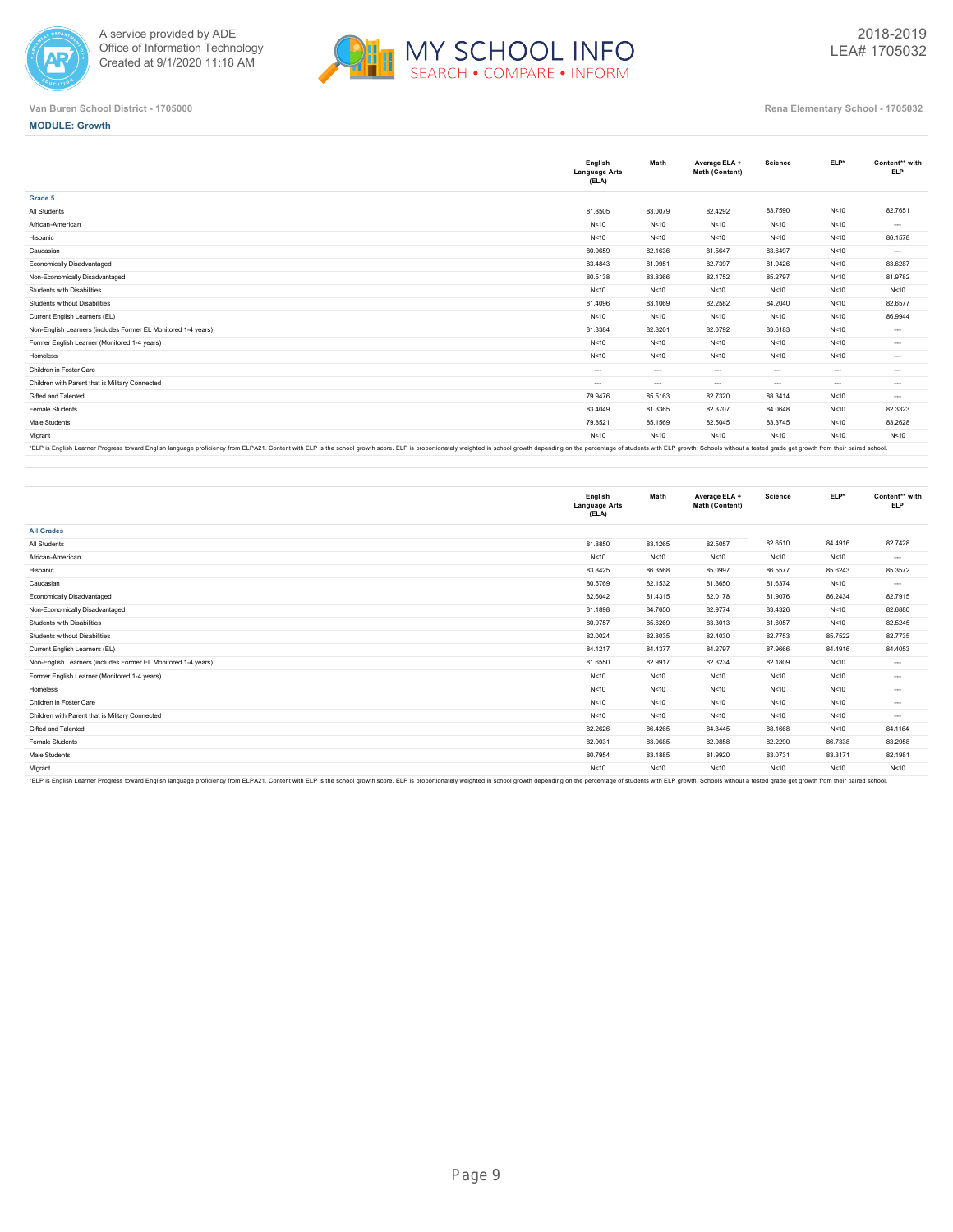



**MODULE: English Language Proficiency of English Learners on English Language Proficiency Exam (ELPA21)**

|           | <b>Tested</b> | Number ELs Number ELs Percent ELs<br>Proficient | Proficient |
|-----------|---------------|-------------------------------------------------|------------|
| Grade All | 43            | 19                                              | 44.19 %    |
| Grade K   | N<10          | N<10                                            | N<10       |
| Grade 01  | 10            | 3                                               | 30.00 %    |
| Grade 02  | 10            | 6                                               | 60.00 %    |
| Grade 03  | N < 10        | N<10                                            | N<10       |
| Grade 04  | N < 10        | N<10                                            | N<10       |
| Grade 05  | N<10          | N<10                                            | N<10       |
|           |               |                                                 |            |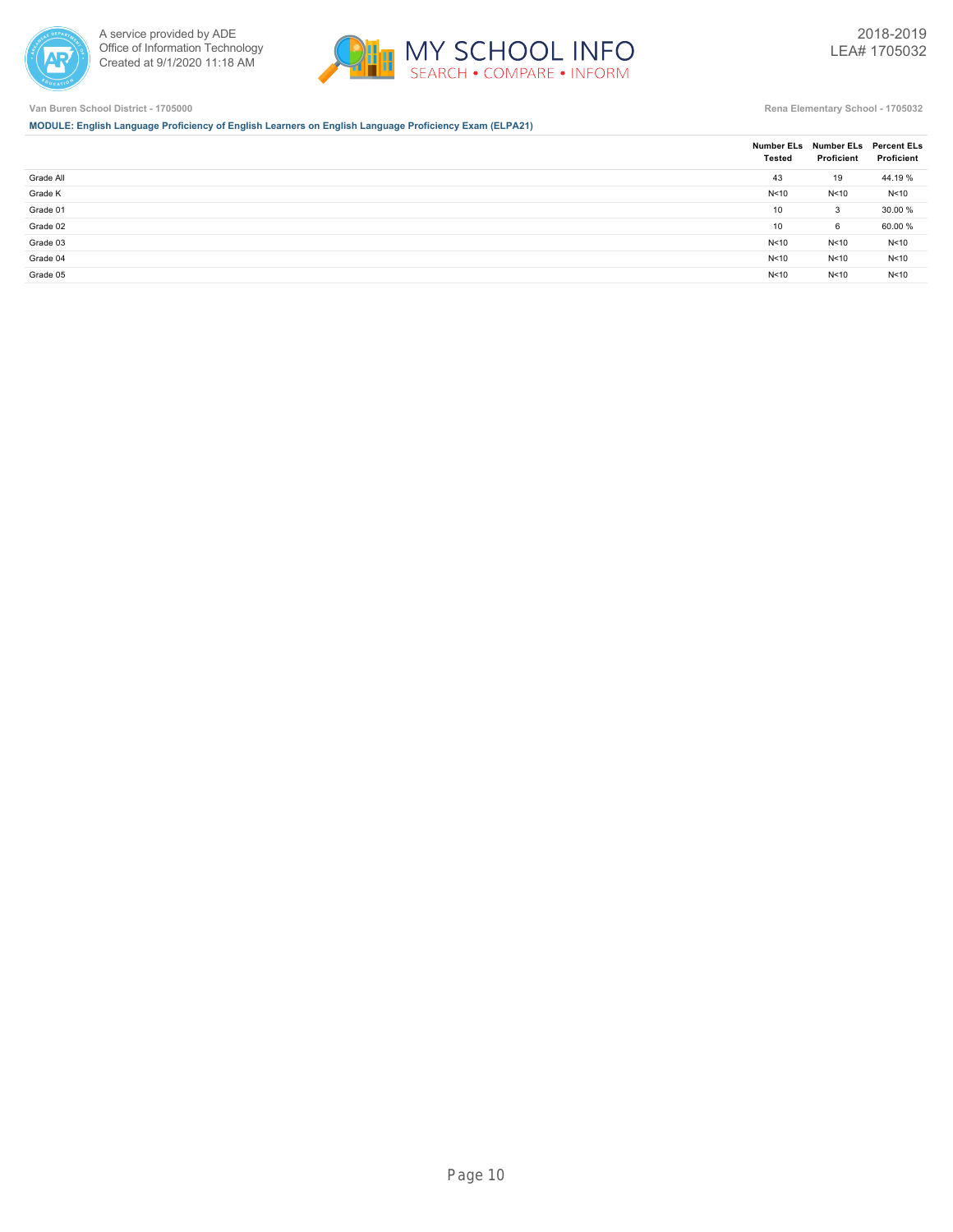



### **MODULE: SQSS**

|                                                                  | <b>Student</b><br>Engagement | Science<br>Achievement | <b>Reading At</b><br><b>Grade Level</b> | Science<br>Growth | <b>ACT</b><br>Composite<br>$>=19$ | Final GPA >=2.8 | Community<br>Service<br>Learning | Computer<br>Science<br><b>Credits</b> | On-Time<br>Credits | <b>ACT Readiness</b><br><b>Benchmark</b> | AP/IB/Concurrent<br>Credit | Total    |
|------------------------------------------------------------------|------------------------------|------------------------|-----------------------------------------|-------------------|-----------------------------------|-----------------|----------------------------------|---------------------------------------|--------------------|------------------------------------------|----------------------------|----------|
| Kindergarten                                                     |                              |                        |                                         |                   |                                   |                 |                                  |                                       |                    |                                          |                            |          |
| All Students                                                     | 65.63                        | N<10                   | N < 10                                  | N < 10            | N < 10                            | N < 10          | N < 10                           | N < 10                                | N<10               | N < 10                                   | N < 10                     | 65.63    |
| African-American                                                 | N<10                         | N<10                   | N < 10                                  | N < 10            | N<10                              | N<10            | N < 10                           | N < 10                                | N<10               | N<10                                     | N < 10                     | N < 10   |
| Hispanic                                                         | N<10                         | N<10                   | N < 10                                  | N < 10            | N<10                              | N<10            | N<10                             | N < 10                                | N<10               | N<10                                     | N < 10                     | N < 10   |
| Caucasian                                                        | 69.64                        | N<10                   | N < 10                                  | N < 10            | N<10                              | N<10            | N<10                             | N < 10                                | N<10               | N<10                                     | N < 10                     | 69.64    |
| <b>Economically Disadvantaged</b>                                | 62.50                        | N<10                   | N < 10                                  | N<10              | N<10                              | N<10            | N < 10                           | N < 10                                | N<10               | N<10                                     | N < 10                     | 62.50    |
| Non-Economically Disadvantaged                                   | 68.18                        | N<10                   | N < 10                                  | N < 10            | N<10                              | N<10            | N<10                             | N < 10                                | N<10               | N<10                                     | N < 10                     | 68.18    |
| <b>Students with Disabilities</b>                                | N<10                         | N<10                   | N<10                                    | N < 10            | N<10                              | N<10            | N<10                             | N < 10                                | N<10               | N<10                                     | N < 10                     | N<10     |
| <b>Students without Disabilities</b>                             | 66.22                        | N<10                   | N < 10                                  | N < 10            | N<10                              | N < 10          | N<10                             | N < 10                                | N<10               | N<10                                     | N < 10                     | 66.22    |
| Current English Learners (EL)                                    | N<10                         | N<10                   | N < 10                                  | N<10              | N<10                              | N < 10          | N < 10                           | N < 10                                | N<10               | N<10                                     | N < 10                     | N < 10   |
| Non-English Learners (includes Former EL Monitored 1-4<br>years) | 66.00                        | N<10                   | N < 10                                  | N<10              | N<10                              | N < 10          | N<10                             | N < 10                                | N<10               | N<10                                     | N < 10                     | 66.00    |
| Former English Learner (Monitored 1-4 years)                     | $---$                        | $\cdots$               | $\cdots$                                | $\cdots$          | $\cdots$                          | $\cdots$        | $\cdots$                         | $\cdots$                              | $\sim$             | $\cdots$                                 | $\cdots$                   | $\cdots$ |
| Homeless                                                         | $---$                        | $\cdots$               | $\sim$                                  | $\cdots$          | $\cdots$                          | $\cdots$        | $\sim$ $\sim$                    | $\cdots$                              | $\sim$             | $---$                                    | $\sim$                     | $\cdots$ |
| Children in Foster Care                                          | N<10                         | N<10                   | N <sub>10</sub>                         | N<10              | N<10                              | N < 10          | N < 10                           | N < 10                                | N<10               | N<10                                     | N < 10                     | N < 10   |
| Children with Parent that is Military Connected                  | $---$                        | $\cdots$               | $\cdots$                                | $\cdots$          | $\cdots$                          | $\cdots$        | $\cdots$                         | $\cdots$                              | $\sim$             | $\cdots$                                 | $- - -$                    | $- - -$  |
| Gifted and Talented                                              | $---$                        | $\cdots$               | $\cdots$                                | $\cdots$          | $\cdots$                          | $\cdots$        | $\cdots$                         | $\cdots$                              | $\sim$             | $\cdots$                                 | $\cdots$                   | $- - -$  |
| Female Students                                                  | 61.11                        | N < 10                 | N<10                                    | N<10              | N<10                              | N < 10          | N < 10                           | N < 10                                | N < 10             | N < 10                                   | N < 10                     | 61.11    |
| Male Students                                                    | 69.32                        | N<10                   | N < 10                                  | N<10              | N<10                              | N < 10          | N<10                             | N < 10                                | N<10               | N<10                                     | N < 10                     | 69.32    |
| Migrant                                                          | $\cdots$                     | $\cdots$               | $\cdots$                                | $\cdots$          | $\cdots$                          | $\cdots$        | $\cdots$                         | $\cdots$                              | $\cdots$           | $\cdots$                                 | $\cdots$                   | $- - -$  |
|                                                                  |                              |                        |                                         |                   |                                   |                 |                                  |                                       |                    |                                          |                            |          |

|                                                                  | <b>Student</b><br>Engagement | Science<br>Achievement | <b>Reading At</b><br><b>Grade Level</b> | Science<br>Growth | <b>ACT</b><br>Composite<br>$>=19$ | Final GPA >=2.8 | Community<br>Service<br>Learning | Computer<br>Science<br><b>Credits</b> | On-Time<br>Credits | <b>ACT Readiness</b><br><b>Benchmark</b> | AP/IB/Concurrent<br>Credit | Total    |
|------------------------------------------------------------------|------------------------------|------------------------|-----------------------------------------|-------------------|-----------------------------------|-----------------|----------------------------------|---------------------------------------|--------------------|------------------------------------------|----------------------------|----------|
| Grade 1                                                          |                              |                        |                                         |                   |                                   |                 |                                  |                                       |                    |                                          |                            |          |
| All Students                                                     | 78.99                        | N < 10                 | N < 10                                  | N<10              | N < 10                            | N<10            | N<10                             | N < 10                                | N<10               | N < 10                                   | N<10                       | 78.99    |
| African-American                                                 | $\cdots$                     | $\cdots$               | $\sim$ $\sim$                           | $\cdots$          | $---$                             | $---$           | $\cdots$                         | $\cdots$                              | $\sim$             | $\cdots$                                 | $\cdots$                   | $\cdots$ |
| Hispanic                                                         | N<10                         | N<10                   | N<10                                    | N<10              | N<10                              | N<10            | N<10                             | N < 10                                | N < 10             | N<10                                     | N<10                       | N<10     |
| Caucasian                                                        | 80.19                        | N < 10                 | N < 10                                  | N<10              | N<10                              | N<10            | N<10                             | N < 10                                | N < 10             | N < 10                                   | N<10                       | 80.19    |
| <b>Economically Disadvantaged</b>                                | 75.93                        | N < 10                 | N < 10                                  | N<10              | N<10                              | N<10            | N<10                             | N < 10                                | N<10               | N < 10                                   | N<10                       | 75.93    |
| Non-Economically Disadvantaged                                   | 80.95                        | N < 10                 | N<10                                    | N<10              | N<10                              | N<10            | N<10                             | N < 10                                | N < 10             | N<10                                     | N<10                       | 80.95    |
| Students with Disabilities                                       | 72.73                        | N < 10                 | N < 10                                  | N<10              | N<10                              | N<10            | N<10                             | N < 10                                | N < 10             | N < 10                                   | N<10                       | 72.73    |
| Students without Disabilities                                    | 80.17                        | N < 10                 | N<10                                    | N<10              | N<10                              | N<10            | N<10                             | N < 10                                | N<10               | N < 10                                   | N<10                       | 80.17    |
| Current English Learners (EL)                                    | N<10                         | N < 10                 | N < 10                                  | N<10              | N<10                              | N<10            | N<10                             | N < 10                                | N<10               | N < 10                                   | N<10                       | N < 10   |
| Non-English Learners (includes Former EL Monitored 1-4<br>years) | 78.57                        | N < 10                 | N < 10                                  | N<10              | N<10                              | N<10            | N<10                             | N < 10                                | N<10               | N<10                                     | N<10                       | 78.57    |
| Former English Learner (Monitored 1-4 years)                     | $---$                        | $\cdots$               | $\cdots$                                | $\cdots$          | $\cdots$                          | $---$           | $\cdots$                         | $- - -$                               | $\cdots$           | $\cdots$                                 | $\cdots$                   | $- - -$  |
| Homeless                                                         | N<10                         | N < 10                 | N<10                                    | N<10              | N<10                              | N<10            | N<10                             | N < 10                                | N<10               | N < 10                                   | N<10                       | N < 10   |
| Children in Foster Care                                          | $\cdots$                     | $\cdots$               | $\cdots$                                | $\cdots$          | $\cdots$                          | $\cdots$        | $- - -$                          | $\cdots$                              | $\sim$             | $\cdots$                                 | $- - -$                    | $\cdots$ |
| Children with Parent that is Military Connected                  | $\cdots$                     | $\cdots$               | $\sim$                                  | $\cdots$          | $\cdots$                          | $---$           | $\cdots$                         | $\cdots$                              | $\cdots$           | $\cdots$                                 | $\cdots$                   | $\cdots$ |
| Gifted and Talented                                              | $---$                        | $- - -$                | $\sim$ $\sim$                           | $\cdots$          | $---$                             | $---$           | $\cdots$                         | $- - -$                               | $\cdots$           | $\cdots$                                 | $- - -$                    | $- - -$  |
| <b>Female Students</b>                                           | 75.71                        | N < 10                 | N < 10                                  | N<10              | N<10                              | N<10            | N<10                             | N < 10                                | N<10               | N<10                                     | N < 10                     | 75.71    |
| Male Students                                                    | 82.35                        | N < 10                 | N<10                                    | N<10              | N<10                              | N<10            | N<10                             | N < 10                                | N<10               | N < 10                                   | N<10                       | 82.35    |
| Migrant                                                          | N<10                         | N < 10                 | N<10                                    | N<10              | N<10                              | N<10            | N < 10                           | N < 10                                | N<10               | N < 10                                   | N<10                       | N < 10   |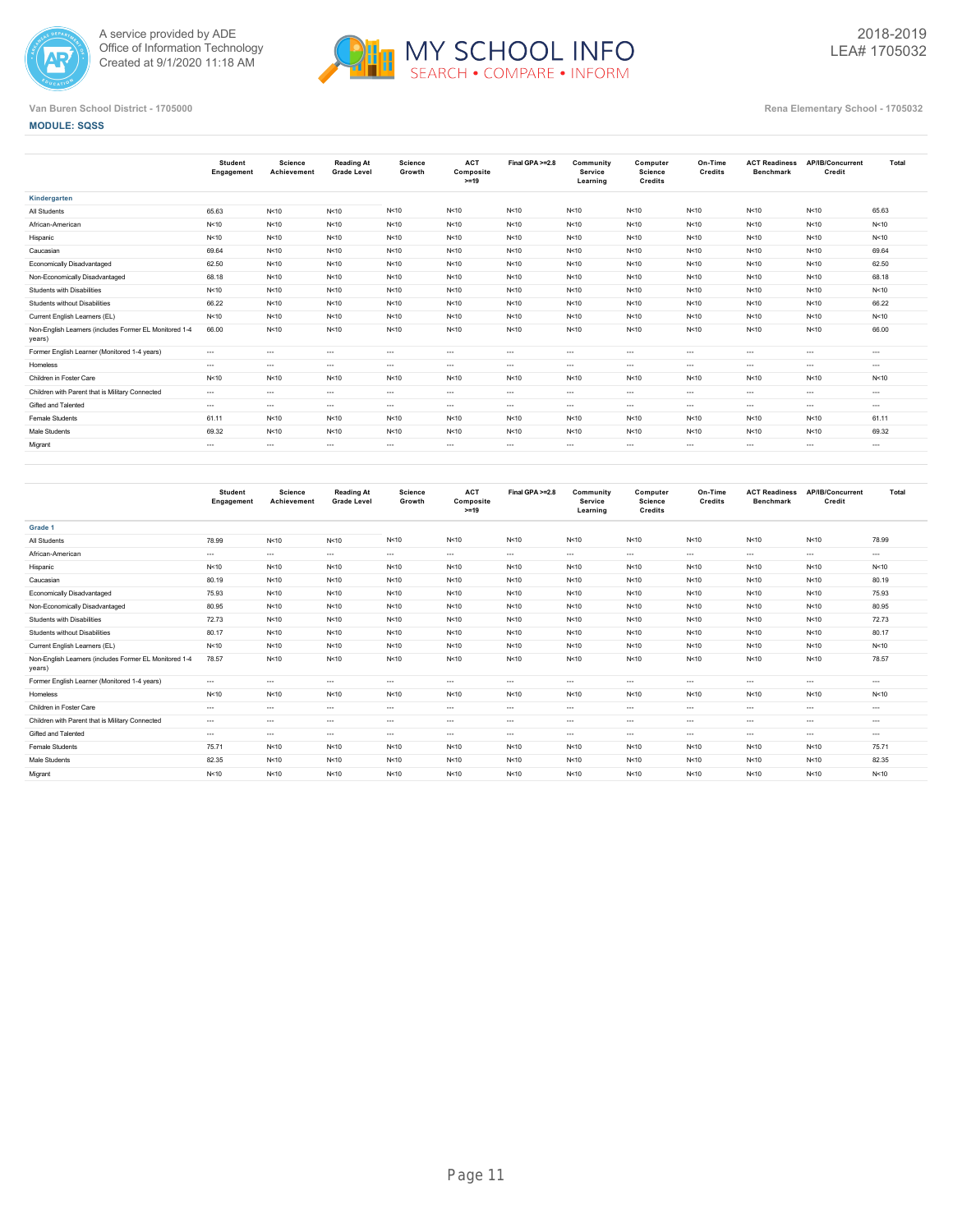



**MODULE: SQSS**

|                                                                  | <b>Student</b><br>Engagement | Science<br>Achievement | <b>Reading At</b><br><b>Grade Level</b> | <b>Science</b><br>Growth | <b>ACT</b><br>Composite<br>$>=19$ | Final GPA >=2.8 | Community<br>Service<br>Learning | Computer<br>Science<br>Credits | On-Time<br>Credits | <b>ACT Readiness</b><br><b>Benchmark</b> | AP/IB/Concurrent<br>Credit | Total           |
|------------------------------------------------------------------|------------------------------|------------------------|-----------------------------------------|--------------------------|-----------------------------------|-----------------|----------------------------------|--------------------------------|--------------------|------------------------------------------|----------------------------|-----------------|
| Grade 2                                                          |                              |                        |                                         |                          |                                   |                 |                                  |                                |                    |                                          |                            |                 |
| All Students                                                     | 75.97                        | N < 10                 | N<10                                    | N<10                     | N<10                              | N < 10          | N < 10                           | N<10                           | N<10               | N<10                                     | N < 10                     | 75.97           |
| African-American                                                 | N<10                         | N<10                   | N<10                                    | N<10                     | N<10                              | N<10            | N<10                             | N<10                           | N<10               | N<10                                     | N < 10                     | N < 10          |
| Hispanic                                                         | N<10                         | N<10                   | N<10                                    | N<10                     | N<10                              | N<10            | N<10                             | N<10                           | N<10               | N<10                                     | N<10                       | N < 10          |
| Caucasian                                                        | 77.05                        | N < 10                 | N<10                                    | N<10                     | N<10                              | N < 10          | N<10                             | N<10                           | N<10               | N<10                                     | N < 10                     | 77.05           |
| <b>Economically Disadvantaged</b>                                | 75.81                        | N < 10                 | N<10                                    | N < 10                   | N<10                              | N < 10          | N < 10                           | N<10                           | N<10               | N<10                                     | N < 10                     | 75.81           |
| Non-Economically Disadvantaged                                   | 76.09                        | N<10                   | N<10                                    | N < 10                   | N<10                              | N<10            | N<10                             | N<10                           | N<10               | N<10                                     | N < 10                     | 76.09           |
| <b>Students with Disabilities</b>                                | 81.82                        | N < 10                 | N<10                                    | N<10                     | N<10                              | N < 10          | N < 10                           | N < 10                         | N<10               | N<10                                     | N < 10                     | 81.82           |
| <b>Students without Disabilities</b>                             | 75.00                        | N < 10                 | N<10                                    | N < 10                   | N<10                              | N < 10          | N < 10                           | N < 10                         | N<10               | N<10                                     | N<10                       | 75.00           |
| Current English Learners (EL)                                    | N<10                         | N<10                   | N<10                                    | N < 10                   | N<10                              | N<10            | N<10                             | N < 10                         | N<10               | N<10                                     | N < 10                     | N < 10          |
| Non-English Learners (includes Former EL Monitored 1-4<br>years) | 77.08                        | N < 10                 | N<10                                    | N<10                     | N<10                              | N < 10          | N < 10                           | N < 10                         | N<10               | N<10                                     | N < 10                     | 77.08           |
| Former English Learner (Monitored 1-4 years)                     | $\cdots$                     | $\cdots$               | $\sim$                                  | $\cdots$                 | $\cdots$                          | $---$           | $\cdots$                         | $\sim$                         | $\cdots$           | $\cdots$                                 | $\cdots$                   | $\cdots$        |
| Homeless                                                         | N<10                         | N<10                   | N<10                                    | N<10                     | N<10                              | N<10            | N<10                             | N<10                           | N<10               | N<10                                     | N < 10                     | N <sub>10</sub> |
| Children in Foster Care                                          | N<10                         | N < 10                 | N < 10                                  | N<10                     | N<10                              | N < 10          | N<10                             | N<10                           | N<10               | N<10                                     | N<10                       | N < 10          |
| Children with Parent that is Military Connected                  | $\cdots$                     | $\cdots$               | $\sim$                                  | $\cdots$                 | $\cdots$                          | $---$           | $\cdots$                         | $\sim$                         | $\sim$             | $\cdots$                                 | $\cdots$                   | $\cdots$        |
| Gifted and Talented                                              | $\cdots$                     | $\cdots$               | $\sim$                                  | $\cdots$                 | $\cdots$                          | $---$           | $\cdots$                         | $\sim$                         | $\cdots$           | $\cdots$                                 | $\cdots$                   | $\cdots$        |
| Female Students                                                  | 78.79                        | N < 10                 | N < 10                                  | N<10                     | N < 10                            | N < 10          | N < 10                           | N < 10                         | N<10               | N<10                                     | N < 10                     | 78.79           |
| Male Students                                                    | 73.86                        | N < 10                 | N < 10                                  | N<10                     | N<10                              | N < 10          | N<10                             | N<10                           | N<10               | N<10                                     | N < 10                     | 73.86           |
| Migrant                                                          | $\cdots$                     | $\cdots$               | $\sim$                                  | $\cdots$                 | $\cdots$                          | $\cdots$        | $\cdots$                         | $\cdots$                       | $\sim$             | $\cdots$                                 | $\cdots$                   | $\cdots$        |
|                                                                  |                              |                        |                                         |                          |                                   |                 |                                  |                                |                    |                                          |                            |                 |

|                                                                  | <b>Student</b><br>Engagement | Science<br>Achievement | Reading At<br><b>Grade Level</b> | <b>Science</b><br>Growth | <b>ACT</b><br>Composite<br>$>=19$ | Final GPA >=2.8 | Community<br>Service<br>Learning | Computer<br><b>Science</b><br>Credits | On-Time<br>Credits | <b>ACT Readiness</b><br><b>Benchmark</b> | AP/IB/Concurrent<br>Credit | Total    |
|------------------------------------------------------------------|------------------------------|------------------------|----------------------------------|--------------------------|-----------------------------------|-----------------|----------------------------------|---------------------------------------|--------------------|------------------------------------------|----------------------------|----------|
| Grade 3                                                          |                              |                        |                                  |                          |                                   |                 |                                  |                                       |                    |                                          |                            |          |
| All Students                                                     | 78.57                        | 48.61                  | 50.00                            | N<10                     | N < 10                            | N<10            | N < 10                           | N < 10                                | N<10               | N<10                                     | N < 10                     | 59.50    |
| African-American                                                 | N<10                         | N<10                   | N<10                             | N<10                     | N < 10                            | N<10            | N<10                             | N<10                                  | N<10               | N<10                                     | N<10                       | N < 10   |
| Hispanic                                                         | 62.50                        | 27.27                  | 27.27                            | N<10                     | N < 10                            | N<10            | N<10                             | N < 10                                | N<10               | N<10                                     | N<10                       | 39.71    |
| Caucasian                                                        | 82.41                        | 52.00                  | 52.00                            | N<10                     | N<10                              | N < 10          | N<10                             | N < 10                                | N<10               | N<10                                     | N<10                       | 62.66    |
| Economically Disadvantaged                                       | 74.32                        | 39.39                  | 45.45                            | N<10                     | N < 10                            | N<10            | N<10                             | N<10                                  | N<10               | N<10                                     | N<10                       | 53.88    |
| Non-Economically Disadvantaged                                   | 82.50                        | 56.41                  | 53.85                            | N<10                     | N < 10                            | N<10            | N<10                             | N < 10                                | N<10               | N<10                                     | N<10                       | 64.41    |
| Students with Disabilities                                       | 90.00                        | 10.00                  | 20.00                            | N<10                     | N < 10                            | N < 10          | N<10                             | N < 10                                | N<10               | N<10                                     | N<10                       | 40.00    |
| Students without Disabilities                                    | 76.87                        | 54.84                  | 54.84                            | N<10                     | N < 10                            | N < 10          | N<10                             | N < 10                                | N<10               | N<10                                     | N<10                       | 62.57    |
| Current English Learners (EL)                                    | N<10                         | N<10                   | N<10                             | N<10                     | N<10                              | N<10            | N<10                             | N < 10                                | N<10               | N<10                                     | N<10                       | N < 10   |
| Non-English Learners (includes Former EL Monitored 1-4<br>years) | 78.68                        | 49.21                  | 52.38                            | N<10                     | N < 10                            | N<10            | N<10                             | N < 10                                | N<10               | N<10                                     | N<10                       | 60.57    |
| Former English Learner (Monitored 1-4 years)                     | $\cdots$                     | $\cdots$               | $\sim$                           | $\cdots$                 | $\cdots$                          | $\cdots$        | $---$                            | $\cdots$                              | $\sim$             | $\cdots$                                 | $\cdots$                   | $\cdots$ |
| Homeless                                                         | $\cdots$                     | $\sim$ $\sim$          | $\sim$                           | $\cdots$                 | $\cdots$                          | $---$           | $\cdots$                         | $\cdots$                              | $\cdots$           | $\cdots$                                 | $\cdots$                   | $\cdots$ |
| Children in Foster Care                                          | N<10                         | N<10                   | N<10                             | N<10                     | N<10                              | N<10            | N<10                             | N < 10                                | N < 10             | N<10                                     | N < 10                     | N < 10   |
| Children with Parent that is Military Connected                  | N<10                         | N<10                   | N<10                             | N<10                     | N<10                              | N < 10          | N<10                             | N<10                                  | N<10               | N<10                                     | N<10                       | N < 10   |
| Gifted and Talented                                              | 96.15                        | 92.31                  | 76.92                            | N<10                     | N<10                              | N < 10          | N<10                             | N < 10                                | N<10               | N<10                                     | N<10                       | 88.46    |
| Female Students                                                  | 75.58                        | 50.00                  | 57.50                            | N<10                     | N<10                              | N < 10          | N<10                             | N < 10                                | N<10               | N<10                                     | N < 10                     | 61.38    |
| Male Students                                                    | 82.35                        | 46.88                  | 40.63                            | N<10                     | N < 10                            | N<10            | N<10                             | N < 10                                | N<10               | N<10                                     | N<10                       | 57.14    |
| Migrant                                                          | $\cdots$                     | $\cdots$               | $\sim$                           | $\cdots$                 | $- - -$                           | $\cdots$        | ---                              | $- - -$                               | $\cdots$           | $\cdots$                                 | $\cdots$                   | $- - -$  |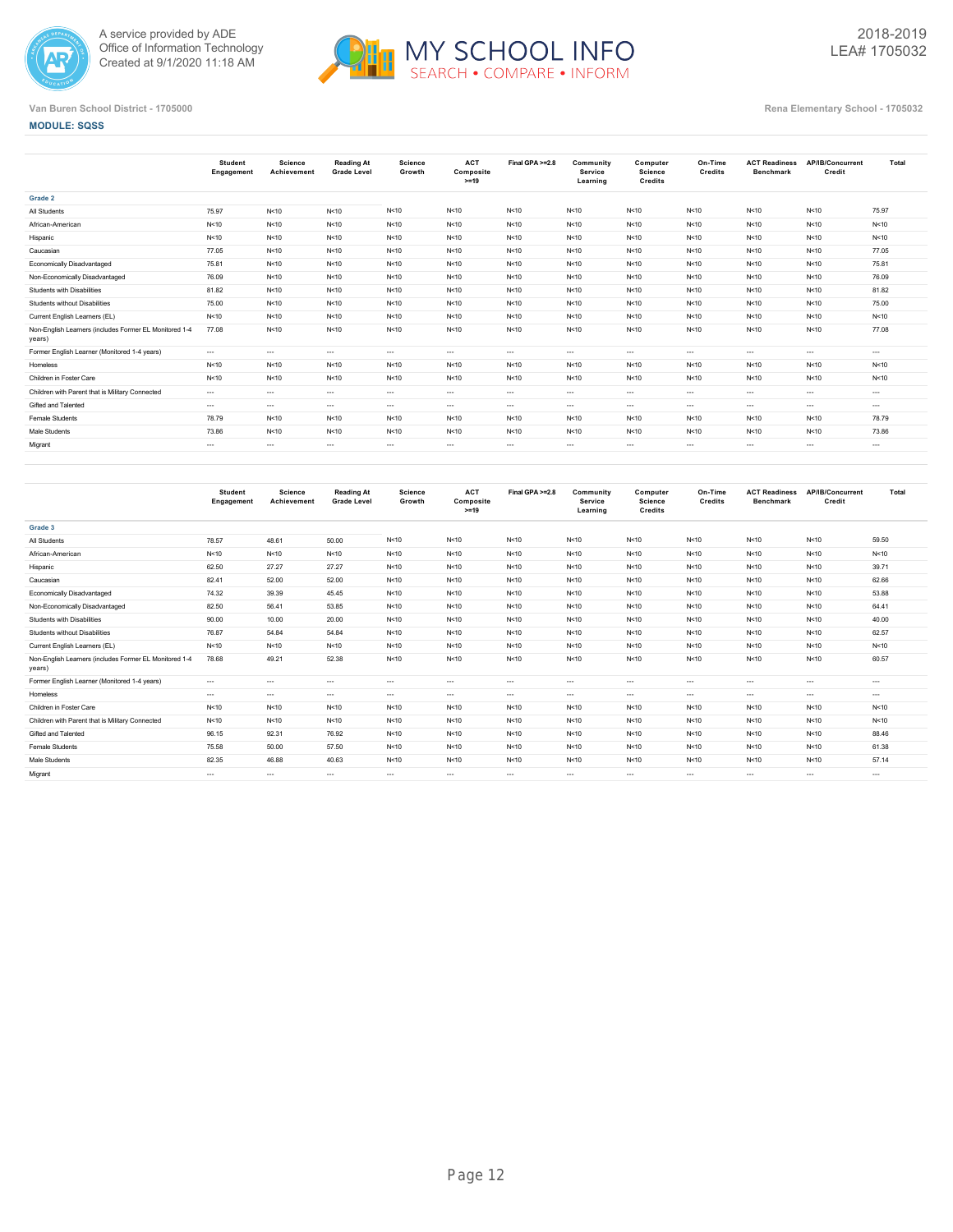



**MODULE: SQSS**

|                                                                  | <b>Student</b><br>Engagement | Science<br>Achievement | <b>Reading At</b><br><b>Grade Level</b> | <b>Science</b><br>Growth | <b>ACT</b><br>Composite<br>$>=19$ | Final GPA >=2.8 | Community<br>Service<br>Learning | Computer<br><b>Science</b><br>Credits | On-Time<br>Credits | <b>ACT Readiness</b><br><b>Benchmark</b> | AP/IB/Concurrent<br>Credit | Total    |
|------------------------------------------------------------------|------------------------------|------------------------|-----------------------------------------|--------------------------|-----------------------------------|-----------------|----------------------------------|---------------------------------------|--------------------|------------------------------------------|----------------------------|----------|
| Grade 4                                                          |                              |                        |                                         |                          |                                   |                 |                                  |                                       |                    |                                          |                            |          |
| All Students                                                     | 84.48                        | 50.00                  | 45.95                                   | 56.00                    | N < 10                            | N<10            | N<10                             | N < 10                                | N<10               | N<10                                     | N<10                       | 60.16    |
| African-American                                                 | N<10                         | N < 10                 | N<10                                    | N < 10                   | N<10                              | N<10            | N<10                             | N<10                                  | N<10               | N<10                                     | N<10                       | N < 10   |
| Hispanic                                                         | N<10                         | N<10                   | N<10                                    | N < 10                   | N<10                              | N<10            | N<10                             | N<10                                  | N<10               | N < 10                                   | N<10                       | N < 10   |
| Caucasian                                                        | 82.61                        | 45.90                  | 42.62                                   | 50.00                    | N<10                              | N<10            | N<10                             | N<10                                  | N<10               | N<10                                     | N<10                       | 56.18    |
| Economically Disadvantaged                                       | 78.00                        | 38.46                  | 35.90                                   | 57.50                    | N<10                              | N<10            | N<10                             | N<10                                  | N<10               | N<10                                     | N<10                       | 54.17    |
| Non-Economically Disadvantaged                                   | 93.24                        | 62.86                  | 57.14                                   | 54.29                    | N<10                              | N<10            | N<10                             | N<10                                  | N<10               | N<10                                     | N<10                       | 67.25    |
| Students with Disabilities                                       | 81.82                        | 20.00                  | 10.00                                   | 59.09                    | N<10                              | N<10            | N < 10                           | N<10                                  | N<10               | N<10                                     | N<10                       | 44.05    |
| Students without Disabilities                                    | 84.87                        | 54.69                  | 51.56                                   | 55.47                    | N<10                              | N<10            | N<10                             | N<10                                  | N<10               | N < 10                                   | N<10                       | 62.69    |
| Current English Learners (EL)                                    | N<10                         | N<10                   | N<10                                    | N < 10                   | N<10                              | N < 10          | N<10                             | N<10                                  | N<10               | N < 10                                   | N<10                       | N < 10   |
| Non-English Learners (includes Former EL Monitored 1-4<br>years) | 83.97                        | 50.72                  | 47.83                                   | 53.68                    | N<10                              | N < 10          | N<10                             | N < 10                                | N<10               | N < 10                                   | N<10                       | 59.86    |
| Former English Learner (Monitored 1-4 years)                     | N<10                         | N<10                   | N<10                                    | N < 10                   | N < 10                            | N < 10          | N<10                             | N<10                                  | N<10               | N < 10                                   | N<10                       | N < 10   |
| Homeless                                                         | N<10                         | N<10                   | N<10                                    | N < 10                   | N < 10                            | N < 10          | N<10                             | N<10                                  | N<10               | N < 10                                   | N<10                       | N < 10   |
| Children in Foster Care                                          | $---$                        | $\cdots$               | $\sim$                                  | $\cdots$                 | $---$                             | $\cdots$        | $\cdots$                         | $\cdots$                              | $\sim$             | $\cdots$                                 | $\cdots$                   | $\cdots$ |
| Children with Parent that is Military Connected                  | N<10                         | N<10                   | N<10                                    | N < 10                   | N < 10                            | N < 10          | N<10                             | N < 10                                | N<10               | N < 10                                   | N<10                       | N < 10   |
| Gifted and Talented                                              | N<10                         | N < 10                 | N<10                                    | N < 10                   | N<10                              | N < 10          | N<10                             | N<10                                  | N<10               | N < 10                                   | N<10                       | N < 10   |
| <b>Female Students</b>                                           | 85.14                        | 48.57                  | 48.57                                   | 52.78                    | N<10                              | N < 10          | N<10                             | N<10                                  | N<10               | N < 10                                   | N<10                       | 59.09    |
| Male Students                                                    | 84.00                        | 51.28                  | 43.59                                   | 58.97                    | N<10                              | N < 10          | N<10                             | N<10                                  | N<10               | N < 10                                   | N<10                       | 61.08    |
| Migrant                                                          | N<10                         | N<10                   | N<10                                    | N < 10                   | N < 10                            | N < 10          | N<10                             | N < 10                                | N<10               | N < 10                                   | N<10                       | N < 10   |
|                                                                  |                              |                        |                                         |                          |                                   |                 |                                  |                                       |                    |                                          |                            |          |

|                                                                  | Student<br>Engagement | Science<br>Achievement | <b>Reading At</b><br><b>Grade Level</b> | Science<br>Growth | <b>ACT</b><br>Composite<br>$>=19$ | Final GPA >=2.8 | Community<br>Service<br>Learning | Computer<br><b>Science</b><br>Credits | On-Time<br>Credits | <b>ACT Readiness</b><br><b>Benchmark</b> | AP/IB/Concurrent<br>Credit | Total    |
|------------------------------------------------------------------|-----------------------|------------------------|-----------------------------------------|-------------------|-----------------------------------|-----------------|----------------------------------|---------------------------------------|--------------------|------------------------------------------|----------------------------|----------|
| Grade 5                                                          |                       |                        |                                         |                   |                                   |                 |                                  |                                       |                    |                                          |                            |          |
| All Students                                                     | 71.95                 | 56.58                  | 51.32                                   | 59.09             | N<10                              | N<10            | N<10                             | N < 10                                | N < 10             | N<10                                     | N<10                       | 59.97    |
| African-American                                                 | N<10                  | N < 10                 | N<10                                    | N < 10            | N<10                              | N<10            | N<10                             | N < 10                                | N<10               | N<10                                     | N<10                       | N < 10   |
| Hispanic                                                         | N<10                  | N < 10                 | N<10                                    | N<10              | N<10                              | N<10            | N<10                             | N < 10                                | N<10               | N<10                                     | N<10                       | N < 10   |
| Caucasian                                                        | 70.90                 | 55.56                  | 52.38                                   | 57.94             | N<10                              | N<10            | N<10                             | N < 10                                | N<10               | N<10                                     | N<10                       | 59.38    |
| Economically Disadvantaged                                       | 71.62                 | 48.48                  | 42.42                                   | 57.35             | N<10                              | N<10            | N<10                             | N < 10                                | N<10               | N<10                                     | N<10                       | 55.47    |
| Non-Economically Disadvantaged                                   | 72.22                 | 62.79                  | 58.14                                   | 60.47             | N<10                              | N<10            | N<10                             | N < 10                                | N<10               | N<10                                     | N<10                       | 63.51    |
| Students with Disabilities                                       | N<10                  | N<10                   | N<10                                    | N < 10            | N<10                              | N<10            | N<10                             | N < 10                                | N < 10             | N<10                                     | N<10                       | N < 10   |
| Students without Disabilities                                    | 71.05                 | 60.56                  | 54.93                                   | 59.15             | N<10                              | N<10            | N<10                             | N < 10                                | N < 10             | N<10                                     | N<10                       | 61.59    |
| Current English Learners (EL)                                    | N<10                  | N < 10                 | N < 10                                  | N < 10            | N<10                              | N<10            | N<10                             | N < 10                                | N < 10             | N<10                                     | N<10                       | N < 10   |
| Non-English Learners (includes Former EL Monitored 1-4<br>years) | 71.05                 | 57.75                  | 52.11                                   | 58.45             | N<10                              | N<10            | N<10                             | N < 10                                | N < 10             | N<10                                     | N<10                       | 60.03    |
| Former English Learner (Monitored 1-4 years)                     | N<10                  | N < 10                 | N < 10                                  | N<10              | N<10                              | N<10            | N<10                             | N < 10                                | N<10               | N<10                                     | N<10                       | N < 10   |
| Homeless                                                         | N<10                  | N < 10                 | N < 10                                  | N<10              | N<10                              | N < 10          | N<10                             | N < 10                                | N<10               | N < 10                                   | N<10                       | N<10     |
| Children in Foster Care                                          | $---$                 | $\sim$ $\sim$          | $\sim$                                  | $\cdots$          | $\cdots$                          | $---$           | $---$                            | $\cdots$                              | $\sim$             | $\cdots$                                 | $---$                      | $\cdots$ |
| Children with Parent that is Military Connected                  | $---$                 | $\cdots$               | $\cdots$                                | $\cdots$          | $\cdots$                          | $---$           | $\cdots$                         | $\cdots$                              | $\sim$             | $---$                                    | ---                        | $- - -$  |
| Gifted and Talented                                              | 85.00                 | 80.00                  | 80.00                                   | 70.00             | N<10                              | N < 10          | N<10                             | N < 10                                | N < 10             | N < 10                                   | N < 10                     | 78.75    |
| Female Students                                                  | 67.78                 | 60.47                  | 55.81                                   | 60.23             | N<10                              | N<10            | N<10                             | N < 10                                | N<10               | N < 10                                   | N<10                       | 61.14    |
| Male Students                                                    | 77.03                 | 51.52                  | 45.45                                   | 57.58             | N < 10                            | N < 10          | N<10                             | N<10                                  | N<10               | N<10                                     | N<10                       | 58.46    |
| Migrant                                                          | N<10                  | N < 10                 | N<10                                    | N<10              | N<10                              | N < 10          | N<10                             | N < 10                                | N<10               | N<10                                     | N<10                       | N < 10   |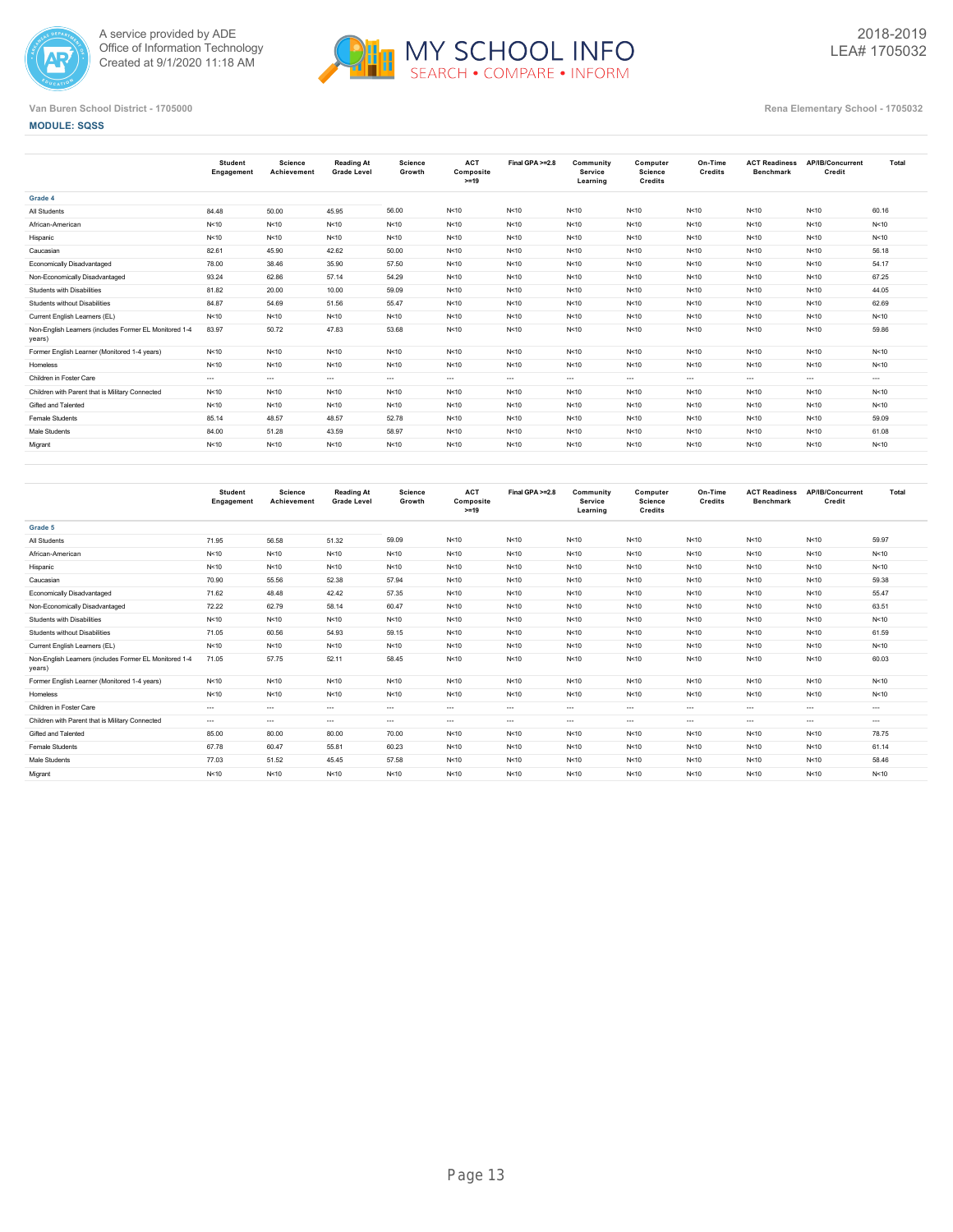



|  | <b>MODULE: SQSS</b> |  |
|--|---------------------|--|
|  |                     |  |

|                                                                  | <b>Student</b><br>Engagement | Science<br>Achievement | <b>Reading At</b><br><b>Grade Level</b> | <b>Science</b><br>Growth | <b>ACT</b><br>Composite<br>$>=19$ | Final GPA >=2.8 | Community<br>Service<br>Learning | Computer<br>Science<br>Credits | On-Time<br>Credits | <b>ACT Readiness</b><br><b>Benchmark</b> | AP/IB/Concurrent<br>Credit | Total  |
|------------------------------------------------------------------|------------------------------|------------------------|-----------------------------------------|--------------------------|-----------------------------------|-----------------|----------------------------------|--------------------------------|--------------------|------------------------------------------|----------------------------|--------|
| <b>All Grades</b>                                                |                              |                        |                                         |                          |                                   |                 |                                  |                                |                    |                                          |                            |        |
| All Students                                                     | 75.95                        | 51.80                  | 49.10                                   | 57.57                    | N<10                              | N<10            | N < 10                           | N<10                           | N < 10             | N<10                                     | N<10                       | 62.73  |
| African-American                                                 | N<10                         | N<10                   | N<10                                    | N<10                     | N<10                              | N<10            | N < 10                           | N<10                           | N < 10             | N<10                                     | N<10                       | N<10   |
| Hispanic                                                         | 75.00                        | 38.46                  | 30.77                                   | 73.53                    | N<10                              | N<10            | N < 10                           | N<10                           | N < 10             | N<10                                     | N<10                       | 57.72  |
| Caucasian                                                        | 77.08                        | 51.15                  | 48.85                                   | 54.07                    | N<10                              | N<10            | N<10                             | N<10                           | N<10               | N<10                                     | N<10                       | 62.33  |
| Economically Disadvantaged                                       | 73.17                        | 41.90                  | 40.95                                   | 57.43                    | N<10                              | N<10            | N<10                             | N<10                           | N<10               | N<10                                     | N<10                       | 57.57  |
| Non-Economically Disadvantaged                                   | 78.35                        | 60.68                  | 56.41                                   | 57.69                    | N<10                              | N<10            | N<10                             | N<10                           | N<10               | N<10                                     | N<10                       | 67.31  |
| Students with Disabilities                                       | 79.09                        | 12.00                  | 12.00                                   | 58.82                    | N<10                              | N<10            | N<10                             | N<10                           | N<10               | N<10                                     | N<10                       | 48.77  |
| Students without Disabilities                                    | 75.54                        | 56.85                  | 53.81                                   | 57.41                    | N<10                              | N<10            | N < 10                           | N<10                           | N < 10             | N<10                                     | N<10                       | 64.53  |
| Current English Learners (EL)                                    | 77.50                        | 42.11                  | 31.58                                   | 73.08                    | N<10                              | N<10            | N<10                             | N<10                           | N < 10             | N<10                                     | N<10                       | 59.89  |
| Non-English Learners (includes Former EL Monitored 1-4<br>years) | 75.81                        | 52.71                  | 50.74                                   | 56.12                    | N<10                              | N<10            | N < 10                           | N<10                           | N < 10             | N<10                                     | N<10                       | 63.00  |
| Former English Learner (Monitored 1-4 years)                     | N<10                         | N<10                   | N<10                                    | N<10                     | N<10                              | N<10            | N < 10                           | N<10                           | N < 10             | N<10                                     | N<10                       | N<10   |
| Homeless                                                         | N<10                         | N<10                   | N<10                                    | N<10                     | N<10                              | N<10            | N < 10                           | N<10                           | N < 10             | N<10                                     | N<10                       | N<10   |
| Children in Foster Care                                          | N<10                         | N<10                   | N<10                                    | N<10                     | N<10                              | N<10            | N < 10                           | N<10                           | N < 10             | N<10                                     | N<10                       | N < 10 |
| Children with Parent that is Military Connected                  | N<10                         | N<10                   | N<10                                    | N<10                     | N<10                              | N<10            | N < 10                           | N<10                           | N<10               | N<10                                     | N<10                       | N<10   |
| Gifted and Talented                                              | 91.07                        | 89.29                  | 78.57                                   | 66.67                    | N<10                              | N<10            | N < 10                           | N<10                           | N < 10             | N<10                                     | N<10                       | 83.33  |
| Female Students                                                  | 73.80                        | 53.39                  | 54.24                                   | 56.88                    | N<10                              | N<10            | N<10                             | N<10                           | N<10               | N<10                                     | N<10                       | 62.66  |
| Male Students                                                    | 77.98                        | 50.00                  | 43.27                                   | 58.33                    | N<10                              | N<10            | N<10                             | N<10                           | N<10               | N<10                                     | N<10                       | 62.81  |
| Migrant                                                          | N<10                         | N<10                   | N<10                                    | N<10                     | N<10                              | N<10            | N < 10                           | N<10                           | N<10               | N<10                                     | N<10                       | N < 10 |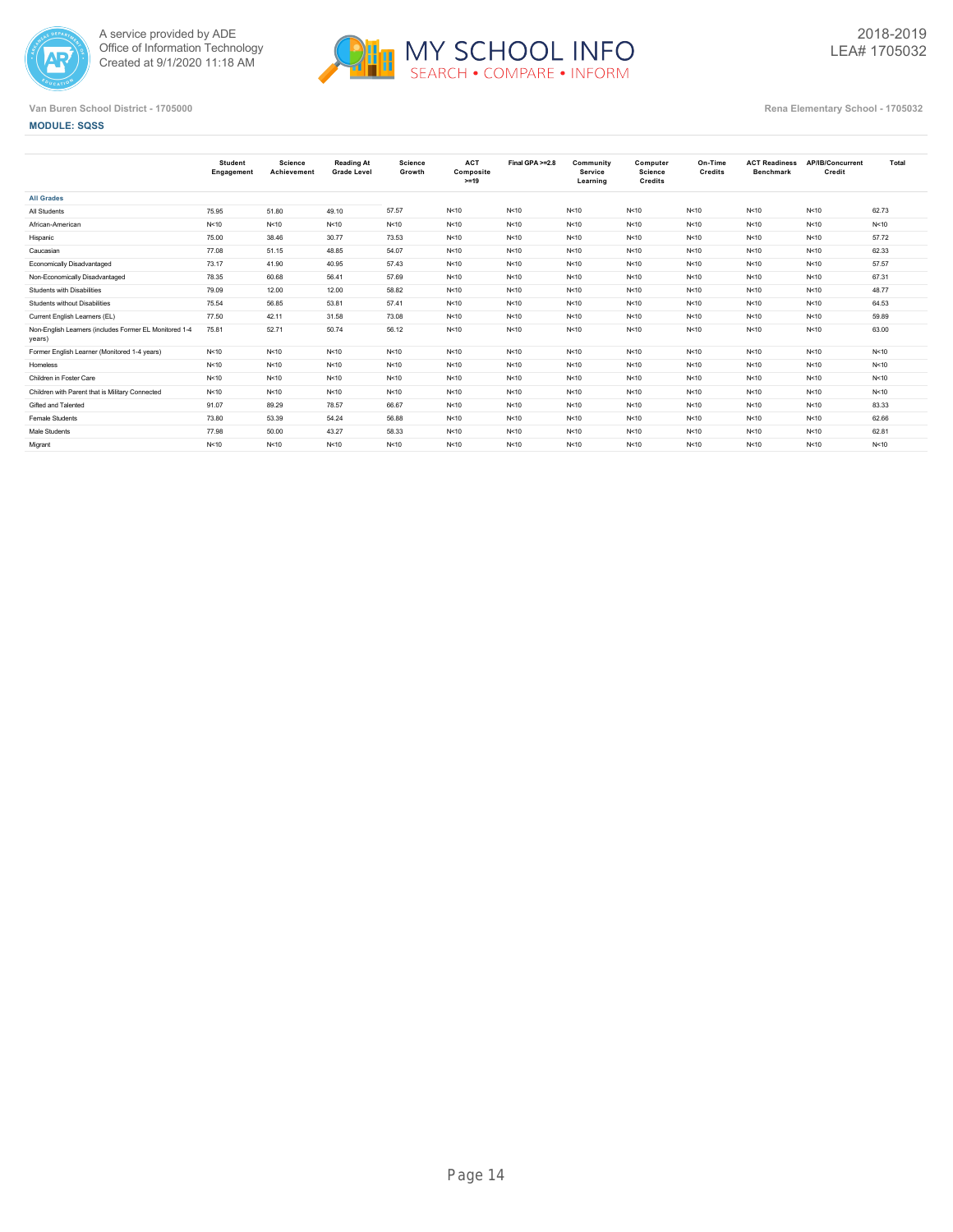







|                                                                                         | School  | <b>District</b> | <b>State</b> |
|-----------------------------------------------------------------------------------------|---------|-----------------|--------------|
| <b>Four-Year Graduation Rate</b>                                                        |         |                 |              |
| Four-Year Graduation Rate All Students                                                  | ---     | 89.1%           | 87.6%        |
| Four-Year Graduation Rate African-American                                              | ---     | 91.7%           | 83.4 %       |
| Four-Year Graduation Rate Asian                                                         | ---     | >95%            | 93.9%        |
| Four-Year Graduation Rate Caucasian                                                     | ---     | 87.3%           | 89.6%        |
| Four-Year Graduation Rate Hawaiian/Pacific Islander                                     | ---     | N<10            | 76.1%        |
| Four-Year Graduation Rate Hispanic                                                      | ---     | >95%            | 84.7%        |
| Four-Year Graduation Rate Native American                                               | ---     | N<10            | 78.6%        |
| Four-Year Graduation Rate Two or More Races                                             | ---     | 88.5%           | 87.1%        |
| Four-Year Graduation Rate Economically Disadvantaged                                    | $- - -$ | 86.2%           | 84.8%        |
| Four-Year Graduation Rate Non-Economically Disadvantaged                                | N/A     | N/A             | N/A          |
| Four-Year Graduation Rate Students with Disabilities                                    | ---     | 85.4 %          | 82.6%        |
| Four-Year Graduation Rate Students without Disabilities                                 | N/A     | N/A             | N/A          |
| Four-Year Graduation Rate Current English Learners (EL)                                 | $---$   | 94.3%           | 82.8%        |
| Four-Year Graduation Rate Non-English Learners (includes Former EL Monitored 1-4 years) | N/A     | N/A             | N/A          |
| Four-Year Graduation Rate Homeless                                                      | ---     | N<10            | 75.6%        |
| Four-Year Graduation Rate Children in Foster Care                                       | ---     | N<10            | 68.0%        |
| Four-Year Graduation Rate Children with Parent that is Military Connected               | $- - -$ | N<10            | 95.3%        |
| Four-Year Graduation Rate Gifted and Talented                                           | ---     | N<10            | 97.3%        |
| Four-Year Graduation Rate Female Students                                               | ---     | 91.0%           | 90.0%        |
| Four-Year Graduation Rate Male Students                                                 | ---     | 87.3%           | 85.2%        |
| Four-Year Graduation Rate Migrant                                                       | ---     | >95%            | 82.6%        |
|                                                                                         |         |                 |              |

|                                                                                         | School  | <b>District</b> | <b>State</b> |
|-----------------------------------------------------------------------------------------|---------|-----------------|--------------|
| <b>Five-Year Graduation Rate</b>                                                        |         |                 |              |
| Five-Year Graduation Rate All Students                                                  | $---$   | 88.5%           | 90.2%        |
| Five-Year Graduation Rate African-American                                              | $---$   | >95%            | 86.8%        |
| Five-Year Graduation Rate Asian                                                         | $---$   | >95%            | 96.3%        |
| Five-Year Graduation Rate Caucasian                                                     | $---$   | 87.1%           | 91.8%        |
| Five-Year Graduation Rate Hawaiian/Pacific Islander                                     | $- - -$ | N<10            | 77.1%        |
| Five-Year Graduation Rate Hispanic                                                      | $---$   | 89.2%           | 87.5%        |
| Five-Year Graduation Rate Native American                                               | $---$   | N<10            | 85.7%        |
| Five-Year Graduation Rate Two or More Races                                             | $- - -$ | >95%            | 90.5%        |
| Five-Year Graduation Rate Economically Disadvantaged                                    | $---$   | 87.4 %          | 87.9%        |
| Five-Year Graduation Rate Non-Economically Disadvantaged                                | N/A     | N/A             | N/A          |
| Five-Year Graduation Rate Students with Disabilities                                    | $---$   | 83.9%           | 86.7%        |
| Five-Year Graduation Rate Students without Disabilities                                 | N/A     | N/A             | N/A          |
| Five-Year Graduation Rate Current English Learners (EL)                                 | $---$   | 92.1%           | 85.3%        |
| Five-Year Graduation Rate Non-English Learners (includes Former EL Monitored 1-4 years) | N/A     | N/A             | N/A          |
| Five-Year Graduation Rate Homeless                                                      | $- - -$ | N<10            | 82.7%        |
| Five-Year Graduation Rate Children in Foster Care                                       | $---$   | N<10            | 77.3%        |
| Five-Year Graduation Rate Children with Parent that is Military Connected               | $- - -$ | N<10            | 94.7%        |
| Five-Year Graduation Rate Gifted and Talented                                           | ---     | N<10            | 97.8%        |
| Five-Year Graduation Rate Female Students                                               | $- - -$ | 90.0%           | 92.7%        |
| Five-Year Graduation Rate Male Students                                                 | $---$   | 86.9%           | 87.8%        |
| Five-Year Graduation Rate Migrant                                                       | $- - -$ | >95%            | 86.2%        |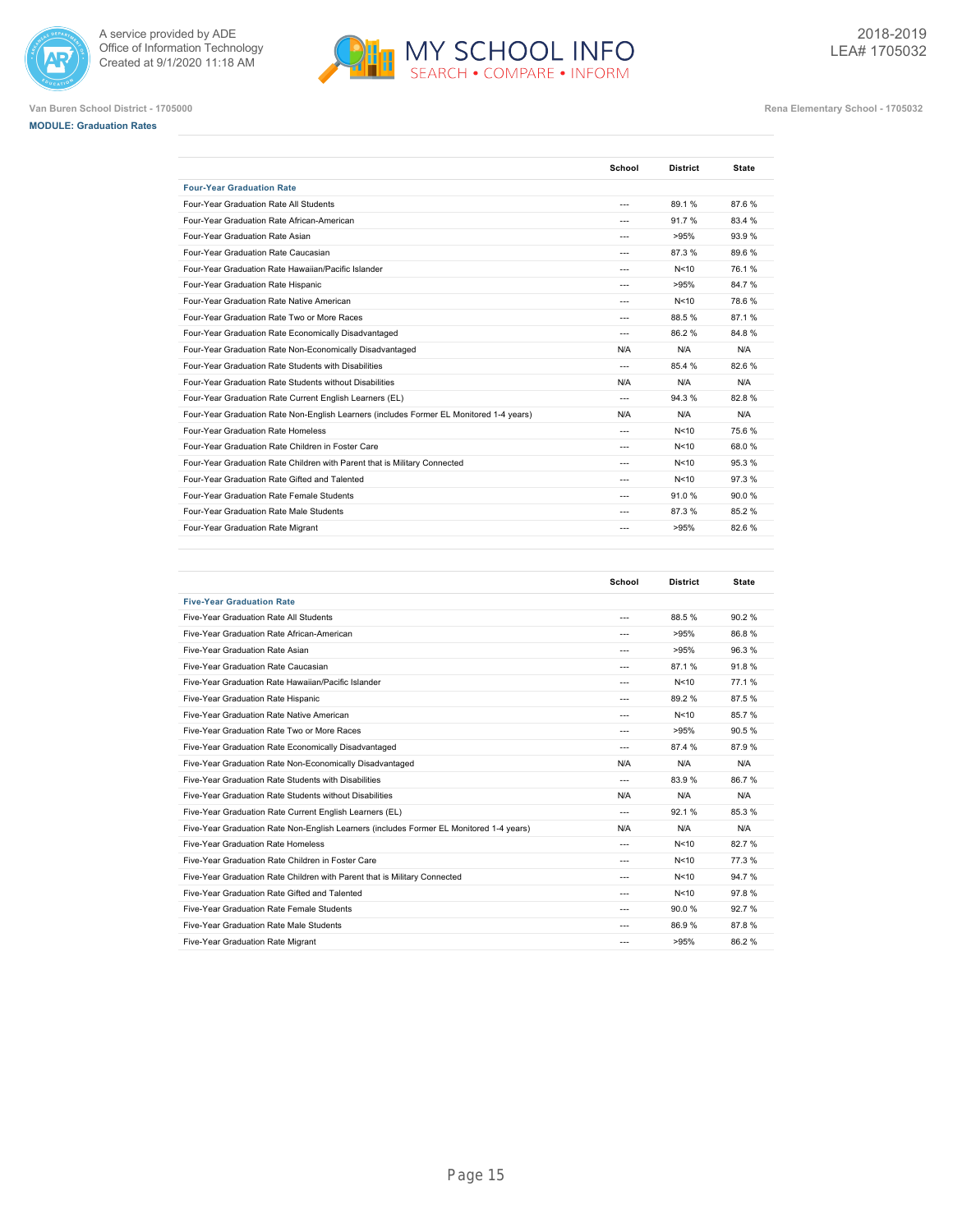





**Van Buren School District - 1705000 Rena Elementary School - 1705032**

|                                                                                                                                                                                                                                                                                                             | School                   | <b>District</b> | <b>State</b> |
|-------------------------------------------------------------------------------------------------------------------------------------------------------------------------------------------------------------------------------------------------------------------------------------------------------------|--------------------------|-----------------|--------------|
| <b>American College Test (ACT)</b>                                                                                                                                                                                                                                                                          |                          |                 |              |
| Participation in Grade 11 Statewide ACT Administration                                                                                                                                                                                                                                                      |                          | 424             | 31,568       |
| District Provided Remediation for Students Taking ACT                                                                                                                                                                                                                                                       |                          |                 |              |
| Number of Students Taking ACT in Grades 9-11                                                                                                                                                                                                                                                                |                          | 560             | 39,377       |
| Number of Graduates that have taken ACT in High School                                                                                                                                                                                                                                                      |                          | 390             | 29,631       |
| <b>ACT Reading Average</b>                                                                                                                                                                                                                                                                                  |                          | 20.26           | 20.18        |
| <b>ACT English Average</b>                                                                                                                                                                                                                                                                                  |                          | 19.79           | 19.28        |
| <b>ACT Math Average</b>                                                                                                                                                                                                                                                                                     |                          | 19.66           | 18.91        |
| <b>ACT Science Average</b>                                                                                                                                                                                                                                                                                  |                          | 20.13           | 19.74        |
| <b>ACT Composite Average</b>                                                                                                                                                                                                                                                                                |                          | 20.11           | 19.68        |
| The School Performance website at the following link has comparison of state and national ACT scores: http://www.arkansased.gov/divisions/public-school-accountability/school-<br>performance/report-card (http://www.arkansased.gov/divisions/public-school-accountability/school-performance/report-card) |                          |                 |              |
| <b>SAT® by College Board</b>                                                                                                                                                                                                                                                                                |                          |                 |              |
| Number of Students Taking SAT College Admission Test                                                                                                                                                                                                                                                        |                          | 8               | 1,351        |
| SAT Critical Reading Mean                                                                                                                                                                                                                                                                                   |                          | 545             | 591          |
| <b>SAT Math Mean</b>                                                                                                                                                                                                                                                                                        |                          | 555             | 569          |
| <b>SAT Writing Mean</b>                                                                                                                                                                                                                                                                                     |                          |                 |              |
| <b>Advanced Placement Courses (AP)</b>                                                                                                                                                                                                                                                                      |                          |                 |              |
| Number of Students Taking Advanced Placement (AP) Courses                                                                                                                                                                                                                                                   |                          | 375             | 28,163       |
| Number of AP Exams Taken                                                                                                                                                                                                                                                                                    |                          | 593             | 46,500       |
| Number of AP Exams Scored 3, 4, or 5                                                                                                                                                                                                                                                                        |                          | 255             | 16,863       |
| <b>International Baccalaureate Courses</b>                                                                                                                                                                                                                                                                  |                          |                 |              |
| Number of Students Taking International Baccalaureate Courses                                                                                                                                                                                                                                               | $\overline{a}$           | $\overline{a}$  | 367          |
| <b>College Going Rates</b>                                                                                                                                                                                                                                                                                  |                          |                 |              |
| All Students                                                                                                                                                                                                                                                                                                | ---                      | 45.3 %          | 48.8%        |
| African-American                                                                                                                                                                                                                                                                                            | $\overline{a}$           | 45.5 %          | 43.8%        |
| Hispanic                                                                                                                                                                                                                                                                                                    | $\overline{a}$           | 46.1 %          | 39.8%        |
| Caucasian                                                                                                                                                                                                                                                                                                   | $\overline{a}$           | 44.0%           | 52.3%        |
| Economically Disadvantaged                                                                                                                                                                                                                                                                                  |                          | 37.7 %          | 41.2%        |
| <b>Students with Disabilities</b>                                                                                                                                                                                                                                                                           | $\overline{a}$           | 9.1%            | 18.3%        |
| Current English Learners (EL)                                                                                                                                                                                                                                                                               | $\overline{a}$           | 31.0%           | 25.9%        |
| Homeless                                                                                                                                                                                                                                                                                                    | ---                      | 25.0%           | 32.7%        |
| Children in Foster Care                                                                                                                                                                                                                                                                                     | $\overline{\phantom{a}}$ | 100.0%          | 40.5%        |
| Children with Parent that is Military Connected                                                                                                                                                                                                                                                             | $\overline{a}$           | 0.0%            | 54.1%        |
| Gifted and Talented                                                                                                                                                                                                                                                                                         | $\overline{a}$           | 62.9%           | 71.8%        |
| <b>College Credit Accumulation Rates</b>                                                                                                                                                                                                                                                                    |                          |                 |              |
| All Students                                                                                                                                                                                                                                                                                                | $\overline{a}$           | 59.4 %          | 56.1%        |
| African-American                                                                                                                                                                                                                                                                                            | ---                      | 20.0 %          | 39.4 %       |
| Hispanic                                                                                                                                                                                                                                                                                                    | ---                      | 54.8%           | 47.5%        |
| Caucasian                                                                                                                                                                                                                                                                                                   | $\overline{\phantom{a}}$ | 61.4 %          | 61.4 %       |
| Economically Disadvantaged                                                                                                                                                                                                                                                                                  | $\overline{a}$           | 53.4 %          | 44.9%        |
| Students with Disabilities                                                                                                                                                                                                                                                                                  | $\overline{a}$           | 40.0%           | 23.5%        |
| Current English Learners (EL)                                                                                                                                                                                                                                                                               |                          | 55.6 %          | 38.1%        |
| Homeless                                                                                                                                                                                                                                                                                                    | $\overline{a}$           | 28.6%           | 35.5%        |
| Children in Foster Care                                                                                                                                                                                                                                                                                     | $\overline{a}$           | 0.0%            | 42.0%        |
| Children with Parent that is Military Connected                                                                                                                                                                                                                                                             | ---                      | 0.0%            | 60.8%        |
| Gifted and Talented                                                                                                                                                                                                                                                                                         |                          | 86.1%           | 71.2%        |

\* The College Credit Accumulation Rate definition from the U.S. Department of Education gives high school graduates two years at an institution of higher education to complete at least one year's worth of college credit th a degree. Students graduating in the last school year listed have not yet had two years to complete a year of college credit. Only a basic level of suppression had been applied to CGR and CCAR datasets.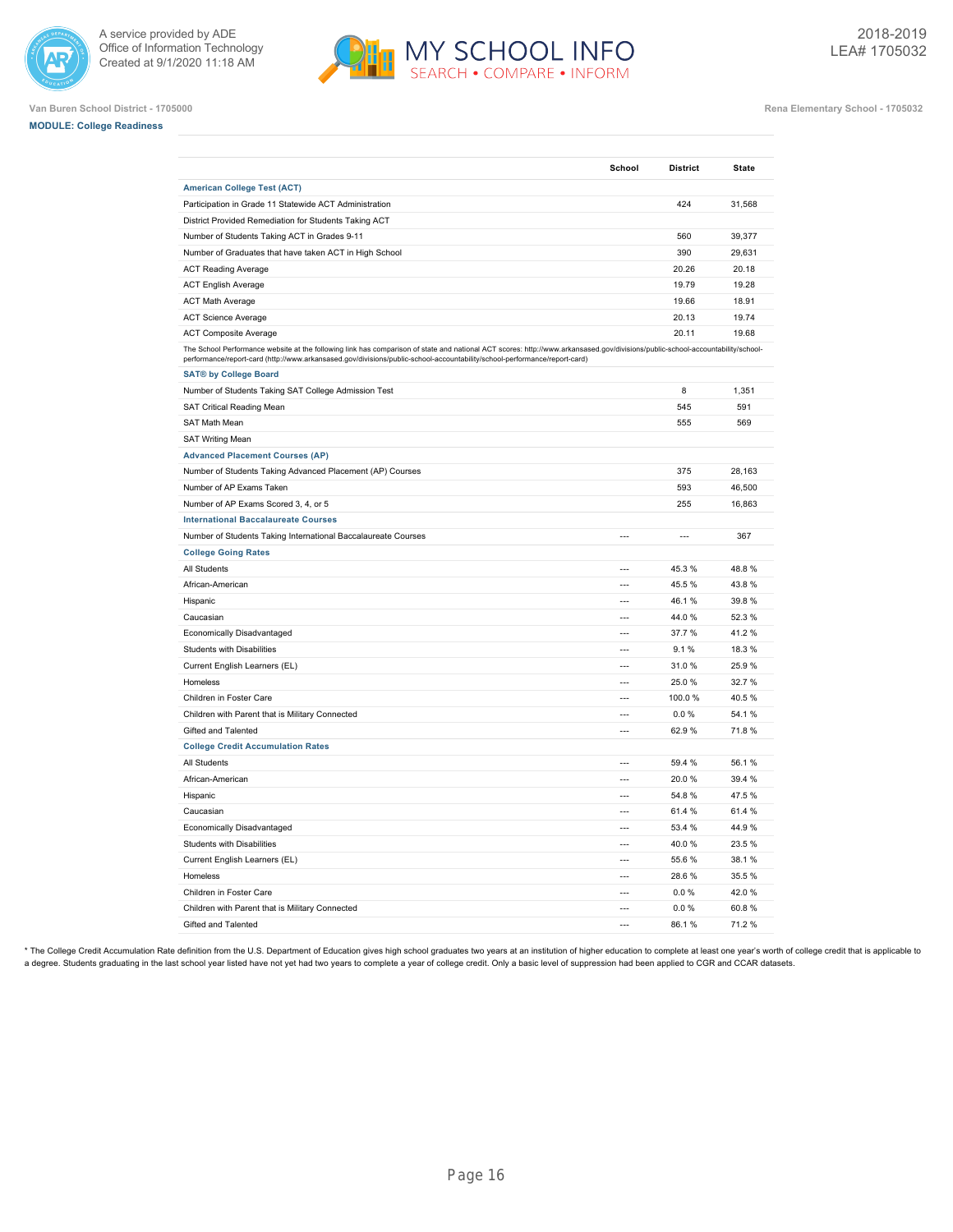





|                                                                                                                                                                                                                                                                    | School          | <b>District</b> | <b>State</b> |
|--------------------------------------------------------------------------------------------------------------------------------------------------------------------------------------------------------------------------------------------------------------------|-----------------|-----------------|--------------|
| <b>School Performance Rating</b>                                                                                                                                                                                                                                   | в               | N/A             | N/A          |
| Overall ESSA Index Score                                                                                                                                                                                                                                           | 77.95           | N/A             | N/A          |
| The following link has more information about school rating: http://www.arkansased.gov/divisions/public-school-accountability/school-<br>performance/report-card (http://www.arkansased.gov/divisions/public-school-accountability/school-performance/report-card) |                 |                 |              |
| Count of Schools with Rating = A                                                                                                                                                                                                                                   |                 | 3               | 169          |
| Count of Schools with Rating = B                                                                                                                                                                                                                                   |                 | 3               | 311          |
| Count of Schools with Rating = C                                                                                                                                                                                                                                   |                 | 5               | 358          |
| Count of Schools with Rating = D                                                                                                                                                                                                                                   |                 | $\Omega$        | 150          |
| Count of Schools with Rating = F                                                                                                                                                                                                                                   |                 | $\Omega$        | 38           |
| District Provides Textbooks or Digital Resources for all Pupils                                                                                                                                                                                                    |                 |                 |              |
| District Provides Textbooks or Digital Resources for all Pupils                                                                                                                                                                                                    |                 | Y               | 100 %        |
| <b>Annual Accreditation Status</b>                                                                                                                                                                                                                                 |                 |                 |              |
| Accredited                                                                                                                                                                                                                                                         | Y               | 11              | 1,053        |
| <b>Accredited Cited</b>                                                                                                                                                                                                                                            | N               | 0               | 0            |
| <b>Accredited Probationary</b>                                                                                                                                                                                                                                     | N               | $\Omega$        | 1            |
| <b>Attendance Rate</b>                                                                                                                                                                                                                                             |                 |                 |              |
| Attendance Rate All Students                                                                                                                                                                                                                                       | 95.48%          | 95.1%           | 94.11%       |
| Attendance Rate African American                                                                                                                                                                                                                                   | N<10            | 94.7%           | 93.87 %      |
| Attendance Rate Hispanic                                                                                                                                                                                                                                           | 95.67 %         | 95.92%          | 94.25 %      |
| Attendance Rate Caucasian                                                                                                                                                                                                                                          | 95.62 %         | 94.68%          | 93.68 %      |
| Attendance Rate Economically Disadvantaged                                                                                                                                                                                                                         | 95.35 %         | 94.85%          | 93.83%       |
| Attendance Rate Non-Economically Disadvantaged                                                                                                                                                                                                                     | 95.67%          | 95.68%          | 93.67 %      |
| Attendance Rate Students with Disabilities                                                                                                                                                                                                                         | 95.91 %         | 94.96%          | 93.91 %      |
| Attendance Rate Students without Disabilities                                                                                                                                                                                                                      | 95.4 %          | 95.17%          | 94.16 %      |
| Attendance Rate English Learners (EL)                                                                                                                                                                                                                              | 96.19 %         | 96.12%          | 94.72%       |
| Attendance Rate Non-EL (includes Former EL Monitored 1-4 years)                                                                                                                                                                                                    | 96.67%          | 96.29%          | 95.05 %      |
| Attendance Rate Former EL (Monitored 1-4 years)                                                                                                                                                                                                                    | N<10            | 96.98%          | 95.75 %      |
| Attendance Rate Homeless                                                                                                                                                                                                                                           | N <sub>10</sub> | 88.16%          | 90.33 %      |
| Attendance Rate Children in Foster Care                                                                                                                                                                                                                            | N<10            | 94.96%          | 92.7%        |
| Attendance Rate Children with Parent on Active Military Duty                                                                                                                                                                                                       | N<10            | 95.47%          | 94.92 %      |
| Attendance Rate Gifted and Talented                                                                                                                                                                                                                                | 97.38 %         | 95.95 %         | 95.95 %      |
| Attendance Rate Female Students                                                                                                                                                                                                                                    | 95.37 %         | 95.1%           | 94.06 %      |
| Attendance Rate Male Students                                                                                                                                                                                                                                      | 95.59 %         | 95.06%          | 94.15 %      |
| Attendance Rate Migrant                                                                                                                                                                                                                                            | N<10            | 95.33 %         | 91.92 %      |
| <b>Dropout Rate</b>                                                                                                                                                                                                                                                |                 |                 |              |
| Dropout Rate                                                                                                                                                                                                                                                       |                 | 2.10%           | 2.00%        |
| <b>College Remediation Rate</b>                                                                                                                                                                                                                                    |                 |                 |              |
| <b>College Remediation Rate</b>                                                                                                                                                                                                                                    |                 | 57.7%           | 64.9%        |
| <b>Enrollment</b>                                                                                                                                                                                                                                                  |                 |                 |              |
| October 1 Enrollment                                                                                                                                                                                                                                               | 447             | 5.732           | 478,318      |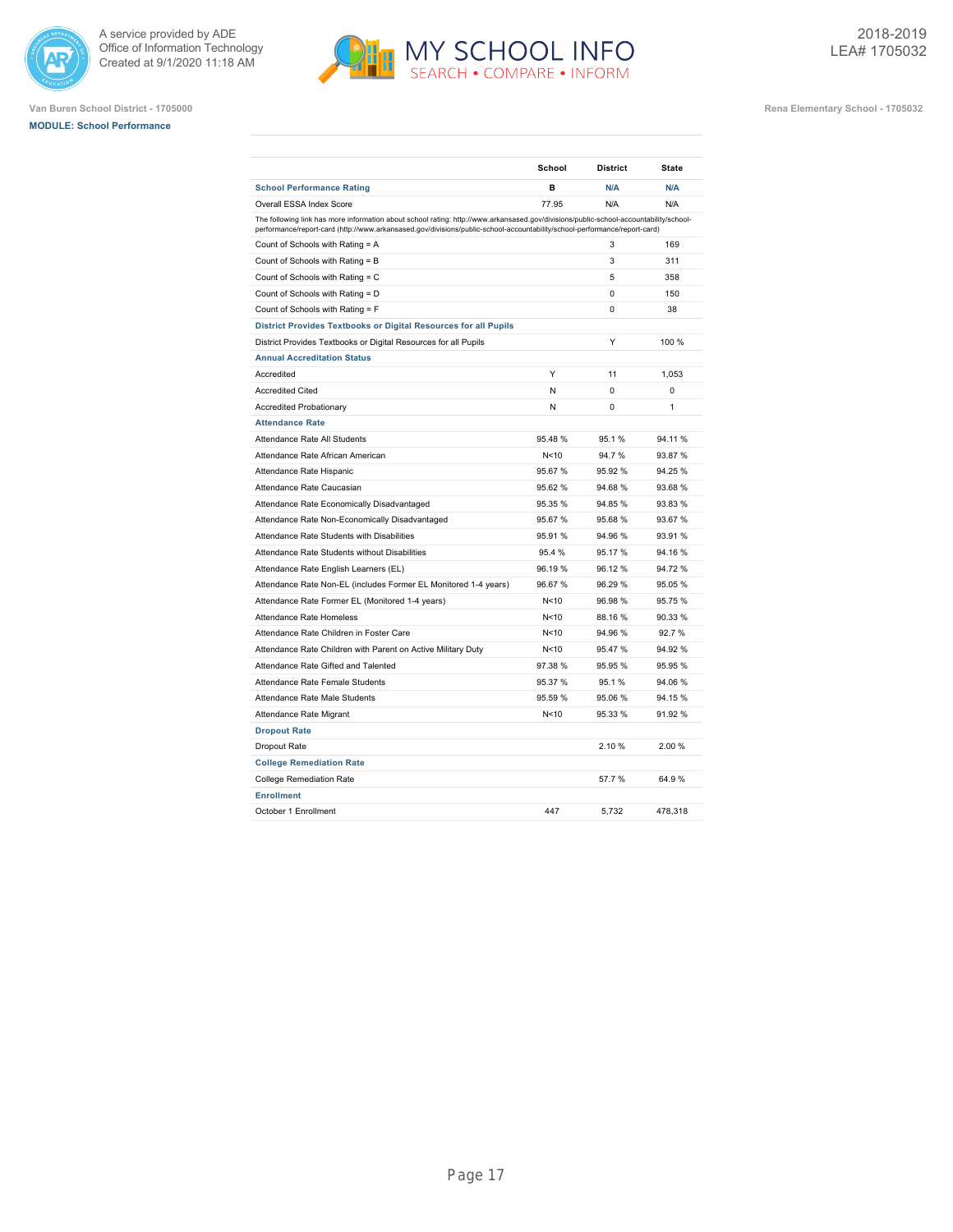





#### **Van Buren School District - 1705000 Rena Elementary School - 1705032**

|                                                      | School | <b>District</b> | <b>State</b> |
|------------------------------------------------------|--------|-----------------|--------------|
| Discipline Policies Distributed to Parents           | Υ      | 100 %           | 100%         |
| Discipline Training Provided to Staff                | Υ      | 100 %           | 100%         |
| Parental Involvement Plan Adopted                    | Υ      | 100 %           | 100%         |
| District Alternative Learning Environment Compliance |        | Υ               | 100%         |
| Expulsions                                           |        | 15              | 926          |
| Weapons Incidents                                    |        | 20              | 787          |
| <b>Staff Assaults</b>                                |        | $\overline{2}$  | 744          |
| <b>Student Assaults</b>                              | 1      | 8               | 2.761        |
| Referrals to Law Enforcement                         |        | $\Omega$        | 95           |
| School-related Arrests                               |        | $\Omega$        | 30           |
|                                                      |        |                 |              |

#### **Civil Rights Data Collection (CRDC) 2015-2016**

|                                      | Chronic<br>Absences | In-School<br><b>Suspensions</b> | Out-of-<br>School<br><b>Suspensions</b> | <b>Expulsions</b> | Incidents<br>of<br>Violence | <b>Referrals to</b><br>Law<br>Enforcement | School-<br>Related<br><b>Arrests</b> |
|--------------------------------------|---------------------|---------------------------------|-----------------------------------------|-------------------|-----------------------------|-------------------------------------------|--------------------------------------|
| All Students                         | 35                  | <b>RV</b>                       | <b>RV</b>                               | <b>RV</b>         | <b>RV</b>                   | <b>RV</b>                                 | <b>RV</b>                            |
| African-<br>American                 | <b>RV</b>           | <b>RV</b>                       | <b>RV</b>                               | <b>RV</b>         | $- - -$                     | <b>RV</b>                                 | <b>RV</b>                            |
| Hispanic                             | <b>RV</b>           | <b>RV</b>                       | <b>RV</b>                               | <b>RV</b>         | $- - -$                     | <b>RV</b>                                 | <b>RV</b>                            |
| Caucasian                            | 25                  | <b>RV</b>                       | <b>RV</b>                               | <b>RV</b>         | ---                         | <b>RV</b>                                 | <b>RV</b>                            |
| Economically<br>Disadvantaged        | ---                 | ---                             | ---                                     | ---               | ---                         | ---                                       | $- - -$                              |
| Students with<br><b>Disabilities</b> | <b>RV</b>           | <b>RV</b>                       | <b>RV</b>                               | <b>RV</b>         | ---                         | <b>RV</b>                                 | <b>RV</b>                            |
| English<br>Learner                   | <b>RV</b>           | <b>RV</b>                       | <b>RV</b>                               | <b>RV</b>         | $- - -$                     | <b>RV</b>                                 | <b>RV</b>                            |
| Male                                 | 15                  | <b>RV</b>                       | <b>RV</b>                               | <b>RV</b>         | ---                         | <b>RV</b>                                 | <b>RV</b>                            |
| Female                               | 20                  | <b>RV</b>                       | <b>RV</b>                               | <b>RV</b>         | ---                         | <b>RV</b>                                 | <b>RV</b>                            |
|                                      |                     |                                 |                                         |                   |                             |                                           |                                      |

### **Civil Rights Data Collection (CRDC) 2015-2016**

|                                      | Pre-K<br>Enrollment | Percentage<br>in Pre-K | AP<br><b>Enrollment</b> | IB.<br>Enrollment | Concurrent<br>Enrollment | Percentage in<br><b>AP/IB/Concurrent</b> |
|--------------------------------------|---------------------|------------------------|-------------------------|-------------------|--------------------------|------------------------------------------|
| All Students                         | <b>RV</b>           | 0.00%                  | <b>RV</b>               | <b>RV</b>         | <b>RV</b>                | 0.00%                                    |
| African-American                     | <b>RV</b>           | 0.00%                  | <b>RV</b>               | <b>RV</b>         | <b>RV</b>                | 0.00%                                    |
| Hispanic                             | <b>RV</b>           | 0.00%                  | <b>RV</b>               | <b>RV</b>         | <b>RV</b>                | 0.00%                                    |
| Caucasian                            | <b>RV</b>           | 0.00%                  | <b>RV</b>               | <b>RV</b>         | <b>RV</b>                | 0.00%                                    |
| Economically<br>Disadvantaged        | ---                 |                        | ---                     | ---               | ---                      | ---                                      |
| Students with<br><b>Disabilities</b> | <b>RV</b>           | 0.00%                  | <b>RV</b>               | <b>RV</b>         | <b>RV</b>                | 0.00%                                    |
| English Learner                      | <b>RV</b>           | 0.00 %                 | <b>RV</b>               | <b>RV</b>         | <b>RV</b>                | 0.00%                                    |
| Male                                 | <b>RV</b>           | 0.00%                  | <b>RV</b>               | <b>RV</b>         | <b>RV</b>                | 0.00%                                    |
| Female                               | <b>RV</b>           | 0.00%                  | <b>RV</b>               | <b>RV</b>         | <b>RV</b>                | 0.00%                                    |

Link for Civil Rights Data Collection: [https://ocrdata.ed.gov/ \(https://ocrdata.ed.gov/\)](https://ocrdata.ed.gov/)

The CRDC is required by the Office for Civil Rights. CRDC collects data on key education and civil rights issues in the nation's public schools. It collects a variety of information on enrollment, programs, and services, m disaggregated into the subgroups of race/ethnicity, sex, limited English proficiency, and disability. The latest CRDS data is from year 2015-2016.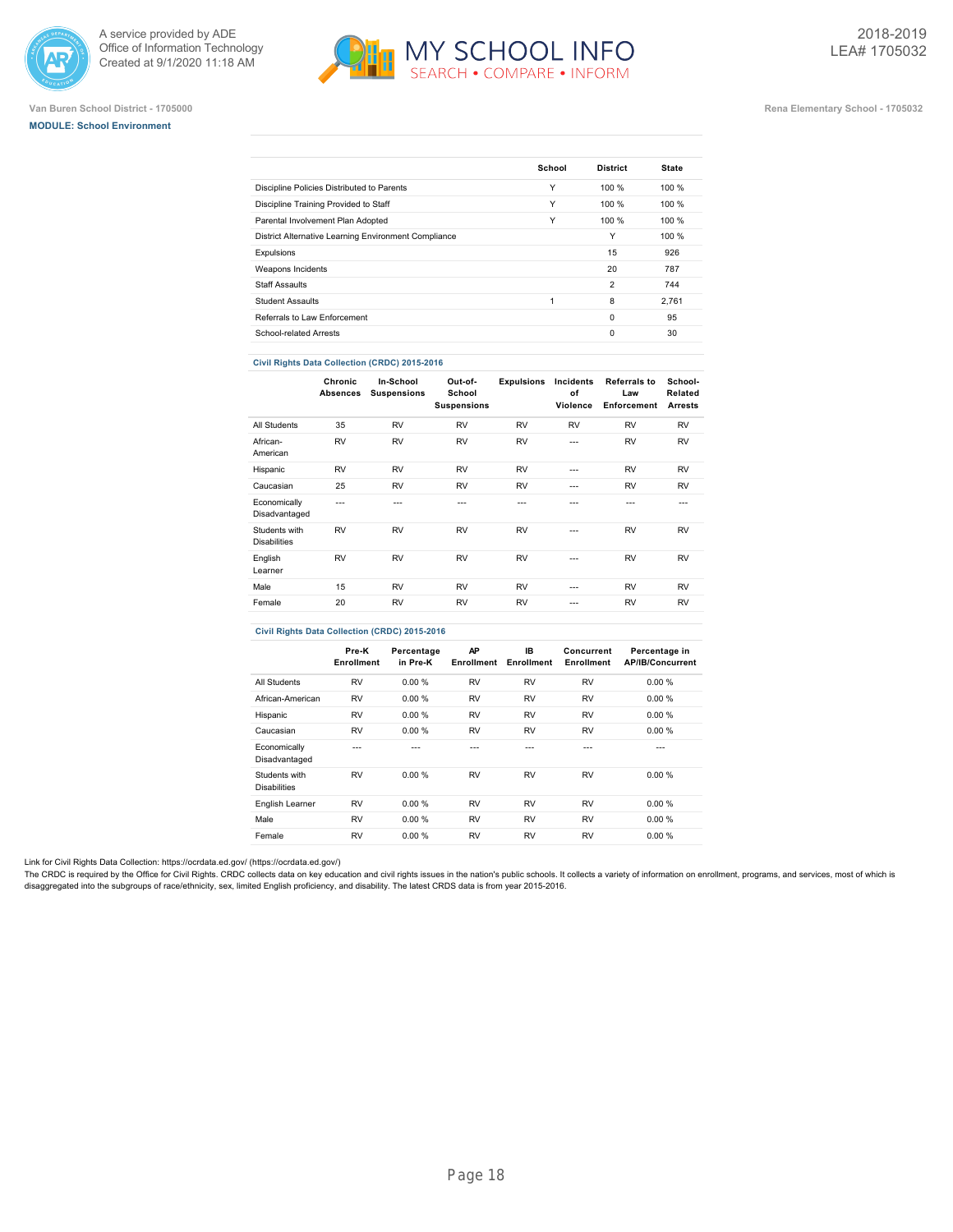





|                                         | School   | <b>District</b> | <b>State</b> |
|-----------------------------------------|----------|-----------------|--------------|
| Number of Students Retained at Grade 1  | 1        | 1               | 948          |
| Percent of Students Retained at Grade 1 | 1.54 %   | 0.25%           | 2.58%        |
| Number of Students Retained at Grade 2  | $\Omega$ | $\Omega$        | 338          |
| Percent of Students Retained at Grade 2 | 0.00%    | 0.00%           | 0.94%        |
| Number of Students Retained at Grade 3  | $\Omega$ | $\Omega$        | 133          |
| Percent of Students Retained at Grade 3 | 0.00%    | 0.00%           | 0.36%        |
| Number of Students Retained at Grade 4  | $\Omega$ | $\Omega$        | 59           |
| Percent of Students Retained at Grade 4 | 0.00 %   | 0.00%           | 0.16%        |
| Number of Students Retained at Grade 5  | $\Omega$ | $\Omega$        | 53           |
| Percent of Students Retained at Grade 5 | 0.00 %   | 0.00%           | 0.14%        |
| Number of Students Retained at Grade 6  | $\Omega$ | 1               | 129          |
| Percent of Students Retained at Grade 6 | 0.00 %   | 0.22%           | 0.33%        |
| Number of Students Retained at Grade 7  | $\Omega$ | 0               | 208          |
| Percent of Students Retained at Grade 7 | 0.00 %   | 0.00%           | 0.57%        |
| Number of Students Retained at Grade 8  | $\Omega$ | $\Omega$        | 169          |
| Percent of Students Retained at Grade 8 | 0.00 %   | 0.00%           | 0.46%        |
|                                         |          |                 |              |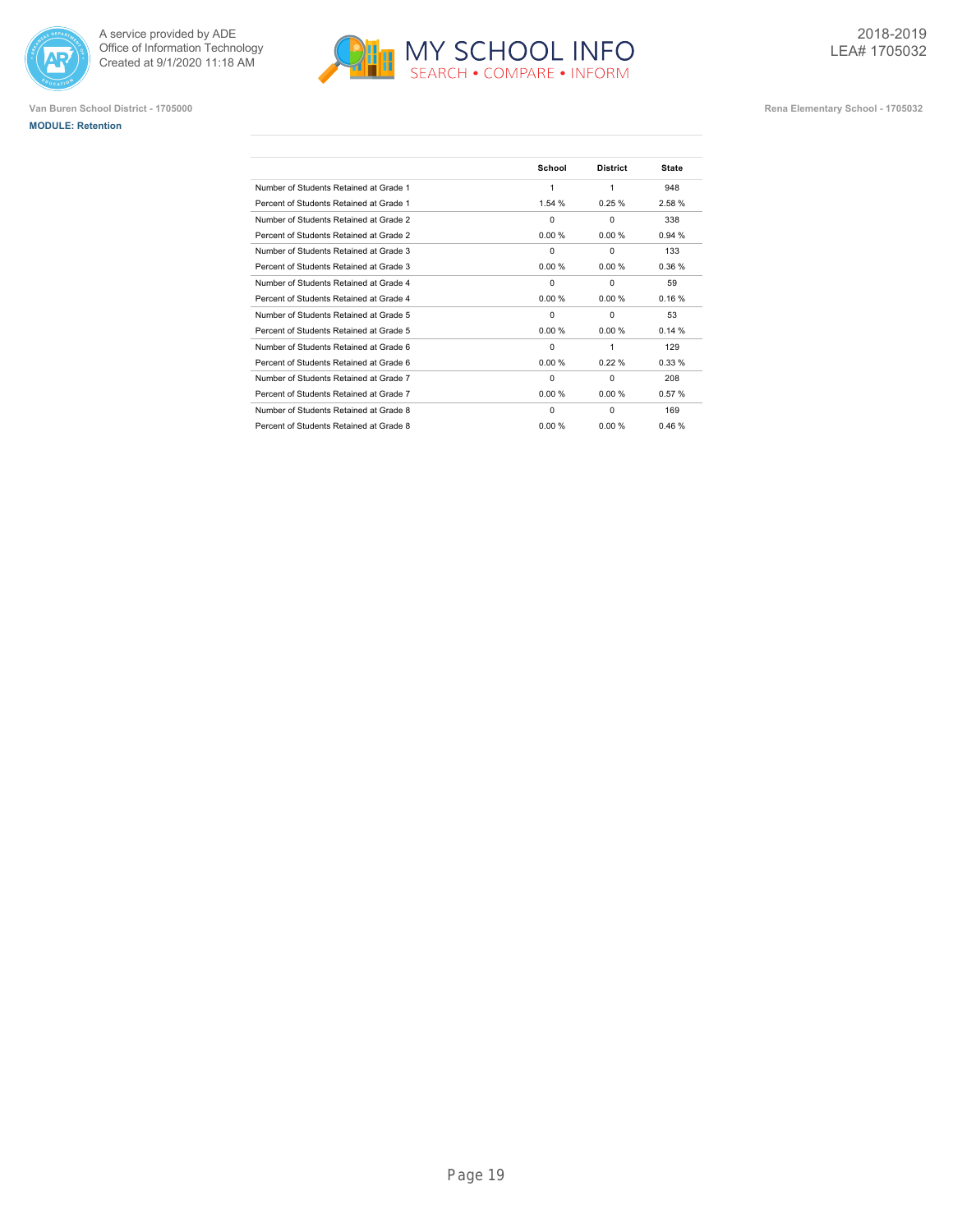







|                                                                                                                                                              | School                                     | <b>District</b>                                      | State                 |
|--------------------------------------------------------------------------------------------------------------------------------------------------------------|--------------------------------------------|------------------------------------------------------|-----------------------|
| Percentage of Teachers Certified (Licensed)                                                                                                                  | 100.0%                                     | 92.1 %                                               | 95.9%                 |
| Percentage of Teachers having Bachelor's Degree as Highest Degree Awarded                                                                                    | 72.0%                                      | 74.0%                                                | 52.0%                 |
| Percentage of Teachers having Master's Degree as Highest Degree Awarded                                                                                      | 28.0%                                      | 25.0%                                                | 43.0%                 |
| Percentage of Teachers with Advanced Degree                                                                                                                  | 0.0%                                       | 1.0%                                                 | 1.0%                  |
|                                                                                                                                                              | School                                     | <b>District</b>                                      | <b>State</b>          |
| All Economic Levels (All Quartiles All Schools)                                                                                                              |                                            |                                                      |                       |
| Number of Teachers (Certified Teachers)                                                                                                                      | 26                                         | 488                                                  | 42,200                |
| Number of Teachers Required to Receive a Summative Evaluation this year under Teacher Excellence and<br>Support System                                       | $\overline{a}$                             | $\overline{a}$                                       | 6,952                 |
| Number of Teachers Effective or Above under Teacher Excellence and Support System                                                                            | $---$                                      | $\overline{a}$                                       | 6,731                 |
| Number Certified by National Board for Professional Teaching Standards                                                                                       | 11                                         | 44                                                   | 2,377                 |
| Number of Teachers Teaching with Licensure Exceptions (AWL, CWL or SOI) *                                                                                    | $\Omega$                                   | 6                                                    | 1,142                 |
| Percentage of Teachers Teaching with Licensure Exceptions (AWL, CWL or SOI)                                                                                  | 0.0 %                                      | 1.2%                                                 | 2.7%                  |
| Number of Teachers Teaching Out-of-field on Additional Licensure Plan (ALP)                                                                                  | $\mathbf 0$                                | 6                                                    | 867                   |
| Percentage of Teachers Teaching Out-of-field on Additional Licensure Plan (ALP)                                                                              | 0.0%                                       | 1.2%                                                 | 2.1%                  |
| Number of Inexperienced Teachers                                                                                                                             | 3                                          | 61                                                   | 7.348                 |
| Percentage of Teachers who are Inexperienced                                                                                                                 | 11.5%                                      | 12.5 %                                               | 17.4 %                |
| Number of Teachers, Principals, and Assistant Principals                                                                                                     | 28                                         | 510                                                  | 1,862                 |
| Number of Inexperienced Teachers, Principals, and Assistant Principals                                                                                       | $\overline{a}$                             | $\overline{a}$                                       | $\overline{a}$        |
| Percentage of Teachers, Principals, and Assistant Principals who are Inexperienced                                                                           | $\overline{a}$                             | $\overline{a}$                                       | $\overline{a}$        |
| * AWL - Act 1240 Waive Licensure, CWL - Charter School Waive Licensure, SOI - Schools of Innovation                                                          |                                            |                                                      |                       |
|                                                                                                                                                              | School                                     | <b>District</b>                                      | <b>State</b>          |
| High Poverty (Highest Quartile of Schools Free and Reduced Lunch Percentage)                                                                                 |                                            |                                                      |                       |
| Number of Teachers (Certified Teachers)                                                                                                                      | $---$                                      | $---$                                                | 6,990                 |
| Number of Teachers Required to Receive a Summative Evaluation this year under Teacher Excellence and<br>Support System                                       | ---                                        | $\overline{a}$                                       | 875                   |
| Number of Teachers Effective or Above under Teacher Excellence and Support System                                                                            | ---                                        | $\overline{a}$                                       | 819                   |
| Number Certified by National Board for Professional Teaching Standards                                                                                       | $\overline{a}$                             | $\overline{a}$                                       | 251                   |
| Number of Teachers Teaching with Licensure Exceptions (AWL, CWL or SOI) *                                                                                    | $---$                                      | $---$                                                | 328                   |
| Percentage of Teachers Teaching with Licensure Exceptions (AWL, CWL or SOI)                                                                                  | $\overline{a}$                             | $\overline{a}$                                       | 4.7%                  |
| Number of Teachers Teaching Out-of-field on Additional Licensure Plan (ALP)                                                                                  |                                            | $\overline{a}$                                       | 162                   |
| Percentage of Teachers Teaching Out-of-field on Additional Licensure Plan (ALP)                                                                              | $\overline{a}$                             | $\overline{a}$                                       | 2.3%                  |
| Number of Inexperienced Teachers                                                                                                                             | $\overline{a}$                             | $\overline{a}$                                       | 1,367                 |
| Percentage of Teachers who are Inexperienced                                                                                                                 | ---                                        | $\overline{a}$                                       | 19.6%                 |
| Number of Teachers, Principals, and Assistant Principals                                                                                                     |                                            | $\overline{a}$                                       | 302                   |
| Number of Inexperienced Teachers, Principals, and Assistant Principals                                                                                       | $\overline{a}$                             | $\overline{a}$                                       | $\overline{a}$        |
| Percentage of Teachers, Principals, and Assistant Principals who are Inexperienced                                                                           | $\overline{a}$                             | $\overline{a}$                                       | $\overline{a}$        |
| MWL - Act 1240 Waive Licensure, CWL - Charter School Waive Licensure, SOI - Schools of Innovation *                                                          |                                            |                                                      |                       |
|                                                                                                                                                              | School                                     | <b>District</b>                                      | <b>State</b>          |
| Low Poverty (Lowest Quartile of Schools Free and Reduced Lunch Percentage)                                                                                   |                                            |                                                      |                       |
| Number of Teachers (Certified Teachers)                                                                                                                      | 26                                         | 73                                                   | 14,212                |
| Number of Teachers Required to Receive a Summative Evaluation this year under Teacher Excellence and<br>Support System                                       | $---$                                      | $\overline{a}$                                       | 2,466                 |
| Number of Teachers Effective or Above under Teacher Excellence and Support System                                                                            | $\overline{a}$                             | $\overline{\phantom{a}}$                             | 2,407                 |
| Number Certified by National Board for Professional Teaching Standards                                                                                       | 11                                         | 13                                                   | 1,085                 |
| Number of Teachers Teaching with Licensure Exceptions (AWL, CWL or SOI) *                                                                                    | $\mathbf 0$                                | 0                                                    | 261                   |
| Percentage of Teachers Teaching with Licensure Exceptions (AWL, CWL or SOI)                                                                                  | $0.0 \%$                                   | $0.0 \%$                                             | 1.8%                  |
| Number of Teachers Teaching Out-of-field on Additional Licensure Plan (ALP)                                                                                  | $\mathbf 0$                                | 0                                                    | 265                   |
| Percentage of Teachers Teaching Out-of-field on Additional Licensure Plan (ALP)                                                                              | $0.0 \%$                                   | 0.0 %                                                | 1.9%                  |
| Number of Inexperienced Teachers                                                                                                                             | 3                                          | 11                                                   | 2,422                 |
| Percentage of Teachers who are Inexperienced                                                                                                                 | 11.5%                                      | 15.1 %                                               | 17.0%                 |
|                                                                                                                                                              | 28                                         | 77                                                   | 643                   |
| Number of Teachers, Principals, and Assistant Principals                                                                                                     |                                            |                                                      |                       |
| Number of Inexperienced Teachers, Principals, and Assistant Principals<br>Percentage of Teachers, Principals, and Assistant Principals who are Inexperienced | $\overline{a}$<br>$\overline{\phantom{a}}$ | $\overline{\phantom{a}}$<br>$\overline{\phantom{a}}$ | $\overline{a}$<br>--- |

**District**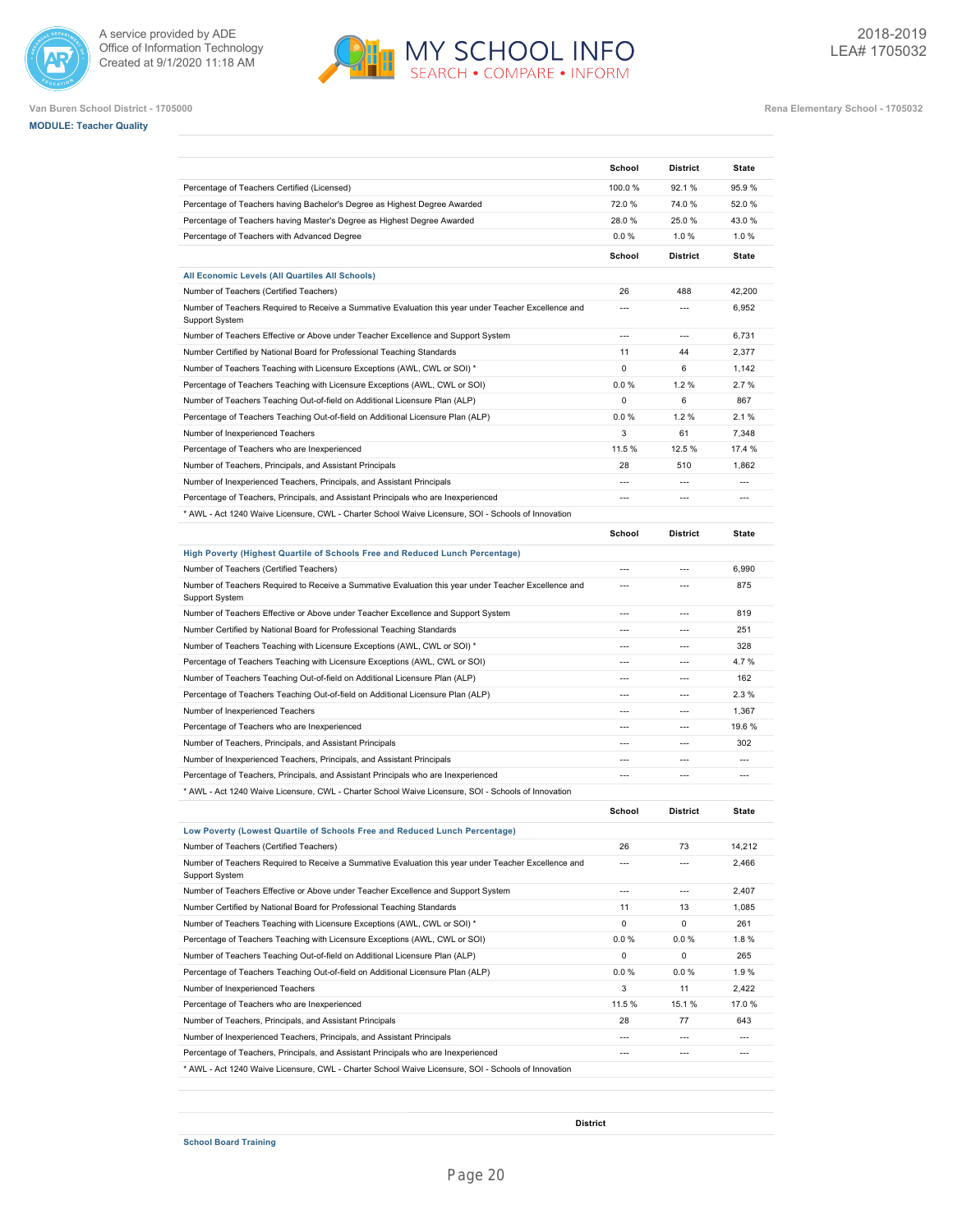



| <b>School Board Member</b>     | <b>Hours of Training</b> |
|--------------------------------|--------------------------|
| Kevin Bell                     | 10.50                    |
| Theresa Bell                   | 17.75                    |
| <b>Bob Freeman</b>             | 34.50                    |
| Lance Lanier                   | 33.75                    |
| Christy Mayo                   | 23.25                    |
| <b>Candice Settle-Beshears</b> | 16.50                    |
| Carman Young                   | 23.25                    |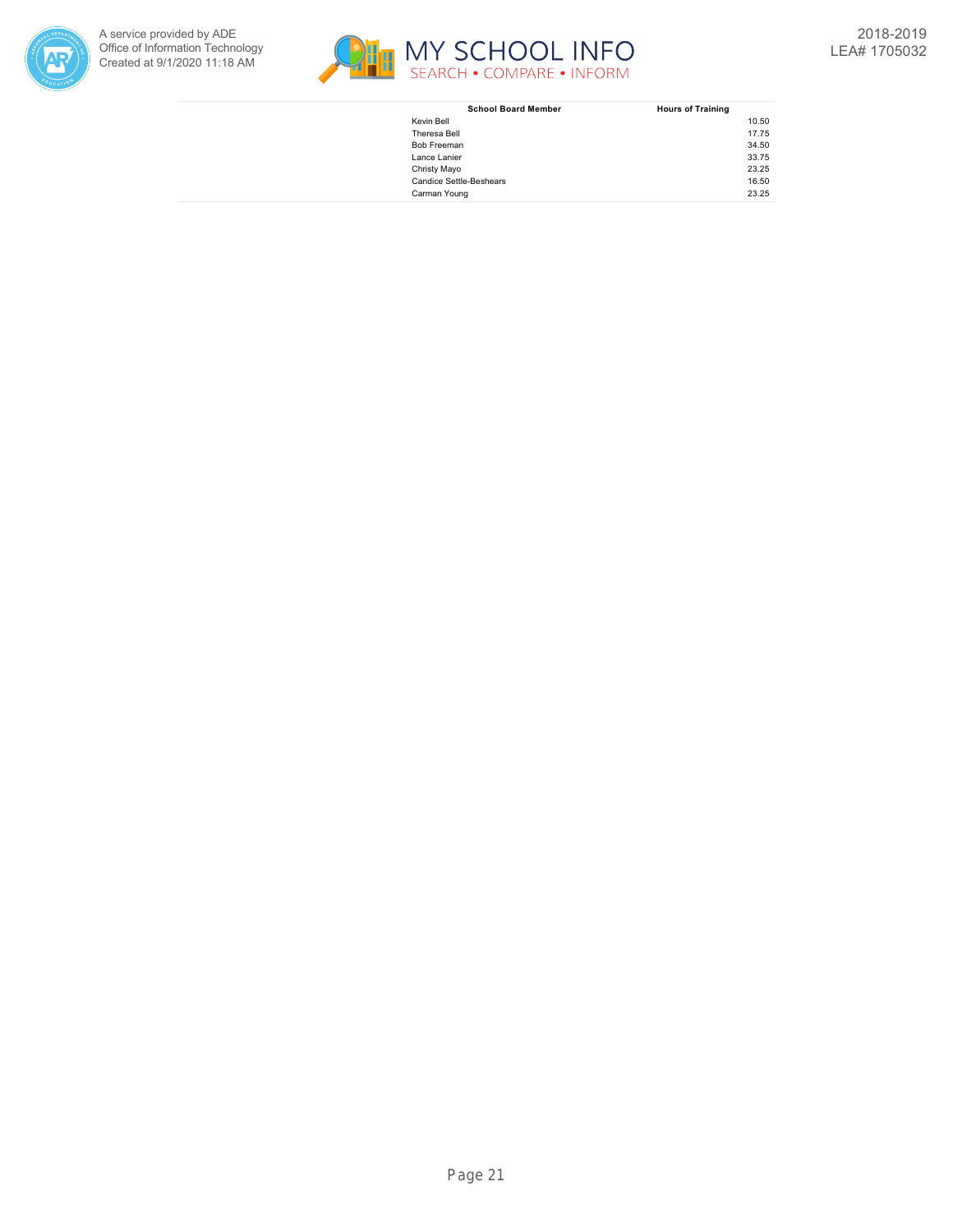



**Van Buren School District - 1705000 Rena Elementary School - 1705032**

# **MODULE: School Expenditures**

|                                                      | School        | <b>District</b> | <b>State</b>    |
|------------------------------------------------------|---------------|-----------------|-----------------|
| <b>State and Local Expenditures</b>                  |               |                 |                 |
| State and Local Personnel Expenditures               | \$2,491,154   | \$35,428,484    | \$3,000,419,199 |
| State and Local Non-Personnel Expenditures           | \$498,202     | \$9,510,709     | \$1,026,560,444 |
| State and Local Grand Total Expenditures             | \$2,989,356   | \$44,939,193    | \$4,026,979,643 |
| State and Local Personnel Per-pupil Expenditures     | \$5,435       | \$6,201         | \$6,316         |
| State and Local Non-Personnel Per-pupil Expenditures | \$1,087       | \$1.665         | \$2,161         |
| State and Local Per-pupil Expenditures               | \$6,522       | \$7,866         | \$8,477         |
|                                                      |               |                 |                 |
|                                                      | <b>School</b> | <b>District</b> | <b>State</b>    |
| <b>Federal Expenditures</b>                          |               |                 |                 |
| <b>Federal Personnel Expenditures</b>                | \$233,575     | \$5,240,337     | \$622,312,827   |
| Federal Non-Personnel Expenditures                   | \$74,471      | \$1,880,982     | \$157,024,285   |
| <b>Federal Grand Total Expenditures</b>              | \$308,046     | \$7,121,319     | \$779,337,112   |
| Federal Personnel Per-pupil Expenditures             | \$510         | \$917           | \$1.310         |
| Federal Non-Personnel Per-pupil Expenditures         | \$162         | \$329           | \$331           |
| Federal Per-pupil Expenditures                       | \$672         | \$1.246         | \$1.641         |
|                                                      | <b>School</b> | <b>District</b> | <b>State</b>    |
| <b>Total Expenditures</b>                            |               |                 |                 |
| <b>Total Personnel Expenditures</b>                  | \$2,724,728   | \$40,668,821    | \$3,622,732,026 |
| <b>Total Non-Personnel Expenditures</b>              | \$572,674     | \$11,391,691    | \$1,183,584,728 |
| <b>Total Grand Total Expenditures</b>                | \$3,297,402   | \$52,060,512    | \$4,806,316,754 |
| <b>Total Personnel Per-pupil Expenditures</b>        | \$5,945       | \$7,118         | \$7,626         |
| Total Non-Personnel Per-pupil Expenditures           | \$1,249       | \$1,994         | \$2,491         |
| <b>Total Per-pupil Expenditures</b>                  | \$7,194       | \$9.112         | \$10.117        |

\* Personnel Expenditures Salaries and Employee Benefits (Object Series 100 and 200)

\*\* Non-Personnel Expenditures = Personnel Expenditures subtracted from Total Expenditures.

|                                                         | School | <b>District</b> | <b>State</b>  |
|---------------------------------------------------------|--------|-----------------|---------------|
| Mills Voted                                             |        | 42.6            | 38.5          |
| Average Teacher Salary                                  |        | \$51.731        | \$50,295      |
| <b>Extracurricular Expenditures</b>                     |        | \$4,608,569     | \$188,643,761 |
| <b>Capital Expenditures</b>                             |        | \$11.580.875    | \$728,022,446 |
| Debt Service Expenditures                               |        | \$5,082,321     | \$317.051.272 |
| <b>Free and Reduced Meals</b>                           |        |                 |               |
| Percent of Students Eligible for Free and Reduced Meals | 45.2%  | 59.4 %          | 59.6 %        |
| State Free and Reduced-Price Meal Rate++                |        |                 | 59.7 %        |
| National Free and Reduced-Price Meal Rate+              |        |                 | 56.9%         |

† Source: FNS National databank.

†† State Free and Reduced Meal Rate includes preschool and adult education students.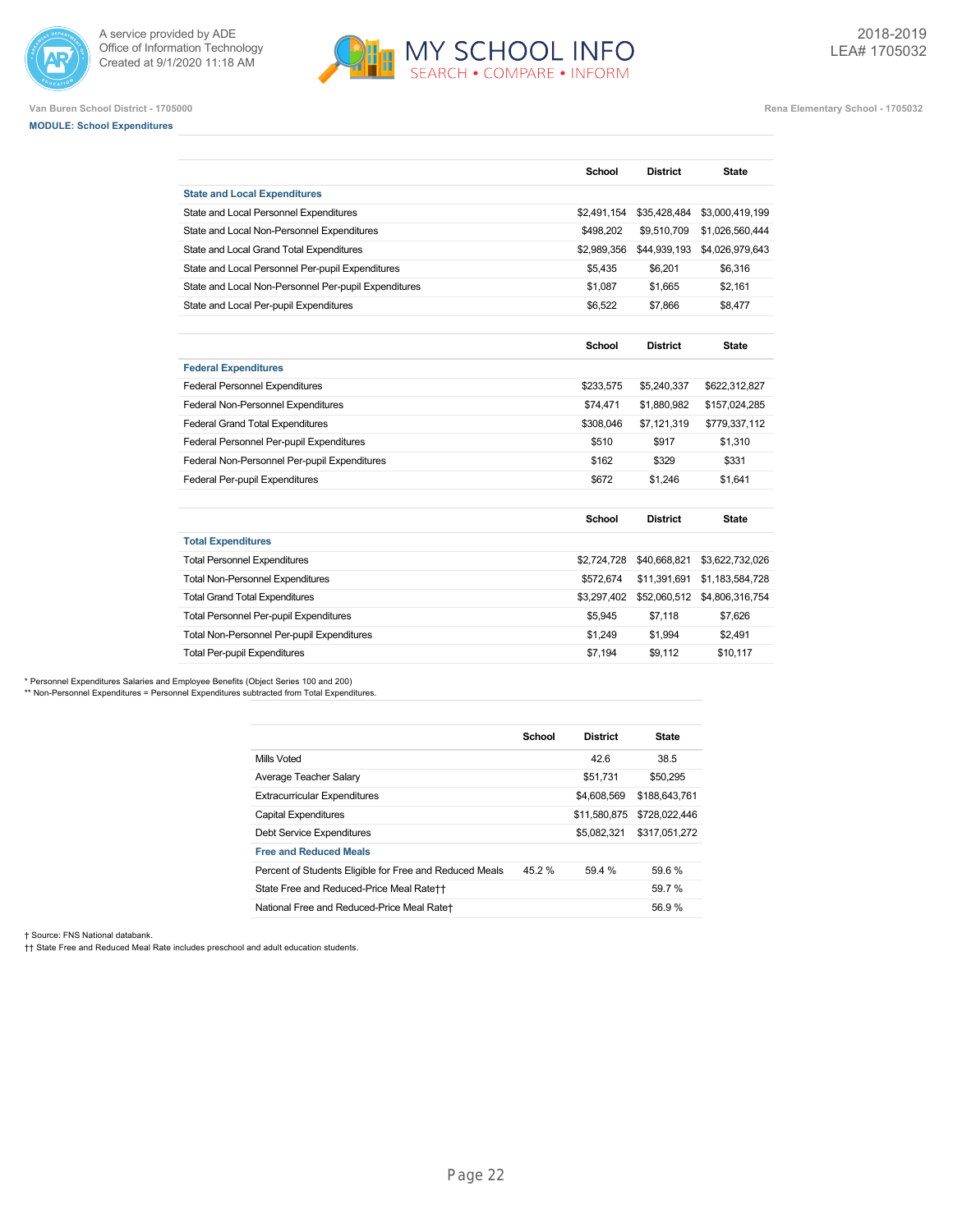

> i, ł.







|         | <b>ELA</b> | Math      | <b>Science</b> |
|---------|------------|-----------|----------------|
| Grade 3 | <b>RV</b>  | <b>RV</b> | <b>RV</b>      |
| Grade 4 | <b>RV</b>  | <b>RV</b> | <b>RV</b>      |
| Grade 5 | <b>RV</b>  | <b>RV</b> | <b>RV</b>      |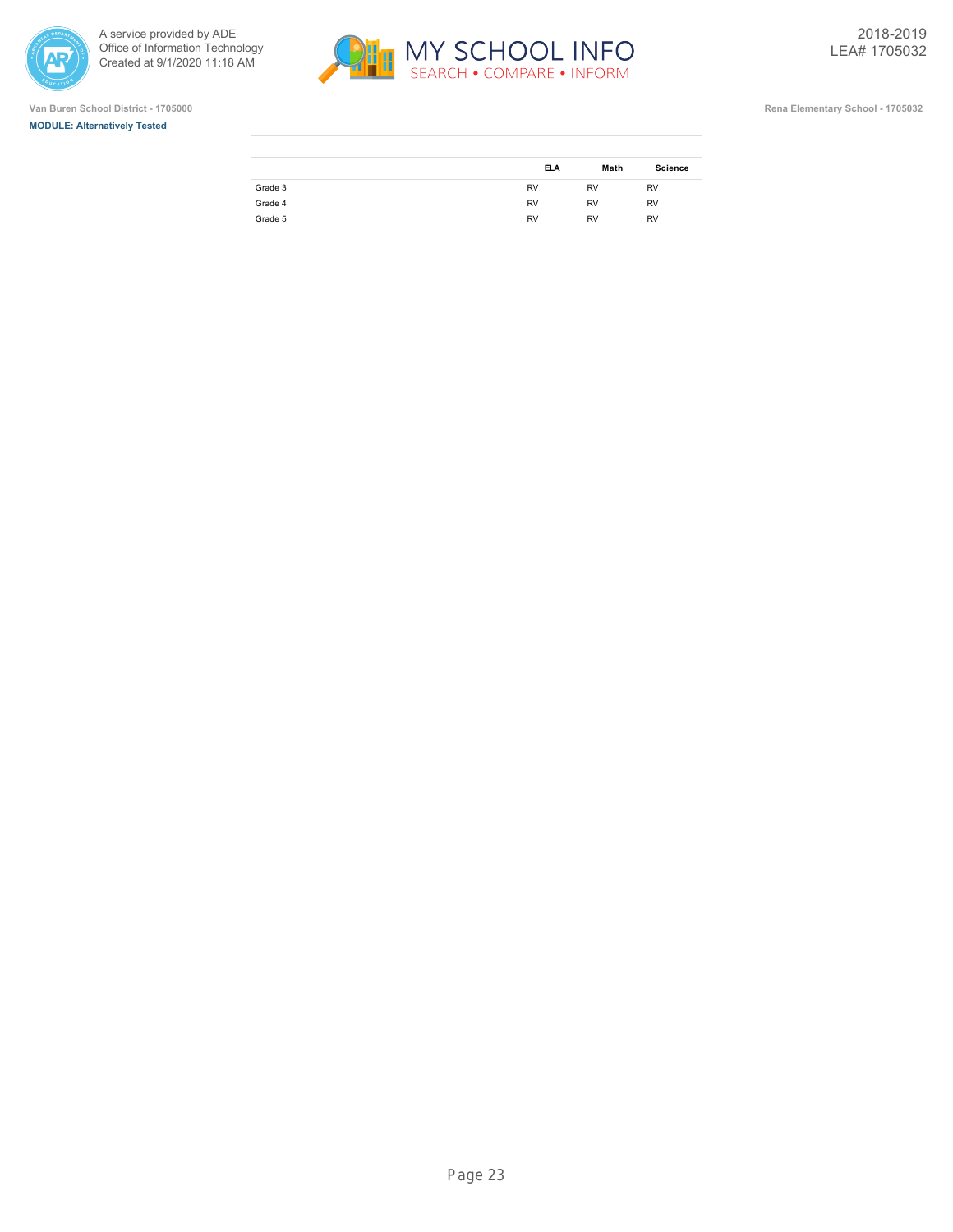





|                                                                      | % Tested        | % In Need<br>of Support | % Close        | % Ready         | % Exceeds      |
|----------------------------------------------------------------------|-----------------|-------------------------|----------------|-----------------|----------------|
| Grade 3 English Language Arts (ELA)                                  |                 |                         |                |                 |                |
| All                                                                  | >95%            | 17.11                   | 19.74          | 30.26           | 32.89          |
| <b>Students with Disabilities</b>                                    | >95%            | RV                      | RV             | 40              | $< 5\%$        |
| Students without Disabilities                                        | >95%            | 15.15                   | 18.18          | 28.79           | 37.88          |
| English Learner                                                      | N<10            | N<10                    | N<10           | N < 10          | N<10           |
| Non-English Learner                                                  | >95%            | 14.93                   | 19.4           | 31.34           | 34.33          |
| English Learner Students with<br><b>Disabilities</b>                 | N < 10          | N<10                    | N<10           | N < 10          | N<10           |
| English Learner Students without<br><b>Disabilities</b>              | N < 10          | N<10                    | N < 10         | N <sub>10</sub> | N<10           |
| Non-English Learner Students with<br><b>Disabilities</b>             | N < 10          | N<10                    | N < 10         | N < 10          | N<10           |
| Non-English Learner Students<br>without Disabilities                 | >95%            | <b>RV</b>               | <b>RV</b>      | 28.81           | 38.98          |
| Female                                                               | >95%            | RV                      | RV             | 28.57           | 38.1           |
| Female Students with Disabilities                                    | N<10            | N<10                    | N < 10         | N < 10          | N<10           |
| Female Students without Disabilities                                 | >95%            | RV                      | <b>RV</b>      | 28.21           | 41.03          |
| Female English Learner                                               | N < 10          | N<10                    | N < 10         | N < 10          | N<10           |
| Female Non-English Learner                                           | >95%            | <b>RV</b>               | <b>RV</b>      | 29.73           | 37.84          |
| Female English Learner with<br><b>Disabilities</b>                   | ---             | $\overline{a}$          | $\overline{a}$ | $\overline{a}$  | ---            |
| Female English Learner without<br><b>Disabilities</b>                | N < 10          | N<10                    | N<10           | N < 10          | N<10           |
| Female Non-English Learner with<br><b>Disabilities</b>               | N < 10          | N<10                    | N<10           | N<10            | N<10           |
| Female Non-English Learner without<br><b>Disabilities</b>            | >95%            | RV                      | <b>RV</b>      | 29.41           | 41.18          |
| Male                                                                 | >95%            | RV                      | RV             | 32.35           | 26.47          |
| Male Students with Disabilities                                      | N<10            | N<10                    | N<10           | N < 10          | N<10           |
| Male Students without Disabilities                                   | >95%            | RV                      | <b>RV</b>      | 29.63           | 33.33          |
| Male English Learner                                                 | N < 10          | N<10                    | N<10           | N < 10          | N<10           |
| Male Non-English Learner                                             | >95%            | <b>RV</b>               | <b>RV</b>      | 33.33           | 30             |
| Male English Learner with Disabilities                               | N < 10          | N<10                    | N<10           | N < 10          | N<10           |
| Male English Learner without<br><b>Disabilities</b>                  | N < 10          | N<10                    | N<10           | N<10            | N<10           |
| Male Non-English Learner with<br><b>Disabilities</b>                 | N < 10          | N<10                    | N<10           | N <sub>10</sub> | N<10           |
| Male Non-English Learner without<br><b>Disabilities</b>              | >95%            | <b>RV</b>               | <b>RV</b>      | 28              | 36             |
| African-American                                                     | N < 10          | N<10                    | N<10           | N < 10          | N<10           |
| African-American Students without<br><b>Disabilities</b>             | N<10            | N<10                    | N<10           | N < 10          | N<10           |
| African-American English Learner                                     | ---             | $\overline{a}$          | $\overline{a}$ | $\overline{a}$  | $\overline{a}$ |
| African-American Non-English<br>Learner                              | N<10            | N<10                    | N<10           | N<10            | N<10           |
| African-American English Learner<br>without Disabilities             | $\overline{a}$  | $\overline{a}$          | $\overline{a}$ | $\overline{a}$  | $\overline{a}$ |
| African-American Non-English<br>Learner without Disabilities         | N<10            | N<10                    | N<10           | N < 10          | N<10           |
| African-American Female                                              | ---             | $\overline{a}$          | $\overline{a}$ | ---             | $\overline{a}$ |
| African-American Female without<br><b>Disabilities</b>               | ---             | ---                     | ---            | ---             | ---            |
| African-American Female Non-<br>English Learner                      | ---             | ---                     | ---            | ---             | ---            |
| African-American Female Non-<br>English Learner without Disabilities | ---             | ---                     | ---            | $\overline{a}$  | $\overline{a}$ |
| African-American Male                                                | N<10            | N<10                    | N < 10         | N < 10          | N<10           |
| African-American Male without<br><b>Disabilities</b>                 | N<10            | N<10                    | N<10           | N<10            | N<10           |
| African-American Male English<br>Learner                             | $\overline{a}$  | $\overline{a}$          | $\overline{a}$ | $\overline{a}$  | $\overline{a}$ |
| African-American Male Non-English<br>Learner                         | N<10            | N<10                    | N < 10         | N < 10          | N<10           |
| African-American Male English<br>Learner without Disabilities        | $\overline{a}$  | $\overline{a}$          |                | $\overline{a}$  | $\overline{a}$ |
| African-American Male Non-English<br>Learner without Disabilities    | N <sub>10</sub> | N<10                    | N < 10         | N < 10          | N<10           |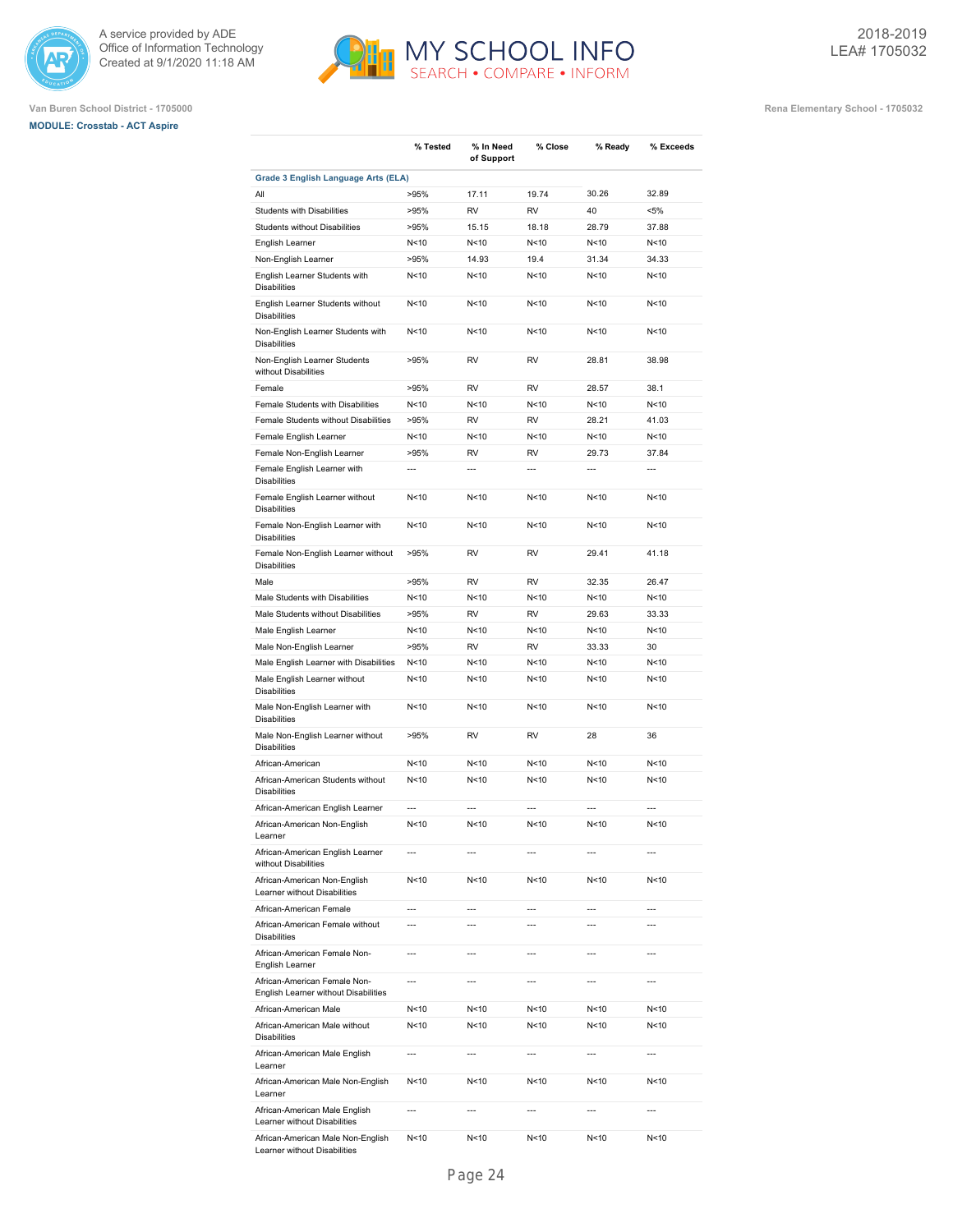



| Hispanic                                                                        | >95%            | <b>RV</b>      | RV              | 25              | 16.67           |
|---------------------------------------------------------------------------------|-----------------|----------------|-----------------|-----------------|-----------------|
| Hispanic Students with Disabilities                                             | N <sub>10</sub> | N<10           | N<10            | N <sub>10</sub> | N<10            |
| Hispanic Students without Disabilities                                          | >95%            | <b>RV</b>      | RV              | 30              | 20              |
| Hispanic English Learner                                                        | N<10            | N<10           | N<10            | N<10            | N<10            |
| Hispanic Non-English Learner                                                    | N < 10          | N<10           | N<10            | N<10            | N<10            |
| Hispanic English Learner with<br><b>Disabilities</b>                            | N < 10          | N < 10         | N<10            | N<10            | N<10            |
| Hispanic English Learner without<br><b>Disabilities</b>                         | N<10            | N < 10         | N<10            | N<10            | N<10            |
| Hispanic Non-English Learner with<br><b>Disabilities</b>                        | $\overline{a}$  | $\overline{a}$ | $\overline{a}$  | $\overline{a}$  | $\overline{a}$  |
| Hispanic Non-English Learner without<br><b>Disabilities</b>                     | N<10            | N < 10         | N<10            | N <sub>10</sub> | N < 10          |
| Hispanic Female                                                                 | N<10            | N < 10         | N<10            | N<10            | N<10            |
| Hispanic Female with Disabilities                                               | $\overline{a}$  | ---            | $\overline{a}$  | ---             | $\overline{a}$  |
| Hispanic Female without Disabilities                                            | N<10            | N < 10         | N<10            | N<10            | N<10            |
| Hispanic Female English Learner                                                 | N<10            | N<10           | N<10            | N<10            | N<10            |
| Hispanic Female Non-English                                                     | N<10            | N < 10         | N<10            | N<10            | N<10            |
| Learner<br>Hispanic Female English Learner with                                 | $\overline{a}$  | $\overline{a}$ | $\overline{a}$  | $\overline{a}$  | $\overline{a}$  |
| <b>Disabilities</b>                                                             |                 |                |                 |                 |                 |
| Hispanic Female English Learner<br>without Disabilities                         | N<10            | N < 10         | N<10            | N<10            | N<10            |
| Hispanic Female Non-English<br>Learner without Disabilities                     | N<10            | N<10           | N<10            | N<10            | N<10            |
| Hispanic Male                                                                   | N <sub>10</sub> | N < 10         | N<10            | N<10            | N<10            |
| Hispanic Male with Disabilities                                                 | N<10            | N < 10         | N<10            | N <sub>10</sub> | N<10            |
| Hispanic Male without Disabilities                                              | N<10            | N < 10         | N <sub>10</sub> | N <sub>10</sub> | N<10            |
| Hispanic Male English Learner                                                   | N<10            | N<10           | N <sub>10</sub> | N<10            | N<10            |
| Hispanic Male Non-English Learner                                               | N < 10          | N<10           | N<10            | N<10            | N<10            |
| Hispanic Male English Learner with<br><b>Disabilities</b>                       | N<10            | N<10           | N<10            | N<10            | N<10            |
| Hispanic Male English Learner<br>without Disabilities                           | N<10            | N < 10         | N<10            | N<10            | N<10            |
| Hispanic Male Non-English Learner<br>with Disabilities                          | $\overline{a}$  | $-$ --         |                 |                 |                 |
| Hispanic Male Non-English Learner<br>without Disabilities                       | N<10            | N < 10         | N<10            | N<10            | N < 10          |
| Caucasian                                                                       | >95%            | RV             | RV              | 33.96           | 32.08           |
| Caucasian Students with Disabilities                                            | N <sub>10</sub> | N < 10         | N<10            | N<10            | N<10            |
| Caucasian Students without<br><b>Disabilities</b>                               | >95%            | RV             | RV              | 32.61           | 36.96           |
| Caucasian Non-English Learner                                                   | >95%            | <b>RV</b>      | RV              | 33.96           | 32.08           |
| Caucasian Non-English Learner with<br><b>Disabilities</b>                       | N<10            | N < 10         | N<10            | N<10            | N<10            |
| Caucasian Non-English Learner<br>without Disabilities                           | >95%            | RV             | RV              | 32.61           | 36.96           |
| Caucasian Female                                                                | >95%            | RV             | RV              | 29.03           | 35.48           |
| Caucasian Female with Disabilities                                              | N<10            | N<10           | N<10            | N<10            | N<10            |
| Caucasian Female without Disabilities                                           | >95%            | RV             | RV              | 28.57           | 39.29           |
| Caucasian Female Non-English<br>Learner                                         | >95%            | RV             | RV              | 29.03           | 35.48           |
| Caucasian Female Non-English<br>Learner with Disabilities                       | N<10            | N<10           | N<10            | N<10            | N<10            |
| Caucasian Female Non-English<br>Learner without Disabilities                    | >95%            | RV             | RV              | 28.57           | 39.29           |
| Caucasian Male                                                                  | >95%            | RV             | RV              | 40.91           | 27.27           |
| Caucasian Male with Disabilities                                                | N<10            | N<10           | N<10            | N<10            | N<10            |
| Caucasian Male without Disabilities                                             | >95%            | RV             | RV              | 38.89           | 33.33           |
| Caucasian Male Non-English Learner                                              | >95%            | RV             | RV              | 40.91           | 27.27           |
| Caucasian Male Non-English Learner                                              | N<10            | N<10           | N<10            | N<10            | N <sub>10</sub> |
| with Disabilities<br>Caucasian Male Non-English Learner<br>without Disabilities | >95%            | RV             | RV              | 38.89           | 33.33           |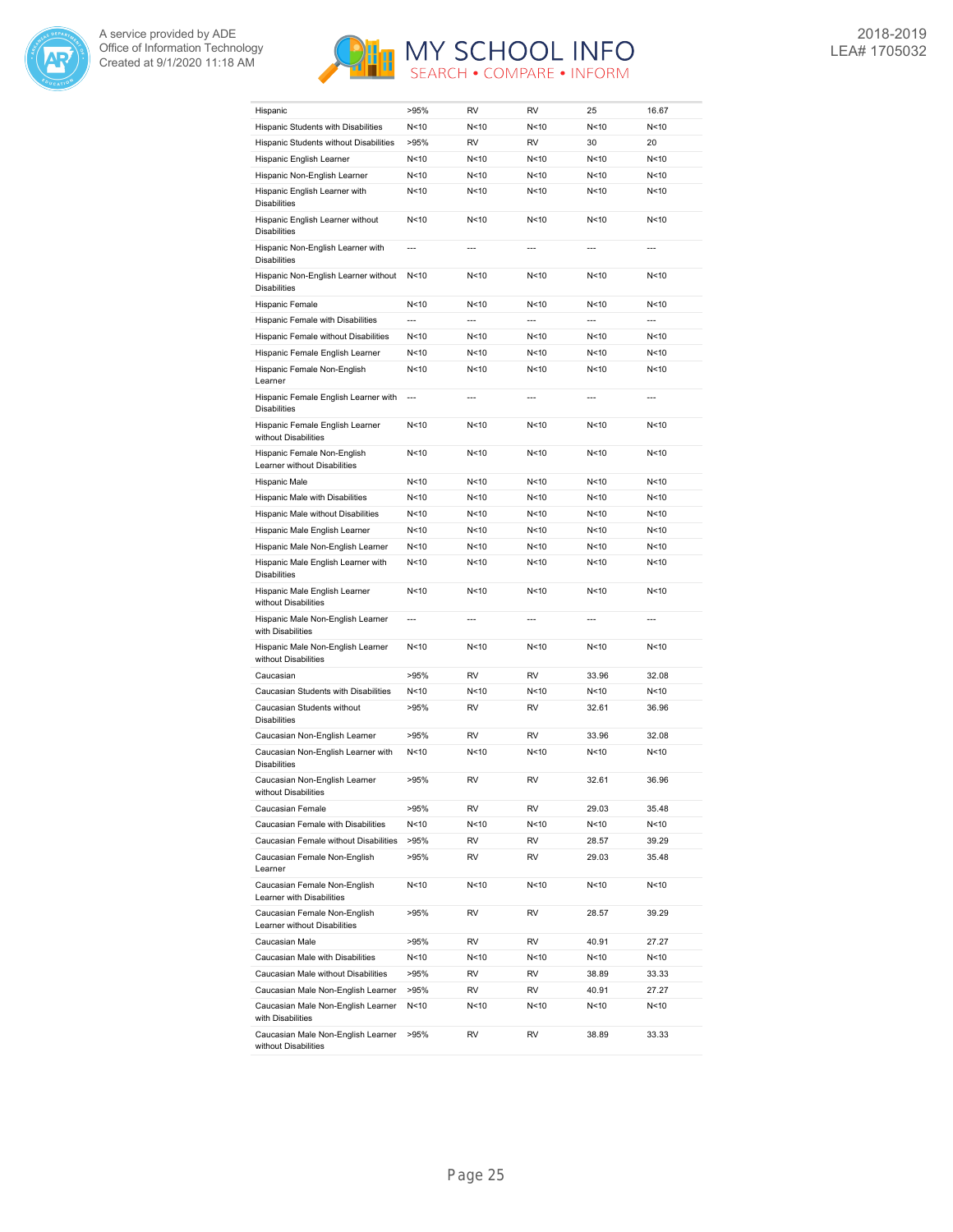





|                                                                      | % Tested        | % In Need<br>of Support  | % Close        | % Ready         | % Exceeds      |
|----------------------------------------------------------------------|-----------------|--------------------------|----------------|-----------------|----------------|
| <b>Grade 3 Mathematics</b>                                           |                 |                          |                |                 |                |
| All                                                                  | >95%            | <b>RV</b>                | <b>RV</b>      | 35.53           | 42.11          |
| <b>Students with Disabilities</b>                                    | >95%            | <b>RV</b>                | <b>RV</b>      | 30              | 20             |
| <b>Students without Disabilities</b>                                 | >95%            | RV                       | RV             | 36.36           | 45.45          |
| English Learner                                                      | N<10            | N < 10                   | N<10           | N<10            | N<10           |
| Non-English Learner                                                  | <b>RV</b>       | RV                       | RV             | 34.33           | 44.78          |
| English Learner Students with<br><b>Disabilities</b>                 | N<10            | N < 10                   | N<10           | N<10            | N<10           |
| English Learner Students without<br><b>Disabilities</b>              | N<10            | N < 10                   | N<10           | N <sub>10</sub> | N<10           |
| Non-English Learner Students with<br><b>Disabilities</b>             | N<10            | N<10                     | N<10           | N < 10          | N<10           |
| Non-English Learner Students<br>without Disabilities                 | >95%            | RV                       | RV             | 33.9            | 47.46          |
| Female                                                               | >95%            | <b>RV</b>                | <b>RV</b>      | 33.33           | 47.62          |
| Female Students with Disabilities                                    | N<10            | N<10                     | N<10           | N <sub>10</sub> | N<10           |
| Female Students without Disabilities                                 | >95%            | RV                       | <b>RV</b>      | 33.33           | 51.28          |
| Female English Learner                                               | N <sub>10</sub> | N < 10                   | N<10           | N<10            | N<10           |
| Female Non-English Learner                                           | >95%            | RV                       | RV             | 29.73           | 48.65          |
| Female English Learner with<br><b>Disabilities</b>                   | ---             | $\overline{a}$           | ---            | ---             | ---            |
| Female English Learner without<br><b>Disabilities</b>                | N<10            | N<10                     | N<10           | N<10            | N<10           |
| Female Non-English Learner with<br><b>Disabilities</b>               | N<10            | N<10                     | N<10           | N <sub>10</sub> | N<10           |
| Female Non-English Learner without<br><b>Disabilities</b>            | >95%            | RV                       | RV             | 29.41           | 52.94          |
| Male                                                                 | >95%            | <b>RV</b>                | <b>RV</b>      | 38.24           | 35.29          |
| Male Students with Disabilities                                      | N<10            | N < 10                   | N<10           | N<10            | N<10           |
| Male Students without Disabilities                                   | >95%            | RV                       | RV             | 40.74           | 37.04          |
| Male English Learner                                                 | N<10            | N < 10                   | N<10           | N<10            | N<10           |
| Male Non-English Learner                                             | >95%            | RV                       | RV             | 40              | 40             |
| Male English Learner with Disabilities                               | N<10            | N < 10                   | N<10           | N<10            | N<10           |
| Male English Learner without<br><b>Disabilities</b>                  | N<10            | N < 10                   | N<10           | N<10            | N<10           |
| Male Non-English Learner with<br><b>Disabilities</b>                 | N<10            | N<10                     | N<10           | N <sub>10</sub> | N<10           |
| Male Non-English Learner without<br><b>Disabilities</b>              | >95%            | RV                       | RV             | 40              | 40             |
| African-American                                                     | N<10            | N<10                     | N<10           | N <sub>10</sub> | N<10           |
| African-American Students without<br><b>Disabilities</b>             | N <sub>10</sub> | N < 10                   | N<10           | N <sub>10</sub> | N<10           |
| African-American English Learner                                     | ---             | $\overline{a}$           | ---            | ---             | $\overline{a}$ |
| African-American Non-English<br>Learner                              | N<10            | N<10                     | N<10           | N<10            | N<10           |
| African-American English Learner<br>without Disabilities             | $\overline{a}$  | $\overline{a}$           | ---            | ---             | ---            |
| African-American Non-English<br>Learner without Disabilities         | N <sub>10</sub> | N <sub>10</sub>          | N < 10         | N<10            | N<10           |
| African-American Female                                              | $\overline{a}$  | $\overline{a}$           | $\overline{a}$ | $\overline{a}$  | $\overline{a}$ |
| African-American Female without<br><b>Disabilities</b>               | $\overline{a}$  | $\overline{a}$           | ---            | $\overline{a}$  | $\overline{a}$ |
| African-American Female Non-<br>English Learner                      | $\overline{a}$  | $\overline{\phantom{a}}$ | ---            | $\overline{a}$  | $\overline{a}$ |
| African-American Female Non-<br>English Learner without Disabilities | $\overline{a}$  | $\overline{a}$           | ---            | $\overline{a}$  | $\overline{a}$ |
| African-American Male                                                | N <sub>10</sub> | N < 10                   | N<10           | N<10            | N<10           |
| African-American Male without<br><b>Disabilities</b>                 | N <sub>10</sub> | N < 10                   | N<10           | N<10            | N<10           |
| African-American Male English<br>Learner                             | $\overline{a}$  | $\overline{a}$           | ---            | ---             | ---            |
| African-American Male Non-English<br>Learner                         | N<10            | N < 10                   | N<10           | N<10            | N<10           |
| African-American Male English<br>Learner without Disabilities        | $\overline{a}$  | $\overline{a}$           | ---            | $---$           | $---$          |
| African-American Male Non-English<br>Learner without Disabilities    | N<10            | N < 10                   | N<10           | N<10            | N<10           |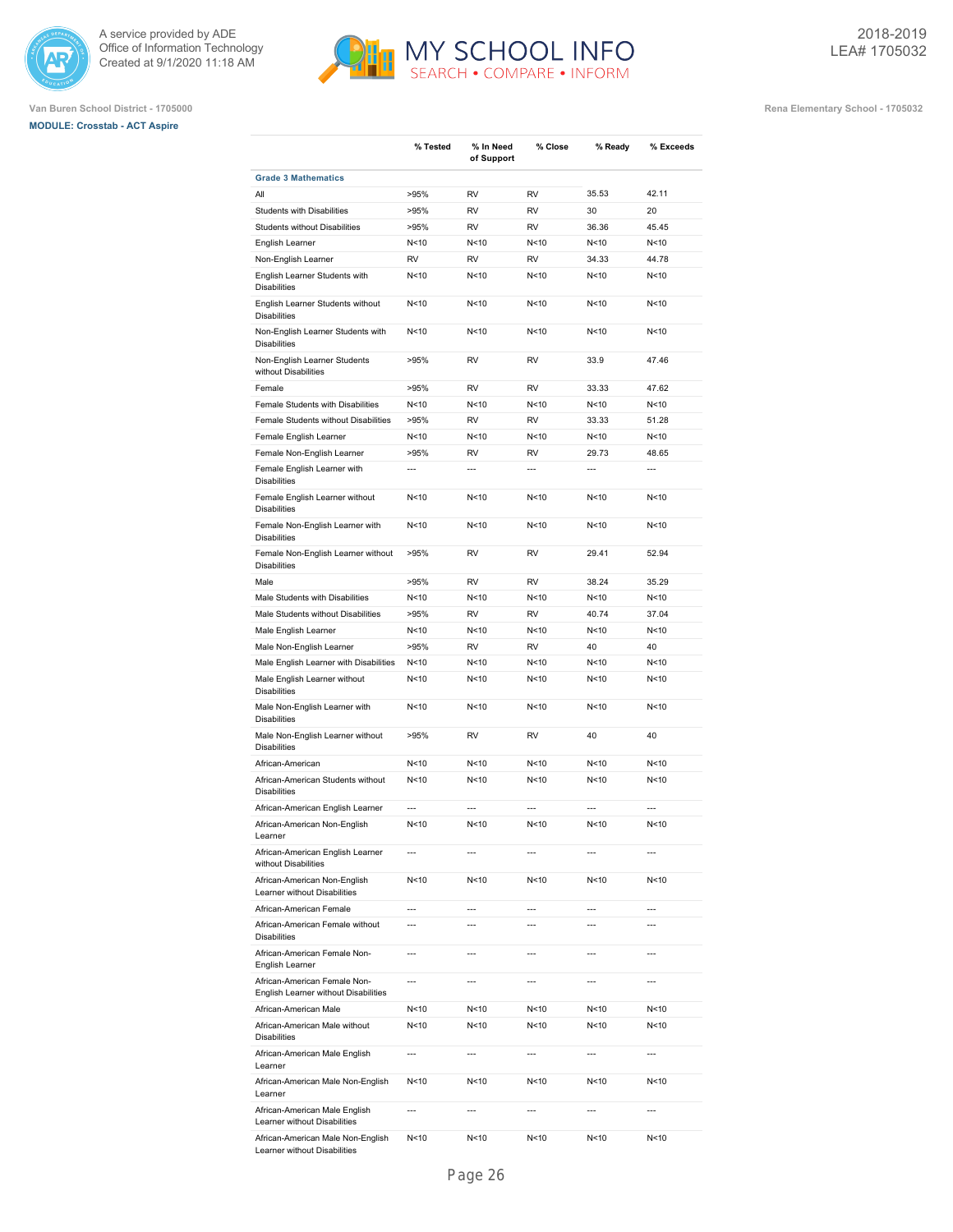



| Hispanic                                                     | >95%           | RV             | RV              | 58.33           | 8.33           |
|--------------------------------------------------------------|----------------|----------------|-----------------|-----------------|----------------|
| Hispanic Students with Disabilities                          | N<10           | N<10           | N<10            | N<10            | N<10           |
| Hispanic Students without Disabilities                       | >95%           | RV             | RV              | 70              | 10             |
| Hispanic English Learner                                     | N<10           | N<10           | N<10            | N < 10          | N<10           |
| Hispanic Non-English Learner                                 | N<10           | N<10           | N<10            | N < 10          | N<10           |
| Hispanic English Learner with<br><b>Disabilities</b>         | N<10           | N<10           | N<10            | N < 10          | N<10           |
| Hispanic English Learner without<br><b>Disabilities</b>      | N<10           | N<10           | N<10            | N<10            | N<10           |
| Hispanic Non-English Learner with<br><b>Disabilities</b>     | $\overline{a}$ | $\overline{a}$ | $\overline{a}$  | $\overline{a}$  | $\overline{a}$ |
| Hispanic Non-English Learner without<br><b>Disabilities</b>  | N<10           | N<10           | N<10            | N <sub>10</sub> | N<10           |
| Hispanic Female                                              | N<10           | N<10           | N<10            | N<10            | N<10           |
| Hispanic Female with Disabilities                            | ---            |                | ---             | ---             | $\overline{a}$ |
| Hispanic Female without Disabilities                         | N<10           | N<10           | N<10            | N<10            | N<10           |
| Hispanic Female English Learner                              | N<10           | N<10           | N<10            | N < 10          | N<10           |
| Hispanic Female Non-English<br>Learner                       | N<10           | N<10           | N<10            | N<10            | N<10           |
| Hispanic Female English Learner with<br><b>Disabilities</b>  | $\overline{a}$ | $\overline{a}$ | $\overline{a}$  | $\overline{a}$  | $\overline{a}$ |
| Hispanic Female English Learner<br>without Disabilities      | N<10           | N<10           | N<10            | N<10            | N<10           |
| Hispanic Female Non-English<br>Learner without Disabilities  | N<10           | N<10           | N<10            | N<10            | N<10           |
| Hispanic Male                                                | N<10           | N<10           | N<10            | N<10            | N<10           |
| Hispanic Male with Disabilities                              | N<10           | N<10           | N<10            | N <sub>10</sub> | N<10           |
| Hispanic Male without Disabilities                           | N<10           | N<10           | N<10            | N<10            | N<10           |
| Hispanic Male English Learner                                | N<10           | N<10           | N<10            | N < 10          | N<10           |
| Hispanic Male Non-English Learner                            | N<10           | N<10           | N<10            | N < 10          | N<10           |
| Hispanic Male English Learner with<br><b>Disabilities</b>    | N<10           | N<10           | N<10            | N < 10          | N<10           |
| Hispanic Male English Learner<br>without Disabilities        | N<10           | N<10           | N<10            | N < 10          | N<10           |
| Hispanic Male Non-English Learner<br>with Disabilities       | ---            | $\overline{a}$ |                 | $\overline{a}$  | $---$          |
| Hispanic Male Non-English Learner<br>without Disabilities    | N<10           | N<10           | N<10            | N<10            | N<10           |
| Caucasian                                                    | >95%           | RV             | RV              | 32.08           | 45.28          |
| Caucasian Students with Disabilities                         | N<10           | N<10           | N<10            | N < 10          | N<10           |
| Caucasian Students without<br><b>Disabilities</b>            | >95%           | RV             | RV              | 30.43           | 50             |
| Caucasian Non-English Learner                                | >95%           | RV             | <b>RV</b>       | 32.08           | 45.28          |
| Caucasian Non-English Learner with<br><b>Disabilities</b>    | N<10           | N<10           | N <sub>10</sub> | N<10            | N<10           |
| Caucasian Non-English Learner<br>without Disabilities        | >95%           | RV             | RV              | 30.43           | 50             |
| Caucasian Female                                             | >95%           | RV             | RV              | 29.03           | 48.39          |
| Caucasian Female with Disabilities                           | N<10           | N<10           | N<10            | N<10            | N<10           |
| Caucasian Female without Disabilities                        | >95%           | RV             | RV              | 28.57           | 53.57          |
| Caucasian Female Non-English<br>Learner                      | >95%           | RV             | RV              | 29.03           | 48.39          |
| Caucasian Female Non-English<br>Learner with Disabilities    | N<10           | N<10           | N <sub>10</sub> | N<10            | N<10           |
| Caucasian Female Non-English<br>Learner without Disabilities | >95%           | RV             | RV              | 28.57           | 53.57          |
| Caucasian Male                                               | >95%           | RV             | RV              | 36.36           | 40.91          |
| Caucasian Male with Disabilities                             | N<10           | N<10           | N<10            | N<10            | N<10           |
| Caucasian Male without Disabilities                          | >95%           | RV             | RV              | 33.33           | 44.44          |
| Caucasian Male Non-English Learner                           | >95%           | RV             | RV              | 36.36           | 40.91          |
| Caucasian Male Non-English Learner<br>with Disabilities      | N<10           | N<10           | N<10            | N<10            | N<10           |
| Caucasian Male Non-English Learner<br>without Disabilities   | >95%           | RV             | RV              | 33.33           | 44.44          |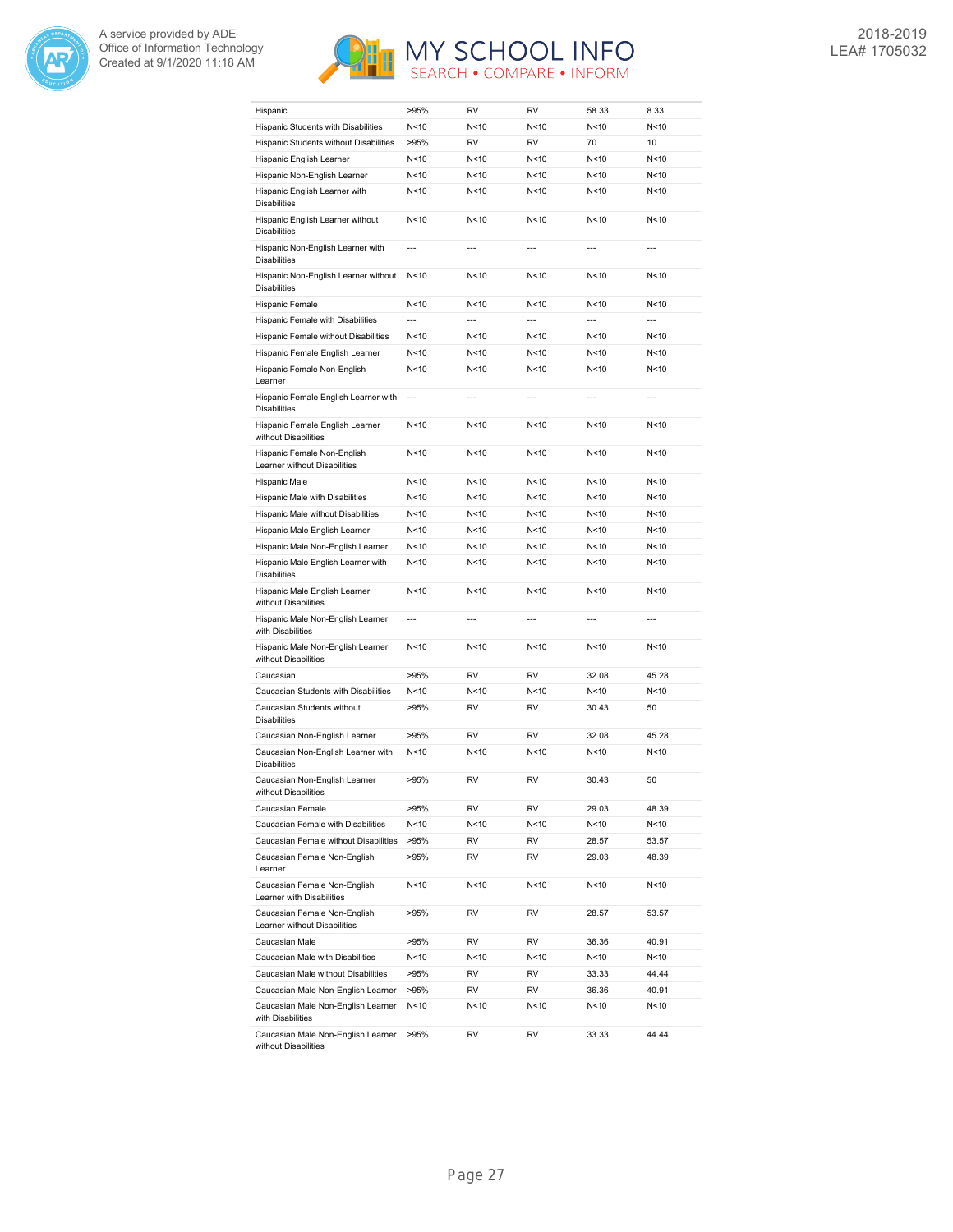





|                                                                      | % Tested        | % In Need<br>of Support | % Close                  | % Ready         | % Exceeds                |
|----------------------------------------------------------------------|-----------------|-------------------------|--------------------------|-----------------|--------------------------|
| <b>Grade 3 Science</b>                                               |                 |                         |                          |                 |                          |
| All                                                                  | >95%            | 30.26                   | 22.37                    | 18.42           | 28.95                    |
| <b>Students with Disabilities</b>                                    | >95%            | <b>RV</b>               | <b>RV</b>                | $< 5\%$         | 10                       |
| <b>Students without Disabilities</b>                                 | >95%            | 22.73                   | 24.24                    | 21.21           | 31.82                    |
| English Learner                                                      | N<10            | N<10                    | N <sub>10</sub>          | N <sub>10</sub> | N<10                     |
| Non-English Learner                                                  | >95%            | 28.36                   | 23.88                    | 17.91           | 29.85                    |
| English Learner Students with<br><b>Disabilities</b>                 | N <sub>10</sub> | N<10                    | N < 10                   | N <sub>10</sub> | N<10                     |
| English Learner Students without<br><b>Disabilities</b>              | N <sub>10</sub> | N<10                    | N < 10                   | N <sub>10</sub> | N<10                     |
| Non-English Learner Students with<br><b>Disabilities</b>             | N <sub>10</sub> | N<10                    | N < 10                   | N<10            | N<10                     |
| Non-English Learner Students<br>without Disabilities                 | >95%            | 22.03                   | 25.42                    | 20.34           | 32.2                     |
| Female                                                               | >95%            | 28.57                   | <b>RV</b>                | <b>RV</b>       | 35.71                    |
| Female Students with Disabilities                                    | N <sub>10</sub> | N<10                    | N<10                     | N <sub>10</sub> | N<10                     |
| Female Students without Disabilities                                 | >95%            | RV                      | 25.64                    | <b>RV</b>       | 38.46                    |
| Female English Learner                                               | N<10            | N<10                    | N < 10                   | N <sub>10</sub> | N<10                     |
| Female Non-English Learner                                           | >95%            | 29.73                   | <b>RV</b>                | <b>RV</b>       | 35.14                    |
| Female English Learner with<br><b>Disabilities</b>                   | $\overline{a}$  | $\overline{a}$          | $\overline{a}$           | $\overline{a}$  | $\overline{a}$           |
| Female English Learner without<br><b>Disabilities</b>                | N<10            | N<10                    | N<10                     | N <sub>10</sub> | N<10                     |
| Female Non-English Learner with<br><b>Disabilities</b>               | N<10            | N<10                    | N<10                     | N <sub>10</sub> | N<10                     |
| Female Non-English Learner without<br><b>Disabilities</b>            | >95%            | <b>RV</b>               | <b>RV</b>                | 11.76           | 38.24                    |
| Male                                                                 | >95%            | 32.35                   | <b>RV</b>                | <b>RV</b>       | 20.59                    |
| Male Students with Disabilities                                      | N<10            | N<10                    | N<10                     | N <sub>10</sub> | N<10                     |
| Male Students without Disabilities                                   | >95%            | <b>RV</b>               | <b>RV</b>                | 33.33           | 22.22                    |
| Male English Learner                                                 | N<10            | N<10                    | N<10                     | N <sub>10</sub> | N<10                     |
| Male Non-English Learner                                             | >95%            | <b>RV</b>               | <b>RV</b>                | 26.67           | 23.33                    |
| Male English Learner with Disabilities                               | N < 10          | N<10                    | N<10                     | N <sub>10</sub> | N<10                     |
| Male English Learner without<br><b>Disabilities</b>                  | N<10            | N<10                    | N<10                     | N <sub>10</sub> | N<10                     |
| Male Non-English Learner with<br><b>Disabilities</b>                 | N <sub>10</sub> | N<10                    | N < 10                   | N <sub>10</sub> | N<10                     |
| Male Non-English Learner without<br><b>Disabilities</b>              | >95%            | RV                      | <b>RV</b>                | 32              | 24                       |
| African-American                                                     | N <sub>10</sub> | N<10                    | N < 10                   | N <sub>10</sub> | N<10                     |
| African-American Students without<br><b>Disabilities</b>             | N <sub>10</sub> | N<10                    | N < 10                   | N <sub>10</sub> | N<10                     |
| African-American English Learner                                     | $\overline{a}$  | $---$                   | $\overline{a}$           | $---$           | $\overline{a}$           |
| African-American Non-English<br>Learner                              | N <sub>10</sub> | N <sub>10</sub>         | N <sub>10</sub>          | N <sub>10</sub> | N<10                     |
| African-American English Learner<br>without Disabilities             | $\overline{a}$  | $\overline{a}$          | $\overline{a}$           | $\overline{a}$  | $\overline{a}$           |
| African-American Non-English<br>Learner without Disabilities         | N<10            | N<10                    | N<10                     | N < 10          | N<10                     |
| African-American Female                                              | $\overline{a}$  | $\overline{a}$          | $\overline{a}$           | $\overline{a}$  | $\overline{a}$           |
| African-American Female without<br><b>Disabilities</b>               | $\overline{a}$  | $\overline{a}$          | $\overline{a}$           | $\overline{a}$  | $\overline{a}$           |
| African-American Female Non-<br>English Learner                      | $\overline{a}$  | $\overline{a}$          | $\overline{a}$           | $\overline{a}$  | $\overline{a}$           |
| African-American Female Non-<br>English Learner without Disabilities | $\overline{a}$  | $\overline{a}$          | $\overline{a}$           | ---             | $\overline{a}$           |
| African-American Male                                                | N < 10          | N<10                    | N<10                     | N < 10          | N<10                     |
| African-American Male without<br><b>Disabilities</b>                 | N < 10          | N<10                    | N<10                     | N < 10          | N<10                     |
| African-American Male English<br>Learner                             | $\overline{a}$  | ---                     | $\overline{\phantom{a}}$ | $\overline{a}$  | $\overline{\phantom{a}}$ |
| African-American Male Non-English<br>Learner                         | N < 10          | N<10                    | N<10                     | N < 10          | N<10                     |
| African-American Male English<br>Learner without Disabilities        | $\overline{a}$  | ---                     | $\overline{\phantom{a}}$ | $\overline{a}$  | $\overline{a}$           |
| African-American Male Non-English<br>Learner without Disabilities    | N<10            | N<10                    | N<10                     | N < 10          | N<10                     |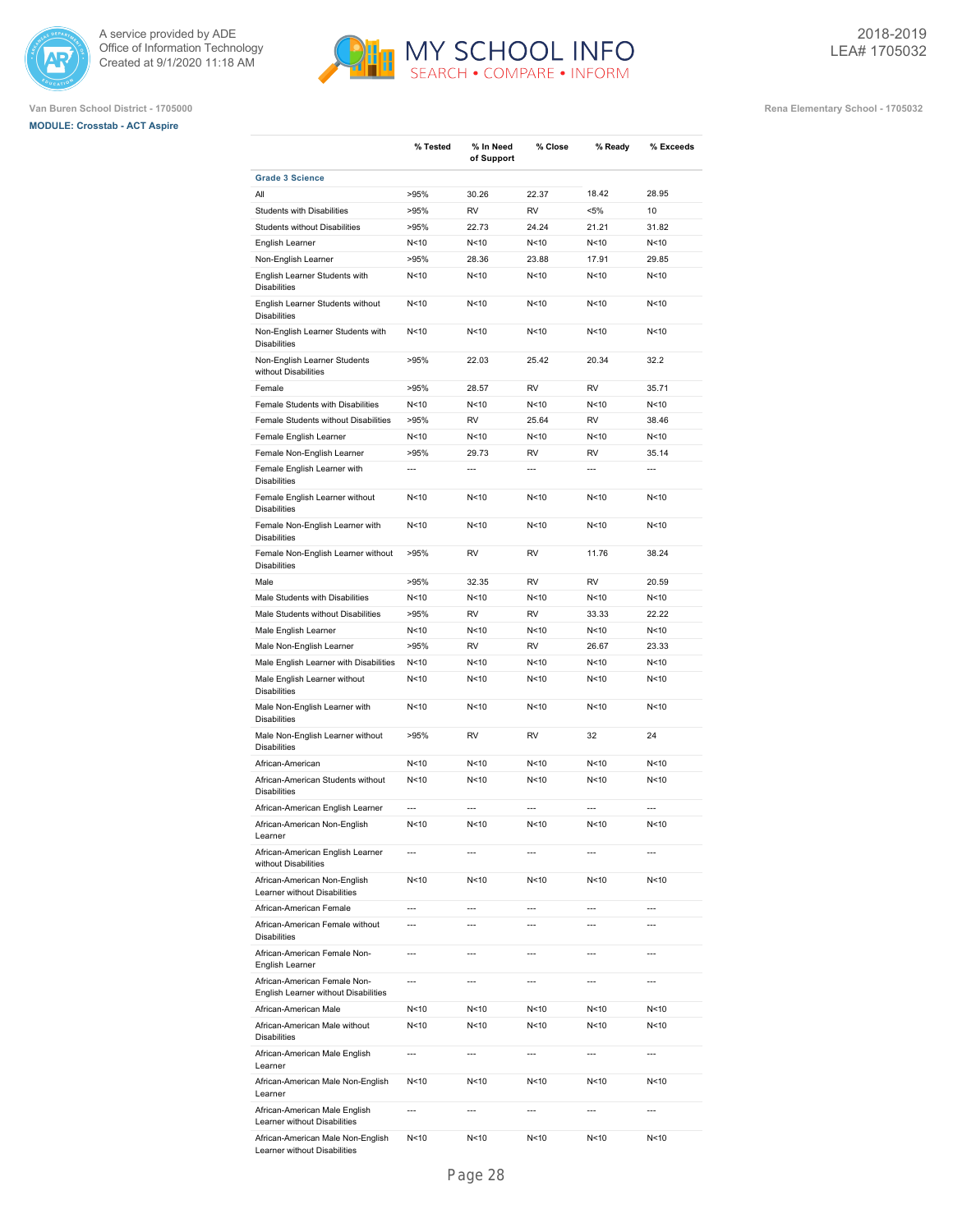



| Hispanic                                                     | >95%           | RV             | RV              | 16.67           | 8.33           |
|--------------------------------------------------------------|----------------|----------------|-----------------|-----------------|----------------|
| Hispanic Students with Disabilities                          | N<10           | N<10           | N <sub>10</sub> | N<10            | N<10           |
| Hispanic Students without Disabilities                       | >95%           | RV             | <b>RV</b>       | 20              | 10             |
| Hispanic English Learner                                     | N<10           | N<10           | N<10            | N<10            | N<10           |
| Hispanic Non-English Learner                                 | N<10           | N < 10         | N<10            | N <sub>10</sub> | N<10           |
| Hispanic English Learner with<br><b>Disabilities</b>         | N<10           | N < 10         | N<10            | N < 10          | N<10           |
| Hispanic English Learner without<br><b>Disabilities</b>      | N<10           | N < 10         | N < 10          | N < 10          | N<10           |
| Hispanic Non-English Learner with<br><b>Disabilities</b>     | $\overline{a}$ |                | $\overline{a}$  | $\overline{a}$  | $\overline{a}$ |
| Hispanic Non-English Learner without<br><b>Disabilities</b>  | N<10           | N<10           | N<10            | N <sub>10</sub> | N<10           |
| Hispanic Female                                              | N<10           | N<10           | N<10            | N<10            | N<10           |
| Hispanic Female with Disabilities                            | $\overline{a}$ | $\overline{a}$ | $\overline{a}$  | $\overline{a}$  | $\overline{a}$ |
| Hispanic Female without Disabilities                         | N<10           | N<10           | N<10            | N<10            | N<10           |
| Hispanic Female English Learner                              | N<10           | N < 10         | N < 10          | N < 10          | N<10           |
| Hispanic Female Non-English                                  | N<10           | N<10           | N<10            | N<10            | N<10           |
| Learner                                                      | $\overline{a}$ | $\overline{a}$ | $\overline{a}$  | $\overline{a}$  | $\overline{a}$ |
| Hispanic Female English Learner with<br><b>Disabilities</b>  |                |                |                 |                 |                |
| Hispanic Female English Learner<br>without Disabilities      | N<10           | N<10           | N<10            | N<10            | N<10           |
| Hispanic Female Non-English<br>Learner without Disabilities  | N<10           | N<10           | N<10            | N < 10          | N<10           |
| Hispanic Male                                                | N<10           | N<10           | N<10            | N<10            | N<10           |
| Hispanic Male with Disabilities                              | N<10           | N<10           | N <sub>10</sub> | N < 10          | N<10           |
| Hispanic Male without Disabilities                           | N<10           | N<10           | N<10            | N < 10          | N<10           |
| Hispanic Male English Learner                                | N<10           | N<10           | N<10            | N <sub>10</sub> | N<10           |
| Hispanic Male Non-English Learner                            | N<10           | N<10           | N<10            | N <sub>10</sub> | N<10           |
| Hispanic Male English Learner with<br><b>Disabilities</b>    | N<10           | N<10           | N < 10          | N <sub>10</sub> | N<10           |
| Hispanic Male English Learner<br>without Disabilities        | N<10           | N<10           | N<10            | N < 10          | N<10           |
| Hispanic Male Non-English Learner<br>with Disabilities       |                | $\overline{a}$ |                 | $\overline{a}$  |                |
| Hispanic Male Non-English Learner<br>without Disabilities    | N<10           | N<10           | N<10            | N < 10          | N<10           |
| Caucasian                                                    | >95%           | 30.19          | 18.87           | 18.87           | 32.08          |
| Caucasian Students with Disabilities                         | N<10           | N<10           | N<10            | N < 10          | N<10           |
| Caucasian Students without<br><b>Disabilities</b>            | >95%           | 23.91          | RV              | RV              | 34.78          |
| Caucasian Non-English Learner                                | >95%           | 30.19          | 18.87           | 18.87           | 32.08          |
| Caucasian Non-English Learner with<br><b>Disabilities</b>    | N<10           | N<10           | N<10            | N <sub>10</sub> | N<10           |
| Caucasian Non-English Learner<br>without Disabilities        | >95%           | 23.91          | RV              | <b>RV</b>       | 34.78          |
| Caucasian Female                                             | >95%           | 35.48          | RV              | RV              | 38.71          |
| Caucasian Female with Disabilities                           | N<10           | N<10           | N <sub>10</sub> | N<10            | N<10           |
| Caucasian Female without Disabilities                        | >95%           | RV             | RV              | 7.14            | 42.86          |
| Caucasian Female Non-English<br>Learner                      | >95%           | 35.48          | RV              | RV              | 38.71          |
| Caucasian Female Non-English<br>Learner with Disabilities    | N<10           | N<10           | N<10            | N<10            | N<10           |
| Caucasian Female Non-English<br>Learner without Disabilities | >95%           | RV             | RV              | 7.14            | 42.86          |
| Caucasian Male                                               | >95%           | RV             | RV              | 36.36           | 22.73          |
| Caucasian Male with Disabilities                             | N<10           | N<10           | N<10            | N<10            | N<10           |
| Caucasian Male without Disabilities                          | >95%           | RV             | RV              | 44.44           | 22.22          |
| Caucasian Male Non-English Learner                           | >95%           | RV             | RV              | 36.36           | 22.73          |
| Caucasian Male Non-English Learner<br>with Disabilities      | N<10           | N<10           | N<10            | N<10            | N<10           |
| Caucasian Male Non-English Learner<br>without Disabilities   | >95%           | RV             | RV              | 44.44           | 22.22          |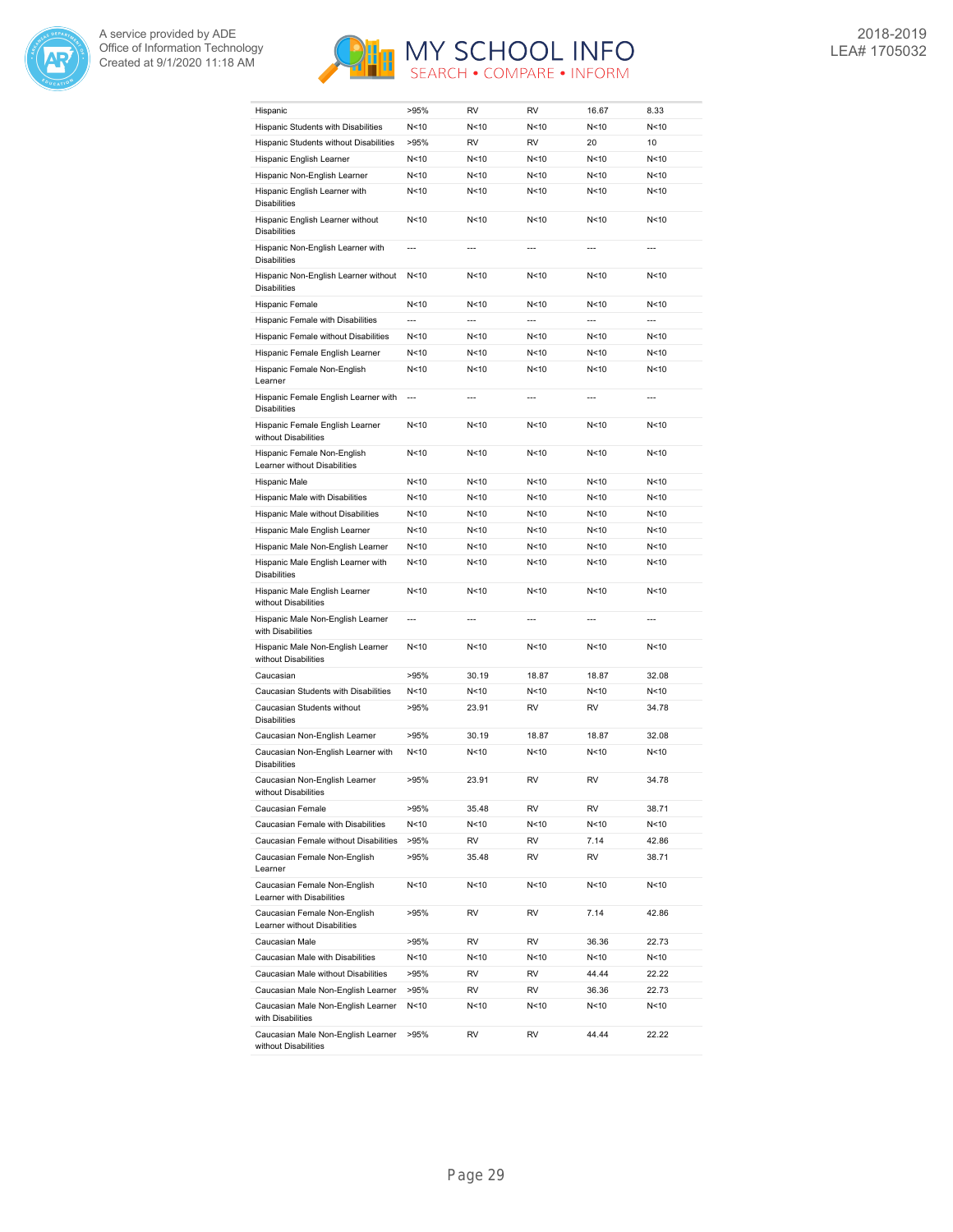





|                                                                           | % Tested        | % In Need      | % Close         | % Ready          | % Exceeds      |
|---------------------------------------------------------------------------|-----------------|----------------|-----------------|------------------|----------------|
|                                                                           |                 | of Support     |                 |                  |                |
| Grade 4 English Language Arts (ELA)                                       |                 |                |                 |                  |                |
| All                                                                       | >95%            | 38.82          | 17.65           | 20               | 23.53          |
| <b>Students with Disabilities</b><br><b>Students without Disabilities</b> | >95%<br>>95%    | RV<br>31.08    | RV<br>20.27     | $< 5\%$<br>22.97 | 9.09<br>25.68  |
| English Learner                                                           | >95%            | <b>RV</b>      | <b>RV</b>       | 25               | 25             |
| Non-English Learner                                                       | >95%            | 38.36          | 19.18           | 19.18            | 23.29          |
| English Learner Students with<br><b>Disabilities</b>                      | N < 10          | N<10           | N<10            | N < 10           | N<10           |
| English Learner Students without<br><b>Disabilities</b>                   | >95%            | RV             | RV              | 30               | 30             |
| Non-English Learner Students with<br><b>Disabilities</b>                  | N < 10          | N<10           | N<10            | N<10             | N<10           |
| Non-English Learner Students<br>without Disabilities                      | >95%            | 31.25          | 21.88           | 21.88            | 25             |
| Female                                                                    | >95%            | 35.14          | RV              | RV               | 29.73          |
| Female Students with Disabilities                                         | N<10            | N<10           | N<10            | N<10             | N<10           |
| Female Students without Disabilities                                      | >95%            | <b>RV</b>      | <b>RV</b>       | 19.35            | 32.26          |
| Female English Learner                                                    | N < 10          | N < 10         | N<10            | N <sub>10</sub>  | N<10           |
| Female Non-English Learner                                                | >95%            | 38.24          | <b>RV</b>       | <b>RV</b>        | 29.41          |
| Female English Learner with                                               | $\overline{a}$  | $\overline{a}$ | ---             | $\overline{a}$   | $\overline{a}$ |
| <b>Disabilities</b>                                                       |                 |                |                 |                  |                |
| Female English Learner without<br><b>Disabilities</b>                     | N <sub>10</sub> | N<10           | N<10            | N<10             | N<10           |
| Female Non-English Learner with<br><b>Disabilities</b>                    | N <sub>10</sub> | N<10           | N <sub>10</sub> | N<10             | N<10           |
| Female Non-English Learner without<br><b>Disabilities</b>                 | >95%            | RV             | RV              | 17.86            | 32.14          |
| Male                                                                      | >95%            | 41.67          | RV              | 22.92            | <b>RV</b>      |
| Male Students with Disabilities                                           | N<10            | N<10           | N<10            | N < 10           | N<10           |
| Male Students without Disabilities                                        | >95%            | 34.88          | <b>RV</b>       | 25.58            | <b>RV</b>      |
| Male English Learner                                                      | N < 10          | N<10           | N<10            | N<10             | N<10           |
| Male Non-English Learner                                                  | >95%            | 38.46          | <b>RV</b>       | <b>RV</b>        | 17.95          |
| Male English Learner with Disabilities                                    | N < 10          | N<10           | N<10            | N <sub>10</sub>  | N<10           |
| Male English Learner without<br><b>Disabilities</b>                       | N < 10          | N<10           | N < 10          | N <sub>10</sub>  | N<10           |
| Male Non-English Learner with<br><b>Disabilities</b>                      | N < 10          | N<10           | N <sub>10</sub> | N <sub>10</sub>  | N<10           |
| Male Non-English Learner without<br><b>Disabilities</b>                   | >95%            | 33.33          | RV              | <b>RV</b>        | 19.44          |
| African-American                                                          | N < 10          | N<10           | N<10            | N < 10           | N<10           |
| African-American Students without<br><b>Disabilities</b>                  | N < 10          | N<10           | N<10            | N<10             | N<10           |
| African-American English Learner                                          | N<10            | N<10           | N<10            | N<10             | N<10           |
| African-American Non-English<br>Learner                                   | N <sub>10</sub> | N<10           | N <sub>10</sub> | N<10             | N<10           |
| African-American English Learner<br>without Disabilities                  | N<10            | N<10           | N<10            | N <sub>10</sub>  | N<10           |
| African-American Non-English<br>Learner without Disabilities              | N<10            | N<10           | N<10            | N<10             | N<10           |
| African-American Female                                                   | ---             | $\overline{a}$ | ---             | ---              | $\overline{a}$ |
| African-American Female without<br><b>Disabilities</b>                    | ---             | ---            | ---             | $\overline{a}$   | $\overline{a}$ |
| African-American Female Non-<br>English Learner                           | $\overline{a}$  | ---            | ---             | $\overline{a}$   | ---            |
| African-American Female Non-<br>English Learner without Disabilities      | $\overline{a}$  | $\overline{a}$ | ---             | $\overline{a}$   | $\overline{a}$ |
| African-American Male                                                     | N <sub>10</sub> | N<10           | N<10            | N<10             | N<10           |
| African-American Male without<br><b>Disabilities</b>                      | N<10            | N<10           | N<10            | N<10             | N<10           |
| African-American Male English<br>Learner                                  | N<10            | N<10           | N<10            | N<10             | N<10           |
| African-American Male Non-English<br>Learner                              | N<10            | N<10           | N<10            | N<10             | N<10           |
| African-American Male English<br>Learner without Disabilities             | N<10            | N<10           | N<10            | N<10             | N<10           |
| African-American Male Non-English                                         | N <sub>10</sub> | N<10           | N<10            | N<10             | N < 10         |

Learner without Disabilities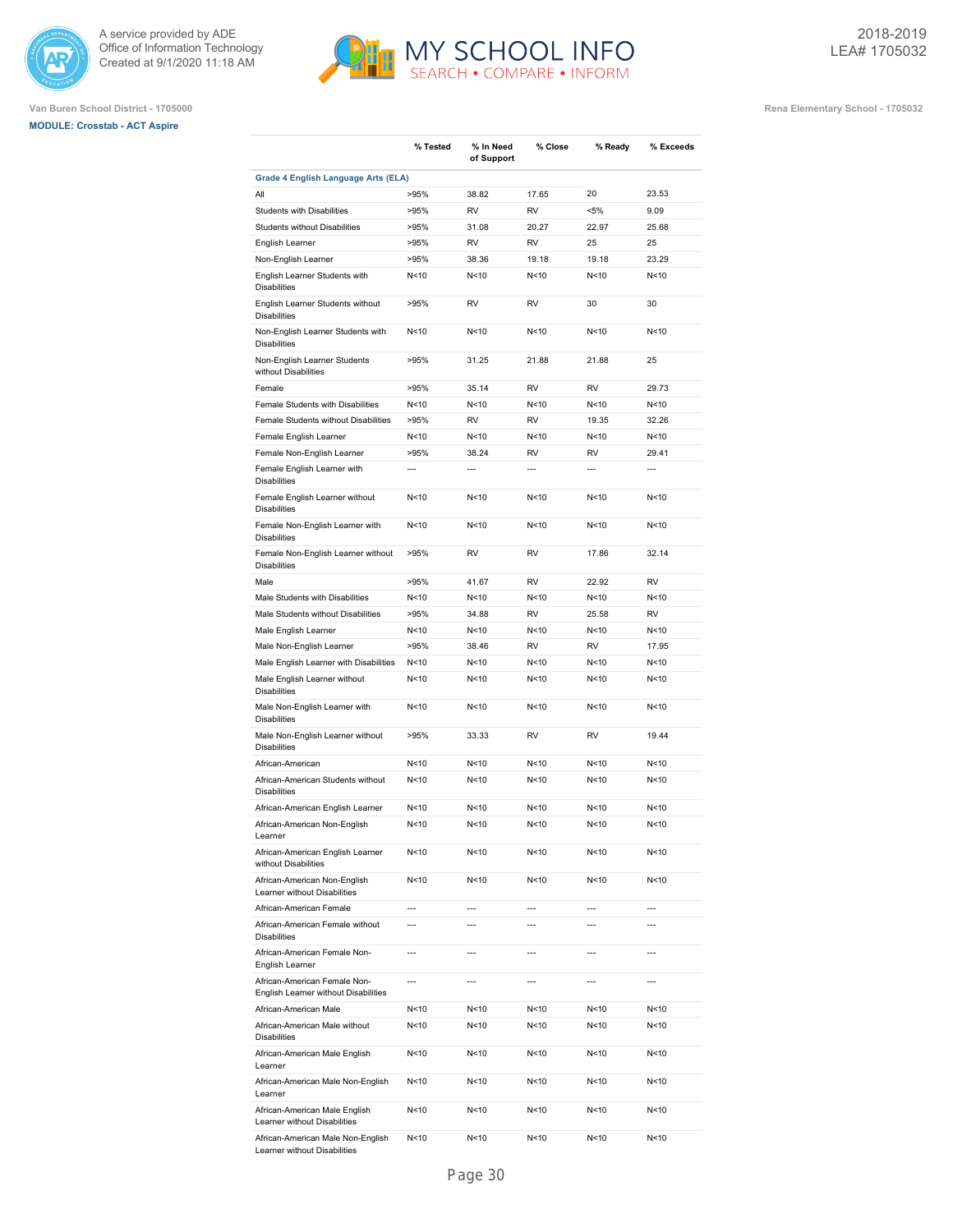



| Hispanic                                                     | N<10           | N<10           | N < 10          | N < 10          | N<10           |
|--------------------------------------------------------------|----------------|----------------|-----------------|-----------------|----------------|
| Hispanic Students with Disabilities                          | N<10           | N<10           | N < 10          | N < 10          | N<10           |
| Hispanic Students without Disabilities                       | N<10           | N<10           | N<10            | N<10            | N<10           |
| Hispanic English Learner                                     | N<10           | N<10           | N<10            | N<10            | N<10           |
| Hispanic Non-English Learner                                 | N<10           | N<10           | N < 10          | N < 10          | N<10           |
| Hispanic English Learner with<br><b>Disabilities</b>         | N<10           | N<10           | N <sub>10</sub> | N <sub>10</sub> | N<10           |
| Hispanic English Learner without<br><b>Disabilities</b>      | N<10           | N<10           | N <sub>10</sub> | N <sub>10</sub> | N<10           |
| Hispanic Non-English Learner with<br><b>Disabilities</b>     | $\overline{a}$ | $\overline{a}$ | $\overline{a}$  | $---$           | $---$          |
| Hispanic Non-English Learner without<br><b>Disabilities</b>  | N<10           | N<10           | N < 10          | N < 10          | N<10           |
| Hispanic Female                                              | N<10           | N<10           | N < 10          | N < 10          | N<10           |
| Hispanic Female with Disabilities                            | $\overline{a}$ | $\overline{a}$ |                 | $\overline{a}$  | $\overline{a}$ |
| Hispanic Female without Disabilities                         | N<10           | N<10           | N<10            | N <sub>10</sub> | N<10           |
| Hispanic Female English Learner                              | N<10           | N < 10         | N <sub>10</sub> | N < 10          | N<10           |
| Hispanic Female Non-English                                  | N<10           | N < 10         | N < 10          | N < 10          | N<10           |
| Learner                                                      | $\overline{a}$ | $\overline{a}$ | $\overline{a}$  | $---$           | $---$          |
| Hispanic Female English Learner with<br><b>Disabilities</b>  |                |                |                 |                 |                |
| Hispanic Female English Learner<br>without Disabilities      | N<10           | N<10           | N<10            | N<10            | N<10           |
| Hispanic Female Non-English<br>Learner without Disabilities  | N<10           | N<10           | N < 10          | N < 10          | N<10           |
| Hispanic Male                                                | N<10           | N<10           | N <sub>10</sub> | N < 10          | N<10           |
| Hispanic Male with Disabilities                              | N<10           | N<10           | N<10            | N < 10          | N<10           |
| Hispanic Male without Disabilities                           | N < 10         | N<10           | N < 10          | N < 10          | N<10           |
| Hispanic Male English Learner                                | N<10           | N<10           | N < 10          | N <sub>10</sub> | N<10           |
| Hispanic Male Non-English Learner                            | $\overline{a}$ | $\overline{a}$ | $\overline{a}$  | $\overline{a}$  | $\overline{a}$ |
| Hispanic Male English Learner with<br><b>Disabilities</b>    | N<10           | N<10           | N < 10          | N < 10          | N<10           |
| Hispanic Male English Learner<br>without Disabilities        | N<10           | N<10           | N<10            | N<10            | N<10           |
| Hispanic Male Non-English Learner<br>with Disabilities       | $\overline{a}$ | $\overline{a}$ | $\overline{a}$  | ---             | ---            |
| Hispanic Male Non-English Learner<br>without Disabilities    | $\overline{a}$ | ---            | $\overline{a}$  | $\overline{a}$  | $\overline{a}$ |
| Caucasian                                                    | >95%           | 39.71          | 20.59           | 20.59           | 19.12          |
| Caucasian Students with Disabilities                         | N<10           | N<10           | N<10            | N<10            | N<10           |
| Caucasian Students without<br><b>Disabilities</b>            | >95%           | 32.2           | 23.73           | 23.73           | 20.34          |
| Caucasian Non-English Learner                                | >95%           | 39.71          | 20.59           | 20.59           | 19.12          |
| Caucasian Non-English Learner with<br><b>Disabilities</b>    | N<10           | N<10           | N < 10          | N < 10          | N<10           |
| Caucasian Non-English Learner<br>without Disabilities        | >95%           | 32.2           | 23.73           | 23.73           | 20.34          |
| Caucasian Female                                             | >95%           | 38.71          | RV              | RV              | 25.81          |
| Caucasian Female with Disabilities                           | N<10           | N<10           | N<10            | N<10            | N<10           |
| Caucasian Female without Disabilities                        |                | RV             | RV              | 20              | 28             |
| Caucasian Female Non-English                                 | >95%<br>>95%   | 38.71          | RV              | RV              | 25.81          |
| Learner                                                      |                |                |                 |                 |                |
| Caucasian Female Non-English<br>Learner with Disabilities    | N < 10         | N<10           | N<10            | N<10            | N<10           |
| Caucasian Female Non-English<br>Learner without Disabilities | >95%           | RV             | RV              | 20              | 28             |
| Caucasian Male                                               | >95%           | 40.54          | RV              | RV              | 13.51          |
| Caucasian Male with Disabilities                             | N<10           | N<10           | N<10            | N<10            | N<10           |
| Caucasian Male without Disabilities                          | >95%           | 35.29          | RV              | RV              | 14.71          |
| Caucasian Male Non-English Learner                           | >95%           | 40.54          | RV              | RV              | 13.51          |
| Caucasian Male Non-English Learner<br>with Disabilities      | N<10           | N<10           | N<10            | N<10            | N<10           |
| Caucasian Male Non-English Learner<br>without Disabilities   | >95%           | 35.29          | RV              | RV              | 14.71          |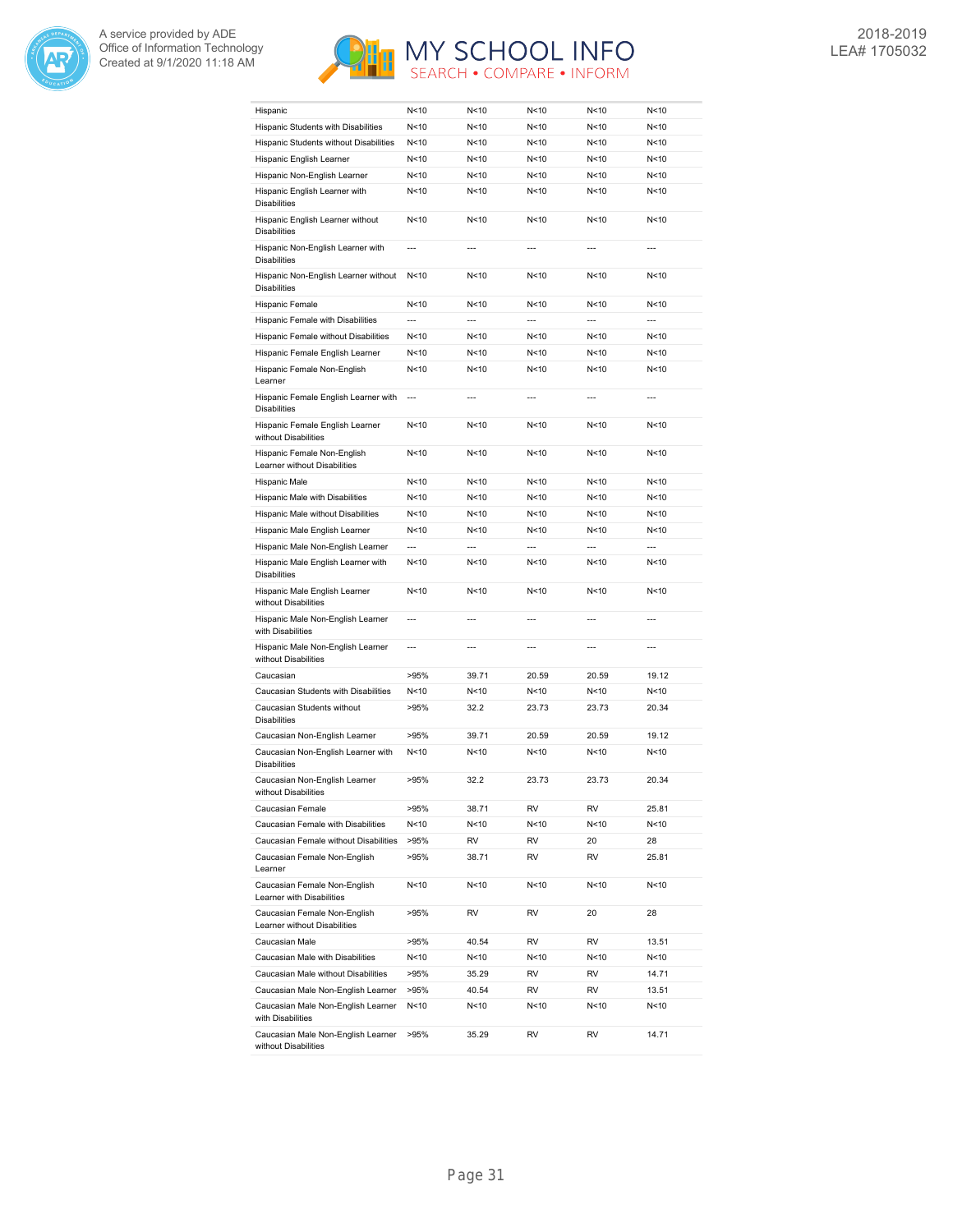





|                                                                      | % Tested       | % In Need<br>of Support | % Close         | % Ready         | % Exceeds      |
|----------------------------------------------------------------------|----------------|-------------------------|-----------------|-----------------|----------------|
| <b>Grade 4 Mathematics</b>                                           |                |                         |                 |                 |                |
| All                                                                  | >95%           | RV                      | 27.06           | 45.88           | <b>RV</b>      |
| <b>Students with Disabilities</b>                                    | >95%           | RV                      | RV              | 45.45           | $< 5\%$        |
| <b>Students without Disabilities</b>                                 | >95%           | <b>RV</b>               | <b>RV</b>       | 45.95           | 22.97          |
| English Learner                                                      | >95%           | RV                      | <b>RV</b>       | 50              | 25             |
| Non-English Learner                                                  | >95%           | <b>RV</b>               | 27.4            | 45.21           | <b>RV</b>      |
| English Learner Students with<br><b>Disabilities</b>                 | N<10           | N<10                    | N<10            | N<10            | N<10           |
| English Learner Students without<br><b>Disabilities</b>              | >95%           | RV                      | RV              | 50              | 30             |
| Non-English Learner Students with<br><b>Disabilities</b>             | N<10           | N<10                    | N<10            | N<10            | N<10           |
| Non-English Learner Students<br>without Disabilities                 | >95%           | RV                      | 23.44           | 45.31           | <b>RV</b>      |
| Female                                                               | >95%           | RV                      | 29.73           | 48.65           | RV             |
| Female Students with Disabilities                                    | N<10           | N<10                    | N<10            | N<10            | N<10           |
| Female Students without Disabilities                                 | >95%           | <b>RV</b>               | <b>RV</b>       | 45.16           | 22.58          |
| Female English Learner                                               | N < 10         | N<10                    | N<10            | N <sub>10</sub> | N<10           |
| Female Non-English Learner                                           | >95%           | <b>RV</b>               | 32.35           | 47.06           | <b>RV</b>      |
| Female English Learner with<br><b>Disabilities</b>                   | $\overline{a}$ | $\overline{a}$          | $\overline{a}$  | $\overline{a}$  | $\overline{a}$ |
| Female English Learner without<br><b>Disabilities</b>                | N<10           | N<10                    | N<10            | N <sub>10</sub> | N<10           |
| Female Non-English Learner with<br><b>Disabilities</b>               | N<10           | N<10                    | N <sub>10</sub> | N <sub>10</sub> | N<10           |
| Female Non-English Learner without<br><b>Disabilities</b>            | >95%           | <b>RV</b>               | RV              | 42.86           | 21.43          |
| Male                                                                 | >95%           | RV                      | 25              | 43.75           | <b>RV</b>      |
| Male Students with Disabilities                                      | N<10           | N<10                    | N<10            | N<10            | N<10           |
| Male Students without Disabilities                                   | >95%           | <b>RV</b>               | <b>RV</b>       | 46.51           | 23.26          |
| Male English Learner                                                 | N<10           | N<10                    | N<10            | N <sub>10</sub> | N<10           |
| Male Non-English Learner                                             | >95%           | <b>RV</b>               | <b>RV</b>       | 43.59           | 20.51          |
| Male English Learner with Disabilities                               | N < 10         | N<10                    | N<10            | N < 10          | N<10           |
| Male English Learner without<br><b>Disabilities</b>                  | N<10           | N < 10                  | N < 10          | N <sub>10</sub> | N<10           |
| Male Non-English Learner with<br><b>Disabilities</b>                 | N<10           | N<10                    | N <sub>10</sub> | N <sub>10</sub> | N<10           |
| Male Non-English Learner without<br><b>Disabilities</b>              | >95%           | RV                      | RV              | 47.22           | 22.22          |
| African-American                                                     | N<10           | N<10                    | N<10            | N<10            | N<10           |
| African-American Students without<br><b>Disabilities</b>             | N<10           | N<10                    | N<10            | N < 10          | N<10           |
| African-American English Learner                                     | N<10           | N<10                    | N<10            | N <sub>10</sub> | N<10           |
| African-American Non-English<br>Learner                              | N<10           | N<10                    | N<10            | N<10            | N < 10         |
| African-American English Learner<br>without Disabilities             | N<10           | N<10                    | N<10            | N <sub>10</sub> | N<10           |
| African-American Non-English<br>Learner without Disabilities         | N<10           | N<10                    | N<10            | N <sub>10</sub> | N<10           |
| African-American Female                                              | $\overline{a}$ | $\overline{a}$          | $\overline{a}$  | $\overline{a}$  | $\overline{a}$ |
| African-American Female without<br><b>Disabilities</b>               | ---            | ---                     | $\overline{a}$  | $\overline{a}$  | $\overline{a}$ |
| African-American Female Non-<br>English Learner                      | $\overline{a}$ | ---                     | $\overline{a}$  | $\overline{a}$  | $\overline{a}$ |
| African-American Female Non-<br>English Learner without Disabilities | ---            | ---                     | $\overline{a}$  | $\overline{a}$  | $\overline{a}$ |
| African-American Male                                                | N<10           | N <sub>10</sub>         | N<10            | N<10            | N<10           |
| African-American Male without<br><b>Disabilities</b>                 | N<10           | N<10                    | N <sub>10</sub> | N<10            | N<10           |
| African-American Male English<br>Learner                             | N<10           | N<10                    | N<10            | N<10            | N<10           |
| African-American Male Non-English<br>Learner                         | N<10           | N<10                    | N<10            | N<10            | N<10           |
| African-American Male English<br>Learner without Disabilities        | N<10           | N<10                    | N<10            | N<10            | N<10           |
| African-American Male Non-English<br>Learner without Disabilities    | N<10           | N<10                    | N<10            | N<10            | N<10           |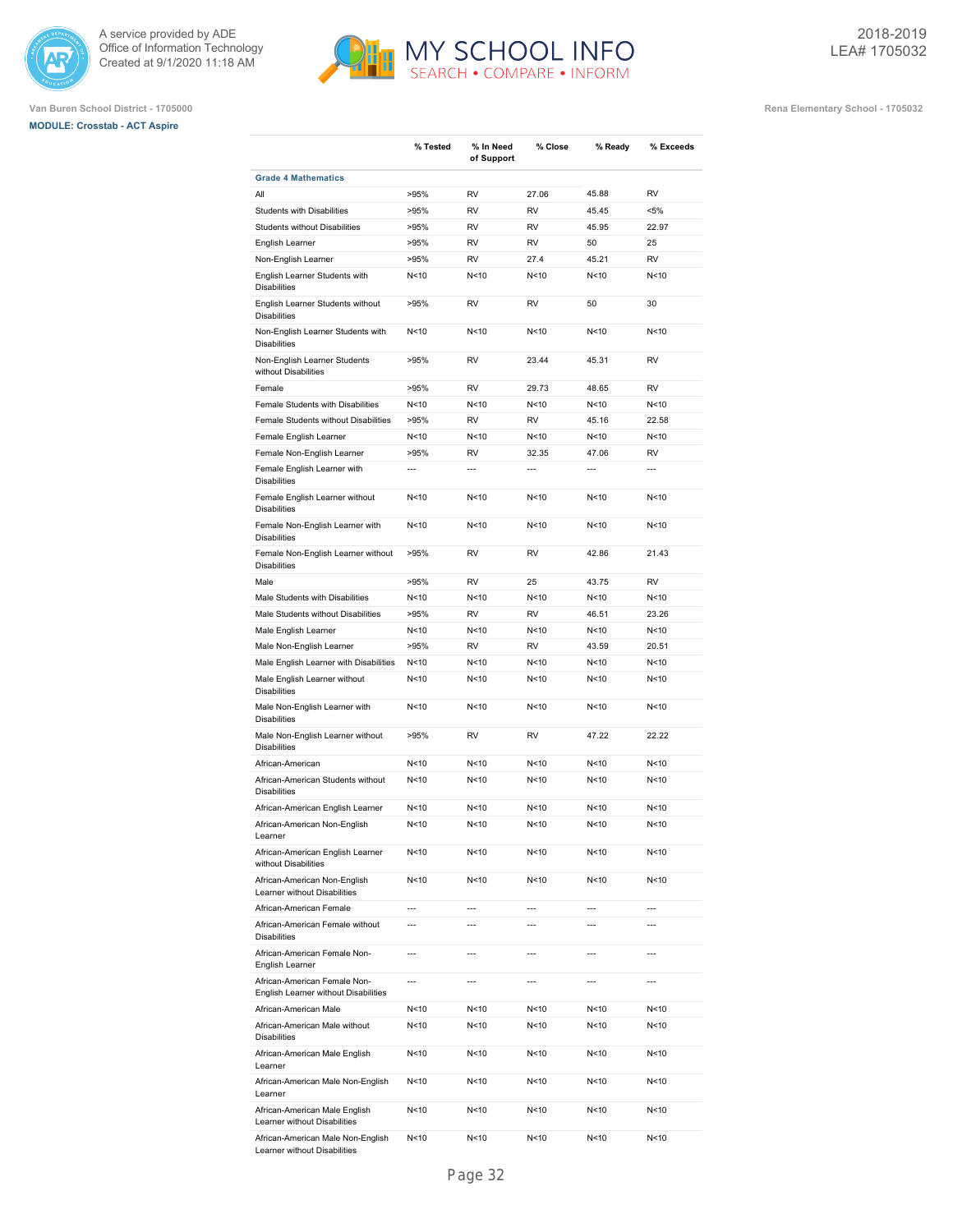



| Hispanic                                                     | N<10            | N < 10         | N<10            | N <sub>10</sub> | N <sub>10</sub> |
|--------------------------------------------------------------|-----------------|----------------|-----------------|-----------------|-----------------|
| Hispanic Students with Disabilities                          | N<10            | N<10           | N<10            | N < 10          | N<10            |
| Hispanic Students without Disabilities                       | N<10            | N<10           | N < 10          | N <sub>10</sub> | N<10            |
| Hispanic English Learner                                     | N<10            | N<10           | N < 10          | N<10            | N<10            |
| Hispanic Non-English Learner                                 | N<10            | N<10           | N < 10          | N <sub>10</sub> | N<10            |
| Hispanic English Learner with<br><b>Disabilities</b>         | N<10            | N<10           | N<10            | N<10            | N < 10          |
| Hispanic English Learner without<br><b>Disabilities</b>      | N <sub>10</sub> | N<10           | N<10            | N <sub>10</sub> | N<10            |
| Hispanic Non-English Learner with<br><b>Disabilities</b>     | $\overline{a}$  |                | $\overline{a}$  | $\overline{a}$  | $\overline{a}$  |
| Hispanic Non-English Learner without<br><b>Disabilities</b>  | N <sub>10</sub> | N<10           | N < 10          | N <sub>10</sub> | N<10            |
| Hispanic Female                                              | N<10            | N<10           | N < 10          | N <sub>10</sub> | N<10            |
| Hispanic Female with Disabilities                            | $\overline{a}$  | $\overline{a}$ | $\overline{a}$  | $\overline{a}$  | $\overline{a}$  |
| Hispanic Female without Disabilities                         | N <sub>10</sub> | N<10           | N < 10          | N<10            | N<10            |
| Hispanic Female English Learner                              | N<10            | N < 10         | N<10            | N < 10          | N<10            |
| Hispanic Female Non-English                                  | N<10            | N < 10         | N<10            | N <sub>10</sub> | N < 10          |
| Learner<br>Hispanic Female English Learner with              | $\overline{a}$  | $\overline{a}$ | $\overline{a}$  | $\overline{a}$  | $\overline{a}$  |
| <b>Disabilities</b>                                          |                 |                |                 |                 |                 |
| Hispanic Female English Learner<br>without Disabilities      | N<10            | N < 10         | N <sub>10</sub> | N <sub>10</sub> | N < 10          |
| Hispanic Female Non-English<br>Learner without Disabilities  | N<10            | N<10           | N < 10          | N < 10          | N<10            |
| Hispanic Male                                                | N<10            | N<10           | N<10            | N <sub>10</sub> | N<10            |
| Hispanic Male with Disabilities                              | N<10            | N<10           | N < 10          | N<10            | N<10            |
| Hispanic Male without Disabilities                           | N<10            | N<10           | N<10            | N<10            | N<10            |
| Hispanic Male English Learner                                | N<10            | N<10           | N < 10          | N < 10          | N<10            |
| Hispanic Male Non-English Learner                            | $\overline{a}$  | $\overline{a}$ | $\overline{a}$  | $\overline{a}$  | $\overline{a}$  |
| Hispanic Male English Learner with<br><b>Disabilities</b>    | N<10            | N < 10         | N < 10          | N < 10          | N<10            |
| Hispanic Male English Learner<br>without Disabilities        | N<10            | N<10           | N <sub>10</sub> | N <sub>10</sub> | N<10            |
| Hispanic Male Non-English Learner<br>with Disabilities       | $\overline{a}$  |                |                 | $\overline{a}$  |                 |
| Hispanic Male Non-English Learner<br>without Disabilities    | ---             | $\overline{a}$ | $\overline{a}$  | ---             | ---             |
| Caucasian                                                    | >95%            | <b>RV</b>      | 29.41           | 44.12           | <b>RV</b>       |
| Caucasian Students with Disabilities                         | N<10            | N<10           | N<10            | N<10            | N<10            |
| Caucasian Students without<br><b>Disabilities</b>            | >95%            | RV             | 25.42           | 44.07           | <b>RV</b>       |
| Caucasian Non-English Learner                                | >95%            | <b>RV</b>      | 29.41           | 44.12           | <b>RV</b>       |
| Caucasian Non-English Learner with<br><b>Disabilities</b>    | N<10            | N<10           | N<10            | N<10            | N<10            |
| Caucasian Non-English Learner<br>without Disabilities        | >95%            | RV             | 25.42           | 44.07           | <b>RV</b>       |
| Caucasian Female                                             | >95%            | RV             | 35.48           | 45.16           | RV              |
| Caucasian Female with Disabilities                           | N<10            | N<10           | N<10            | N<10            | N<10            |
| Caucasian Female without Disabilities                        | >95%            | RV             | RV              | 40              | 20              |
| Caucasian Female Non-English<br>Learner                      | >95%            | RV             | 35.48           | 45.16           | RV              |
| Caucasian Female Non-English<br>Learner with Disabilities    | N<10            | N<10           | N<10            | N <sub>10</sub> | N<10            |
| Caucasian Female Non-English<br>Learner without Disabilities | >95%            | RV             | RV              | 40              | 20              |
| Caucasian Male                                               | >95%            | RV             | RV              | 43.24           | 18.92           |
| Caucasian Male with Disabilities                             | N<10            | N<10           | N<10            | N<10            | N<10            |
| Caucasian Male without Disabilities                          | >95%            | RV             | RV              | 47.06           | 20.59           |
| Caucasian Male Non-English Learner                           | >95%            | RV             | RV              | 43.24           | 18.92           |
| Caucasian Male Non-English Learner<br>with Disabilities      | N<10            | N<10           | N<10            | N<10            | N<10            |
| Caucasian Male Non-English Learner<br>without Disabilities   | >95%            | RV             | RV              | 47.06           | 20.59           |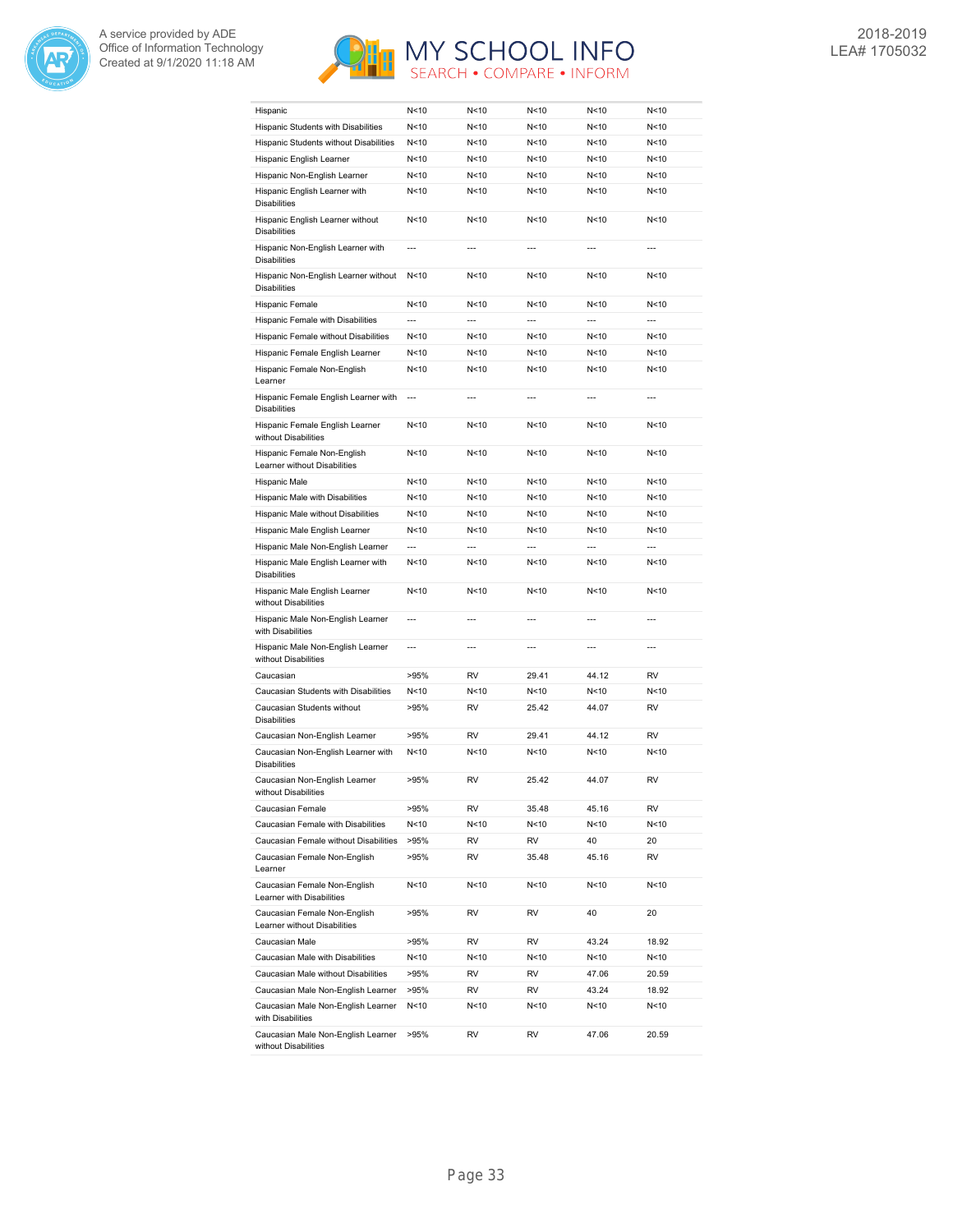





|                                                                      | % Tested        | % In Need<br>of Support | % Close         | % Ready         | % Exceeds       |
|----------------------------------------------------------------------|-----------------|-------------------------|-----------------|-----------------|-----------------|
| <b>Grade 4 Science</b>                                               |                 |                         |                 |                 |                 |
| All                                                                  | >95%            | 30.59                   | 21.18           | 29.41           | 18.82           |
| <b>Students with Disabilities</b>                                    | >95%            | <b>RV</b>               | <b>RV</b>       | 9.09            | 9.09            |
| <b>Students without Disabilities</b>                                 | >95%            | 27.03                   | 20.27           | 32.43           | 20.27           |
| English Learner                                                      | >95%            | RV                      | RV              | 25              | 25              |
| Non-English Learner                                                  | >95%            | 30.14                   | 21.92           | 30.14           | 17.81           |
| English Learner Students with<br><b>Disabilities</b>                 | N<10            | N < 10                  | N<10            | N<10            | N<10            |
| English Learner Students without<br><b>Disabilities</b>              | >95%            | RV                      | RV              | 30              | 30              |
| Non-English Learner Students with<br><b>Disabilities</b>             | N<10            | N<10                    | N<10            | N < 10          | N<10            |
| Non-English Learner Students<br>without Disabilities                 | >95%            | 26.56                   | 21.88           | 32.81           | 18.75           |
| Female                                                               | >95%            | 29.73                   | <b>RV</b>       | 32.43           | <b>RV</b>       |
| Female Students with Disabilities                                    | N<10            | N <sub>10</sub>         | N <sub>10</sub> | N <sub>10</sub> | N<10            |
| Female Students without Disabilities                                 | >95%            | RV                      | RV              | 35.48           | 12.9            |
| Female English Learner                                               | N<10            | N < 10                  | N <sub>10</sub> | N<10            | N<10            |
| Female Non-English Learner                                           | >95%            | 32.35                   | RV              | 29.41           | RV              |
| Female English Learner with<br><b>Disabilities</b>                   | ---             | $\overline{a}$          | ---             | ---             | ---             |
| Female English Learner without<br><b>Disabilities</b>                | N<10            | N < 10                  | N<10            | N<10            | N<10            |
| Female Non-English Learner with<br><b>Disabilities</b>               | N <sub>10</sub> | N < 10                  | N<10            | N<10            | N<10            |
| Female Non-English Learner without<br><b>Disabilities</b>            | >95%            | RV                      | RV              | 32.14           | 14.29           |
| Male                                                                 | >95%            | 31.25                   | <b>RV</b>       | 27.08           | <b>RV</b>       |
| Male Students with Disabilities                                      | N<10            | N < 10                  | N<10            | N<10            | N<10            |
| Male Students without Disabilities                                   | >95%            | 27.91                   | RV              | 30.23           | <b>RV</b>       |
| Male English Learner                                                 | N<10            | N < 10                  | N<10            | N<10            | N<10            |
| Male Non-English Learner                                             | >95%            | 28.21                   | RV              | 30.77           | RV              |
| Male English Learner with Disabilities                               | N<10            | N<10                    | N<10            | N<10            | N<10            |
| Male English Learner without<br><b>Disabilities</b>                  | N<10            | N < 10                  | N<10            | N<10            | N<10            |
| Male Non-English Learner with<br><b>Disabilities</b>                 | N<10            | N < 10                  | N<10            | N<10            | N<10            |
| Male Non-English Learner without<br><b>Disabilities</b>              | >95%            | RV                      | RV              | 33.33           | 22.22           |
| African-American                                                     | N < 10          | N < 10                  | N<10            | N<10            | N<10            |
| African-American Students without<br><b>Disabilities</b>             | N < 10          | N < 10                  | N<10            | N <sub>10</sub> | N<10            |
| African-American English Learner                                     | N < 10          | N < 10                  | N<10            | N <sub>10</sub> | N <sub>10</sub> |
| African-American Non-English<br>Learner                              | N < 10          | N <sub>10</sub>         | N < 10          | N <sub>10</sub> | N<10            |
| African-American English Learner<br>without Disabilities             | N<10            | N<10                    | N<10            | N<10            | N<10            |
| African-American Non-English<br>Learner without Disabilities         | N <sub>10</sub> | N<10                    | N<10            | N<10            | N<10            |
| African-American Female                                              | ---             | $\overline{a}$          | $\overline{a}$  | $\overline{a}$  | $\overline{a}$  |
| African-American Female without<br><b>Disabilities</b>               | ---             | $\overline{a}$          | $\overline{a}$  | $\overline{a}$  | $\overline{a}$  |
| African-American Female Non-<br>English Learner                      | $\overline{a}$  | ---                     | $\overline{a}$  | $\overline{a}$  | $\overline{a}$  |
| African-American Female Non-<br>English Learner without Disabilities | ---             | ---                     | $\overline{a}$  | ---             | ---             |
| African-American Male                                                | N<10            | N<10                    | N<10            | N<10            | N<10            |
| African-American Male without<br><b>Disabilities</b>                 | N<10            | N<10                    | N<10            | N<10            | N<10            |
| African-American Male English<br>Learner                             | N<10            | N<10                    | N<10            | N<10            | N <sub>10</sub> |
| African-American Male Non-English<br>Learner                         | N<10            | N<10                    | N<10            | N<10            | N <sub>10</sub> |
| African-American Male English<br>Learner without Disabilities        | N<10            | N<10                    | N<10            | N<10            | N <sub>10</sub> |
| African-American Male Non-English<br>Learner without Disabilities    | N<10            | N<10                    | N<10            | N<10            | N <sub>10</sub> |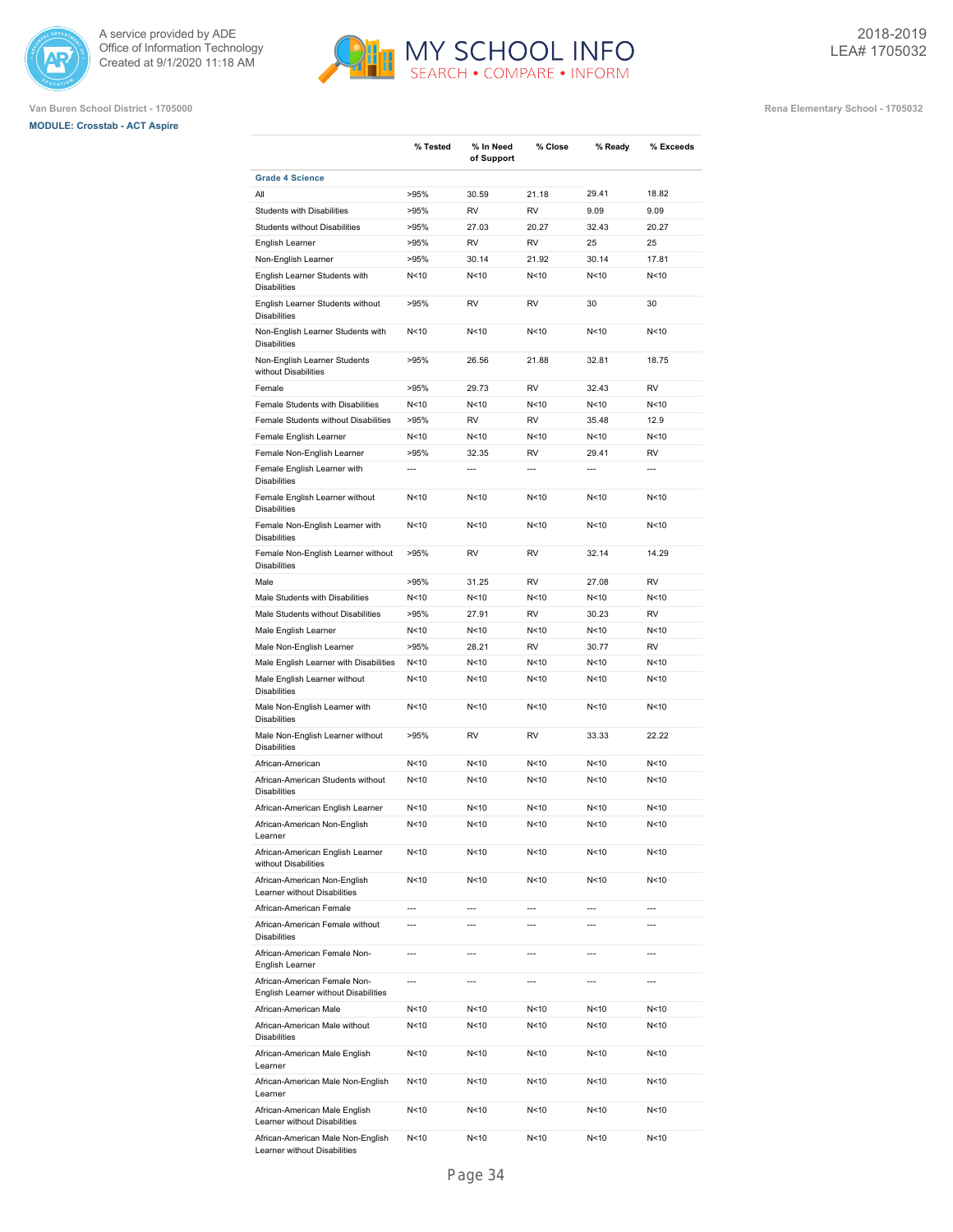



| Hispanic                                                     | N<10           | N < 10                   | N<10            | N<10            | N<10           |
|--------------------------------------------------------------|----------------|--------------------------|-----------------|-----------------|----------------|
| Hispanic Students with Disabilities                          | N<10           | N<10                     | N < 10          | N < 10          | N<10           |
| Hispanic Students without Disabilities                       | N<10           | N<10                     | N<10            | N < 10          | N<10           |
| Hispanic English Learner                                     | N<10           | N<10                     | N<10            | N<10            | N<10           |
| Hispanic Non-English Learner                                 | N<10           | N < 10                   | N < 10          | N<10            | N<10           |
| Hispanic English Learner with<br><b>Disabilities</b>         | N<10           | N<10                     | N < 10          | N<10            | N<10           |
| Hispanic English Learner without<br><b>Disabilities</b>      | N<10           | N <sub>10</sub>          | N < 10          | N < 10          | N<10           |
| Hispanic Non-English Learner with<br><b>Disabilities</b>     | $\overline{a}$ | $\overline{a}$           | $\overline{a}$  | $\overline{a}$  | $\overline{a}$ |
| Hispanic Non-English Learner without<br><b>Disabilities</b>  | N < 10         | N <sub>10</sub>          | N < 10          | N <sub>10</sub> | N<10           |
| Hispanic Female                                              | N<10           | N<10                     | N<10            | N <sub>10</sub> | N<10           |
| Hispanic Female with Disabilities                            | $\overline{a}$ | $\overline{\phantom{a}}$ | $\overline{a}$  | $\overline{a}$  | $\overline{a}$ |
| Hispanic Female without Disabilities                         | N<10           | N<10                     | N < 10          | N<10            | N<10           |
| Hispanic Female English Learner                              | N<10           | N < 10                   | N < 10          | N < 10          | N<10           |
| Hispanic Female Non-English                                  | N<10           | N < 10                   | N < 10          | N<10            | N<10           |
| Learner                                                      | $\overline{a}$ | $\overline{a}$           | $\overline{a}$  | $\overline{a}$  | $\overline{a}$ |
| Hispanic Female English Learner with<br><b>Disabilities</b>  |                |                          |                 |                 |                |
| Hispanic Female English Learner<br>without Disabilities      | N<10           | N<10                     | N < 10          | N < 10          | N<10           |
| Hispanic Female Non-English<br>Learner without Disabilities  | N<10           | N<10                     | N < 10          | N<10            | N<10           |
| Hispanic Male                                                | N<10           | N<10                     | N<10            | N <sub>10</sub> | N<10           |
| Hispanic Male with Disabilities                              | N<10           | N<10                     | N < 10          | N<10            | N<10           |
| Hispanic Male without Disabilities                           | N<10           | N<10                     | N < 10          | N<10            | N<10           |
| Hispanic Male English Learner                                | N<10           | N<10                     | N < 10          | N < 10          | N<10           |
| Hispanic Male Non-English Learner                            | $\overline{a}$ | $\overline{a}$           | $\overline{a}$  | $\overline{a}$  | $\overline{a}$ |
| Hispanic Male English Learner with<br><b>Disabilities</b>    | N<10           | N < 10                   | N < 10          | N < 10          | N<10           |
| Hispanic Male English Learner<br>without Disabilities        | N<10           | N<10                     | N <sub>10</sub> | N <sub>10</sub> | N<10           |
| Hispanic Male Non-English Learner<br>with Disabilities       | $\overline{a}$ | $\overline{a}$           |                 | $\overline{a}$  |                |
| Hispanic Male Non-English Learner<br>without Disabilities    | $\overline{a}$ | $\overline{a}$           | $\overline{a}$  | $\overline{a}$  | ---            |
| Caucasian                                                    | >95%           | 32.35                    | <b>RV</b>       | 32.35           | <b>RV</b>      |
| Caucasian Students with Disabilities                         | N<10           | N<10                     | N < 10          | N<10            | N<10           |
| Caucasian Students without<br><b>Disabilities</b>            | >95%           | 28.81                    | <b>RV</b>       | 35.59           | <b>RV</b>      |
| Caucasian Non-English Learner                                | >95%           | 32.35                    | <b>RV</b>       | 32.35           | <b>RV</b>      |
| Caucasian Non-English Learner with<br><b>Disabilities</b>    | N<10           | N<10                     | N<10            | N<10            | N<10           |
| Caucasian Non-English Learner<br>without Disabilities        | >95%           | 28.81                    | <b>RV</b>       | 35.59           | <b>RV</b>      |
| Caucasian Female                                             | >95%           | 35.48                    | RV              | 32.26           | RV             |
| Caucasian Female with Disabilities                           | N<10           | N<10                     | N<10            | N<10            | N<10           |
| Caucasian Female without Disabilities                        | >95%           | RV                       | RV              | 36              | 8              |
| Caucasian Female Non-English<br>Learner                      | >95%           | 35.48                    | RV              | 32.26           | RV             |
| Caucasian Female Non-English<br>Learner with Disabilities    | N<10           | N<10                     | N<10            | N<10            | N<10           |
| Caucasian Female Non-English<br>Learner without Disabilities | >95%           | RV                       | RV              | 36              | 8              |
| Caucasian Male                                               | >95%           | 29.73                    | RV              | 32.43           | RV             |
| Caucasian Male with Disabilities                             | N<10           | N<10                     | N<10            | N<10            | N<10           |
| Caucasian Male without Disabilities                          | >95%           | RV                       | RV              | 35.29           | 17.65          |
| Caucasian Male Non-English Learner                           | >95%           | 29.73                    | RV              | 32.43           | RV             |
| Caucasian Male Non-English Learner                           | N<10           | N<10                     | N<10            | N<10            | N<10           |
| with Disabilities                                            |                |                          |                 |                 |                |
| Caucasian Male Non-English Learner<br>without Disabilities   | >95%           | RV                       | RV              | 35.29           | 17.65          |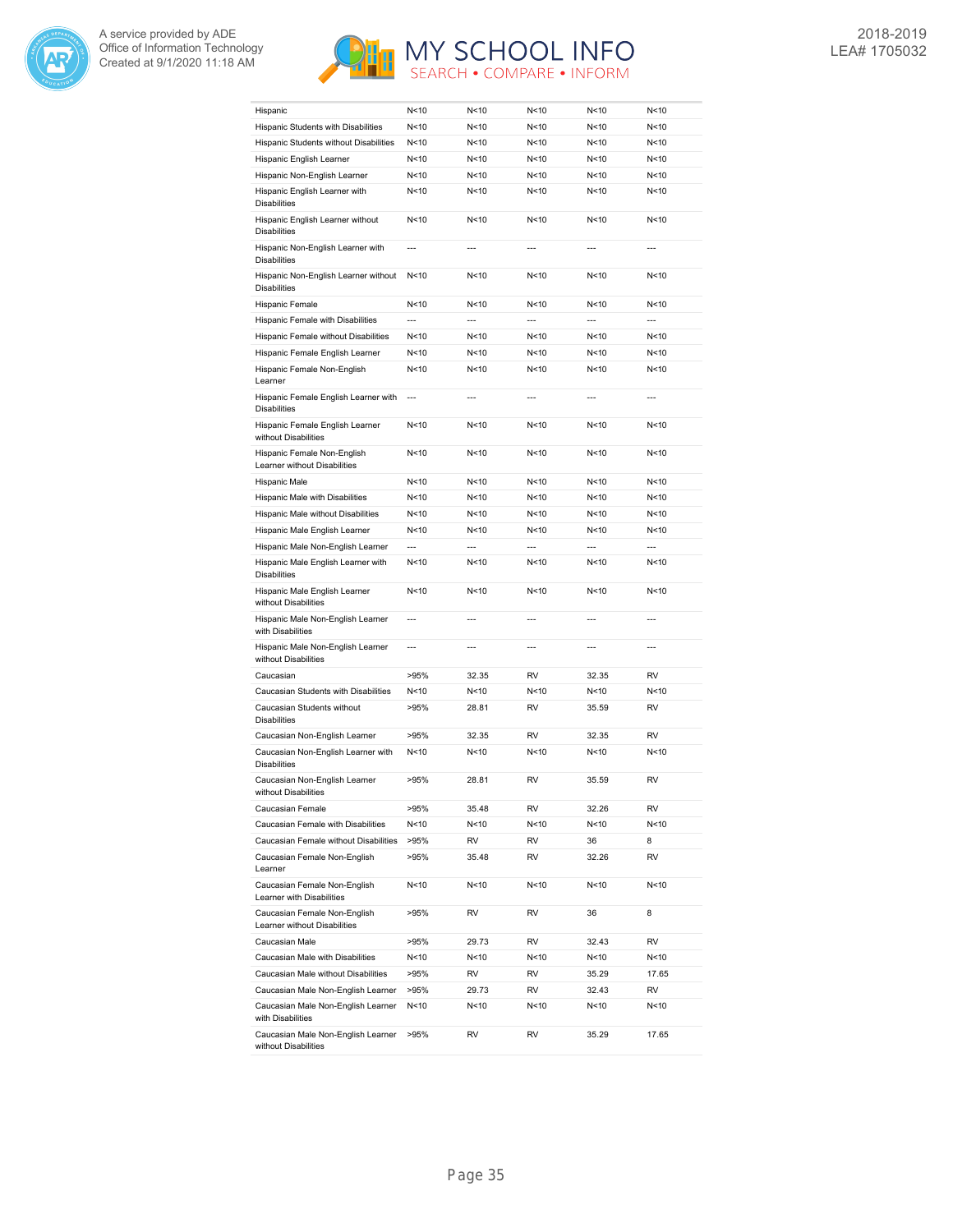





|                                                                      | % Tested        | % In Need<br>of Support | % Close         | % Ready         | % Exceeds      |
|----------------------------------------------------------------------|-----------------|-------------------------|-----------------|-----------------|----------------|
| Grade 5 English Language Arts (ELA)                                  |                 |                         |                 |                 |                |
| All                                                                  | >95%            | 25.3                    | 24.1            | 22.89           | 27.71          |
| <b>Students with Disabilities</b>                                    | N<10            | N <sub>10</sub>         | N <sub>10</sub> | N <sub>10</sub> | N<10           |
| <b>Students without Disabilities</b>                                 | >95%            | 19.74                   | 25              | 25              | 30.26          |
| English Learner                                                      | N<10            | N < 10                  | N<10            | N<10            | N<10           |
| Non-English Learner                                                  | >95%            | 27.03                   | 21.62           | 22.97           | 28.38          |
| English Learner Students with<br><b>Disabilities</b>                 | N<10            | N < 10                  | N<10            | N<10            | N<10           |
| English Learner Students without<br><b>Disabilities</b>              | N<10            | N < 10                  | N<10            | N<10            | N<10           |
| Non-English Learner Students with<br><b>Disabilities</b>             | N<10            | N < 10                  | N < 10          | N < 10          | N<10           |
| Non-English Learner Students<br>without Disabilities                 | >95%            | 22.06                   | 22.06           | 25              | 30.88          |
| Female                                                               | >95%            | <b>RV</b>               | <b>RV</b>       | 26.09           | 34.78          |
| Female Students with Disabilities                                    | N<10            | N<10                    | N<10            | N <sub>10</sub> | N<10           |
| Female Students without Disabilities                                 | >95%            | RV                      | <b>RV</b>       | 29.27           | 39.02          |
| Female English Learner                                               | N<10            | N < 10                  | N<10            | N<10            | N<10           |
| Female Non-English Learner                                           | >95%            | RV                      | RV              | 27.91           | 32.56          |
|                                                                      | N<10            | N <sub>10</sub>         | N<10            | N<10            | N<10           |
| Female English Learner with<br><b>Disabilities</b>                   |                 |                         |                 |                 |                |
| Female English Learner without<br><b>Disabilities</b>                | N<10            | N<10                    | N <sub>10</sub> | N<10            | N<10           |
| Female Non-English Learner with<br><b>Disabilities</b>               | N<10            | N<10                    | N<10            | N<10            | N<10           |
| Female Non-English Learner without<br><b>Disabilities</b>            | >95%            | RV                      | RV              | 30.77           | 35.9           |
| Male                                                                 | >95%            | 29.73                   | 32.43           | <b>RV</b>       | <b>RV</b>      |
| Male Students with Disabilities                                      | N<10            | N < 10                  | N<10            | N<10            | N<10           |
| Male Students without Disabilities                                   | >95%            | RV                      | 34.29           | RV              | 20             |
| Male English Learner                                                 | N<10            | N<10                    | N<10            | N<10            | N<10           |
| Male Non-English Learner                                             | >95%            | 35.48                   | RV              | RV              | 22.58          |
| Male English Learner with Disabilities                               | ---             | $\overline{a}$          | $\overline{a}$  | $\overline{a}$  | $\overline{a}$ |
| Male English Learner without<br><b>Disabilities</b>                  | N<10            | N<10                    | N<10            | N<10            | N<10           |
| Male Non-English Learner with<br><b>Disabilities</b>                 | N<10            | N<10                    | N<10            | N<10            | N<10           |
| Male Non-English Learner without<br><b>Disabilities</b>              | >95%            | RV                      | RV              | 17.24           | 24.14          |
| African-American                                                     | N<10            | N<10                    | N<10            | N<10            | N<10           |
| African-American Students without<br><b>Disabilities</b>             | N <sub>10</sub> | N < 10                  | N <sub>10</sub> | N<10            | N<10           |
| African-American English Learner                                     | ---             | $\overline{a}$          | ---             | ---             | ---            |
| African-American Non-English<br>Learner                              | N<10            | N<10                    | N<10            | N<10            | N<10           |
| African-American English Learner<br>without Disabilities             | ---             | $\overline{a}$          | ---             | ---             | ---            |
| African-American Non-English<br>Learner without Disabilities         | N<10            | N<10                    | N<10            | N<10            | N<10           |
| African-American Female                                              | N<10            | N<10                    | N<10            | N<10            | N<10           |
| African-American Female without<br><b>Disabilities</b>               | N<10            | N<10                    | N<10            | N<10            | N<10           |
| African-American Female Non-<br>English Learner                      | N<10            | N<10                    | N<10            | N<10            | N<10           |
| African-American Female Non-<br>English Learner without Disabilities | N<10            | N<10                    | N<10            | N<10            | N<10           |
| African-American Male                                                | ---             | $---$                   | $\overline{a}$  | $---$           | ---            |
| African-American Male without<br><b>Disabilities</b>                 |                 | ---                     |                 |                 |                |
| African-American Male English<br>Learner                             | ---             | $\overline{a}$          | ---             | $---$           | ---            |
| African-American Male Non-English<br>Learner                         | ---             | ---                     | ---             | $-$ --          | ---            |
| African-American Male English<br>Learner without Disabilities        | ---             | $\overline{a}$          | ---             | $---$           | ---            |
| African-American Male Non-English<br>Learner without Disabilities    | ---             | ---                     | ---             | $\overline{a}$  | ---            |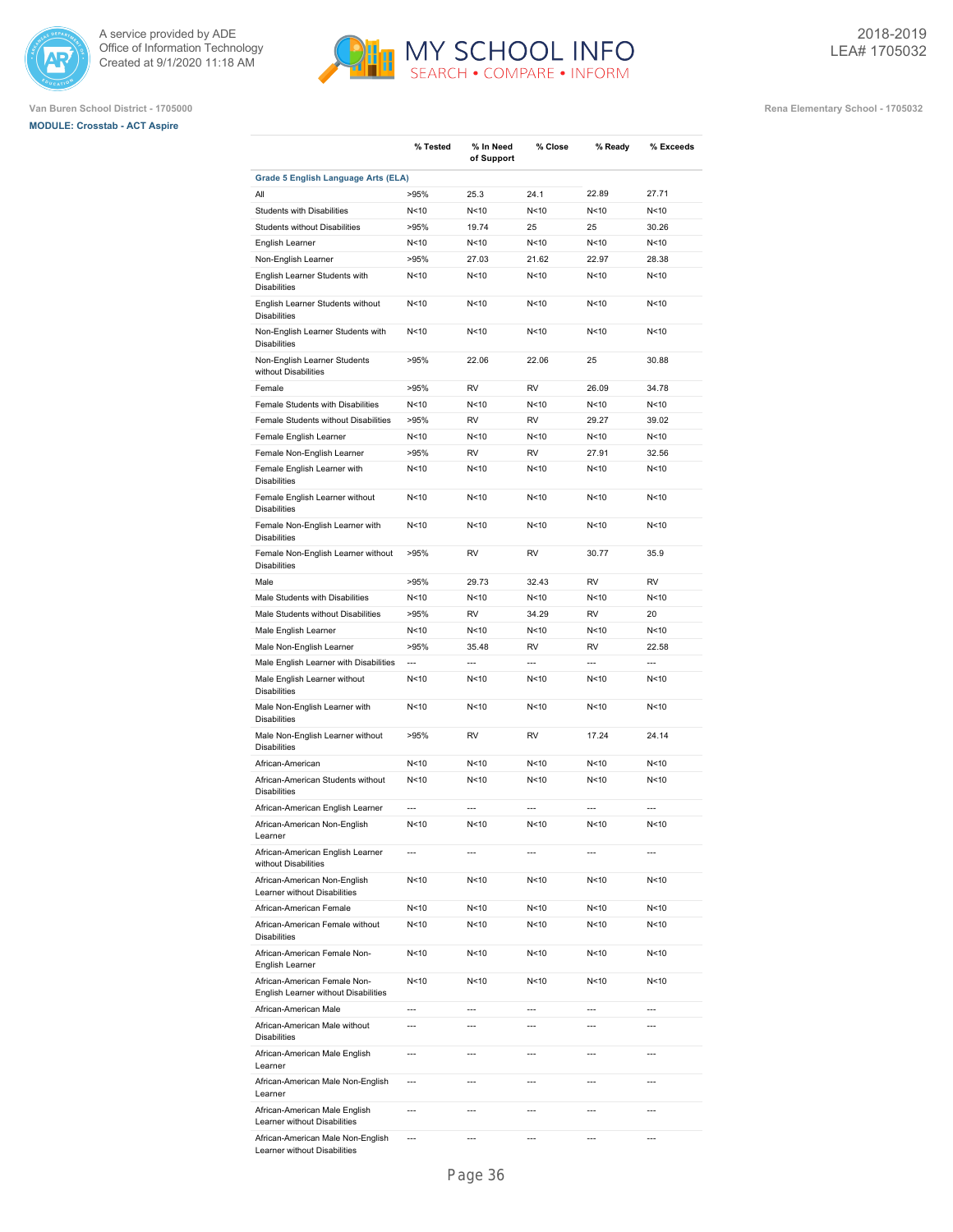



| Hispanic                                                     | >95%           | RV     | <b>RV</b>      | 20              | <5%            |
|--------------------------------------------------------------|----------------|--------|----------------|-----------------|----------------|
| Hispanic Students with Disabilities                          | N<10           | N<10   | N < 10         | N<10            | N<10           |
| Hispanic Students without Disabilities                       | N<10           | N<10   | N < 10         | N < 10          | N<10           |
| Hispanic English Learner                                     | N<10           | N<10   | N < 10         | N < 10          | N<10           |
| Hispanic Non-English Learner                                 | N<10           | N<10   | N < 10         | N <sub>10</sub> | N<10           |
| Hispanic English Learner with<br><b>Disabilities</b>         | N<10           | N<10   | N < 10         | N < 10          | N<10           |
| Hispanic English Learner without<br><b>Disabilities</b>      | N<10           | N<10   | N < 10         | N<10            | N<10           |
| Hispanic Non-English Learner with<br><b>Disabilities</b>     | N<10           | N<10   | N<10           | N < 10          | N<10           |
| Hispanic Non-English Learner without<br><b>Disabilities</b>  | N<10           | N < 10 | N < 10         | N < 10          | N<10           |
| Hispanic Female                                              | N<10           | N<10   | N<10           | N<10            | N<10           |
| Hispanic Female with Disabilities                            | N<10           | N<10   | N<10           | N < 10          | N<10           |
| Hispanic Female without Disabilities                         | N<10           | N<10   | N < 10         | N < 10          | N<10           |
| Hispanic Female English Learner                              | N<10           | N<10   | N<10           | N < 10          | N<10           |
| Hispanic Female Non-English<br>Learner                       | N<10           | N<10   | N < 10         | N<10            | N<10           |
| Hispanic Female English Learner with<br><b>Disabilities</b>  | N < 10         | N<10   | N < 10         | N<10            | N<10           |
| Hispanic Female English Learner<br>without Disabilities      | $\overline{a}$ | ---    | $\overline{a}$ | $\overline{a}$  | $\overline{a}$ |
| Hispanic Female Non-English<br>Learner without Disabilities  | N<10           | N<10   | N < 10         | N <sub>10</sub> | N<10           |
| Hispanic Male                                                | N<10           | N<10   | N < 10         | N<10            | N<10           |
| Hispanic Male with Disabilities                              | N<10           | N<10   | N < 10         | N <sub>10</sub> | N<10           |
| Hispanic Male without Disabilities                           | N<10           | N<10   | N<10           | N<10            | N<10           |
| Hispanic Male English Learner                                | N<10           | N<10   | N < 10         | N < 10          | N<10           |
| Hispanic Male Non-English Learner                            | N<10           | N<10   | N < 10         | N <sub>10</sub> | N<10           |
| Hispanic Male English Learner with<br><b>Disabilities</b>    | ---            | ---    | $\overline{a}$ | $\overline{a}$  | $\overline{a}$ |
| Hispanic Male English Learner<br>without Disabilities        | N<10           | N<10   | N < 10         | N<10            | N<10           |
| Hispanic Male Non-English Learner<br>with Disabilities       | N<10           | N<10   | N < 10         | N < 10          | N<10           |
| Hispanic Male Non-English Learner<br>without Disabilities    | N<10           | N<10   | N < 10         | N <sub>10</sub> | N<10           |
| Caucasian                                                    | >95%           | 23.88  | 22.39          | 22.39           | 31.34          |
| Caucasian Students with Disabilities                         | N<10           | N<10   | N<10           | N<10            | N<10           |
| Caucasian Students without<br><b>Disabilities</b>            | >95%           | 19.35  | 22.58          | 24.19           | 33.87          |
| Caucasian Non-English Learner                                | >95%           | 23.88  | 22.39          | 22.39           | 31.34          |
| Caucasian Non-English Learner with<br><b>Disabilities</b>    | N<10           | N<10   | N < 10         | N < 10          | N<10           |
| Caucasian Non-English Learner<br>without Disabilities        | >95%           | 19.35  | 22.58          | 24.19           | 33.87          |
| Caucasian Female                                             | >95%           | RV     | RV             | 28.21           | 35.9           |
| Caucasian Female with Disabilities                           | N<10           | N<10   | N<10           | N<10            | N<10           |
| Caucasian Female without Disabilities                        | >95%           | RV     | RV             | 31.43           | 40             |
| Caucasian Female Non-English<br>Learner                      | >95%           | RV     | RV             | 28.21           | 35.9           |
| Caucasian Female Non-English<br>Learner with Disabilities    | N<10           | N<10   | N<10           | N <sub>10</sub> | N<10           |
| Caucasian Female Non-English<br>Learner without Disabilities | >95%           | RV     | RV             | 31.43           | 40             |
| Caucasian Male                                               | >95%           | RV     | RV             | 14.29           | 25             |
| Caucasian Male with Disabilities                             | N<10           | N<10   | N<10           | N<10            | N<10           |
| Caucasian Male without Disabilities                          | >95%           | RV     | RV             | 14.81           | 25.93          |
| Caucasian Male Non-English Learner                           | >95%           | RV     | RV             | 14.29           | 25             |
| Caucasian Male Non-English Learner<br>with Disabilities      | N<10           | N<10   | N<10           | N<10            | N<10           |
| Caucasian Male Non-English Learner<br>without Disabilities   | >95%           | RV     | RV             | 14.81           | 25.93          |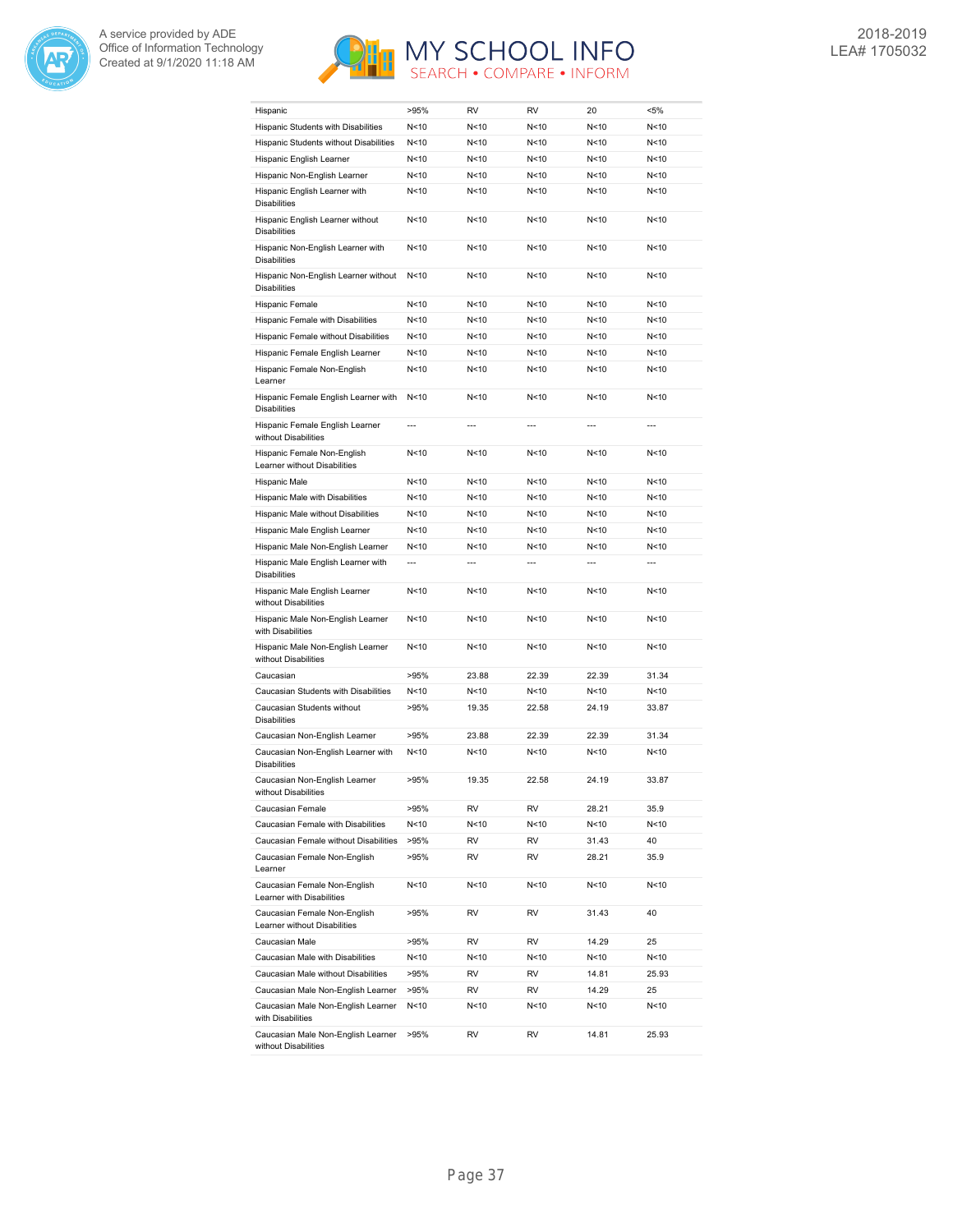





**Van Buren School District - 1705000 Rena Elementary School - 1705032**

|                                                                      | % Tested                 | % In Need<br>of Support | % Close                  | % Ready        | % Exceeds      |
|----------------------------------------------------------------------|--------------------------|-------------------------|--------------------------|----------------|----------------|
| <b>Grade 5 Mathematics</b>                                           |                          |                         |                          |                |                |
| All                                                                  | <b>RV</b>                | RV                      | 36.14                    | 45.78          | <b>RV</b>      |
| <b>Students with Disabilities</b>                                    | N<10                     | N<10                    | N<10                     | N<10           | N<10           |
| Students without Disabilities                                        | <b>RV</b>                | RV                      | 30.26                    | 50             | <b>RV</b>      |
| English Learner                                                      | N<10                     | N<10                    | N<10                     | N < 10         | N<10           |
| Non-English Learner                                                  | <b>RV</b>                | RV                      | 37.84                    | 43.24          | RV             |
| English Learner Students with<br><b>Disabilities</b>                 | N<10                     | N<10                    | N<10                     | N < 10         | N<10           |
| English Learner Students without<br><b>Disabilities</b>              | N<10                     | N<10                    | N<10                     | N<10           | N<10           |
| Non-English Learner Students with<br><b>Disabilities</b>             | N<10                     | N<10                    | N<10                     | N<10           | N<10           |
| Non-English Learner Students<br>without Disabilities                 | <b>RV</b>                | RV                      | 32.35                    | 47.06          | <b>RV</b>      |
| Female                                                               | >95%                     | RV                      | 39.13                    | 43.48          | RV             |
| Female Students with Disabilities                                    | N <sub>10</sub>          | N<10                    | N<10                     | N < 10         | N<10           |
| Female Students without Disabilities                                 | >95%                     | RV                      | 31.71                    | 48.78          | <b>RV</b>      |
| Female English Learner                                               | N<10                     | N<10                    | N<10                     | N < 10         | N<10           |
| Female Non-English Learner                                           | >95%                     | RV                      | 39.53                    | 44.19          | <b>RV</b>      |
| Female English Learner with<br><b>Disabilities</b>                   | N <sub>10</sub>          | N<10                    | N<10                     | N < 10         | N<10           |
| Female English Learner without<br><b>Disabilities</b>                | N<10                     | N<10                    | N<10                     | N < 10         | N<10           |
| Female Non-English Learner with<br><b>Disabilities</b>               | N<10                     | N<10                    | N<10                     | N < 10         | N<10           |
| Female Non-English Learner without<br><b>Disabilities</b>            | >95%                     | RV                      | 33.33                    | 48.72          | <b>RV</b>      |
| Male                                                                 | >95%                     | RV                      | 32.43                    | 48.65          | <b>RV</b>      |
| Male Students with Disabilities                                      | N<10                     | N<10                    | N<10                     | N < 10         | N<10           |
| Male Students without Disabilities                                   | >95%                     | RV                      | 28.57                    | 51.43          | RV             |
| Male English Learner                                                 | N<10                     | N<10                    | N<10                     | N < 10         | N<10           |
| Male Non-English Learner                                             | >95%                     | RV                      | 35.48                    | 41.94          | RV             |
| Male English Learner with Disabilities                               | $\overline{a}$           | $\overline{a}$          | $\overline{a}$           | $\overline{a}$ | $\overline{a}$ |
| Male English Learner without<br><b>Disabilities</b>                  | N<10                     | N<10                    | N<10                     | N < 10         | N<10           |
| Male Non-English Learner with<br><b>Disabilities</b>                 | N<10                     | N<10                    | N<10                     | N < 10         | N<10           |
| Male Non-English Learner without<br><b>Disabilities</b>              | >95%                     | RV                      | RV                       | 44.83          | 17.24          |
| African-American                                                     | N<10                     | N<10                    | N<10                     | N < 10         | N<10           |
| African-American Students without<br><b>Disabilities</b>             | N<10                     | N<10                    | N<10                     | N < 10         | N<10           |
| African-American English Learner                                     | $\overline{a}$           | $\overline{a}$          | ---                      | $\overline{a}$ | $\overline{a}$ |
| African-American Non-English<br>Learner                              | N<10                     | N<10                    | N<10                     | N<10           | N<10           |
| African-American English Learner<br>without Disabilities             | $\overline{a}$           | ---                     | $\overline{a}$           | $---$          | $\overline{a}$ |
| African-American Non-English<br>Learner without Disabilities         | N<10                     | N<10                    | N<10                     | N < 10         | N<10           |
| African-American Female                                              | N<10                     | N<10                    | N<10                     | N < 10         | N<10           |
| African-American Female without<br><b>Disabilities</b>               | N<10                     | N<10                    | N<10                     | N < 10         | N<10           |
| African-American Female Non-<br>English Learner                      | N<10                     | N<10                    | N<10                     | N < 10         | N<10           |
| African-American Female Non-<br>English Learner without Disabilities | N<10                     | N<10                    | N<10                     | N < 10         | N<10           |
| African-American Male                                                | $\overline{a}$           | $\overline{a}$          | ---                      | $\overline{a}$ | $\overline{a}$ |
| African-American Male without<br><b>Disabilities</b>                 | ---                      | ---                     | ---                      | ---            | ---            |
| African-American Male English<br>Learner                             | $\overline{a}$           | $\overline{a}$          | $\overline{a}$           | $\overline{a}$ | $\overline{a}$ |
| African-American Male Non-English<br>Learner                         | $\overline{a}$           | $\overline{a}$          | $\overline{a}$           | $\overline{a}$ | $\overline{a}$ |
| African-American Male English<br>Learner without Disabilities        | $\overline{a}$           | $\overline{a}$          | $\overline{a}$           | $\overline{a}$ | $\overline{a}$ |
| African-American Male Non-English                                    | $\overline{\phantom{a}}$ | $\overline{a}$          | $\overline{\phantom{a}}$ | ---            | ---            |

MY SCHOOL INFO

Learner without Disabilities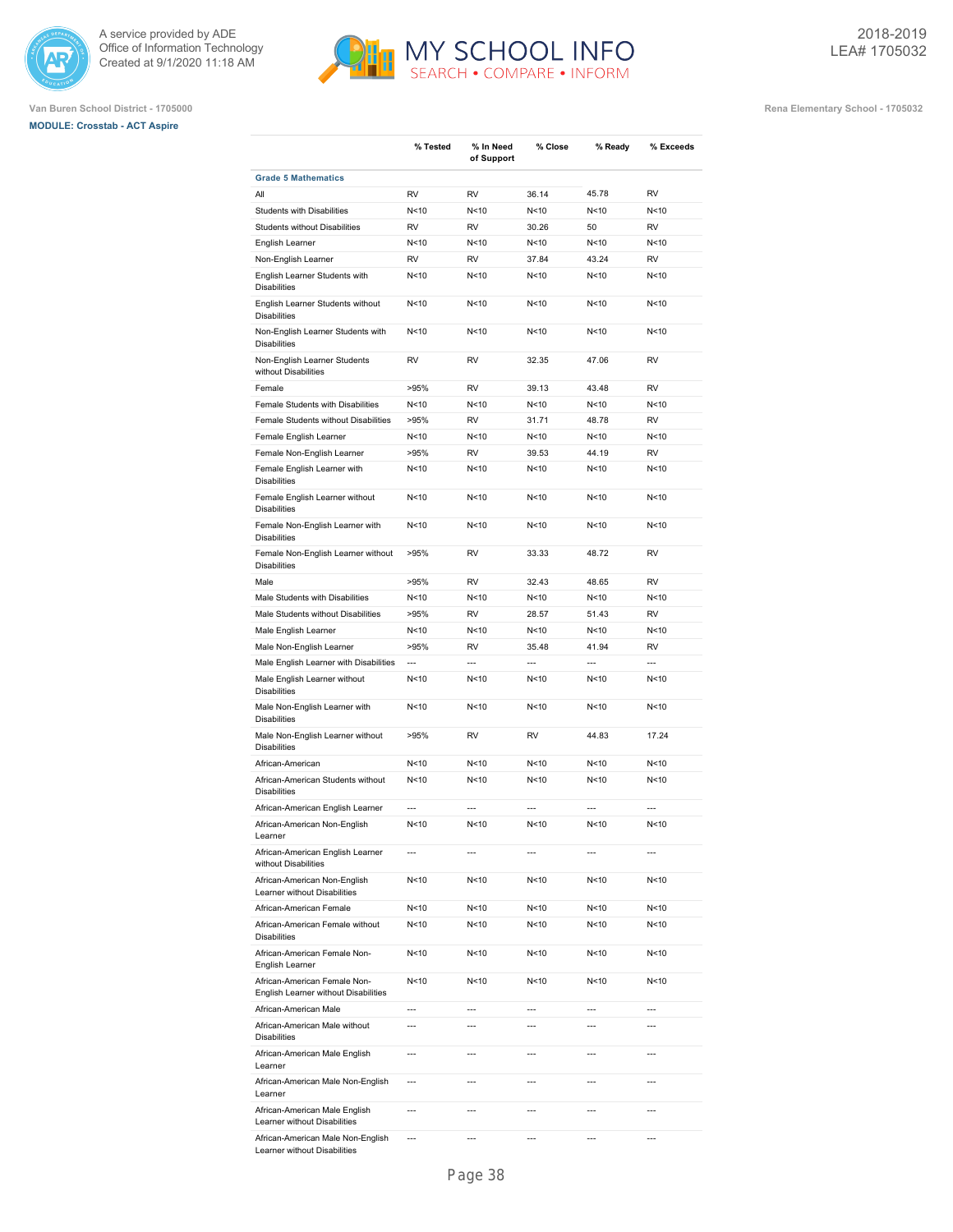



| Hispanic                                                     | >95%            | RV             | RV              | 60              | $< 5\%$        |
|--------------------------------------------------------------|-----------------|----------------|-----------------|-----------------|----------------|
| Hispanic Students with Disabilities                          | N<10            | N<10           | N<10            | N<10            | N<10           |
| Hispanic Students without Disabilities                       | N<10            | N<10           | N<10            | N<10            | N<10           |
| Hispanic English Learner                                     | N<10            | N<10           | N<10            | N<10            | N<10           |
| Hispanic Non-English Learner                                 | N<10            | N<10           | N<10            | N<10            | N<10           |
| Hispanic English Learner with<br><b>Disabilities</b>         | N < 10          | N<10           | N<10            | N<10            | N<10           |
| Hispanic English Learner without<br><b>Disabilities</b>      | N<10            | N<10           | N<10            | N <sub>10</sub> | N<10           |
| Hispanic Non-English Learner with<br><b>Disabilities</b>     | N<10            | N<10           | N<10            | N<10            | N<10           |
| Hispanic Non-English Learner without<br><b>Disabilities</b>  | N <sub>10</sub> | N<10           | N<10            | N<10            | N<10           |
| Hispanic Female                                              | N<10            | N<10           | N<10            | N <sub>10</sub> | N<10           |
| Hispanic Female with Disabilities                            | N <sub>10</sub> | N<10           | N<10            | N<10            | N<10           |
| Hispanic Female without Disabilities                         | N < 10          | N<10           | N<10            | N<10            | N<10           |
| Hispanic Female English Learner                              | N<10            | N<10           | N <sub>10</sub> | N <sub>10</sub> | N<10           |
| Hispanic Female Non-English<br>Learner                       | N<10            | N<10           | N<10            | N<10            | N<10           |
| Hispanic Female English Learner with<br><b>Disabilities</b>  | N<10            | N<10           | N<10            | N<10            | N<10           |
| Hispanic Female English Learner<br>without Disabilities      | $\overline{a}$  | $---$          | $\overline{a}$  | ---             | $---$          |
| Hispanic Female Non-English<br>Learner without Disabilities  | N<10            | N<10           | N<10            | N<10            | N<10           |
| Hispanic Male                                                | N<10            | N<10           | N<10            | N <sub>10</sub> | N<10           |
| Hispanic Male with Disabilities                              | N<10            | N<10           | N<10            | N<10            | N<10           |
| Hispanic Male without Disabilities                           | N<10            | N<10           | N <sub>10</sub> | N <sub>10</sub> | N<10           |
| Hispanic Male English Learner                                | N<10            | N<10           | N<10            | N <sub>10</sub> | N<10           |
| Hispanic Male Non-English Learner                            | N < 10          | N<10           | N<10            | N<10            | N<10           |
| Hispanic Male English Learner with<br><b>Disabilities</b>    | $\overline{a}$  | $\overline{a}$ | $\overline{a}$  | ---             | $\overline{a}$ |
| Hispanic Male English Learner<br>without Disabilities        | N<10            | N<10           | N<10            | N <sub>10</sub> | N<10           |
| Hispanic Male Non-English Learner<br>with Disabilities       | N<10            | N<10           | N<10            | N<10            | N<10           |
| Hispanic Male Non-English Learner<br>without Disabilities    | N < 10          | N<10           | N<10            | N <sub>10</sub> | N<10           |
| Caucasian                                                    | <b>RV</b>       | RV             | 35.82           | 43.28           | <b>RV</b>      |
| Caucasian Students with Disabilities                         | N<10            | N<10           | N<10            | N<10            | N<10           |
| Caucasian Students without<br><b>Disabilities</b>            | <b>RV</b>       | RV             | 30.65           | 46.77           | <b>RV</b>      |
| Caucasian Non-English Learner                                | RV              | RV             | 35.82           | 43.28           | RV             |
| Caucasian Non-English Learner with<br><b>Disabilities</b>    | N<10            | N<10           | N<10            | N<10            | N<10           |
| Caucasian Non-English Learner<br>without Disabilities        | <b>RV</b>       | RV             | 30.65           | 46.77           | <b>RV</b>      |
| Caucasian Female                                             | >95%            | RV             | 38.46           | 43.59           | RV             |
| Caucasian Female with Disabilities                           | N<10            | N<10           | N<10            | N<10            | N<10           |
| Caucasian Female without Disabilities                        | >95%            | RV             | 31.43           | 48.57           | RV             |
| Caucasian Female Non-English<br>Learner                      | >95%            | RV             | 38.46           | 43.59           | RV             |
| Caucasian Female Non-English<br>Learner with Disabilities    | N<10            | N<10           | N<10            | N<10            | N<10           |
| Caucasian Female Non-English<br>Learner without Disabilities | >95%            | RV             | 31.43           | 48.57           | RV             |
| Caucasian Male                                               | >95%            | RV             | RV              | 42.86           | 17.86          |
| Caucasian Male with Disabilities                             | N<10            | N<10           | N<10            | N<10            | N<10           |
| Caucasian Male without Disabilities                          | >95%            | RV             | RV              | 44.44           | 18.52          |
| Caucasian Male Non-English Learner                           | >95%            | RV             | RV              | 42.86           | 17.86          |
| Caucasian Male Non-English Learner<br>with Disabilities      | N<10            | N<10           | N<10            | N<10            | N<10           |
| Caucasian Male Non-English Learner<br>without Disabilities   | >95%            | RV             | RV              | 44.44           | 18.52          |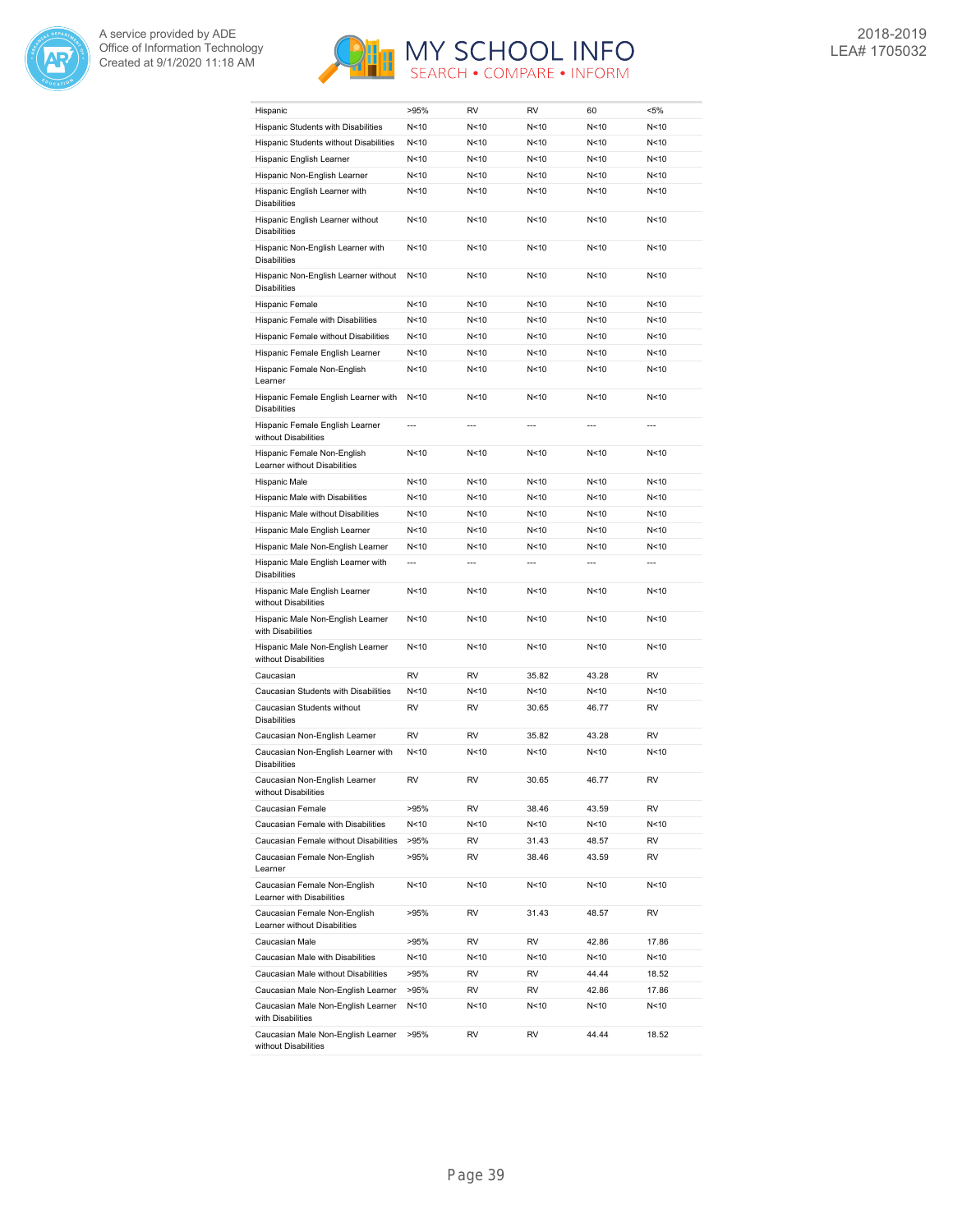





|                                                                      | % Tested        | % In Need<br>of Support | % Close         | % Ready         | % Exceeds      |
|----------------------------------------------------------------------|-----------------|-------------------------|-----------------|-----------------|----------------|
| <b>Grade 5 Science</b>                                               |                 |                         |                 |                 |                |
| All                                                                  | >95%            | 24.1                    | 24.1            | 36.14           | 15.66          |
| Students with Disabilities                                           | N<10            | N<10                    | N <sub>10</sub> | N <sub>10</sub> | N<10           |
| <b>Students without Disabilities</b>                                 | >95%            | 18.42                   | 25              | 39.47           | 17.11          |
| English Learner                                                      | N<10            | N < 10                  | N<10            | N < 10          | N<10           |
| Non-English Learner                                                  | >95%            | 24.32                   | 24.32           | 35.14           | 16.22          |
| English Learner Students with<br><b>Disabilities</b>                 | N<10            | N < 10                  | N < 10          | N<10            | N<10           |
| English Learner Students without<br><b>Disabilities</b>              | N<10            | N<10                    | N <sub>10</sub> | N <sub>10</sub> | N<10           |
| Non-English Learner Students with<br><b>Disabilities</b>             | N<10            | N < 10                  | N < 10          | N <sub>10</sub> | N<10           |
| Non-English Learner Students<br>without Disabilities                 | >95%            | 19.12                   | 25              | 38.24           | 17.65          |
| Female                                                               | >95%            | 23.91                   | <b>RV</b>       | 39.13           | <b>RV</b>      |
| Female Students with Disabilities                                    | N<10            | N<10                    | N<10            | N <sub>10</sub> | N<10           |
| Female Students without Disabilities                                 | >95%            | <b>RV</b>               | <b>RV</b>       | 43.9            | 19.51          |
| Female English Learner                                               | N<10            | N<10                    | N<10            | N<10            | N<10           |
|                                                                      | >95%            | 23.26                   | <b>RV</b>       | 37.21           | <b>RV</b>      |
| Female Non-English Learner                                           |                 |                         |                 |                 |                |
| Female English Learner with<br><b>Disabilities</b>                   | N<10            | N<10                    | N<10            | N < 10          | N<10           |
| Female English Learner without<br><b>Disabilities</b>                | N<10            | N<10                    | N < 10          | N < 10          | N<10           |
| Female Non-English Learner with<br><b>Disabilities</b>               | N<10            | N<10                    | N <sub>10</sub> | N <sub>10</sub> | N<10           |
| Female Non-English Learner without<br><b>Disabilities</b>            | >95%            | RV                      | <b>RV</b>       | 41.03           | 20.51          |
| Male                                                                 | >95%            | RV                      | 29.73           | 32.43           | <b>RV</b>      |
| Male Students with Disabilities                                      | N<10            | N<10                    | N < 10          | N <sub>10</sub> | N<10           |
| Male Students without Disabilities                                   | >95%            | <b>RV</b>               | 31.43           | 34.29           | <b>RV</b>      |
| Male English Learner                                                 | N<10            | N<10                    | N<10            | N <sub>10</sub> | N<10           |
| Male Non-English Learner                                             | >95%            | RV                      | <b>RV</b>       | 32.26           | 12.9           |
| Male English Learner with Disabilities                               | ---             | ---                     | $\overline{a}$  | ---             | ---            |
| Male English Learner without<br><b>Disabilities</b>                  | N<10            | N<10                    | N<10            | N<10            | N<10           |
| Male Non-English Learner with<br><b>Disabilities</b>                 | N<10            | N<10                    | N <sub>10</sub> | N <sub>10</sub> | N<10           |
| Male Non-English Learner without<br><b>Disabilities</b>              | >95%            | RV                      | RV              | 34.48           | 13.79          |
| African-American                                                     | N<10            | N<10                    | N<10            | N < 10          | N<10           |
| African-American Students without<br><b>Disabilities</b>             | N<10            | N<10                    | N < 10          | N <sub>10</sub> | N<10           |
| African-American English Learner                                     | $\overline{a}$  | $\overline{a}$          | $\overline{a}$  | $\overline{a}$  | $\overline{a}$ |
| African-American Non-English<br>Learner                              | N <sub>10</sub> | N <sub>10</sub>         | N<10            | N<10            | N<10           |
| African-American English Learner<br>without Disabilities             | $\overline{a}$  | $\overline{a}$          | $\overline{a}$  | $\overline{a}$  | $\overline{a}$ |
| African-American Non-English<br>Learner without Disabilities         | N<10            | N <sub>10</sub>         | N<10            | N<10            | N<10           |
| African-American Female                                              | N<10            | N<10                    | N<10            | N<10            | N<10           |
| African-American Female without<br><b>Disabilities</b>               | N<10            | N<10                    | N<10            | N<10            | N<10           |
| African-American Female Non-<br>English Learner                      | N<10            | N<10                    | N<10            | N<10            | N<10           |
| African-American Female Non-<br>English Learner without Disabilities | N<10            | N<10                    | N<10            | N<10            | N<10           |
| African-American Male                                                | $\overline{a}$  | $\overline{a}$          | $\overline{a}$  | $\overline{a}$  | $\overline{a}$ |
| African-American Male without<br><b>Disabilities</b>                 | ---             | ---                     | ---             | ---             | ---            |
| African-American Male English<br>Learner                             | $\overline{a}$  | $\overline{a}$          | ---             | $\overline{a}$  | $\overline{a}$ |
| African-American Male Non-English<br>Learner                         | $\overline{a}$  | ---                     | ---             | $\overline{a}$  |                |
| African-American Male English<br>Learner without Disabilities        | $\overline{a}$  | $\overline{a}$          | ---             | $\overline{a}$  | $\overline{a}$ |
| African-American Male Non-English<br>Learner without Disabilities    | $\overline{a}$  | ---                     | ---             | ---             | ---            |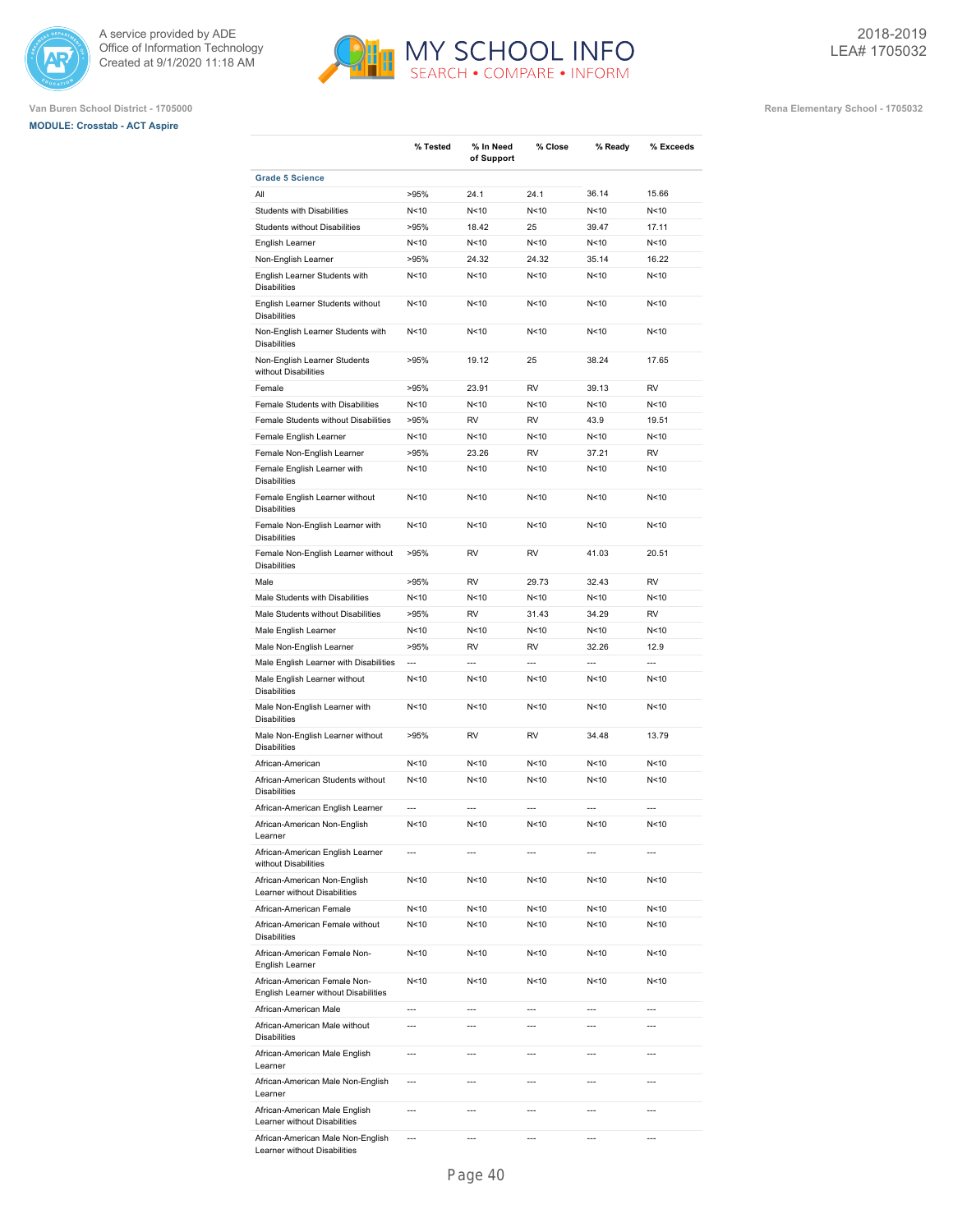



| Hispanic                                                                        | >95%            | <b>RV</b>      | <b>RV</b>       | 20              | 10              |
|---------------------------------------------------------------------------------|-----------------|----------------|-----------------|-----------------|-----------------|
| Hispanic Students with Disabilities                                             | N < 10          | N<10           | N < 10          | N <sub>10</sub> | N<10            |
| Hispanic Students without Disabilities                                          | N < 10          | N<10           | N<10            | N<10            | N <sub>10</sub> |
| Hispanic English Learner                                                        | N < 10          | N < 10         | N<10            | N<10            | N<10            |
| Hispanic Non-English Learner                                                    | N<10            | N<10           | N<10            | N <sub>10</sub> | N <sub>10</sub> |
| Hispanic English Learner with<br><b>Disabilities</b>                            | N<10            | N<10           | N<10            | N<10            | N<10            |
| Hispanic English Learner without<br><b>Disabilities</b>                         | N<10            | N<10           | N<10            | N<10            | N<10            |
| Hispanic Non-English Learner with<br><b>Disabilities</b>                        | N<10            | N<10           | N<10            | N < 10          | N<10            |
| Hispanic Non-English Learner without<br><b>Disabilities</b>                     | N<10            | N<10           | N<10            | N<10            | N<10            |
| Hispanic Female                                                                 | N<10            | N<10           | N < 10          | N<10            | N<10            |
| Hispanic Female with Disabilities                                               | N < 10          | N<10           | N <sub>10</sub> | N <sub>10</sub> | N<10            |
| Hispanic Female without Disabilities                                            | N<10            | N < 10         | N<10            | N < 10          | N<10            |
| Hispanic Female English Learner                                                 | N<10            | N<10           | N<10            | N<10            | N<10            |
| Hispanic Female Non-English                                                     | N<10            | N<10           | N < 10          | N<10            | N < 10          |
| Learner<br>Hispanic Female English Learner with                                 | N < 10          | N<10           | N<10            | N<10            | N<10            |
| <b>Disabilities</b>                                                             |                 |                |                 |                 |                 |
| Hispanic Female English Learner<br>without Disabilities                         | ---             | $\overline{a}$ | ---             | $\overline{a}$  | $\overline{a}$  |
| Hispanic Female Non-English<br>Learner without Disabilities                     | N<10            | N < 10         | N < 10          | N <sub>10</sub> | N<10            |
| Hispanic Male                                                                   | N<10            | N<10           | N < 10          | N<10            | N<10            |
| Hispanic Male with Disabilities                                                 | N < 10          | N<10           | N < 10          | N < 10          | N<10            |
| Hispanic Male without Disabilities                                              | N <sub>10</sub> | N<10           | N<10            | N<10            | N<10            |
| Hispanic Male English Learner                                                   | N<10            | N<10           | N<10            | N<10            | N<10            |
| Hispanic Male Non-English Learner                                               | N<10            | N<10           | N<10            | N <sub>10</sub> | N<10            |
| Hispanic Male English Learner with<br><b>Disabilities</b>                       | $\overline{a}$  | $\overline{a}$ | ---             | ---             | ---             |
| Hispanic Male English Learner<br>without Disabilities                           | N < 10          | N<10           | N < 10          | N<10            | N<10            |
| Hispanic Male Non-English Learner<br>with Disabilities                          | N < 10          | N<10           | N<10            | N < 10          | N<10            |
| Hispanic Male Non-English Learner<br>without Disabilities                       | N < 10          | N<10           | N <sub>10</sub> | N <sub>10</sub> | N<10            |
| Caucasian                                                                       | >95%            | 20.9           | 26.87           | 34.33           | 17.91           |
| Caucasian Students with Disabilities                                            | N<10            | N<10           | N<10            | N < 10          | N<10            |
| Caucasian Students without<br><b>Disabilities</b>                               | >95%            | 16.13          | 27.42           | 37.1            | 19.35           |
| Caucasian Non-English Learner                                                   | >95%            | 20.9           | 26.87           | 34.33           | 17.91           |
| Caucasian Non-English Learner with<br><b>Disabilities</b>                       | N < 10          | N<10           | N<10            | N<10            | N<10            |
| Caucasian Non-English Learner<br>without Disabilities                           | >95%            | 16.13          | 27.42           | 37.1            | 19.35           |
| Caucasian Female                                                                | >95%            | RV             | RV              | 35.9            | 20.51           |
| Caucasian Female with Disabilities                                              | N<10            | N<10           | N<10            | N<10            | N<10            |
| Caucasian Female without Disabilities                                           | >95%            | RV             | RV              | 40              | 22.86           |
| Caucasian Female Non-English<br>Learner                                         | >95%            | RV             | RV              | 35.9            | 20.51           |
| Caucasian Female Non-English<br>Learner with Disabilities                       | N<10            | N<10           | N<10            | N <sub>10</sub> | N<10            |
| Caucasian Female Non-English<br>Learner without Disabilities                    | >95%            | RV             | RV              | 40              | 22.86           |
| Caucasian Male                                                                  | >95%            | RV             | RV              | 32.14           | 14.29           |
| Caucasian Male with Disabilities                                                | N<10            | N<10           | N<10            | N<10            | N<10            |
| Caucasian Male without Disabilities                                             | >95%            | RV             | RV              | 33.33           | 14.81           |
| Caucasian Male Non-English Learner                                              | >95%            | RV             | RV              | 32.14           | 14.29           |
| Caucasian Male Non-English Learner                                              | N<10            | N<10           | N<10            | N<10            | N<10            |
| with Disabilities<br>Caucasian Male Non-English Learner<br>without Disabilities | >95%            | RV             | RV              | 33.33           | 14.81           |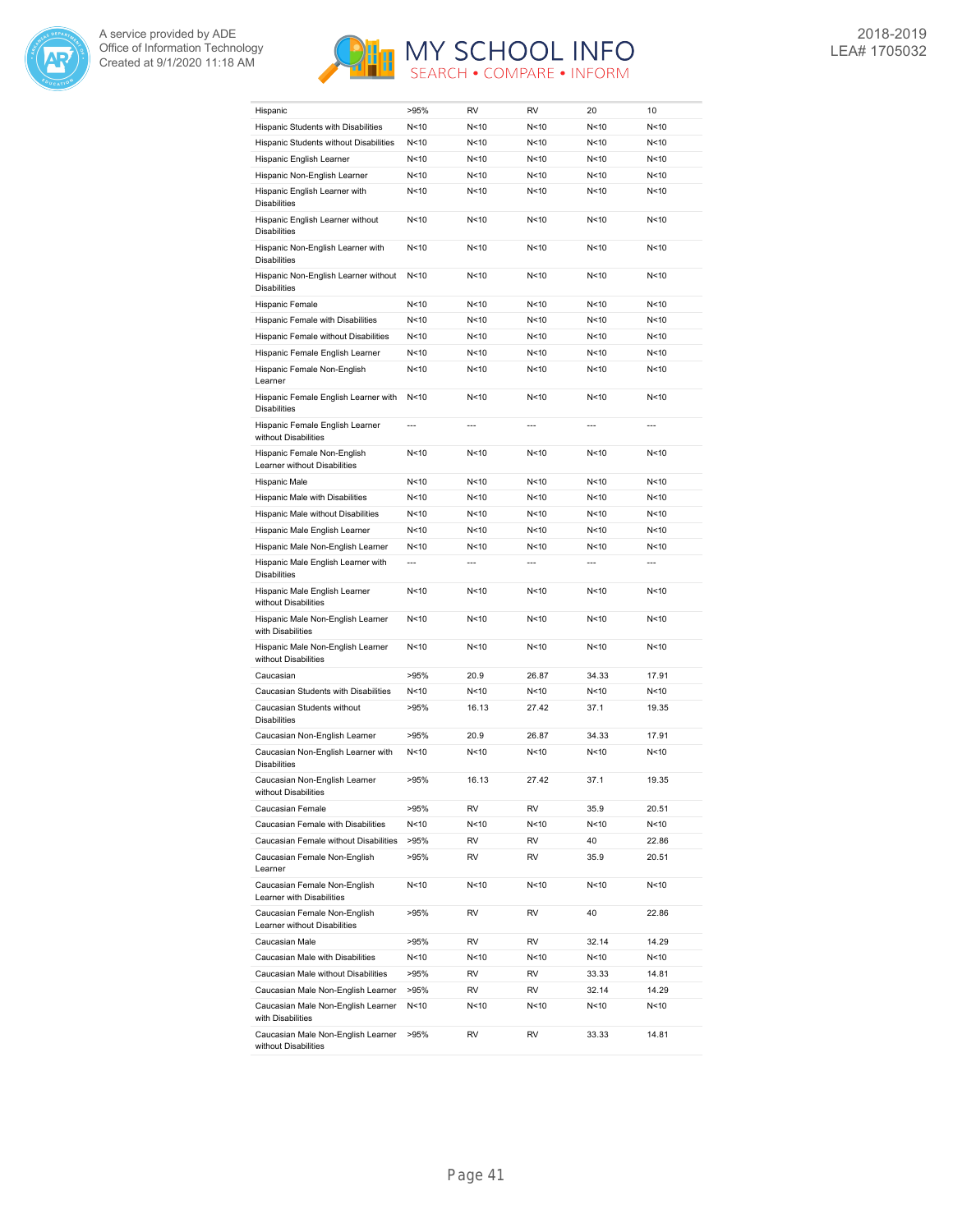





|                                                                      | % Tested | % In Need<br>of Support | % Close         | % Ready         | % Exceeds       |
|----------------------------------------------------------------------|----------|-------------------------|-----------------|-----------------|-----------------|
| All Grades English Language Arts (ELA)                               |          |                         |                 |                 |                 |
| All                                                                  | >95%     | 27.46                   | 20.49           | 24.18           | 27.87           |
| <b>Students with Disabilities</b>                                    | >95%     | <b>RV</b>               | RV              | 14.29           | $< 5\%$         |
| <b>Students without Disabilities</b>                                 | >95%     | 22.22                   | 21.3            | 25.46           | 31.02           |
| English Learner                                                      | >95%     | <b>RV</b>               | <b>RV</b>       | 23.33           | 23.33           |
| Non-English Learner                                                  | >95%     | 27.1                    | 20.09           | 24.3            | 28.5            |
| English Learner Students with<br><b>Disabilities</b>                 | N<10     | N<10                    | N <sub>10</sub> | N <sub>10</sub> | N<10            |
| English Learner Students without<br><b>Disabilities</b>              | >95%     | RV                      | RV              | 28              | 28              |
| Non-English Learner Students with<br><b>Disabilities</b>             | >95%     | <b>RV</b>               | <b>RV</b>       | 17.39           | $< 5\%$         |
| Non-English Learner Students<br>without Disabilities                 | >95%     | 23.04                   | 20.42           | 25.13           | 31.41           |
| Female                                                               | >95%     | 22.4                    | 19.2            | 24              | 34.4            |
| Female Students with Disabilities                                    | >95%     | <b>RV</b>               | <b>RV</b>       | 7.14            | 7.14            |
| Female Students without Disabilities                                 | >95%     | 16.22                   | 19.82           | 26.13           | 37.84           |
| Female English Learner                                               | >95%     | <b>RV</b>               | <b>RV</b>       | 18.18           | 45.45           |
| Female Non-English Learner                                           | >95%     | 23.68                   | 18.42           | 24.56           | 33.33           |
| Female English Learner with<br><b>Disabilities</b>                   | N<10     | N<10                    | N <sub>10</sub> | N <sub>10</sub> | N<10            |
| Female English Learner without<br><b>Disabilities</b>                | >95%     | <b>RV</b>               | <b>RV</b>       | 20              | 50              |
| Female Non-English Learner with<br><b>Disabilities</b>               | >95%     | <b>RV</b>               | <b>RV</b>       | 7.69            | 7.69            |
| Female Non-English Learner without<br><b>Disabilities</b>            | >95%     | 17.82                   | 18.81           | 26.73           | 36.63           |
| Male                                                                 | >95%     | 32.77                   | 21.85           | 24.37           | 21.01           |
| Male Students with Disabilities                                      | >95%     | <b>RV</b>               | <b>RV</b>       | 21.43           | $< 5\%$         |
| Male Students without Disabilities                                   | >95%     | 28.57                   | 22.86           | 24.76           | 23.81           |
| Male English Learner                                                 | >95%     | <b>RV</b>               | <b>RV</b>       | 26.32           | 10.53           |
| Male Non-English Learner                                             | >95%     | 31                      | 22              | 24              | 23              |
| Male English Learner with Disabilities                               | N<10     | N<10                    | N<10            | N <sub>10</sub> | N<10            |
| Male English Learner without<br><b>Disabilities</b>                  | >95%     | <b>RV</b>               | <b>RV</b>       | 33.33           | 13.33           |
| Male Non-English Learner with<br><b>Disabilities</b>                 | >95%     | <b>RV</b>               | <b>RV</b>       | 30              | $< 5\%$         |
| Male Non-English Learner without<br><b>Disabilities</b>              | >95%     | 28.89                   | 22.22           | 23.33           | 25.56           |
| African-American                                                     | N<10     | N<10                    | N <sub>10</sub> | N<10            | N<10            |
| African-American Students without<br><b>Disabilities</b>             | N<10     | N<10                    | N<10            | N<10            | N<10            |
| African-American English Learner                                     | N<10     | N<10                    | N<10            | N <sub>10</sub> | N <sub>10</sub> |
| African-American Non-English<br>Learner                              | N<10     | N<10                    | N<10            | N <sub>10</sub> | N<10            |
| African-American English Learner<br>without Disabilities             | N<10     | N<10                    | N<10            | N <sub>10</sub> | N<10            |
| African-American Non-English<br>Learner without Disabilities         | N<10     | N <sub>10</sub>         | N<10            | N<10            | N<10            |
| African-American Female                                              | N<10     | N<10                    | N<10            | N <sub>10</sub> | N<10            |
| African-American Female without<br><b>Disabilities</b>               | N<10     | N<10                    | N<10            | N <sub>10</sub> | N<10            |
| African-American Female Non-<br>English Learner                      | N<10     | N<10                    | N<10            | N<10            | N<10            |
| African-American Female Non-<br>English Learner without Disabilities | N<10     | N<10                    | N<10            | N<10            | N<10            |
| African-American Male                                                | N<10     | N<10                    | N<10            | N<10            | N<10            |
| African-American Male without<br><b>Disabilities</b>                 | N<10     | N<10                    | N<10            | N <sub>10</sub> | N<10            |
| African-American Male English<br>Learner                             | N<10     | N<10                    | N<10            | N<10            | N<10            |
| African-American Male Non-English<br>Learner                         | N<10     | N<10                    | N<10            | N<10            | N<10            |
| African-American Male English<br>Learner without Disabilities        | N<10     | N<10                    | N<10            | N<10            | N<10            |
| African-American Male Non-English<br>Learner without Disabilities    | N<10     | N<10                    | N<10            | N <sub>10</sub> | N<10            |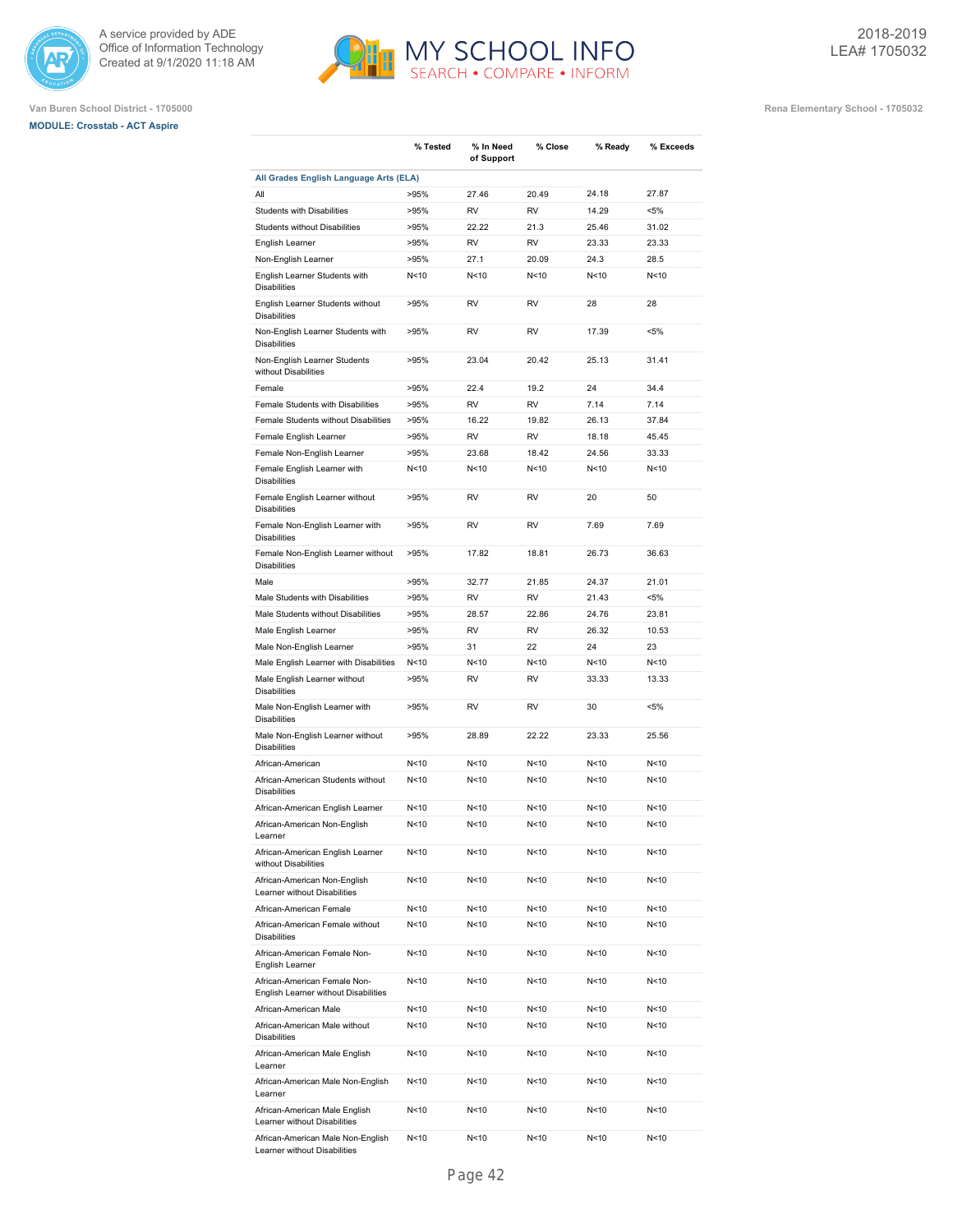



| Hispanic                                                     | >95%   | 38.71     | <b>RV</b>       | <b>RV</b>       | 12.9    |
|--------------------------------------------------------------|--------|-----------|-----------------|-----------------|---------|
| Hispanic Students with Disabilities                          | N<10   | N < 10    | N < 10          | N <sub>10</sub> | N<10    |
| Hispanic Students without Disabilities                       | >95%   | <b>RV</b> | <b>RV</b>       | 24              | 16      |
| Hispanic English Learner                                     | >95%   | RV        | <b>RV</b>       | 23.81           | 9.52    |
| Hispanic Non-English Learner                                 | >95%   | <b>RV</b> | <b>RV</b>       | 10              | 20      |
| Hispanic English Learner with<br><b>Disabilities</b>         | N<10   | N<10      | N<10            | N<10            | N<10    |
| Hispanic English Learner without<br><b>Disabilities</b>      | >95%   | <b>RV</b> | <b>RV</b>       | 31.25           | 12.5    |
| Hispanic Non-English Learner with<br><b>Disabilities</b>     | N < 10 | N < 10    | N<10            | N <sub>10</sub> | N<10    |
| Hispanic Non-English Learner without<br><b>Disabilities</b>  | N < 10 | N<10      | N<10            | N<10            | N<10    |
| Hispanic Female                                              | >95%   | <b>RV</b> | <b>RV</b>       | 14.29           | 28.57   |
| Hispanic Female with Disabilities                            | N<10   | N<10      | N<10            | N <sub>10</sub> | N<10    |
| Hispanic Female without Disabilities                         | >95%   | <b>RV</b> | <b>RV</b>       | 15.38           | 30.77   |
| Hispanic Female English Learner                              | N<10   | N<10      | N<10            | N<10            | N<10    |
| Hispanic Female Non-English<br>Learner                       | N<10   | N<10      | N<10            | N < 10          | N<10    |
| Hispanic Female English Learner with<br><b>Disabilities</b>  | N<10   | N < 10    | N<10            | N <sub>10</sub> | N<10    |
| Hispanic Female English Learner<br>without Disabilities      | N<10   | N<10      | N<10            | N<10            | N<10    |
| Hispanic Female Non-English<br>Learner without Disabilities  | N<10   | N<10      | N<10            | N <sub>10</sub> | N<10    |
| Hispanic Male                                                | >95%   | <b>RV</b> | <b>RV</b>       | 23.53           | $< 5\%$ |
| Hispanic Male with Disabilities                              | N<10   | N<10      | N<10            | N<10            | N<10    |
| Hispanic Male without Disabilities                           | >95%   | <b>RV</b> | <b>RV</b>       | 33.33           | $< 5\%$ |
| Hispanic Male English Learner                                | >95%   | <b>RV</b> | <b>RV</b>       | 28.57           | $< 5\%$ |
| Hispanic Male Non-English Learner                            | N<10   | N<10      | N<10            | N < 10          | N<10    |
| Hispanic Male English Learner with<br><b>Disabilities</b>    | N<10   | N<10      | N<10            | N <sub>10</sub> | N<10    |
| Hispanic Male English Learner<br>without Disabilities        | >95%   | RV        | <b>RV</b>       | 40              | <5%     |
| Hispanic Male Non-English Learner<br>with Disabilities       | N < 10 | N<10      | N <sub>10</sub> | N <sub>10</sub> | N<10    |
| Hispanic Male Non-English Learner<br>without Disabilities    | N<10   | N<10      | N<10            | N<10            | N<10    |
| Caucasian                                                    | >95%   | 27.66     | 20.21           | 25              | 27.13   |
| Caucasian Students with Disabilities                         | >95%   | RV        | <b>RV</b>       | 14.29           | <5%     |
| Caucasian Students without<br><b>Disabilities</b>            | >95%   | 23.35     | 20.36           | 26.35           | 29.94   |
| Caucasian Non-English Learner                                | >95%   | 27.66     | 20.21           | 25              | 27.13   |
| Caucasian Non-English Learner with<br><b>Disabilities</b>    | >95%   | RV        | <b>RV</b>       | 14.29           | <5%     |
| Caucasian Non-English Learner<br>without Disabilities        | >95%   | 23.35     | 20.36           | 26.35           | 29.94   |
| Caucasian Female                                             | >95%   | 23.76     | 18.81           | 24.75           | 32.67   |
| Caucasian Female with Disabilities                           | >95%   | RV        | RV              | 7.69            | 7.69    |
| Caucasian Female without Disabilities                        | >95%   | 17.05     | 19.32           | 27.27           | 36.36   |
| Caucasian Female Non-English<br>Learner                      | >95%   | 23.76     | 18.81           | 24.75           | 32.67   |
| Caucasian Female Non-English<br>Learner with Disabilities    | >95%   | RV        | RV              | 7.69            | 7.69    |
| Caucasian Female Non-English<br>Learner without Disabilities | >95%   | 17.05     | 19.32           | 27.27           | 36.36   |
| Caucasian Male                                               | >95%   | 32.18     | 21.84           | 25.29           | 20.69   |
| Caucasian Male with Disabilities                             | N<10   | N<10      | N<10            | N<10            | N<10    |
| Caucasian Male without Disabilities                          | >95%   | 30.38     | 21.52           | 25.32           | 22.78   |
| Caucasian Male Non-English Learner                           | >95%   | 32.18     | 21.84           | 25.29           | 20.69   |
| Caucasian Male Non-English Learner<br>with Disabilities      | N<10   | N<10      | N<10            | N<10            | N<10    |
| Caucasian Male Non-English Learner<br>without Disabilities   | >95%   | 30.38     | 21.52           | 25.32           | 22.78   |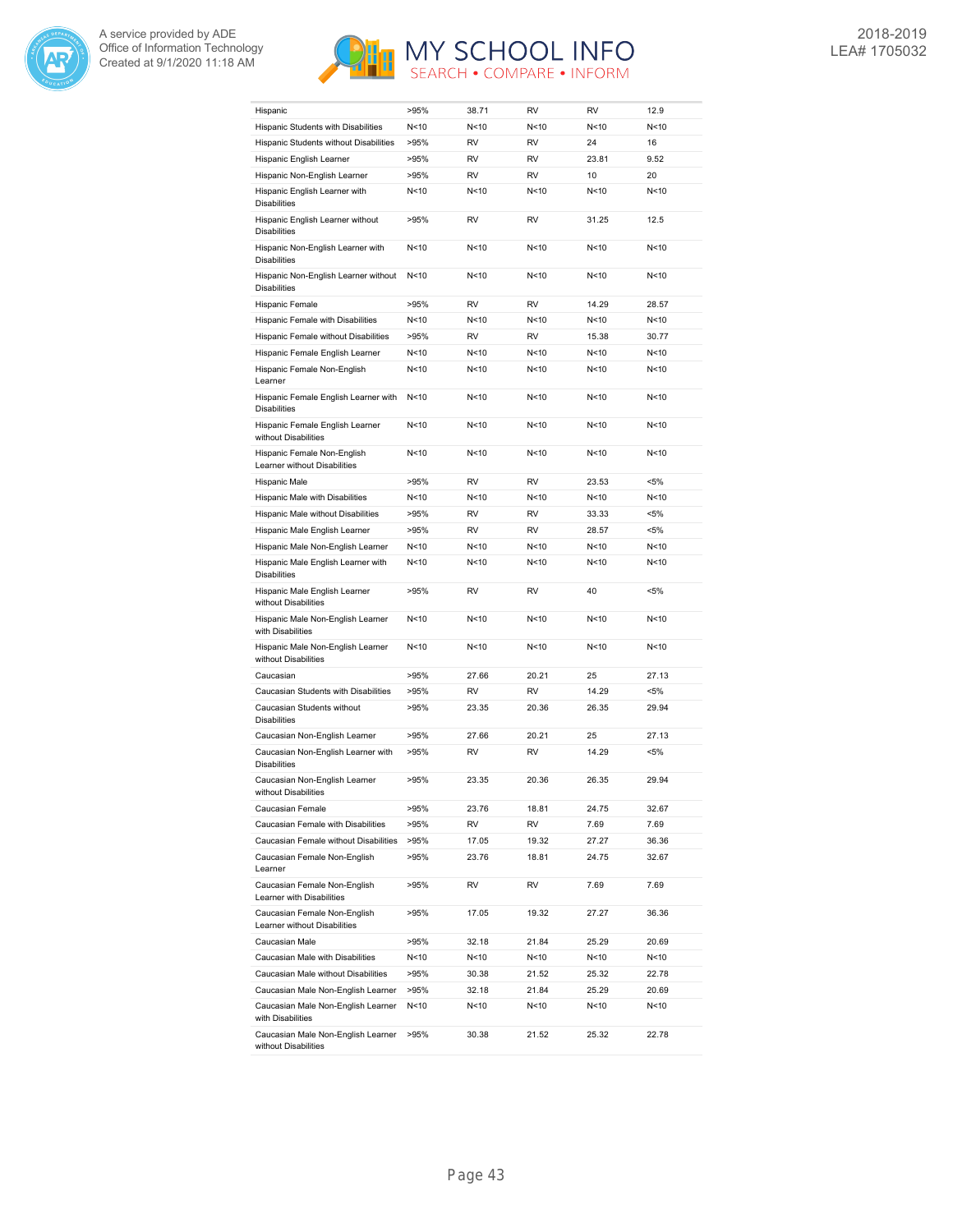





**Van Buren School District - 1705000 Rena Elementary School - 1705032**

|                                                                      | % Tested        | % In Need<br>of Support | % Close         | % Ready         | % Exceeds |
|----------------------------------------------------------------------|-----------------|-------------------------|-----------------|-----------------|-----------|
| <b>All Grades Mathematics</b>                                        |                 |                         |                 |                 |           |
| All                                                                  | <b>RV</b>       | RV                      | 27.05           | 42.62           | <b>RV</b> |
| <b>Students with Disabilities</b>                                    | >95%            | RV                      | 60.71           | RV              | 7.14      |
| <b>Students without Disabilities</b>                                 | >95%            | 5.09                    | 22.69           | 44.44           | 27.78     |
| English Learner                                                      | >95%            | RV                      | RV              | 53.33           | 20        |
| Non-English Learner                                                  | >95%            | 5.14                    | 27.57           | 41.12           | 26.17     |
| English Learner Students with<br><b>Disabilities</b>                 | N<10            | N < 10                  | N < 10          | N < 10          | N<10      |
| English Learner Students without<br><b>Disabilities</b>              | >95%            | RV                      | <b>RV</b>       | 60              | 24        |
| Non-English Learner Students with<br><b>Disabilities</b>             | >95%            | RV                      | <b>RV</b>       | 30.43           | 8.7       |
| Non-English Learner Students<br>without Disabilities                 | >95%            | 5.76                    | 23.56           | 42.41           | 28.27     |
| Female                                                               | RV              | RV                      | RV              | 41.6            | 28        |
| Female Students with Disabilities                                    | >95%            | RV                      | RV              | 35.71           | <5%       |
| Female Students without Disabilities                                 | RV              | RV                      | RV              | 42.34           | 31.53     |
| Female English Learner                                               | >95%            | RV                      | RV              | 54.55           | 36.36     |
| Female Non-English Learner                                           | RV              | RV                      | 29.82           | 40.35           | <b>RV</b> |
| Female English Learner with<br><b>Disabilities</b>                   | N<10            | N<10                    | N < 10          | N < 10          | N<10      |
| Female English Learner without<br><b>Disabilities</b>                | >95%            | RV                      | RV              | 60              | 40        |
| Female Non-English Learner with<br><b>Disabilities</b>               | >95%            | RV                      | RV              | 38.46           | $< 5\%$   |
| Female Non-English Learner without<br><b>Disabilities</b>            | RV              | RV                      | RV              | 40.59           | 30.69     |
| Male                                                                 | >95%            | RV                      | 26.05           | 43.7            | <b>RV</b> |
| Male Students with Disabilities                                      | >95%            | RV                      | RV              | 21.43           | 14.29     |
| Male Students without Disabilities                                   | >95%            | RV                      | RV              | 46.67           | 23.81     |
| Male English Learner                                                 | >95%            | RV                      | RV              | 52.63           | 10.53     |
| Male Non-English Learner                                             | >95%            | RV                      | <b>RV</b>       | 42              | 25        |
| Male English Learner with Disabilities                               | N<10            | N <sub>10</sub>         | N < 10          | N <sub>10</sub> | N<10      |
| Male English Learner without<br><b>Disabilities</b>                  | >95%            | RV                      | <b>RV</b>       | 60              | 13.33     |
| Male Non-English Learner with<br><b>Disabilities</b>                 | >95%            | RV                      | RV              | 20              | 20        |
| Male Non-English Learner without<br><b>Disabilities</b>              | >95%            | RV                      | RV              | 44.44           | 25.56     |
| African-American                                                     | N<10            | N<10                    | N < 10          | N < 10          | N<10      |
| African-American Students without<br><b>Disabilities</b>             | N<10            | N < 10                  | N < 10          | N<10            | N<10      |
| African-American English Learner                                     | N <sub>10</sub> | N <sub>10</sub>         | N < 10          | N<10            | N<10      |
| African-American Non-English<br>Learner                              | N<10            | N<10                    | N<10            | N < 10          | N<10      |
| African-American English Learner<br>without Disabilities             | N<10            | N<10                    | N<10            | N < 10          | N<10      |
| African-American Non-English<br>Learner without Disabilities         | N<10            | N<10                    | N<10            | N < 10          | N<10      |
| African-American Female                                              | N<10            | N<10                    | N<10            | N <sub>10</sub> | N<10      |
| African-American Female without<br><b>Disabilities</b>               | N<10            | N<10                    | N<10            | N < 10          | N<10      |
| African-American Female Non-<br>English Learner                      | N<10            | N<10                    | N<10            | N < 10          | N<10      |
| African-American Female Non-<br>English Learner without Disabilities | N<10            | N<10                    | N<10            | N < 10          | N<10      |
| African-American Male                                                | N<10            | N<10                    | N<10            | N<10            | N<10      |
| African-American Male without<br><b>Disabilities</b>                 | N<10            | N<10                    | N <sub>10</sub> | N <sub>10</sub> | N<10      |
| African-American Male English<br>Learner                             | N<10            | N<10                    | N<10            | N<10            | N<10      |
| African-American Male Non-English<br>Learner                         | N<10            | N<10                    | N<10            | N<10            | N<10      |
| African-American Male English<br>Learner without Disabilities        | N <sub>10</sub> | N<10                    | N<10            | N<10            | N<10      |
| African-American Male Non-English                                    | N<10            | N <sub>10</sub>         | N<10            | N <sub>10</sub> | N<10      |

MY SCHOOL INFO

Learner without Disabilities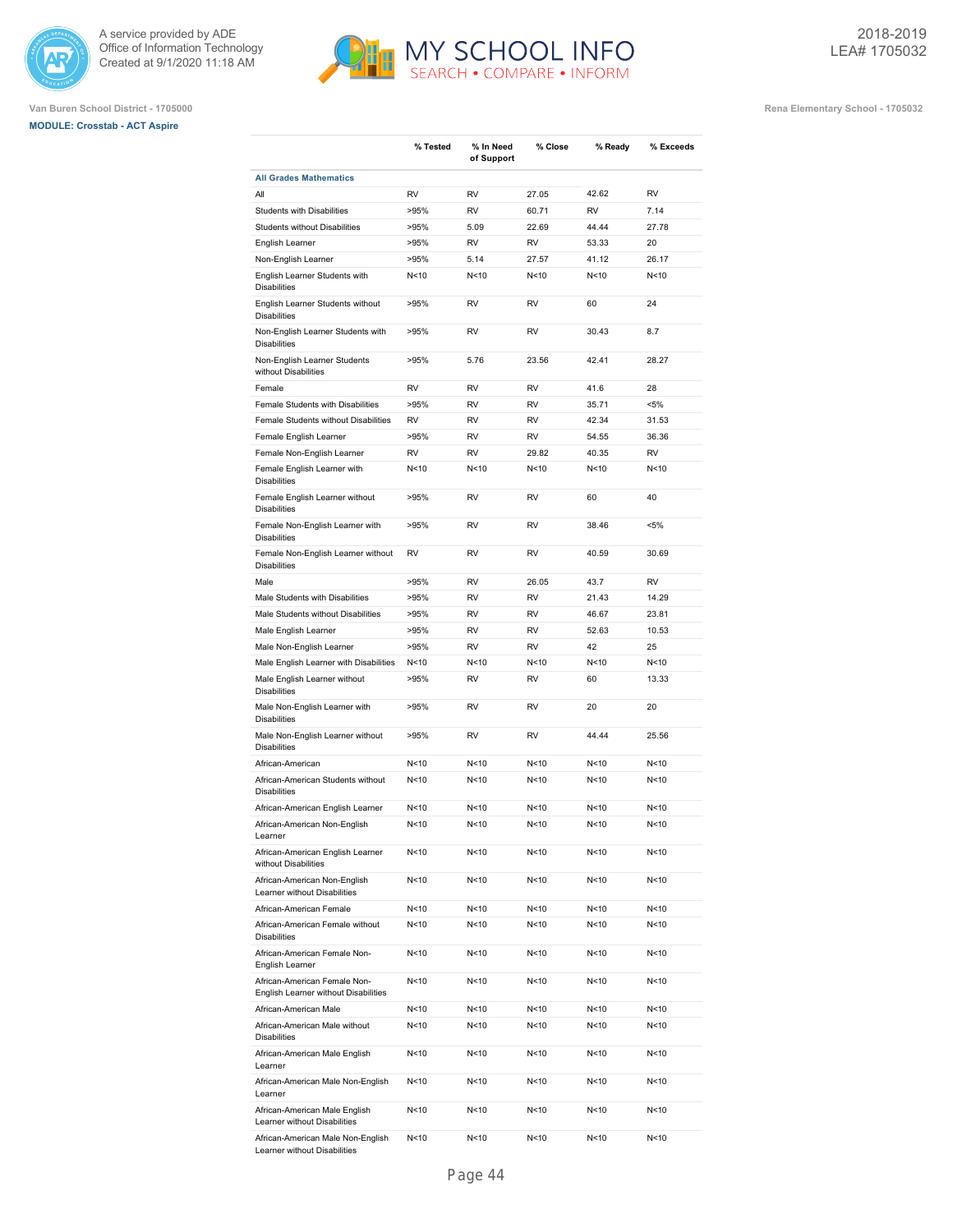



| Hispanic                                                                        | >95% | RV        | 32.26           | 54.84           | <b>RV</b> |
|---------------------------------------------------------------------------------|------|-----------|-----------------|-----------------|-----------|
| Hispanic Students with Disabilities                                             | N<10 | N<10      | N < 10          | N <sub>10</sub> | N<10      |
| Hispanic Students without Disabilities                                          | >95% | <b>RV</b> | <b>RV</b>       | 64              | 12        |
| Hispanic English Learner                                                        | >95% | <b>RV</b> | RV              | 52.38           | 9.52      |
| Hispanic Non-English Learner                                                    | >95% | <b>RV</b> | <b>RV</b>       | 60              | 10        |
| Hispanic English Learner with<br><b>Disabilities</b>                            | N<10 | N<10      | N < 10          | N <sub>10</sub> | N<10      |
| Hispanic English Learner without<br><b>Disabilities</b>                         | >95% | <b>RV</b> | <b>RV</b>       | 62.5            | 12.5      |
| Hispanic Non-English Learner with<br><b>Disabilities</b>                        | N<10 | N<10      | N <sub>10</sub> | N <sub>10</sub> | N<10      |
| Hispanic Non-English Learner without<br><b>Disabilities</b>                     | N<10 | N<10      | N<10            | N<10            | N<10      |
| Hispanic Female                                                                 | >95% | <b>RV</b> | <b>RV</b>       | 64.29           | 21.43     |
| Hispanic Female with Disabilities                                               | N<10 | N<10      | N <sub>10</sub> | N<10            | N<10      |
| Hispanic Female without Disabilities                                            | >95% | <b>RV</b> | <b>RV</b>       | 69.23           | 23.08     |
| Hispanic Female English Learner                                                 | N<10 | N<10      | N <sub>10</sub> | N<10            | N<10      |
| Hispanic Female Non-English                                                     | N<10 | N<10      | N < 10          | N<10            | N<10      |
| Learner<br>Hispanic Female English Learner with                                 | N<10 | N < 10    | N <sub>10</sub> | N < 10          | N<10      |
| <b>Disabilities</b><br>Hispanic Female English Learner                          |      | N<10      | N <sub>10</sub> |                 | N<10      |
| without Disabilities                                                            | N<10 |           |                 | N<10            |           |
| Hispanic Female Non-English<br>Learner without Disabilities                     | N<10 | N<10      | N<10            | N<10            | N<10      |
| Hispanic Male                                                                   | >95% | <b>RV</b> | <b>RV</b>       | 47.06           | $< 5\%$   |
| Hispanic Male with Disabilities                                                 | N<10 | N<10      | N <sub>10</sub> | N <sub>10</sub> | N<10      |
| Hispanic Male without Disabilities                                              | >95% | <b>RV</b> | <b>RV</b>       | 58.33           | $< 5\%$   |
| Hispanic Male English Learner                                                   | >95% | <b>RV</b> | <b>RV</b>       | 50              | $< 5\%$   |
| Hispanic Male Non-English Learner                                               | N<10 | N<10      | N < 10          | N<10            | N<10      |
| Hispanic Male English Learner with<br><b>Disabilities</b>                       | N<10 | N<10      | N <sub>10</sub> | N <sub>10</sub> | N<10      |
| Hispanic Male English Learner<br>without Disabilities                           | >95% | RV        | <b>RV</b>       | 60              | $< 5\%$   |
| Hispanic Male Non-English Learner<br>with Disabilities                          | N<10 | N<10      | N <sub>10</sub> | N <sub>10</sub> | N<10      |
| Hispanic Male Non-English Learner<br>without Disabilities                       | N<10 | N<10      | N <sub>10</sub> | N <sub>10</sub> | N<10      |
| Caucasian                                                                       | >95% | 5.85      | 28.19           | 40.43           | 25.53     |
| Caucasian Students with Disabilities                                            | >95% | RV        | RV              | 33.33           | <5%       |
| Caucasian Students without<br><b>Disabilities</b>                               | >95% | 6.59      | 23.95           | 41.32           | 28.14     |
| Caucasian Non-English Learner                                                   | >95% | 5.85      | 28.19           | 40.43           | 25.53     |
| Caucasian Non-English Learner with<br><b>Disabilities</b>                       | >95% | RV        | <b>RV</b>       | 33.33           | <5%       |
| Caucasian Non-English Learner<br>without Disabilities                           | >95% | 6.59      | 23.95           | 41.32           | 28.14     |
| Caucasian Female                                                                | RV   | RV        | 30.69           | 39.6            | RV        |
| Caucasian Female with Disabilities                                              | >95% | RV        | RV              | 38.46           | $< 5\%$   |
| Caucasian Female without Disabilities                                           | RV   | RV        | RV              | 39.77           | 30.68     |
| Caucasian Female Non-English<br>Learner                                         | RV   | RV        | 30.69           | 39.6            | RV        |
| Caucasian Female Non-English<br>Learner with Disabilities                       | >95% | RV        | RV              | 38.46           | $< 5\%$   |
| Caucasian Female Non-English<br>Learner without Disabilities                    | RV   | RV        | RV              | 39.77           | 30.68     |
| Caucasian Male                                                                  | >95% | RV        | 25.29           | 41.38           | RV        |
| Caucasian Male with Disabilities                                                | N<10 | N<10      | N<10            | N<10            | N<10      |
| Caucasian Male without Disabilities                                             | >95% | RV        | RV              | 43.04           | 25.32     |
| Caucasian Male Non-English Learner                                              | >95% | RV        | 25.29           | 41.38           | RV        |
| Caucasian Male Non-English Learner                                              | N<10 | N<10      | N<10            | N<10            | N<10      |
| with Disabilities<br>Caucasian Male Non-English Learner<br>without Disabilities | >95% | RV        | RV              | 43.04           | 25.32     |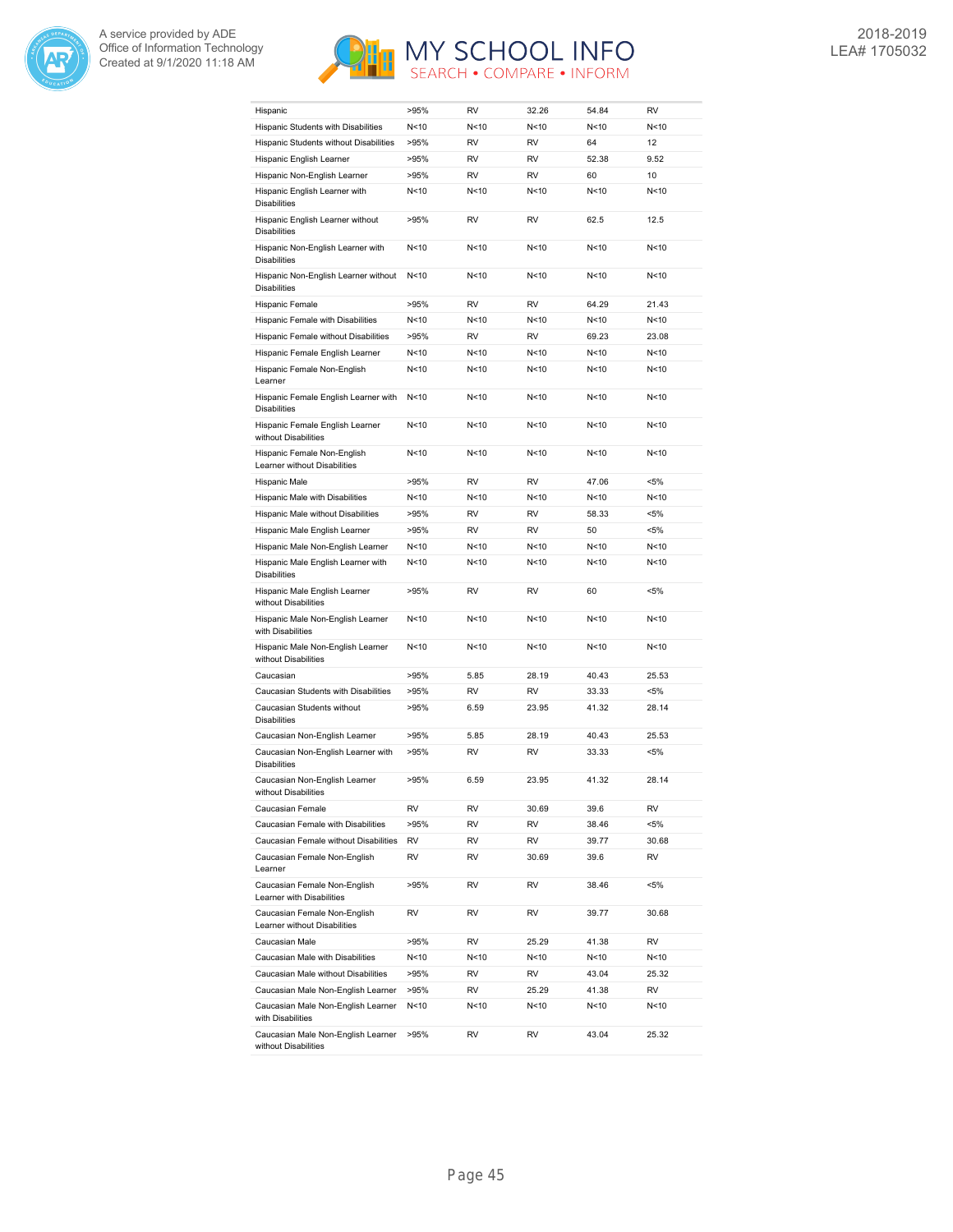





|                                                                      | % Tested        | % In Need<br>of Support | % Close         | % Ready         | % Exceeds |
|----------------------------------------------------------------------|-----------------|-------------------------|-----------------|-----------------|-----------|
| <b>All Grades Science</b>                                            |                 |                         |                 |                 |           |
| All                                                                  | >95%            | 28.28                   | 22.54           | 28.28           | 20.9      |
| <b>Students with Disabilities</b>                                    | >95%            | RV                      | RV              | $< 5\%$         | 7.14      |
| Students without Disabilities                                        | >95%            | 22.69                   | 23.15           | 31.48           | 22.69     |
| English Learner                                                      | >95%            | 33.33                   | RV              | RV              | 20        |
| Non-English Learner                                                  | >95%            | 27.57                   | 23.36           | 28.04           | 21.03     |
| English Learner Students with<br><b>Disabilities</b>                 | N<10            | N < 10                  | N<10            | N<10            | N<10      |
| English Learner Students without<br><b>Disabilities</b>              | >95%            | RV                      | RV              | 36              | 24        |
| Non-English Learner Students with<br><b>Disabilities</b>             | >95%            | RV                      | RV              | $< 5\%$         | 8.7       |
| Non-English Learner Students<br>without Disabilities                 | >95%            | 22.51                   | 24.08           | 30.89           | 22.51     |
| Female                                                               | >95%            | 27.2                    | 22.4            | 28              | 22.4      |
| Female Students with Disabilities                                    | >95%            | RV                      | RV              | 7.14            | 7.14      |
| Female Students without Disabilities                                 | >95%            | 21.62                   | 23.42           | 30.63           | 24.32     |
| Female English Learner                                               | >95%            | RV                      | RV              | 45.45           | 18.18     |
| Female Non-English Learner                                           | >95%            | 28.07                   | 22.81           | 26.32           | 22.81     |
| Female English Learner with<br><b>Disabilities</b>                   | N<10            | N < 10                  | N<10            | N<10            | N<10      |
| Female English Learner without<br><b>Disabilities</b>                | >95%            | RV                      | RV              | 50              | 20        |
| Female Non-English Learner with<br><b>Disabilities</b>               | >95%            | RV                      | RV              | 7.69            | 7.69      |
| Female Non-English Learner without<br><b>Disabilities</b>            | >95%            | 22.77                   | 23.76           | 28.71           | 24.75     |
| Male                                                                 | >95%            | 29.41                   | 22.69           | 28.57           | 19.33     |
| Male Students with Disabilities                                      | >95%            | RV                      | RV              | $< 5\%$         | 7.14      |
| Male Students without Disabilities                                   | >95%            | 23.81                   | 22.86           | 32.38           | 20.95     |
| Male English Learner                                                 | >95%            | RV                      | RV              | 21.05           | 21.05     |
| Male Non-English Learner                                             | >95%            | 27                      | 24              | 30              | 19        |
| Male English Learner with Disabilities                               | N<10            | N < 10                  | N<10            | N<10            | N<10      |
| Male English Learner without<br><b>Disabilities</b>                  | >95%            | RV                      | RV              | 26.67           | 26.67     |
| Male Non-English Learner with<br><b>Disabilities</b>                 | >95%            | RV                      | RV              | <5%             | 10        |
| Male Non-English Learner without<br><b>Disabilities</b>              | >95%            | 22.22                   | 24.44           | 33.33           | 20        |
| African-American                                                     | N<10            | N < 10                  | N<10            | N<10            | N<10      |
| African-American Students without<br><b>Disabilities</b>             | N <sub>10</sub> | N < 10                  | N<10            | N<10            | N<10      |
| African-American English Learner                                     | N <sub>10</sub> | N < 10                  | N <sub>10</sub> | N <sub>10</sub> | N<10      |
| African-American Non-English<br>Learner                              | N <sub>10</sub> | N<10                    | N<10            | N <sub>10</sub> | N<10      |
| African-American English Learner<br>without Disabilities             | N<10            | N<10                    | N<10            | N<10            | N<10      |
| African-American Non-English<br>Learner without Disabilities         | N<10            | N<10                    | N <sub>10</sub> | N<10            | N<10      |
| African-American Female                                              | N <sub>10</sub> | N<10                    | N<10            | N <sub>10</sub> | N<10      |
| African-American Female without<br><b>Disabilities</b>               | N<10            | N<10                    | N<10            | N<10            | N<10      |
| African-American Female Non-<br>English Learner                      | N<10            | N<10                    | N<10            | N<10            | N<10      |
| African-American Female Non-<br>English Learner without Disabilities | N<10            | N<10                    | N<10            | N<10            | N<10      |
| African-American Male                                                | N<10            | N<10                    | N<10            | N<10            | N<10      |
| African-American Male without<br><b>Disabilities</b>                 | N<10            | N<10                    | N<10            | N<10            | N<10      |
| African-American Male English<br>Learner                             | N<10            | N<10                    | N<10            | N<10            | N<10      |
| African-American Male Non-English<br>Learner                         | N<10            | N<10                    | N<10            | N<10            | N<10      |
| African-American Male English<br>Learner without Disabilities        | N <sub>10</sub> | N<10                    | N<10            | N<10            | N<10      |
| African-American Male Non-English<br>Learner without Disabilities    | N<10            | N<10                    | N<10            | N<10            | N<10      |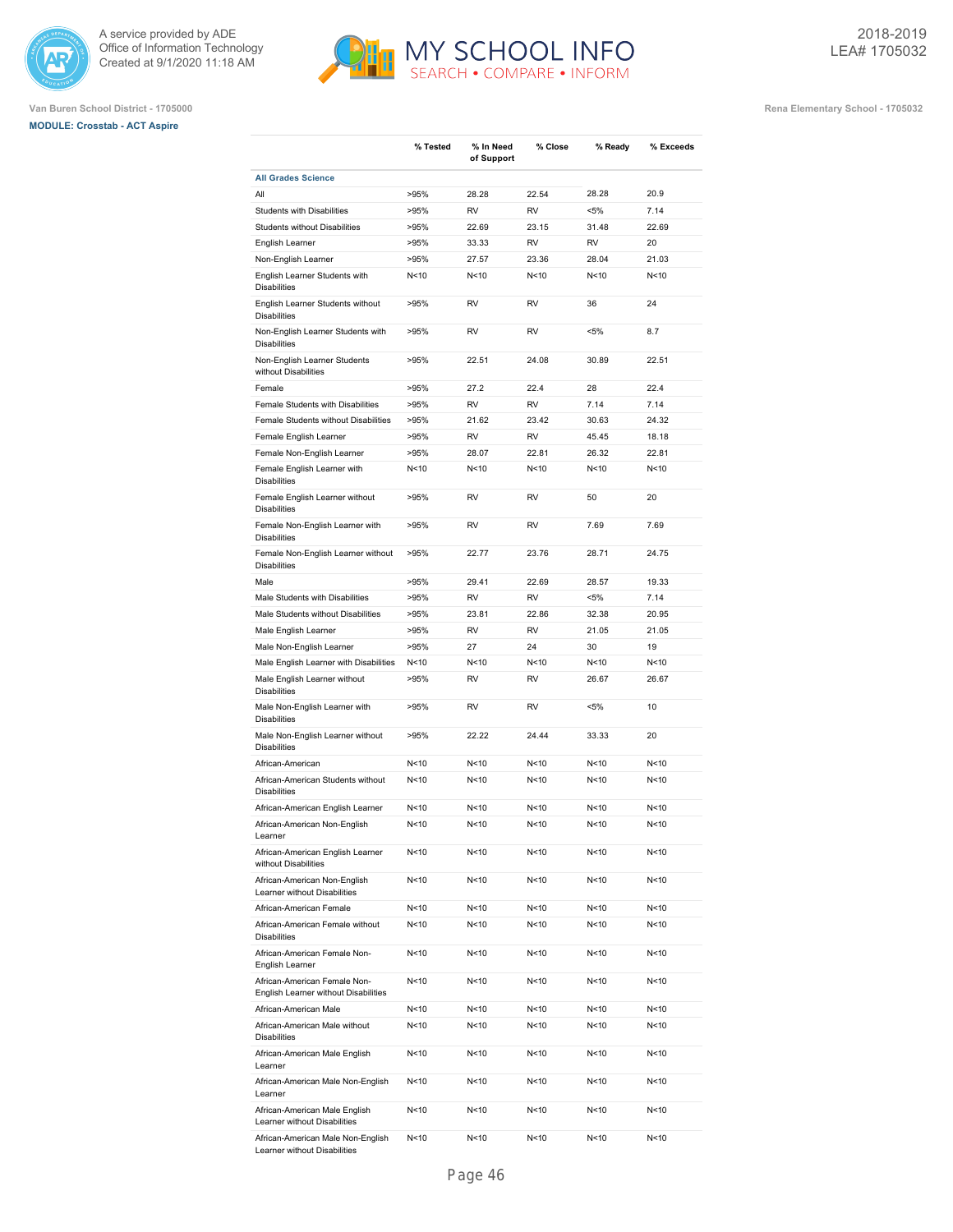



| Hispanic                                                     | >95% | 38.71     | RV              | RV              | 9.68  |
|--------------------------------------------------------------|------|-----------|-----------------|-----------------|-------|
| Hispanic Students with Disabilities                          | N<10 | N<10      | N<10            | N<10            | N<10  |
| Hispanic Students without Disabilities                       | >95% | <b>RV</b> | <b>RV</b>       | 28              | 12    |
| Hispanic English Learner                                     | >95% | <b>RV</b> | <b>RV</b>       | 28.57           | 9.52  |
| Hispanic Non-English Learner                                 | >95% | <b>RV</b> | <b>RV</b>       | 10              | 10    |
| Hispanic English Learner with<br><b>Disabilities</b>         | N<10 | N<10      | N <sub>10</sub> | N <sub>10</sub> | N<10  |
| Hispanic English Learner without<br><b>Disabilities</b>      | >95% | <b>RV</b> | <b>RV</b>       | 37.5            | 12.5  |
| Hispanic Non-English Learner with<br><b>Disabilities</b>     | N<10 | N<10      | N <sub>10</sub> | N <sub>10</sub> | N<10  |
| Hispanic Non-English Learner without<br><b>Disabilities</b>  | N<10 | N<10      | N<10            | N<10            | N<10  |
| Hispanic Female                                              | >95% | RV        | RV              | 28.57           | 14.29 |
| Hispanic Female with Disabilities                            | N<10 | N<10      | N<10            | N<10            | N<10  |
| Hispanic Female without Disabilities                         | >95% | <b>RV</b> | <b>RV</b>       | 30.77           | 15.38 |
| Hispanic Female English Learner                              | N<10 | N<10      | N<10            | N<10            | N<10  |
| Hispanic Female Non-English<br>Learner                       | N<10 | N<10      | N<10            | N<10            | N<10  |
| Hispanic Female English Learner with<br><b>Disabilities</b>  | N<10 | N<10      | N <sub>10</sub> | N <sub>10</sub> | N<10  |
| Hispanic Female English Learner<br>without Disabilities      | N<10 | N<10      | N<10            | N <sub>10</sub> | N<10  |
| Hispanic Female Non-English<br>Learner without Disabilities  | N<10 | N<10      | N<10            | N<10            | N<10  |
| Hispanic Male                                                | >95% | RV        | RV              | 17.65           | 5.88  |
| Hispanic Male with Disabilities                              | N<10 | N<10      | N<10            | N<10            | N<10  |
| Hispanic Male without Disabilities                           | >95% | <b>RV</b> | RV              | 25              | 8.33  |
| Hispanic Male English Learner                                | >95% | <b>RV</b> | <b>RV</b>       | 21.43           | 7.14  |
| Hispanic Male Non-English Learner                            | N<10 | N<10      | N<10            | N<10            | N<10  |
| Hispanic Male English Learner with<br><b>Disabilities</b>    | N<10 | N<10      | N <sub>10</sub> | N <sub>10</sub> | N<10  |
| Hispanic Male English Learner<br>without Disabilities        | >95% | <b>RV</b> | RV              | 30              | 10    |
| Hispanic Male Non-English Learner<br>with Disabilities       | N<10 | N<10      | N <sub>10</sub> | N <sub>10</sub> | N<10  |
| Hispanic Male Non-English Learner<br>without Disabilities    | N<10 | N<10      | N<10            | N<10            | N<10  |
| Caucasian                                                    | >95% | 27.66     | 22.87           | 29.26           | 20.21 |
| Caucasian Students with Disabilities                         | >95% | <b>RV</b> | RV              | $< 5\%$         | 9.52  |
| Caucasian Students without<br><b>Disabilities</b>            | >95% | 22.75     | 23.35           | 32.34           | 21.56 |
| Caucasian Non-English Learner                                | >95% | 27.66     | 22.87           | 29.26           | 20.21 |
| Caucasian Non-English Learner with<br><b>Disabilities</b>    | >95% | <b>RV</b> | RV              | $< 5\%$         | 9.52  |
| Caucasian Non-English Learner<br>without Disabilities        | >95% | 22.75     | 23.35           | 32.34           | 21.56 |
| Caucasian Female                                             | >95% | 29.7      | 21.78           | 25.74           | 22.77 |
| Caucasian Female with Disabilities                           | >95% | RV        | RV              | 7.69            | 7.69  |
| Caucasian Female without Disabilities                        | >95% | 23.86     | 22.73           | 28.41           | 25    |
| Caucasian Female Non-English<br>Learner                      | >95% | 29.7      | 21.78           | 25.74           | 22.77 |
| Caucasian Female Non-English<br>Learner with Disabilities    | >95% | RV        | RV              | 7.69            | 7.69  |
| Caucasian Female Non-English<br>Learner without Disabilities | >95% | 23.86     | 22.73           | 28.41           | 25    |
| Caucasian Male                                               | >95% | 25.29     | 24.14           | 33.33           | 17.24 |
| Caucasian Male with Disabilities                             | N<10 | N<10      | N<10            | N<10            | N<10  |
| Caucasian Male without Disabilities                          | >95% | 21.52     | 24.05           | 36.71           | 17.72 |
| Caucasian Male Non-English Learner                           | >95% | 25.29     | 24.14           | 33.33           | 17.24 |
| Caucasian Male Non-English Learner<br>with Disabilities      | N<10 | N<10      | N<10            | N<10            | N<10  |
| Caucasian Male Non-English Learner<br>without Disabilities   | >95% | 21.52     | 24.05           | 36.71           | 17.72 |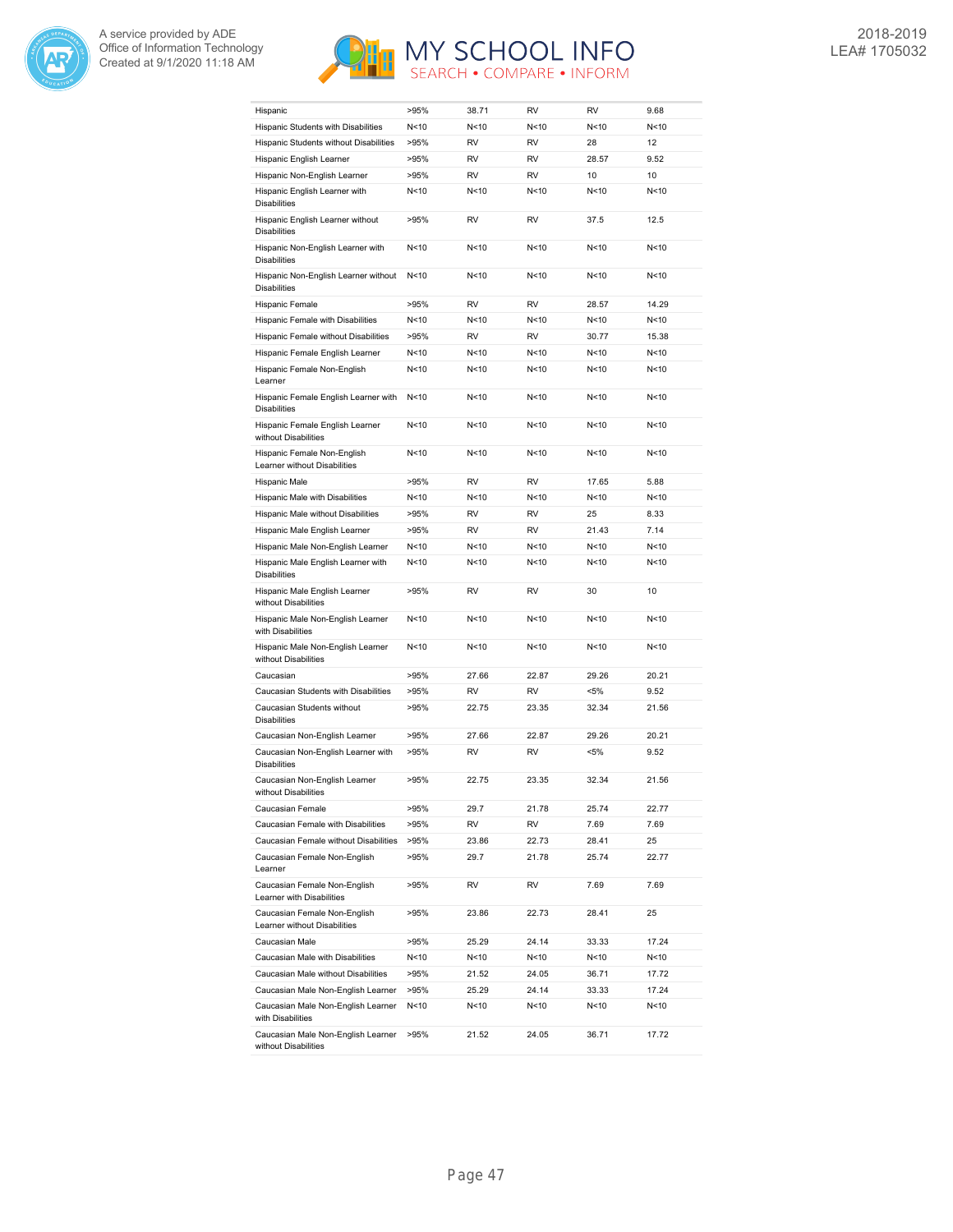



**MODULE: Crosstab - Graduation Rates**



**Four Year Graduation Rates** Four Year Graduation Rates are not available.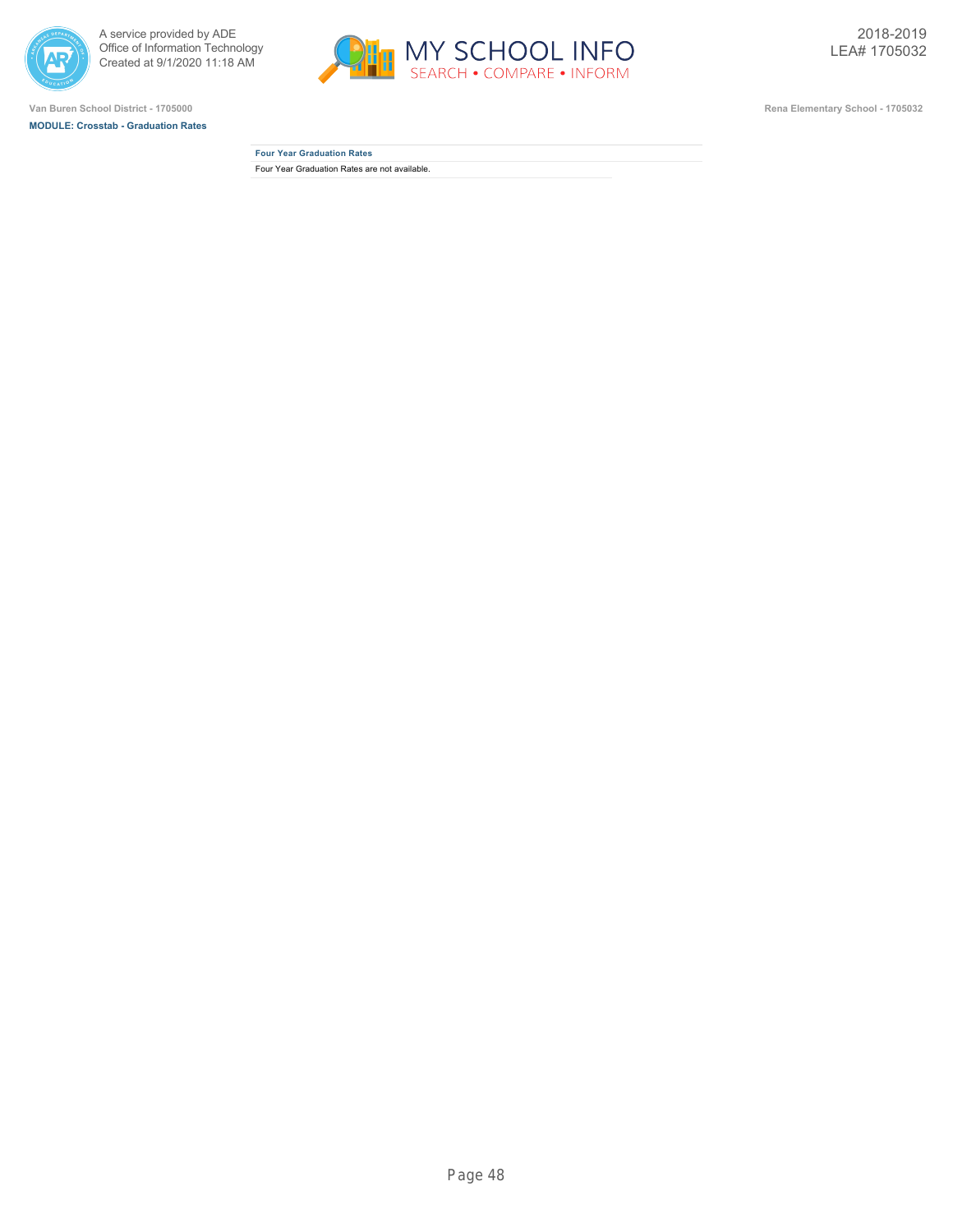



**MODULE: Crosstab - Graduation Rates**



| <b>Five Year Graduation Rates</b>             |  |
|-----------------------------------------------|--|
| Five Year Graduation Rates are not available. |  |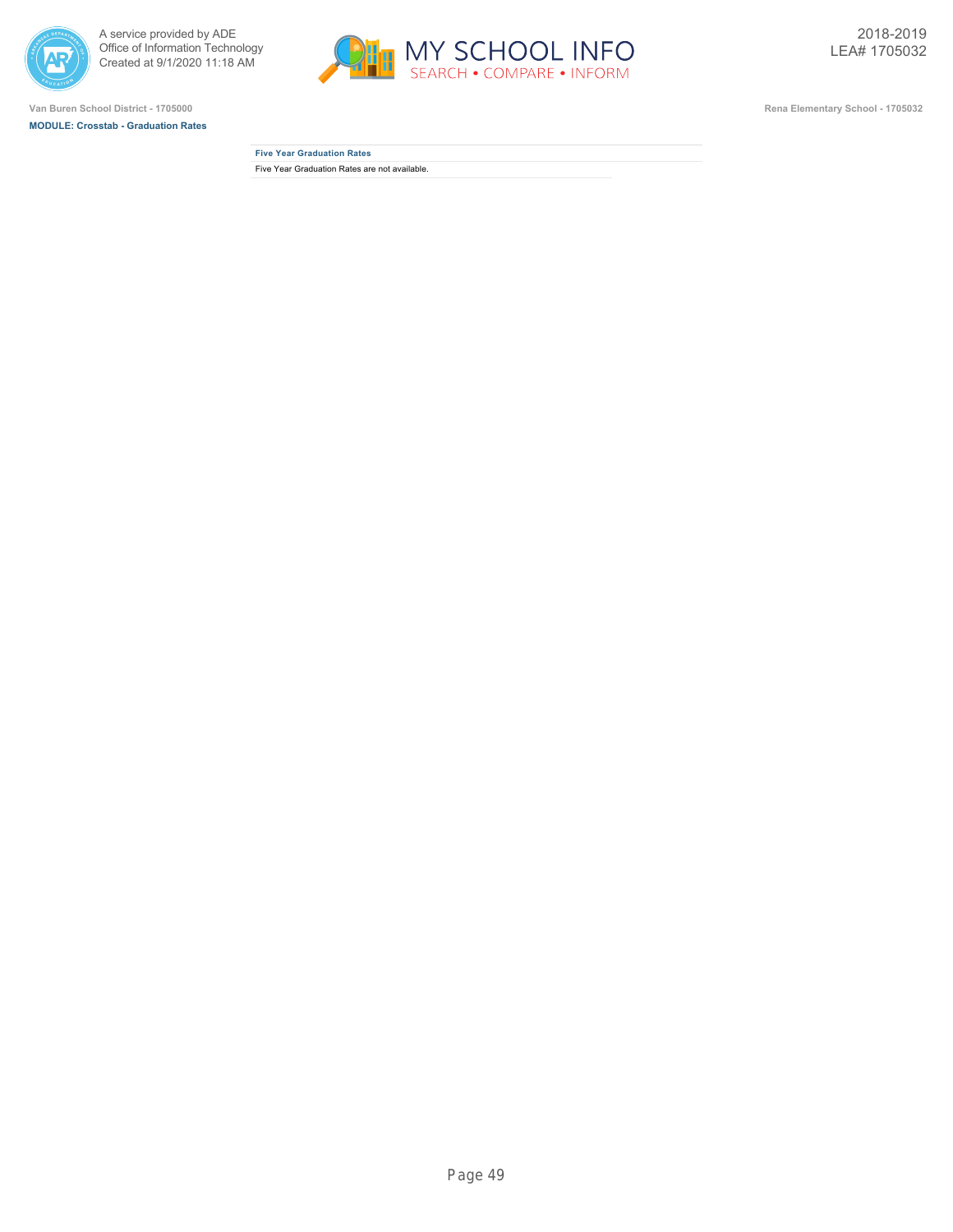



| <b>MODULE: Crosstab - Growth</b> |  |
|----------------------------------|--|
|                                  |  |

|                                                                            | <b>Mean Math</b><br><b>VAS</b> | Mean ELA<br><b>VAS</b>   | Mean<br>Content<br>VAS | Mean<br>Science<br>VAS   | <b>Mean ELP</b><br><b>VAS</b> | Mean<br>Content<br>w/ELP VAS |
|----------------------------------------------------------------------------|--------------------------------|--------------------------|------------------------|--------------------------|-------------------------------|------------------------------|
| Grade 1                                                                    |                                |                          |                        |                          |                               |                              |
| All                                                                        | N < 10                         | N<10                     | N < 10                 | N<10                     | N<10                          | ---                          |
| <b>Students with Disabilities</b>                                          | N<10                           | N<10                     | N < 10                 | N<10                     | N<10                          | ---                          |
| <b>Students without Disabilities</b>                                       | N < 10                         | N<10                     | N<10                   | N<10                     | N<10                          | ---                          |
| English Learner                                                            | N < 10                         | N<10                     | N < 10                 | N<10                     | N<10                          | ---                          |
| Non-English Learner                                                        | $\overline{a}$                 | $\overline{a}$           | $\overline{a}$         | $\overline{\phantom{a}}$ | $\overline{\phantom{a}}$      | ---                          |
| English Learner Students with Disabilities                                 | N<10                           | N<10                     | N<10                   | N<10                     | N < 10                        | $\overline{a}$               |
| English Learner Students without Disabilities                              | N<10                           | N<10                     | N<10                   | N<10                     | N<10                          | $\overline{a}$               |
| Non-English Learner Students with Disabilities                             | $\overline{a}$                 | $\overline{a}$           | $\overline{a}$         | $\overline{a}$           | $\overline{a}$                | $\overline{a}$               |
| Non-English Learner Students without Disabilities                          | $\overline{a}$                 | ---                      | $\overline{a}$         | $\overline{a}$           | $\overline{a}$                | $---$                        |
| Female                                                                     | N<10                           | N<10                     | N<10                   | N<10                     | N<10                          | $---$                        |
| Female Students with Disabilities                                          | $\overline{a}$                 | $---$                    | $\overline{a}$         | $\overline{a}$           | $\overline{a}$                | $---$                        |
| Female Students without Disabilities                                       | N<10                           | N<10                     | N < 10                 | N<10                     | N<10                          | $---$                        |
| Female English Learner                                                     | N<10                           | N<10                     | N < 10                 | N<10                     | N<10                          | $\overline{a}$               |
|                                                                            | $\overline{a}$                 | $\overline{a}$           | $\overline{a}$         | ---                      | ---                           | $\overline{a}$               |
| Female Non-English Learner                                                 |                                |                          |                        |                          |                               |                              |
| Female English Learner with Disabilities                                   | ---                            | $\overline{a}$           | $\overline{a}$         | ---                      | $\overline{a}$                | $\overline{a}$               |
| Female English Learner without Disabilities                                | N < 10                         | N < 10                   | N<10                   | N<10                     | N<10                          | ---                          |
| Female Non-English Learner with Disabilities                               | ---                            | $\overline{a}$           | ---                    | ---                      | ---                           | ---                          |
| Female Non-English Learner without Disabilities                            | $\overline{\phantom{a}}$       | $\overline{a}$           | $\overline{a}$         | $\hspace{0.05cm} \ldots$ | $\overline{\phantom{a}}$      | ---                          |
| Male                                                                       | N < 10                         | N<10                     | N < 10                 | N<10                     | N<10                          | ---                          |
| Male Students with Disabilities                                            | N < 10                         | N<10                     | N < 10                 | N<10                     | N<10                          | ---                          |
| Male Students without Disabilities                                         | N<10                           | N<10                     | N<10                   | N<10                     | N<10                          | $\overline{a}$               |
| Male English Learner                                                       | N<10                           | N<10                     | N<10                   | N<10                     | N < 10                        | $\overline{a}$               |
| Male Non-English Learner                                                   | $\overline{\phantom{a}}$       | $\overline{a}$           | $\overline{a}$         | ---                      | ---                           | $\overline{a}$               |
| Male English Learner with Disabilities                                     | N<10                           | N<10                     | N < 10                 | N<10                     | N<10                          | ---                          |
| Male English Learner without Disabilities                                  | N < 10                         | N < 10                   | N < 10                 | N<10                     | N<10                          | $---$                        |
| Male Non-English Learner with Disabilities                                 | $\overline{a}$                 | $\overline{a}$           | $\overline{a}$         | $\overline{a}$           | $\overline{a}$                | $---$                        |
| Male Non-English Learner without Disabilities                              | $\overline{a}$                 | $---$                    | $\overline{a}$         | $\overline{a}$           | $\overline{a}$                | $---$                        |
| African-American                                                           | $---$                          | $---$                    | $---$                  | $\overline{a}$           | ---                           | $---$                        |
| African-American Students without Disabilities                             | $\overline{a}$                 | $\overline{a}$           | $\overline{a}$         | $\overline{a}$           | ---                           | $\overline{a}$               |
| African-American Non-English Learner                                       | $\overline{a}$                 | $\overline{a}$           | $\overline{a}$         | $\overline{a}$           | $\overline{a}$                | $\overline{a}$               |
| African-American Non-English Learner without Disabilities                  | $\overline{a}$                 | $\overline{a}$           | $\overline{a}$         | ---                      | $\overline{\phantom{a}}$      | $\overline{a}$               |
| African-American Female                                                    | $\overline{a}$                 | $\overline{a}$           | $\overline{a}$         | $\overline{a}$           | $\overline{a}$                | $\overline{a}$               |
| African-American Female without Disabilities                               | $\overline{a}$                 | $\overline{a}$           | $\overline{a}$         | $\overline{a}$           | $\overline{\phantom{a}}$      | ---                          |
| African-American Female Non-English Learner                                | ---                            | $\overline{a}$           | $\overline{a}$         | ---                      | $\overline{a}$                | ---                          |
| African-American Female Non-English Learner without<br><b>Disabilities</b> | ---                            | ---                      | $\overline{a}$         | ---                      | $\overline{a}$                | ---                          |
| African-American Male                                                      | ---                            | ---                      | ---                    | ---                      | ---                           | ---                          |
| African-American Male without Disabilities                                 | ---                            | $\overline{a}$           | $\overline{a}$         | ---                      | ---                           | ---                          |
| African-American Male Non-English Learner                                  | $\overline{a}$                 | $\overline{a}$           | $\overline{a}$         | $\overline{\phantom{a}}$ | $\overline{\phantom{a}}$      | $\overline{a}$               |
| African-American Male Non-English Learner without                          |                                |                          |                        |                          |                               |                              |
| <b>Disabilities</b><br>Hispanic                                            | N<10                           | N <sub>10</sub>          | N<10                   | N<10                     | N<10                          | ---                          |
| Hispanic Students with Disabilities                                        | N<10                           | N<10                     | N<10                   | N<10                     | N <sub>10</sub>               | ---                          |
| Hispanic Students without Disabilities                                     | N<10                           | N<10                     | N<10                   | N<10                     | N<10                          | ---                          |
|                                                                            |                                |                          |                        |                          |                               |                              |
| Hispanic English Learner                                                   | N<10                           | N<10                     | N < 10                 | N<10                     | N <sub>10</sub>               | ---                          |
| Hispanic Non-English Learner                                               | ---                            | ---                      | ---                    | ---                      | $\overline{\phantom{a}}$      | ---                          |
| Hispanic English Learner with Disabilities                                 | N<10                           | N<10                     | N < 10                 | N<10                     | N<10                          | ---                          |
| Hispanic English Learner without Disabilities                              | N<10                           | N<10                     | N<10                   | N<10                     | N<10                          | $---$                        |
| Hispanic Non-English Learner without Disabilities                          | $\overline{\phantom{a}}$       | $\overline{\phantom{a}}$ | ---                    | $\overline{\phantom{a}}$ | $\overline{\phantom{a}}$      | ---                          |
| Hispanic Female                                                            | N<10                           | N <sub>10</sub>          | N<10                   | N<10                     | N<10                          | $---$                        |
| Hispanic Female with Disabilities                                          | ---                            | ---                      | ---                    | ---                      | $\overline{\phantom{a}}$      | ---                          |
| Hispanic Female without Disabilities                                       | N<10                           | N <sub>10</sub>          | N<10                   | N<10                     | N<10                          | ---                          |
| Hispanic Female English Learner                                            | N<10                           | N<10                     | N<10                   | N<10                     | N<10                          | $\overline{a}$               |
| Hispanic Female Non-English Learner                                        | ---                            | ---                      | ---                    | ---                      | ---                           | ---                          |
| Hispanic Female English Learner with Disabilities                          | $\overline{\phantom{a}}$       | $\overline{\phantom{a}}$ | ---                    | ---                      | ---                           | ---                          |
| Hispanic Female English Learner without Disabilities                       | N < 10                         | N < 10                   | N<10                   | N<10                     | N < 10                        | ---                          |
| Hispanic Female Non-English Learner without Disabilities                   | $\overline{\phantom{a}}$       | $\overline{\phantom{a}}$ | ---                    | $\overline{\phantom{a}}$ | $\overline{\phantom{a}}$      | ---                          |
| Hispanic Male                                                              | N<10                           | N < 10                   | N<10                   | N<10                     | N < 10                        | ---                          |
| Hispanic Male with Disabilities                                            | N<10                           | N<10                     | N<10                   | N<10                     | N<10                          | ---                          |
| Hispanic Male without Disabilities                                         | N<10                           | N<10                     | N<10                   | N<10                     | N <sub>10</sub>               | ---                          |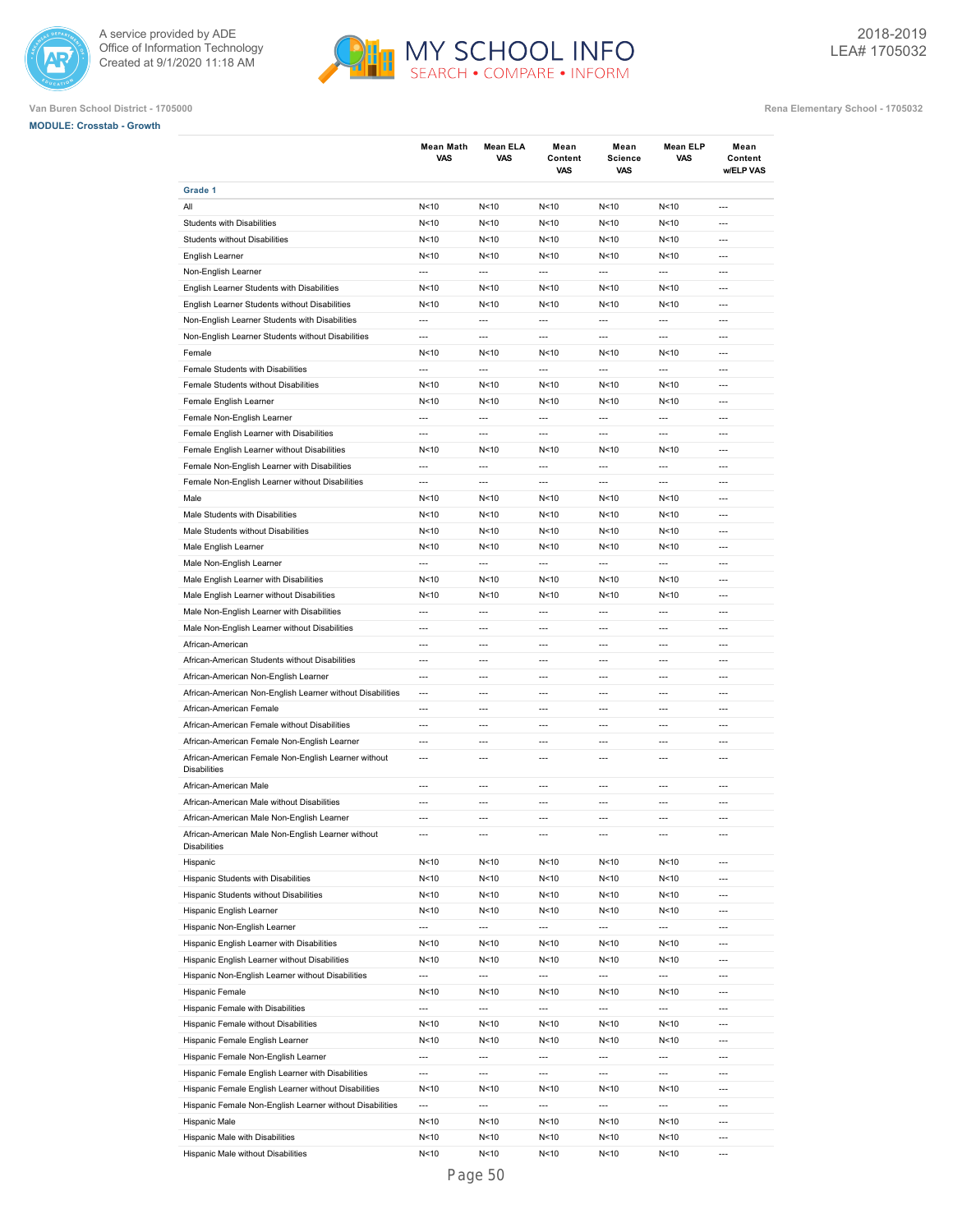



| Hispanic Male English Learner                             | N<10    | N <sub>10</sub> | N<10    | N <sub>10</sub> | N <sub>10</sub> | $- - -$ |
|-----------------------------------------------------------|---------|-----------------|---------|-----------------|-----------------|---------|
| Hispanic Male Non-English Learner                         | ---     | $- - -$         | $---$   | ---             | $- - -$         | ---     |
| Hispanic Male English Learner with Disabilities           | N < 10  | N < 10          | N < 10  | N < 10          | N < 10          | ---     |
| Hispanic Male English Learner without Disabilities        | N < 10  | N < 10          | N < 10  | N < 10          | N < 10          | $---$   |
| Hispanic Male Non-English Learner without Disabilities    | ---     | $- - -$         | $---$   | ---             | $- - -$         | ---     |
| Caucasian                                                 | ---     | $\overline{a}$  | $- - -$ | ---             | $-$ --          | ---     |
| Caucasian Students with Disabilities                      | ---     | $- - -$         | $- - -$ | ---             | ---             | ---     |
| Caucasian Students without Disabilities                   | $- - -$ | $- - -$         | $- - -$ | ---             | ---             | ---     |
| Caucasian Non-English Learner                             | ---     | $- - -$         | $- - -$ | ---             | $- - -$         | ---     |
| Caucasian Non-English Learner with Disabilities           | ---     | $- - -$         | $- - -$ | ---             | $- - -$         | ---     |
| Caucasian Non-English Learner without Disabilities        | ---     | $---$           | $---$   | ---             | $---$           | ---     |
| Caucasian Female                                          | ---     | $- - -$         | $- - -$ | ---             | $- - -$         | $- - -$ |
| Caucasian Female with Disabilities                        | ---     | $- - -$         | $- - -$ | ---             | ---             | ---     |
| Caucasian Female without Disabilities                     | ---     | $- - -$         | $- - -$ | ---             | ---             | ---     |
| Caucasian Female Non-English Learner                      | ---     | $- - -$         | $- - -$ | ---             | $- - -$         | ---     |
| Caucasian Female Non-English Learner with Disabilities    | ---     | $- - -$         | $---$   | ---             | ---             | ---     |
| Caucasian Female Non-English Learner without Disabilities | $---$   | ---             | $---$   | $---$           | $---$           | ---     |
| Caucasian Male                                            | ---     | $---$           | $---$   | ---             | $---$           | ---     |
| Caucasian Male with Disabilities                          | ---     | $---$           | $---$   | ---             | $---$           | $---$   |
| Caucasian Male without Disabilities                       | ---     | $- - -$         | $- - -$ | ---             | $-$ --          | ---     |
| Caucasian Male Non-English Learner                        | ---     | $- - -$         | $- - -$ | ---             | $- - -$         | $- - -$ |
| Caucasian Male Non-English Learner with Disabilities      | ---     | $- - -$         | $- - -$ | ---             | $- - -$         | ---     |
| Caucasian Male Non-English Learner without Disabilities   | $---$   | $- - -$         | $- - -$ | ---             | $- - -$         | ---     |

|                                                                            | <b>Mean Math</b><br>VAS | <b>Mean ELA</b><br>VAS | Mean<br>Content<br>VAS | Mean<br><b>Science</b><br>VAS | <b>Mean ELP</b><br>VAS   | Mean<br>Content<br>w/ELP VAS |
|----------------------------------------------------------------------------|-------------------------|------------------------|------------------------|-------------------------------|--------------------------|------------------------------|
| Grade 2                                                                    |                         |                        |                        |                               |                          |                              |
| All                                                                        | N<10                    | N <sub>10</sub>        | N<10                   | N<10                          | N <sub>10</sub>          | ---                          |
| <b>Students with Disabilities</b>                                          | ---                     | $\overline{a}$         | ---                    | ---                           | ---                      | $\overline{a}$               |
| Students without Disabilities                                              | N<10                    | N <sub>10</sub>        | N <sub>10</sub>        | N<10                          | N <sub>10</sub>          | $\overline{a}$               |
| English Learner                                                            | N<10                    | N <sub>10</sub>        | N <sub>10</sub>        | N <sub>10</sub>               | N <sub>10</sub>          | $\overline{a}$               |
| Non-English Learner                                                        | $\overline{a}$          | $\overline{a}$         | $\overline{a}$         | $\overline{a}$                | $\overline{a}$           | $\overline{a}$               |
| English Learner Students with Disabilities                                 | $\overline{a}$          | $\overline{a}$         | $\overline{a}$         | $\overline{a}$                | $\overline{a}$           | $\overline{a}$               |
| English Learner Students without Disabilities                              | N<10                    | N<10                   | N<10                   | N<10                          | N<10                     | $---$                        |
| Non-English Learner Students with Disabilities                             | $\overline{a}$          | $\overline{a}$         | $\overline{a}$         | $\overline{a}$                | $\overline{a}$           | $\overline{a}$               |
| Non-English Learner Students without Disabilities                          | $\overline{a}$          | $\overline{a}$         | ---                    | $\overline{a}$                | ---                      | $---$                        |
| Female                                                                     | N<10                    | N <sub>10</sub>        | N<10                   | N <sub>10</sub>               | N <sub>10</sub>          | $\overline{a}$               |
| Female Students with Disabilities                                          | $\overline{a}$          | $\overline{a}$         | $\overline{a}$         | ---                           | $\overline{a}$           | $\overline{a}$               |
| Female Students without Disabilities                                       | N<10                    | N<10                   | N <sub>10</sub>        | N <sub>10</sub>               | N <sub>10</sub>          | $\overline{a}$               |
| Female English Learner                                                     | N<10                    | N<10                   | N<10                   | N<10                          | N<10                     | ---                          |
| Female Non-English Learner                                                 | $\overline{a}$          | $\overline{a}$         | $\overline{a}$         | $\overline{a}$                | $\overline{a}$           | $\overline{a}$               |
| Female English Learner with Disabilities                                   | ---                     | ---                    | ---                    | ---                           | $\overline{a}$           | $\overline{a}$               |
| Female English Learner without Disabilities                                | N<10                    | N < 10                 | N<10                   | N<10                          | N <sub>10</sub>          | $\overline{a}$               |
| Female Non-English Learner with Disabilities                               | $\overline{a}$          | ---                    | ---                    | ---                           | ---                      | ---                          |
| Female Non-English Learner without Disabilities                            | ---                     | ---                    | ---                    | ---                           | ---                      | ---                          |
| Male                                                                       | N<10                    | N <sub>10</sub>        | N <sub>10</sub>        | N <sub>10</sub>               | N <sub>10</sub>          | $\overline{\phantom{a}}$     |
| Male Students with Disabilities                                            | ---                     | ---                    | ---                    | ---                           | ---                      | ---                          |
| Male Students without Disabilities                                         | N <sub>10</sub>         | N <sub>10</sub>        | N <sub>10</sub>        | N <sub>10</sub>               | N <sub>10</sub>          | $\overline{a}$               |
| Male English Learner                                                       | N <sub>10</sub>         | N <sub>10</sub>        | N <sub>10</sub>        | N<10                          | N <sub>10</sub>          | $\overline{a}$               |
| Male Non-English Learner                                                   | $\overline{a}$          | $\overline{a}$         | $\overline{a}$         | $\overline{a}$                | $\overline{a}$           | $\overline{a}$               |
| Male English Learner with Disabilities                                     | $\overline{a}$          | $\overline{a}$         | $\overline{a}$         | $\overline{a}$                | $\overline{a}$           | $\overline{a}$               |
| Male English Learner without Disabilities                                  | N <sub>10</sub>         | N<10                   | N <sub>10</sub>        | N <sub>10</sub>               | N <sub>10</sub>          | $\overline{a}$               |
| Male Non-English Learner with Disabilities                                 | $\overline{a}$          | $\overline{a}$         | $\overline{a}$         | $\overline{a}$                | $\overline{a}$           | $---$                        |
| Male Non-English Learner without Disabilities                              | $\overline{a}$          | $\overline{a}$         | $\overline{a}$         | $\overline{a}$                | $\overline{a}$           | $\overline{a}$               |
| African-American                                                           | $\overline{a}$          | $---$                  | $\overline{a}$         | $\overline{a}$                | $---$                    | $---$                        |
| African-American Students without Disabilities                             | $\overline{a}$          | $\overline{a}$         | $\overline{a}$         | $\overline{a}$                | $\overline{\phantom{a}}$ | $\overline{a}$               |
| African-American Non-English Learner                                       | ---                     | ---                    | ---                    | ---                           | ---                      | ---                          |
| African-American Non-English Learner without Disabilities                  | $\overline{a}$          | $\overline{a}$         | $\overline{a}$         | $\overline{a}$                | $\overline{a}$           | $\sim$                       |
| African-American Female                                                    | ---                     | ---                    | ---                    | ---                           | $\overline{a}$           | $\overline{a}$               |
| African-American Female without Disabilities                               | $\overline{a}$          | $\overline{a}$         | $\overline{a}$         | $\overline{a}$                | $\overline{a}$           | $\overline{a}$               |
| African-American Female Non-English Learner                                | ---                     | ---                    | ---                    | ---                           | ---                      | ---                          |
| African-American Female Non-English Learner without<br><b>Disabilities</b> | $\overline{a}$          | $\overline{a}$         | ---                    | ---                           | ---                      | ---                          |
| African-American Male                                                      | $\overline{a}$          | $\overline{a}$         | ---                    | $\overline{a}$                | $\overline{a}$           | $\overline{a}$               |
| African-American Male without Disabilities                                 | $-$                     | $-$ --                 | ---                    | $\overline{a}$                | ---                      | $-$ --                       |
| African-American Male Non-English Learner                                  | $-$                     | $\overline{a}$         | ---                    | $\overline{a}$                | ---                      | $\overline{a}$               |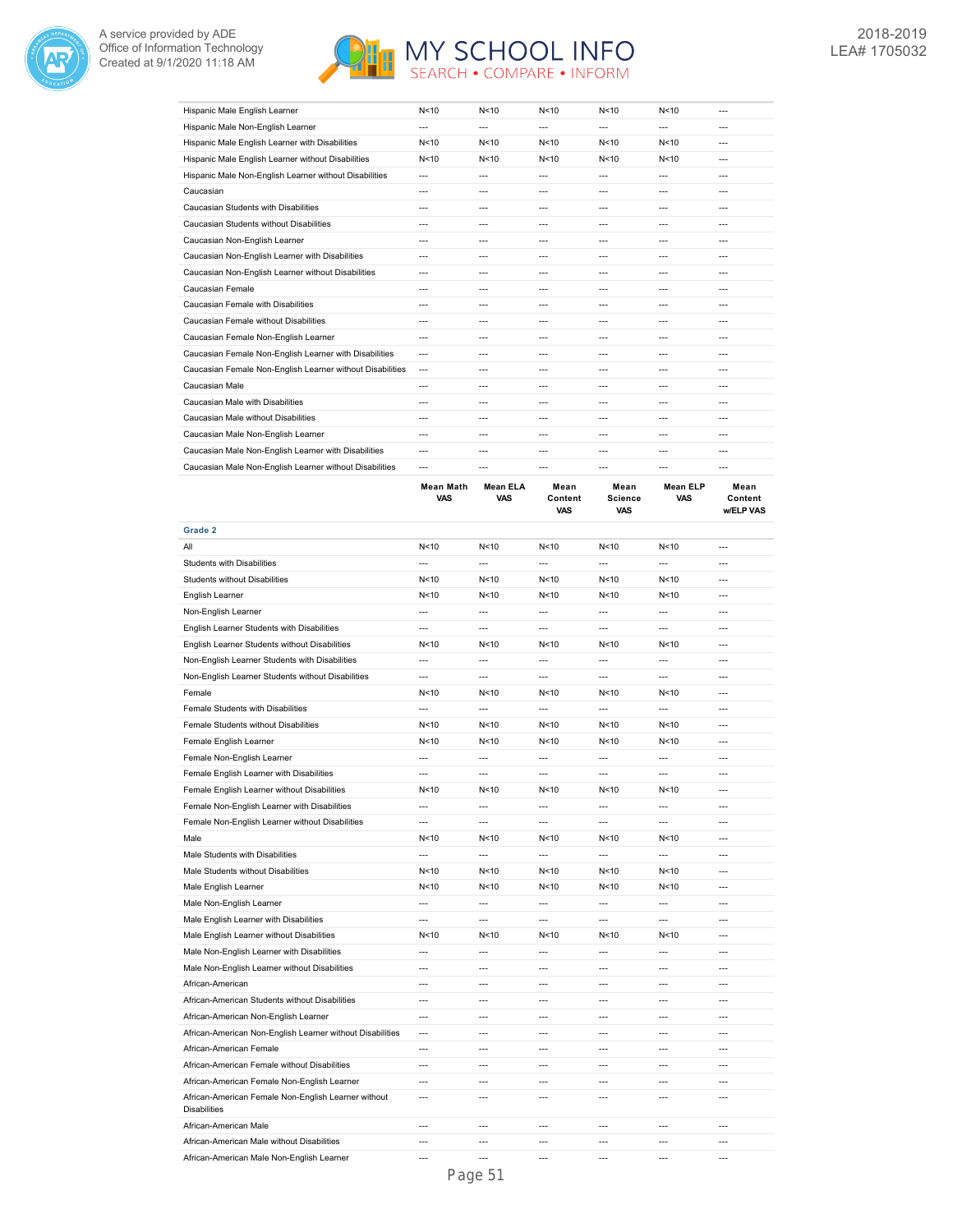



|                                                           | <b>Mean Math</b><br>VAS            | <b>Mean ELA</b><br><b>VAS</b>      | Mean<br>Content<br>VAS            | Mean<br><b>Science</b><br>VAS | <b>Mean ELP</b><br><b>VAS</b> | Mean<br>Content<br><b>WELP VAS</b> |
|-----------------------------------------------------------|------------------------------------|------------------------------------|-----------------------------------|-------------------------------|-------------------------------|------------------------------------|
| Caucasian Male Non-English Learner without Disabilities   | $\overline{a}$                     | $\overline{a}$                     | $\overline{a}$                    | $\overline{a}$                | $\overline{a}$                | $\overline{a}$                     |
| Caucasian Male Non-English Learner with Disabilities      | $\overline{a}$                     | ---                                | $\overline{a}$                    | $\overline{a}$                | $\overline{a}$                | $\overline{a}$                     |
| Caucasian Male Non-English Learner                        | $\overline{\phantom{a}}$           | $\overline{a}$                     | ---                               | ---                           | ---                           | $\overline{a}$                     |
| Caucasian Male without Disabilities                       | $\overline{a}$                     | $---$                              | $\overline{a}$                    | $\overline{a}$                | $\overline{a}$                | $---$                              |
| Caucasian Male with Disabilities                          | $\overline{a}$                     | ---                                | ---                               | ---                           | $\overline{a}$                | ---                                |
| Caucasian Male                                            | $\overline{a}$                     | $\overline{a}$                     | $---$                             | $\overline{a}$                | $\overline{a}$                | $\overline{a}$                     |
| Caucasian Female Non-English Learner without Disabilities | $\overline{a}$                     | ---                                | $\overline{a}$                    | ---                           | $\overline{a}$                | ---                                |
| Caucasian Female Non-English Learner with Disabilities    | $\overline{\phantom{a}}$           | $\overline{a}$                     | $\overline{a}$                    | $\overline{a}$                | $\overline{a}$                | $\overline{a}$                     |
| Caucasian Female Non-English Learner                      | $\overline{a}$                     | ---                                | $\overline{a}$                    | ---                           | $\overline{a}$                | ---                                |
| Caucasian Female without Disabilities                     | $\overline{a}$                     | $\overline{a}$                     | $\overline{a}$                    | ---                           | $\overline{a}$                | $\overline{a}$                     |
| Caucasian Female with Disabilities                        | $\overline{a}$                     | $\overline{a}$                     | $\overline{a}$                    | ---                           | $\overline{\phantom{a}}$      | $\overline{a}$                     |
| Caucasian Female                                          | $\overline{a}$                     | $\overline{a}$                     | $\overline{a}$                    | $\overline{a}$                | $\overline{a}$                | $\overline{a}$                     |
| Caucasian Non-English Learner without Disabilities        | $\overline{\phantom{a}}$           | $\overline{a}$                     | $\overline{a}$                    | $\overline{a}$                | $\overline{a}$                | $\overline{a}$                     |
| Caucasian Non-English Learner with Disabilities           | $\overline{a}$                     | $\overline{a}$                     | $\overline{a}$                    | $\overline{a}$                | $\overline{a}$                | $\overline{a}$                     |
| Caucasian Non-English Learner                             | $\overline{a}$                     | $\overline{a}$                     | $\overline{a}$                    | $\overline{a}$                | $\overline{a}$                | $\overline{a}$                     |
| Caucasian Students without Disabilities                   | $\overline{a}$                     | $\overline{a}$                     | $\overline{a}$                    | $\overline{a}$                | $\overline{a}$                | $\overline{a}$                     |
| Caucasian Students with Disabilities                      | $\overline{a}$                     | $\overline{a}$                     | $\overline{a}$                    | $\overline{a}$                | $\overline{a}$                | $\overline{a}$                     |
| Caucasian                                                 | $\overline{a}$                     | $\overline{a}$                     | $\overline{a}$                    | ---                           | $\overline{a}$                | $\overline{a}$                     |
| Hispanic Male Non-English Learner without Disabilities    | $---$                              | $---$                              | $---$                             | $\overline{a}$                | $---$                         | $---$                              |
| Hispanic Male English Learner without Disabilities        | N < 10                             | N<10                               | N<10                              | N<10                          | N<10                          | $\overline{\phantom{a}}$           |
| Hispanic Male English Learner with Disabilities           | $\overline{a}$                     | ---                                | $\overline{a}$                    | ---                           | ---                           | $\overline{a}$                     |
| Hispanic Male Non-English Learner                         | $\overline{a}$                     | $\overline{a}$                     | $\overline{a}$                    | ---                           | $\overline{a}$                | $\overline{a}$                     |
| Hispanic Male English Learner                             | N<10                               | N <sub>10</sub>                    | N <sub>10</sub>                   | N < 10                        | N < 10                        | ---                                |
| Hispanic Male without Disabilities                        | N<10                               | N <sub>10</sub>                    | N<10                              | N<10                          | N<10                          | $---$                              |
| Hispanic Male with Disabilities                           | ---                                | ---                                | $\overline{a}$                    | ---                           | ---                           | ---                                |
| Hispanic Male                                             |                                    |                                    |                                   |                               |                               |                                    |
| Hispanic Female Non-English Learner without Disabilities  | N<10                               | N <sub>10</sub>                    | N<10                              | N<10                          | N <sub>10</sub>               | $\overline{a}$                     |
| Hispanic Female English Learner without Disabilities      | N<10<br>$\overline{a}$             | N <sub>10</sub><br>$\overline{a}$  | N <sub>10</sub><br>$\overline{a}$ | N<10<br>$\overline{a}$        | N < 10<br>$\overline{a}$      | $\overline{a}$                     |
| Hispanic Female English Learner with Disabilities         |                                    |                                    |                                   |                               |                               | $\overline{a}$                     |
| Hispanic Female Non-English Learner                       | $\overline{a}$                     | ---                                | $\overline{a}$                    | $\overline{a}$                | $\overline{a}$                | $\overline{a}$                     |
| Hispanic Female English Learner                           | $\overline{a}$                     | $\overline{a}$                     | $\overline{a}$                    | ---                           | $\overline{a}$                | $\overline{a}$                     |
| Hispanic Female without Disabilities                      | N < 10<br>N<10                     | N <sub>10</sub><br>N <sub>10</sub> | N < 10<br>N<10                    | N<10<br>N<10                  | N < 10<br>N<10                | ---                                |
| Hispanic Female with Disabilities                         |                                    |                                    |                                   |                               |                               | $\overline{a}$<br>$\overline{a}$   |
| Hispanic Female                                           | N < 10<br>$\overline{\phantom{a}}$ | N <sub>10</sub><br>---             | N <sub>10</sub><br>$\overline{a}$ | N<10<br>---                   | N < 10<br>$\overline{a}$      | $\overline{\phantom{a}}$           |
|                                                           |                                    |                                    |                                   |                               |                               |                                    |
| Hispanic Non-English Learner without Disabilities         | $\overline{a}$                     | $\overline{a}$                     | $\overline{a}$                    | $\overline{a}$                | $\overline{a}$                | ---                                |
| Hispanic English Learner without Disabilities             | N < 10                             | N<10                               | N<10                              | N<10                          | N<10                          | ---                                |
| Hispanic English Learner with Disabilities                | $\overline{a}$                     | $---$                              | $\overline{a}$                    | $\overline{a}$                | $---$                         | $---$                              |
| Hispanic Non-English Learner                              | $\overline{a}$                     | ---                                | $\overline{a}$                    | ---                           | $\overline{a}$                | ---                                |
| Hispanic English Learner                                  | N<10                               | N <sub>10</sub>                    | N <sub>10</sub>                   | N<10                          | N <sub>10</sub>               | $---$                              |
| Hispanic Students without Disabilities                    | N<10                               | N <sub>10</sub>                    | N<10                              | N<10                          | N<10                          | ---                                |
| Hispanic Students with Disabilities                       | $\overline{a}$                     | $\overline{a}$                     | $\overline{a}$                    | $\overline{a}$                | $\overline{a}$                | $\overline{a}$                     |
| <b>Disabilities</b><br>Hispanic                           | N < 10                             | N <sub>10</sub>                    | N<10                              | N<10                          | N<10                          | $\overline{\phantom{a}}$           |
| African-American Male Non-English Learner without         | ---                                | ---                                |                                   | ---                           | ---                           | ---                                |
|                                                           |                                    |                                    |                                   |                               |                               |                                    |

|                                                   |        |                 | ,,,,,           | ,,,, |                 | ,,,,,,,,,,, |
|---------------------------------------------------|--------|-----------------|-----------------|------|-----------------|-------------|
| Grade 3                                           |        |                 |                 |      |                 |             |
| All                                               | 84.1   | 83.95           | 84.03           | N<10 | N<10            | 84.65       |
| <b>Students with Disabilities</b>                 | 82.47  | 85.88           | 84.18           | N<10 | N < 10          | 85.12       |
| <b>Students without Disabilities</b>              | 84.36  | 83.65           | 84              | N<10 | N < 10          | 84.57       |
| English Learner                                   | N<10   | N <sub>10</sub> | N <sub>10</sub> | N<10 | N < 10          | 86.4        |
| Non-English Learner                               | 84.46  | 83.85           | 84.15           | N<10 | N < 10          | $---$       |
| English Learner Students with Disabilities        | N < 10 | N<10            | N < 10          | N<10 | N < 10          | N < 10      |
| English Learner Students without Disabilities     | N < 10 | N <sub>10</sub> | N<10            | N<10 | N < 10          | 86.5        |
| Non-English Learner Students with Disabilities    | N < 10 | N <sub>10</sub> | N<10            | N<10 | N < 10          | $---$       |
| Non-English Learner Students without Disabilities | 84.65  | 83.52           | 84.08           | N<10 | N<10            | $---$       |
| Female                                            | 85.45  | 84.13           | 84.79           | N<10 | N < 10          | 85.66       |
| Female Students with Disabilities                 | N < 10 | N <sub>10</sub> | N<10            | N<10 | N < 10          | $---$       |
| Female Students without Disabilities              | 86.13  | 84.12           | 85.13           | N<10 | N <sub>10</sub> | 86.02       |
| Female English Learner                            | N<10   | N<10            | N<10            | N<10 | N<10            | 90.35       |
| Female Non-English Learner                        | 85.19  | 83.53           | 84.36           | N<10 | N < 10          | $---$       |
| Female English Learner with Disabilities          | $---$  | $---$           | $---$           | ---  | $---$           | $---$       |
| Female English Learner without Disabilities       | N < 10 | N<10            | N<10            | N<10 | N < 10          | 90.35       |
| Female Non-English Learner with Disabilities      | N < 10 | N<10            | N < 10          | N<10 | N < 10          | $---$       |
| Female Non-English Learner without Disabilities   | 85.95  | 83.47           | 84.71           | N<10 | N < 10          | ---         |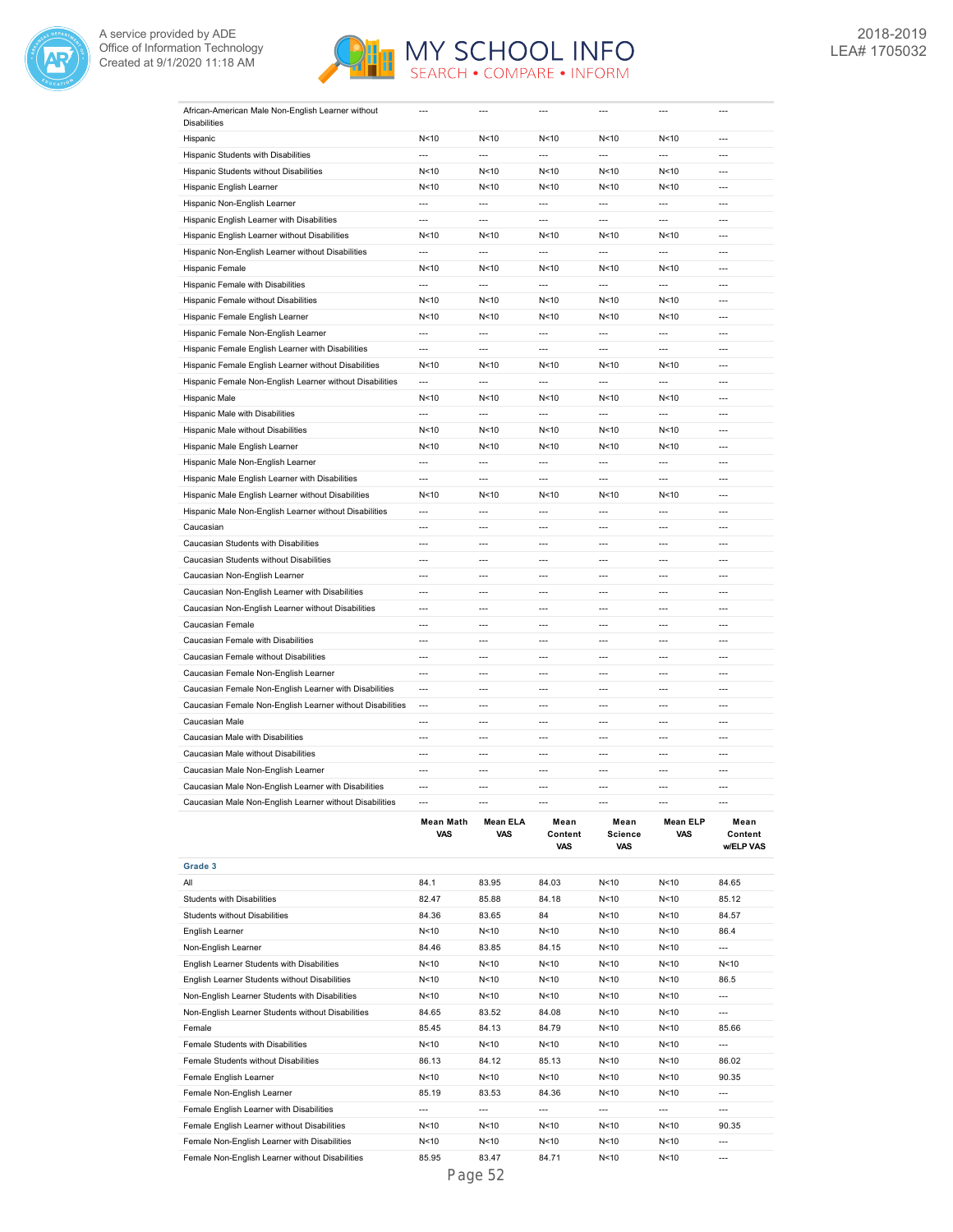



| Male                                                                     | 82.37          | 83.73                    | 83.05                    | N<10                     | N<10                     | 83.35                    |
|--------------------------------------------------------------------------|----------------|--------------------------|--------------------------|--------------------------|--------------------------|--------------------------|
| Male Students with Disabilities                                          | N < 10         | N <sub>10</sub>          | N < 10                   | N<10                     | N<10                     | N<10                     |
| Male Students without Disabilities                                       | 81.66          | 82.92                    | 82.29                    | N<10                     | N<10                     | 82.25                    |
| Male English Learner                                                     | N<10           | N < 10                   | N < 10                   | N<10                     | N<10                     | N<10                     |
| Male Non-English Learner                                                 | 83.51          | 84.26                    | 83.89                    | N<10                     | N<10                     | $\overline{a}$           |
| Male English Learner with Disabilities                                   | N<10           | N < 10                   | N < 10                   | N<10                     | N<10                     | N<10                     |
| Male English Learner without Disabilities                                | N<10           | N<10                     | N<10                     | N<10                     | N<10                     | N<10                     |
| Male Non-English Learner with Disabilities                               | N<10           | N<10                     | N<10                     | N<10                     | N<10                     | $\overline{a}$           |
| Male Non-English Learner without Disabilities                            | 82.79          | 83.59                    | 83.19                    | N<10                     | N<10                     | $---$                    |
| African-American                                                         | N<10           | N < 10                   | N<10                     | N<10                     | N<10                     | ---                      |
| African-American Students without Disabilities                           | N<10           | N<10                     | N<10                     | N<10                     | N<10                     | $\overline{a}$           |
| African-American Non-English Learner                                     | N<10           | N < 10                   | N<10                     | N <sub>10</sub>          | N<10                     | $\overline{a}$           |
| African-American Non-English Learner without Disabilities                | N<10           | N < 10                   | N <sub>10</sub>          | N <sub>10</sub>          | N<10                     | $\overline{a}$           |
| African-American Female                                                  | $\overline{a}$ | $\overline{a}$           | $\overline{a}$           | $\overline{a}$           | $\overline{a}$           | $\overline{a}$           |
| African-American Female without Disabilities                             | ---            | ---                      | ---                      | ---                      | ---                      | ---                      |
| African-American Female Non-English Learner                              | $\overline{a}$ | ---                      | $\overline{a}$           | $\overline{a}$           | ---                      | ---                      |
| African-American Female Non-English Learner without                      | ---            | ---                      | $\overline{a}$           | ---                      | $\overline{a}$           | ---                      |
| <b>Disabilities</b>                                                      |                |                          |                          |                          |                          |                          |
| African-American Male                                                    | N < 10         | N<10                     | N<10                     | N<10                     | N<10                     | ---                      |
| African-American Male without Disabilities                               | N < 10         | N<10                     | N < 10                   | N<10                     | N<10                     | ---                      |
| African-American Male Non-English Learner                                | N < 10         | N <sub>10</sub>          | N < 10                   | N<10                     | N<10                     | ---                      |
| African-American Male Non-English Learner without<br><b>Disabilities</b> | N<10           | N<10                     | N < 10                   | N<10                     | N<10                     | ---                      |
| Hispanic                                                                 | 83.21          | 85.02                    | 84.12                    | N<10                     | N<10                     | 86.86                    |
| Hispanic Students with Disabilities                                      | N < 10         | N<10                     | N < 10                   | N<10                     | N<10                     | N<10                     |
| Hispanic Students without Disabilities                                   | N<10           | N<10                     | N<10                     | N<10                     | N<10                     | 87.08                    |
| Hispanic English Learner                                                 | N<10           | N<10                     | N<10                     | N<10                     | N<10                     | 86.78                    |
| Hispanic Non-English Learner                                             | N<10           | N<10                     | N<10                     | N<10                     | N<10                     | ---                      |
| Hispanic English Learner with Disabilities                               | N<10           | N<10                     | N<10                     | N<10                     | N<10                     | N < 10                   |
| Hispanic English Learner without Disabilities                            | N<10           | N<10                     | N <sub>10</sub>          | N<10                     | N<10                     | 87.01                    |
| Hispanic Non-English Learner without Disabilities                        | N<10           | N<10                     | N <sub>10</sub>          | N<10                     | N<10                     | $\overline{a}$           |
| Hispanic Female                                                          | N<10           | N<10                     | N <sub>10</sub>          | N<10                     | N<10                     | 91.17                    |
| Hispanic Female with Disabilities                                        | $\overline{a}$ | $\overline{a}$           | $\overline{a}$           | $\overline{a}$           | $\overline{a}$           | $\overline{a}$           |
| Hispanic Female without Disabilities                                     | N<10           | N<10                     | N <sub>10</sub>          | N<10                     | N<10                     | 91.17                    |
| Hispanic Female English Learner                                          | N<10           | N < 10                   | N<10                     | N<10                     | N < 10                   | N < 10                   |
| Hispanic Female Non-English Learner                                      | N<10           | N<10                     | N <sub>10</sub>          | N<10                     | N<10                     | $\overline{a}$           |
| Hispanic Female English Learner with Disabilities                        | ---            | $\overline{a}$           | $\overline{a}$           | $\overline{\phantom{a}}$ | $\overline{\phantom{a}}$ | $\overline{a}$           |
| Hispanic Female English Learner without Disabilities                     | N < 10         | N<10                     | N < 10                   | N<10                     | N<10                     | N<10                     |
| Hispanic Female Non-English Learner without Disabilities                 | N < 10         | N<10                     | N < 10                   | N<10                     | N<10                     | ---                      |
| <b>Hispanic Male</b>                                                     | N < 10         | N<10                     | N<10                     | N<10                     | N<10                     | N<10                     |
| Hispanic Male with Disabilities                                          | N < 10         | N<10                     | N < 10                   | N<10                     | N<10                     | N<10                     |
| Hispanic Male without Disabilities                                       | N < 10         | N<10                     | N < 10                   | N<10                     | N<10                     | N<10                     |
| Hispanic Male English Learner                                            | N<10           | N<10                     | N<10                     | N<10                     | N<10                     | N<10                     |
| Hispanic Male Non-English Learner                                        | ---            | $\overline{\phantom{a}}$ | ---                      | $\overline{\phantom{a}}$ | $\overline{\phantom{a}}$ | ---                      |
| Hispanic Male English Learner with Disabilities                          | N < 10         | N < 10                   | N<10                     | N < 10                   | N <sub>10</sub>          | N<10                     |
| Hispanic Male English Learner without Disabilities                       | N < 10         | N<10                     | N<10                     | N<10                     | N <sub>10</sub>          | N<10                     |
| Hispanic Male Non-English Learner without Disabilities                   | ---            | ---                      | $\overline{\phantom{a}}$ | $\hspace{0.05cm} \cdots$ | $\cdots$                 | ---                      |
| Caucasian                                                                | 83.86          | 83.07                    | 83.46                    | N < 10                   | N <sub>10</sub>          | ---                      |
| Caucasian Students with Disabilities                                     | N<10           | N<10                     | N<10                     | N <sub>10</sub>          | N <sub>10</sub>          | ---                      |
| Caucasian Students without Disabilities                                  | 84.18          | 82.55                    | 83.36                    | N<10                     | N <sub>10</sub>          | $\overline{\phantom{a}}$ |
| Caucasian Non-English Learner                                            | 83.86          | 83.07                    | 83.46                    | N<10                     | N <sub>10</sub>          | ---                      |
| Caucasian Non-English Learner with Disabilities                          | N<10           | N<10                     | N<10                     | N <sub>10</sub>          | N <sub>10</sub>          | $\overline{a}$           |
| Caucasian Non-English Learner without Disabilities                       | 84.18          | 82.55                    | 83.36                    | N <sub>10</sub>          | N <sub>10</sub>          | ---                      |
| Caucasian Female                                                         | 84.06          | 83.03                    | 83.55                    | N <sub>10</sub>          | N <sub>10</sub>          | $\overline{\phantom{a}}$ |
| Caucasian Female with Disabilities                                       | N < 10         | N<10                     | N<10                     | N <sub>10</sub>          | N <sub>10</sub>          | ---                      |
| Caucasian Female without Disabilities                                    | 84.83          | 82.91                    | 83.87                    | N <sub>10</sub>          | N <sub>10</sub>          | ---                      |
| Caucasian Female Non-English Learner                                     | 84.06          | 83.03                    | 83.55                    | N <sub>10</sub>          | N <sub>10</sub>          | ---                      |
| Caucasian Female Non-English Learner with Disabilities                   | N < 10         | N<10                     | N<10                     | N <sub>10</sub>          | N <sub>10</sub>          | $\overline{\phantom{a}}$ |
| Caucasian Female Non-English Learner without Disabilities                | 84.83          | 82.91                    | 83.87                    | N <sub>10</sub>          | N <sub>10</sub>          | ---                      |
| Caucasian Male                                                           | 83.56          | 83.12                    | 83.34                    | N < 10                   | N <sub>10</sub>          | ---                      |
| Caucasian Male with Disabilities                                         | N < 10         | N<10                     | N<10                     | N <sub>10</sub>          | N <sub>10</sub>          | ---                      |
| Caucasian Male without Disabilities                                      | 83.1           | 81.95                    | 82.53                    | N <sub>10</sub>          | N <sub>10</sub>          | ---                      |
| Caucasian Male Non-English Learner                                       | 83.56          | 83.12                    | 83.34                    | N <sub>10</sub>          | N <sub>10</sub>          | ---                      |
| Caucasian Male Non-English Learner with Disabilities                     | N < 10         | N<10                     | N<10                     | N <sub>10</sub>          | N <sub>10</sub>          | ---                      |
| Caucasian Male Non-English Learner without Disabilities                  | 83.1           | 81.95                    | 82.53                    | N < 10                   | N <sub>10</sub>          | $\overline{\phantom{a}}$ |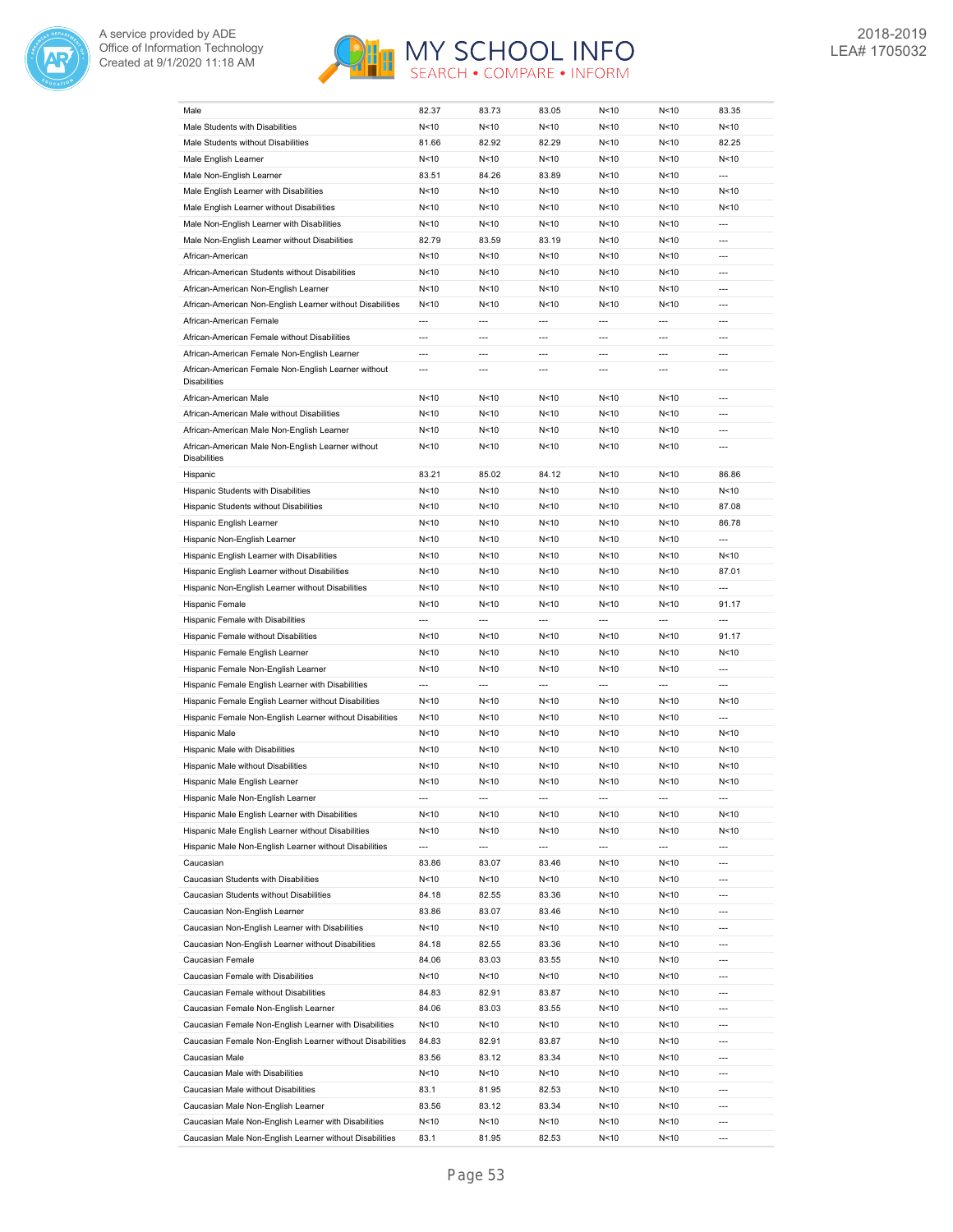



|                                                                            | <b>Mean Math</b><br>VAS  | <b>Mean ELA</b><br>VAS  | Mean<br>Content<br>VAS | Mean<br>Science<br>VAS           | <b>Mean ELP</b><br>VAS           | Mean<br>Content<br>w/ELP VAS     |
|----------------------------------------------------------------------------|--------------------------|-------------------------|------------------------|----------------------------------|----------------------------------|----------------------------------|
| Grade 4                                                                    |                          |                         |                        |                                  |                                  |                                  |
| All                                                                        | 82.38                    | 80.1                    | 81.24                  | 81.57                            | N < 10                           | 80.98                            |
| <b>Students with Disabilities</b>                                          | 90.59                    | 73.08                   | 81.83                  | 83.38                            | N < 10                           | 80.93                            |
| Students without Disabilities                                              | 81.13                    | 81.17                   | 81.15                  | 81.29                            | N<10                             | 80.99                            |
| English Learner                                                            | N <sub>10</sub>          | N<10                    | N < 10                 | N<10                             | N<10                             | 80.79                            |
| Non-English Learner                                                        | 81.92                    | 80.12                   | 81.02                  | 80.76                            | N < 10                           | $\overline{a}$                   |
| English Learner Students with Disabilities                                 | N<10                     | N < 10                  | N<10                   | N < 10                           | N<10                             | N < 10                           |
| English Learner Students without Disabilities                              | N<10                     | N<10                    | N<10                   | N<10                             | N<10                             | 81.71                            |
| Non-English Learner Students with Disabilities                             | N<10                     | N<10                    | N<10                   | N<10                             | N<10                             | ---                              |
| Non-English Learner Students without Disabilities                          | 80.83                    | 80.94                   | 80.88                  | 80.44                            | N<10                             | $\overline{a}$                   |
| Female                                                                     | 82.52                    | 80.88                   | 81.7                   | 79.99                            | N<10                             | 81.17                            |
| Female Students with Disabilities                                          | N <sub>10</sub>          | N <sub>10</sub>         | N<10                   | N < 10                           | N<10                             | $\overline{a}$                   |
| Female Students without Disabilities                                       | 80.35                    | 81.85                   | 81.1                   | 78.91                            | N<10                             | 80.51                            |
| Female English Learner                                                     | N <sub>10</sub>          | N<10                    | N<10                   | N<10                             | N<10                             | N < 10                           |
| Female Non-English Learner                                                 | 82.75                    | 80.68                   | 81.71                  | 79.01                            | N<10                             | $\overline{\phantom{a}}$         |
| Female English Learner with Disabilities                                   | $\overline{a}$           | $\overline{a}$          | $\overline{a}$         | $\overline{a}$                   | $\overline{a}$                   | $\overline{a}$                   |
| Female English Learner without Disabilities                                | N < 10                   | N<10                    | N<10                   | N < 10                           | N < 10                           | N<10                             |
| Female Non-English Learner with Disabilities                               | N<10                     | N<10                    | N<10                   | N<10                             | N<10                             | $\overline{a}$                   |
| Female Non-English Learner without Disabilities                            | 80.48                    | 81.67                   | 81.07                  | 77.65                            | N < 10                           | $\overline{a}$                   |
| Male                                                                       | 82.28                    | 79.5                    | 80.89                  | 82.84                            | N<10                             | 80.85                            |
| Male Students with Disabilities                                            | N < 10                   | N<10                    | N <sub>10</sub>        | N < 10                           | N < 10                           | N < 10                           |
| Male Students without Disabilities                                         | 81.69                    | 80.69                   | 81.19                  | 83.07                            | N<10                             | 81.34                            |
| Male English Learner                                                       | N <sub>10</sub>          | N <sub>10</sub>         | N <sub>10</sub>        | N<10                             | N < 10                           | 82.49                            |
| Male Non-English Learner                                                   | 81.26                    | 79.66                   | 80.46                  | 82.25                            | N<10                             | ---                              |
|                                                                            | N <sub>10</sub>          | N<10                    | N<10                   | N<10                             | N <sub>10</sub>                  | N<10                             |
| Male English Learner with Disabilities                                     | N < 10                   | N < 10                  | N<10                   | N<10                             | N<10                             | N<10                             |
| Male English Learner without Disabilities                                  |                          |                         |                        |                                  |                                  | $\overline{a}$                   |
| Male Non-English Learner with Disabilities                                 | N<10                     | N<10                    | N<10                   | N<10                             | N<10                             |                                  |
| Male Non-English Learner without Disabilities                              | 81.09                    | 80.41                   | 80.75                  | 82.55                            | N<10                             | $\overline{\phantom{a}}$         |
| African-American                                                           | N<10                     | N<10                    | N<10                   | N<10                             | N < 10                           | $\overline{a}$                   |
| African-American Students without Disabilities                             | N<10                     | N<10                    | N<10                   | N<10                             | N<10                             | $\overline{\phantom{a}}$         |
| African-American Non-English Learner                                       | N<10                     | N<10                    | N<10                   | N<10                             | N<10                             | $\overline{a}$<br>$\overline{a}$ |
| African-American Non-English Learner without Disabilities                  | N < 10<br>$\overline{a}$ | N<10<br>$\overline{a}$  | N<10<br>$\overline{a}$ | N < 10                           | N < 10<br>$\overline{a}$         |                                  |
| African-American Female                                                    |                          |                         |                        | $\overline{a}$                   |                                  | $---$                            |
| African-American Female without Disabilities                               | $---$                    | ---                     | ---                    | ---                              | $\overline{\phantom{a}}$         | $\overline{a}$                   |
| African-American Female Non-English Learner                                | $\overline{a}$<br>$---$  | $\overline{a}$<br>$---$ | $\overline{a}$<br>---  | $\overline{a}$<br>$\overline{a}$ | $\overline{a}$<br>$\overline{a}$ | $\overline{a}$<br>$\overline{a}$ |
| African-American Female Non-English Learner without<br><b>Disabilities</b> |                          |                         |                        |                                  |                                  |                                  |
| African-American Male                                                      | N < 10                   | N<10                    | N<10                   | N < 10                           | N < 10                           | $\overline{a}$                   |
| African-American Male without Disabilities                                 | N<10                     | N<10                    | N<10                   | N < 10                           | N<10                             | $---$                            |
| African-American Male Non-English Learner                                  | N<10                     | N<10                    | N<10                   | N<10                             | N<10                             | $\overline{a}$                   |
| African-American Male Non-English Learner without<br><b>Disabilities</b>   | N <sub>10</sub>          | N<10                    | N <sub>10</sub>        | N <sub>10</sub>                  | N<10                             | ---                              |
| Hispanic                                                                   | N<10                     | N<10                    | N<10                   | N<10                             | N<10                             | 83.57                            |
| Hispanic Students with Disabilities                                        | N<10                     | N<10                    | N<10                   | N<10                             | N<10                             | N<10                             |
| Hispanic Students without Disabilities                                     | N<10                     | N<10                    | N<10                   | N<10                             | N < 10                           | 85.42                            |
| Hispanic English Learner                                                   | N<10                     | N <sub>10</sub>         | N<10                   | N<10                             | N<10                             | 81.62                            |
| Hispanic Non-English Learner                                               | N<10                     | N <sub>10</sub>         | N<10                   | N<10                             | N<10                             | $\overline{\phantom{a}}$         |
| Hispanic English Learner with Disabilities                                 | N<10                     | N<10                    | N<10                   | N<10                             | N<10                             | N<10                             |
| Hispanic English Learner without Disabilities                              | N<10                     | N < 10                  | N<10                   | N<10                             | N<10                             | N<10                             |
| Hispanic Non-English Learner without Disabilities                          | N < 10                   | N<10                    | N < 10                 | N <sub>10</sub>                  | N <sub>10</sub>                  | ---                              |
| Hispanic Female                                                            | N < 10                   | N <sub>10</sub>         | N<10                   | N<10                             | N <sub>10</sub>                  | N<10                             |
| Hispanic Female with Disabilities                                          | ---                      | ---                     | ---                    | $\overline{\phantom{a}}$         | ---                              | ---                              |
| Hispanic Female without Disabilities                                       | N <sub>10</sub>          | N < 10                  | N<10                   | N<10                             | N < 10                           | N<10                             |
| Hispanic Female English Learner                                            | N<10                     | N<10                    | N<10                   | N<10                             | N <sub>10</sub>                  | N<10                             |
| Hispanic Female Non-English Learner                                        | N < 10                   | N<10                    | N < 10                 | N<10                             | N <sub>10</sub>                  | ---                              |
| Hispanic Female English Learner with Disabilities                          | $\overline{\phantom{a}}$ | ---                     | ---                    | $\overline{\phantom{a}}$         | $\overline{\phantom{a}}$         | $\overline{a}$                   |
| Hispanic Female English Learner without Disabilities                       | N < 10                   | N<10                    | N < 10                 | N<10                             | N < 10                           | N<10                             |
| Hispanic Female Non-English Learner without Disabilities                   | N<10                     | N<10                    | N<10                   | N<10                             | N <sub>10</sub>                  | ---                              |
| Hispanic Male                                                              | N<10                     | N<10                    | N<10                   | N<10                             | N <sub>10</sub>                  | 82.49                            |
| Hispanic Male with Disabilities                                            | N<10                     | N<10                    | N<10                   | N<10                             | N <sub>10</sub>                  | N<10                             |
| Hispanic Male without Disabilities                                         | N<10                     | N<10                    | N<10                   | N<10                             | N<10                             | N<10                             |
| Hispanic Male English Learner                                              | N<10                     | N <sub>10</sub>         | N<10                   | N<10                             | N<10                             | 82.49                            |

Hispanic Male Non-English Learner --- --- --- --- --- ---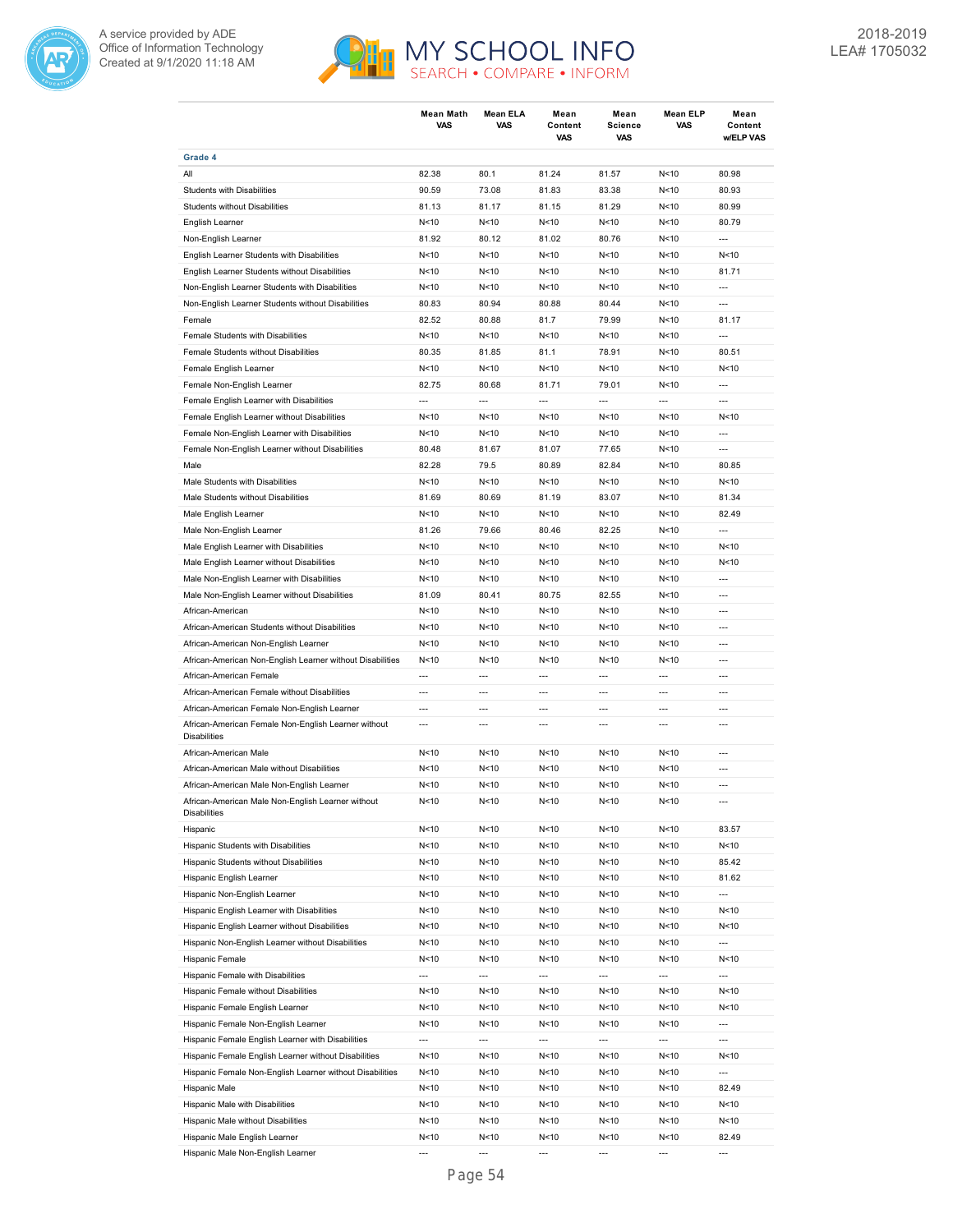



| Hispanic Male English Learner with Disabilities           | N < 10 | N < 10          | N < 10 | N < 10 | N < 10          | N < 10 |
|-----------------------------------------------------------|--------|-----------------|--------|--------|-----------------|--------|
| Hispanic Male English Learner without Disabilities        | N<10   | N<10            | N < 10 | N < 10 | N<10            | N < 10 |
| Hispanic Male Non-English Learner without Disabilities    | $---$  | $---$           | $---$  | ---    | $---$           | $---$  |
| Caucasian                                                 | 80.82  | 78.27           | 79.54  | 79.66  | N<10            | $---$  |
| Caucasian Students with Disabilities                      | N < 10 | N<10            | N<10   | N<10   | N<10            | $---$  |
| Caucasian Students without Disabilities                   | 79.39  | 78.93           | 79.16  | 79.1   | N<10            | $---$  |
| Caucasian Non-English Learner                             | 80.82  | 78.27           | 79.54  | 79.66  | N < 10          | $---$  |
| Caucasian Non-English Learner with Disabilities           | N<10   | N<10            | N < 10 | N<10   | N < 10          | $---$  |
| Caucasian Non-English Learner without Disabilities        | 79.39  | 78.93           | 79.16  | 79.1   | N < 10          | $---$  |
| Caucasian Female                                          | 81.68  | 79.35           | 80.52  | 77.62  | N < 10          | $---$  |
| Caucasian Female with Disabilities                        | N < 10 | N<10            | N < 10 | N<10   | N < 10          | $---$  |
| Caucasian Female without Disabilities                     | 78.76  | 80.18           | 79.47  | 75.69  | N < 10          | $---$  |
| Caucasian Female Non-English Learner                      | 81.68  | 79.35           | 80.52  | 77.62  | N<10            | $---$  |
| Caucasian Female Non-English Learner with Disabilities    | N < 10 | N <sub>10</sub> | N < 10 | N < 10 | N<10            | $---$  |
| Caucasian Female Non-English Learner without Disabilities | 78.76  | 80.18           | 79.47  | 75.69  | N<10            | $---$  |
| Caucasian Male                                            | 80.12  | 77.39           | 78.75  | 81.4   | N<10            | $---$  |
| Caucasian Male with Disabilities                          | N<10   | N<10            | N<10   | N<10   | N<10            | $---$  |
| Caucasian Male without Disabilities                       | 79.83  | 78.05           | 78.94  | 81.66  | N<10            | $---$  |
| Caucasian Male Non-English Learner                        | 80.12  | 77.39           | 78.75  | 81.4   | N < 10          | $---$  |
| Caucasian Male Non-English Learner with Disabilities      | N < 10 | N <sub>10</sub> | N < 10 | N<10   | N < 10          | $---$  |
| Caucasian Male Non-English Learner without Disabilities   | 79.83  | 78.05           | 78.94  | 81.66  | N <sub>10</sub> | $---$  |

|                                                                            | <b>Mean Math</b><br>VAS | <b>Mean ELA</b><br><b>VAS</b> | Mean<br>Content<br>VAS | Mean<br><b>Science</b><br>VAS | <b>Mean ELP</b><br>VAS | Mean<br>Content<br><b>w/ELP VAS</b> |
|----------------------------------------------------------------------------|-------------------------|-------------------------------|------------------------|-------------------------------|------------------------|-------------------------------------|
| Grade 5                                                                    |                         |                               |                        |                               |                        |                                     |
| All                                                                        | 83.01                   | 81.85                         | 82.43                  | 83.76                         | N<10                   | 82.77                               |
| Students with Disabilities                                                 | N<10                    | N<10                          | N<10                   | N<10                          | N<10                   | N<10                                |
| <b>Students without Disabilities</b>                                       | 83.11                   | 81.41                         | 82.26                  | 84.2                          | N<10                   | 82.66                               |
| English Learner                                                            | N<10                    | N < 10                        | N<10                   | N<10                          | N < 10                 | 86.99                               |
| Non-English Learner                                                        | 82.82                   | 81.34                         | 82.08                  | 83.62                         | N<10                   | $\overline{a}$                      |
| English Learner Students with Disabilities                                 | N <sub>10</sub>         | N <sub>10</sub>               | N <sub>10</sub>        | N <sub>10</sub>               | N <sub>10</sub>        | N <sub>10</sub>                     |
| English Learner Students without Disabilities                              | N<10                    | N<10                          | N<10                   | N<10                          | N<10                   | 87.84                               |
| Non-English Learner Students with Disabilities                             | N<10                    | N < 10                        | N<10                   | N<10                          | N<10                   | $\overline{a}$                      |
| Non-English Learner Students without Disabilities                          | 82.92                   | 80.89                         | 81.91                  | 83.9                          | N<10                   | $\overline{a}$                      |
| Female                                                                     | 81.34                   | 83.4                          | 82.37                  | 84.06                         | N <sub>10</sub>        | 82.33                               |
| Female Students with Disabilities                                          | N < 10                  | N < 10                        | N<10                   | N<10                          | N<10                   | N < 10                              |
| Female Students without Disabilities                                       | 81.11                   | 82.75                         | 81.93                  | 84.13                         | N<10                   | $\overline{a}$                      |
| Female English Learner                                                     | N <sub>10</sub>         | N <sub>10</sub>               | N <sub>10</sub>        | N <sub>10</sub>               | N <sub>10</sub>        | N <sub>10</sub>                     |
| Female Non-English Learner                                                 | 81.29                   | 83.34                         | 82.31                  | 84.37                         | N <sub>10</sub>        | $\overline{a}$                      |
| Female English Learner with Disabilities                                   | N<10                    | N < 10                        | N<10                   | N<10                          | N<10                   | N<10                                |
| Female English Learner without Disabilities                                | ---                     | $\overline{a}$                | $\overline{a}$         | ---                           | ---                    | $\overline{a}$                      |
| Female Non-English Learner with Disabilities                               | N<10                    | N<10                          | N<10                   | N<10                          | N<10                   | $\overline{a}$                      |
| Female Non-English Learner without Disabilities                            | 81.11                   | 82.75                         | 81.93                  | 84.13                         | N<10                   | ---                                 |
| Male                                                                       | 85.16                   | 79.85                         | 82.5                   | 83.37                         | N<10                   | 83.26                               |
| Male Students with Disabilities                                            | N <sub>10</sub>         | N<10                          | N<10                   | N < 10                        | N <sub>10</sub>        | $\overline{a}$                      |
| Male Students without Disabilities                                         | 85.45                   | 79.84                         | 82.65                  | 84.29                         | N <sub>10</sub>        | 83.41                               |
| Male English Learner                                                       | N<10                    | N<10                          | N<10                   | N<10                          | N<10                   | 87.84                               |
| Male Non-English Learner                                                   | 85.07                   | 78.41                         | 81.74                  | 82.54                         | N<10                   | ---                                 |
| Male English Learner with Disabilities                                     | $\overline{a}$          | $\overline{\phantom{a}}$      | $\overline{a}$         | ---                           | $\overline{a}$         | $\overline{a}$                      |
| Male English Learner without Disabilities                                  | N<10                    | N < 10                        | N < 10                 | N < 10                        | N<10                   | 87.84                               |
| Male Non-English Learner with Disabilities                                 | N<10                    | N <sub>10</sub>               | N <sub>10</sub>        | N<10                          | N<10                   | $\overline{a}$                      |
| Male Non-English Learner without Disabilities                              | 85.41                   | 78.34                         | 81.88                  | 83.59                         | N<10                   | ---                                 |
| African-American                                                           | N<10                    | N < 10                        | N <sub>10</sub>        | N<10                          | N <sub>10</sub>        | ---                                 |
| African-American Students without Disabilities                             | N<10                    | N < 10                        | N <sub>10</sub>        | N<10                          | N<10                   | $\overline{a}$                      |
| African-American Non-English Learner                                       | N<10                    | N<10                          | N<10                   | N<10                          | N<10                   | $\overline{a}$                      |
| African-American Non-English Learner without Disabilities                  | N <sub>10</sub>         | N <sub>10</sub>               | N <sub>10</sub>        | N <sub>10</sub>               | N <sub>10</sub>        | $\overline{a}$                      |
| African-American Female                                                    | N < 10                  | N < 10                        | N <sub>10</sub>        | N<10                          | N<10                   | ---                                 |
| African-American Female without Disabilities                               | N<10                    | N < 10                        | N <sub>10</sub>        | N<10                          | N<10                   | $\overline{a}$                      |
| African-American Female Non-English Learner                                | N<10                    | N<10                          | N<10                   | N<10                          | N <sub>10</sub>        | $\overline{a}$                      |
| African-American Female Non-English Learner without<br><b>Disabilities</b> | N <sub>10</sub>         | N <sub>10</sub>               | N <sub>10</sub>        | N <sub>10</sub>               | N <sub>10</sub>        | ---                                 |
| African-American Male                                                      | $\overline{a}$          | $\overline{a}$                | $\overline{a}$         | $\overline{a}$                | $\overline{a}$         | $\overline{a}$                      |
| African-American Male without Disabilities                                 | ---                     | $---$                         | $\overline{a}$         | ---                           | ---                    | ---                                 |
| African-American Male Non-English Learner                                  | $\overline{a}$          | ---                           | $---$                  | ---                           | ---                    | ---                                 |
| African-American Male Non-English Learner without<br><b>Disabilities</b>   | $\overline{a}$          | $\overline{a}$                | $\overline{a}$         | $\overline{a}$                | ---                    | $\overline{a}$                      |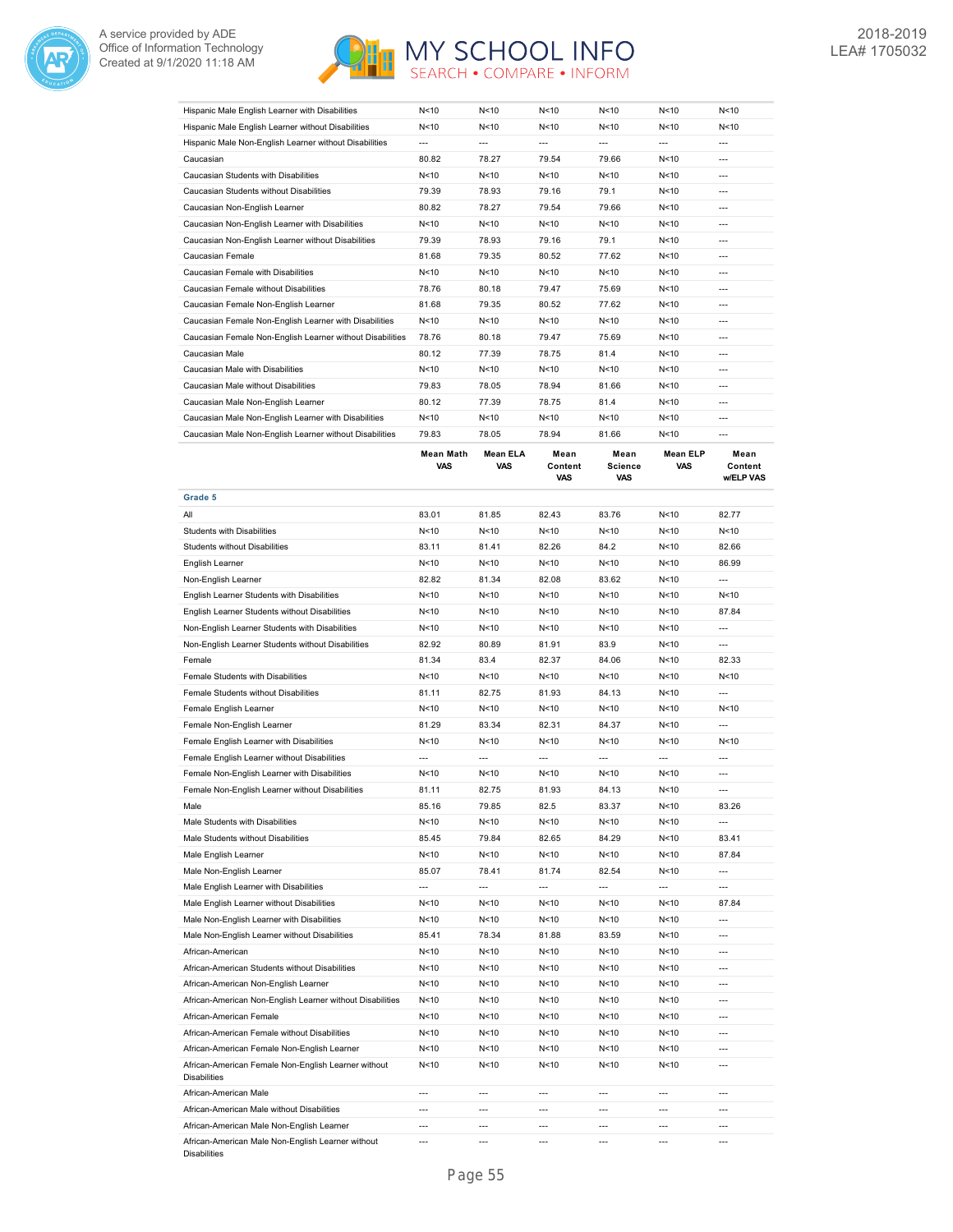



| Hispanic                                                  | N<10             | N<10            | N<10                   | N<10                          | N<10                    | 86.16                        |
|-----------------------------------------------------------|------------------|-----------------|------------------------|-------------------------------|-------------------------|------------------------------|
| Hispanic Students with Disabilities                       | N<10             | N<10            | N <sub>10</sub>        | N<10                          | N < 10                  | N < 10                       |
| Hispanic Students without Disabilities                    | N<10             | N<10            | N<10                   | N<10                          | N<10                    | 86.68                        |
| Hispanic English Learner                                  | N <sub>10</sub>  | N < 10          | N<10                   | N<10                          | N < 10                  | 86.99                        |
| Hispanic Non-English Learner                              | N<10             | N<10            | N <sub>10</sub>        | N <sub>10</sub>               | N <sub>10</sub>         | $\overline{a}$               |
| Hispanic English Learner with Disabilities                | N<10             | N<10            | N <sub>10</sub>        | N <sub>10</sub>               | N<10                    | N < 10                       |
| Hispanic English Learner without Disabilities             | N < 10           | N<10            | N<10                   | N<10                          | N<10                    | 87.84                        |
| Hispanic Non-English Learner without Disabilities         | N < 10           | N<10            | N<10                   | N<10                          | N<10                    | ---                          |
| Hispanic Female                                           | N < 10           | N<10            | N<10                   | N<10                          | N < 10                  | N < 10                       |
| Hispanic Female with Disabilities                         | N < 10           | N<10            | N<10                   | N<10                          | N<10                    | N < 10                       |
| Hispanic Female without Disabilities                      | N<10             | N<10            | N<10                   | N<10                          | N<10                    | $\overline{a}$               |
| Hispanic Female English Learner                           | N < 10           | N<10            | N<10                   | N<10                          | N < 10                  | N<10                         |
| Hispanic Female Non-English Learner                       | N < 10           | N<10            | N<10                   | N<10                          | N < 10                  | $\overline{a}$               |
| Hispanic Female English Learner with Disabilities         | N < 10           | N<10            | N<10                   | N<10                          | N<10                    | N < 10                       |
| Hispanic Female English Learner without Disabilities      | $\overline{a}$   | $\overline{a}$  | $\overline{a}$         | $\overline{a}$                | $\overline{a}$          | $\overline{a}$               |
| Hispanic Female Non-English Learner without Disabilities  | N<10             | N <sub>10</sub> | N<10                   | N <sub>10</sub>               | N < 10                  | ---                          |
| Hispanic Male                                             | N < 10           | N<10            | N<10                   | N<10                          | N < 10                  | 87.39                        |
| Hispanic Male with Disabilities                           | $\overline{a}$   | $\overline{a}$  | $\overline{a}$         | $\overline{a}$                | $\overline{a}$          | $\overline{a}$               |
| Hispanic Male without Disabilities                        | N < 10           | N<10            | N <sub>10</sub>        | N <sub>10</sub>               | N <sub>10</sub>         | 87.39                        |
| Hispanic Male English Learner                             | N<10             | N<10            | N <sub>10</sub>        | N <sub>10</sub>               | N<10                    | 87.84                        |
| Hispanic Male Non-English Learner                         | N<10             | N<10            | N <sub>10</sub>        | N<10                          | N<10                    | $\overline{a}$               |
| Hispanic Male English Learner with Disabilities           | $\overline{a}$   | $\overline{a}$  | $\overline{a}$         | $\overline{a}$                | $\overline{a}$          | $\overline{a}$               |
| Hispanic Male English Learner without Disabilities        | N < 10           | N<10            | N<10                   | N<10                          | N<10                    | 87.84                        |
| Hispanic Male Non-English Learner without Disabilities    | N < 10           | N<10            | N<10                   | N<10                          | N < 10                  | $\overline{a}$               |
| Caucasian                                                 | 82.16            | 80.97           | 81.56                  | 83.65                         | N<10                    | $\overline{a}$               |
| Caucasian Students with Disabilities                      | N < 10           | N<10            | N<10                   | N<10                          | N<10                    |                              |
| Caucasian Students without Disabilities                   | 82.22            | 80.42           | 81.32                  | 83.97                         | N<10                    | ---                          |
| Caucasian Non-English Learner                             | 82.16            | 80.97           | 81.56                  | 83.65                         | N < 10                  | $\overline{a}$               |
|                                                           |                  |                 |                        |                               |                         | $\overline{a}$               |
| Caucasian Non-English Learner with Disabilities           | N < 10<br>82.22  | N < 10<br>80.42 | N<10<br>81.32          | N<10<br>83.97                 | N<10<br>N<10            | $\overline{a}$               |
| Caucasian Non-English Learner without Disabilities        |                  | 82.74           |                        |                               |                         | ---                          |
| Caucasian Female                                          | 80.88<br>N<10    |                 | 81.81                  | 84.72                         | N<10                    | $---$                        |
| Caucasian Female with Disabilities                        |                  | N < 10          | N<10                   | N<10                          | N < 10                  |                              |
| Caucasian Female without Disabilities                     | 80.63            | 81.98           | 81.3                   | 84.47                         | N<10                    | $---$                        |
| Caucasian Female Non-English Learner                      | 80.88            | 82.74           | 81.81                  | 84.72                         | N<10<br>N <sub>10</sub> | $---$<br>$\overline{a}$      |
| Caucasian Female Non-English Learner with Disabilities    | N<10             | N<10            | N<10                   | N<10                          |                         |                              |
| Caucasian Female Non-English Learner without Disabilities | 80.63            | 81.98           | 81.3                   | 84.47                         | N<10                    | $\overline{a}$               |
| Caucasian Male                                            | 83.97            | 78.46           | 81.21                  | 82.19                         | N <sub>10</sub>         | $\overline{a}$               |
| Caucasian Male with Disabilities                          | N < 10           | N < 10          | N <sub>10</sub>        | N <sub>10</sub>               | N <sub>10</sub>         | $\overline{a}$               |
| Caucasian Male without Disabilities                       | 84.31            | 78.39           | 81.35                  | 83.34                         | N < 10                  |                              |
| Caucasian Male Non-English Learner                        | 83.97            | 78.46           | 81.21                  | 82.19                         | N<10                    | $\overline{a}$               |
| Caucasian Male Non-English Learner with Disabilities      | N<10             | N<10            | N<10                   | N<10                          | N<10                    |                              |
| Caucasian Male Non-English Learner without Disabilities   | 84.31            | 78.39           | 81.35                  | 83.34                         | N<10                    | ---                          |
|                                                           | Mean Math<br>VAS | Mean ELA<br>VAS | Mean<br>Content<br>VAS | Mean<br><b>Science</b><br>VAS | Mean ELP<br>VAS         | Mean<br>Content<br>w/ELP VAS |
| <b>All Grades</b>                                         |                  |                 |                        |                               |                         |                              |
| All                                                       | 83.13            | 81.89           | 82.51                  | 82.65                         | 84.49                   | 82.74                        |
| Students with Disabilities                                | 85.63            | 80.98           | 83.3                   | 81.61                         | N<10                    | 82.52                        |
|                                                           | 82.8             | 82              | 82.4                   | 82.78                         | 85.75                   | 82.77                        |
| <b>Students without Disabilities</b>                      |                  |                 |                        |                               |                         |                              |
| English Learner                                           | 84.44            | 84.12           | 84.28                  | 87.97                         | 84.49                   | 84.41                        |
| Non-English Learner                                       | 82.99            | 81.66           | 82.32                  | 82.18                         | N < 10                  | ---                          |
| English Learner Students with Disabilities                | N < 10           | N<10            | N < 10                 | N<10                          | N <sub>10</sub>         | 80.52                        |
| English Learner Students without Disabilities             | 84.01            | 85.71           | 84.86                  | 90.34                         | 85.75                   | 85.4                         |
| Non-English Learner Students with Disabilities            | 85.57            | 81.49           | 83.53                  | 81.94                         | N <sub>10</sub>         | ---                          |
| Non-English Learner Students without Disabilities         | 82.7             | 81.67           | 82.19                  | 82.21                         | N <sub>10</sub>         | ---                          |
| Female                                                    | 83.07            | 82.9            | 82.99                  | 82.23                         | 86.73                   | 83.3                         |
| Female Students with Disabilities                         | 86.17            | 82.31           | 84.24                  | 84.56                         | N <sub>10</sub>         | 84                           |
| Female Students without Disabilities                      | 82.67            | 82.98           | 82.82                  | 81.86                         | 87.35                   | 83.21                        |
| Female English Learner                                    | N<10             | N<10            | N<10                   | N <sub>10</sub>               | 86.73                   | 86.39                        |
| Female Non-English Learner                                | 82.96            | 82.6            | 82.78                  | 82                            | N <sub>10</sub>         | $\overline{a}$               |
| Female English Learner with Disabilities                  | N<10             | N<10            | N<10                   | N <sub>10</sub>               | N <sub>10</sub>         | N<10                         |
| Female English Learner without Disabilities               | N<10             | N < 10          | N<10                   | N<10                          | 87.35                   | 86.81                        |
| Female Non-English Learner with Disabilities              | 86.38            | 81.99           | 84.19                  | 85.91                         | N<10                    | $\overline{a}$               |
| Female Non-English Learner without Disabilities           | 82.52            | 82.68           | 82.6                   | 81.42                         | N < 10                  | ---                          |

Male 83.19 80.8 81.99 83.07 83.32 82.2